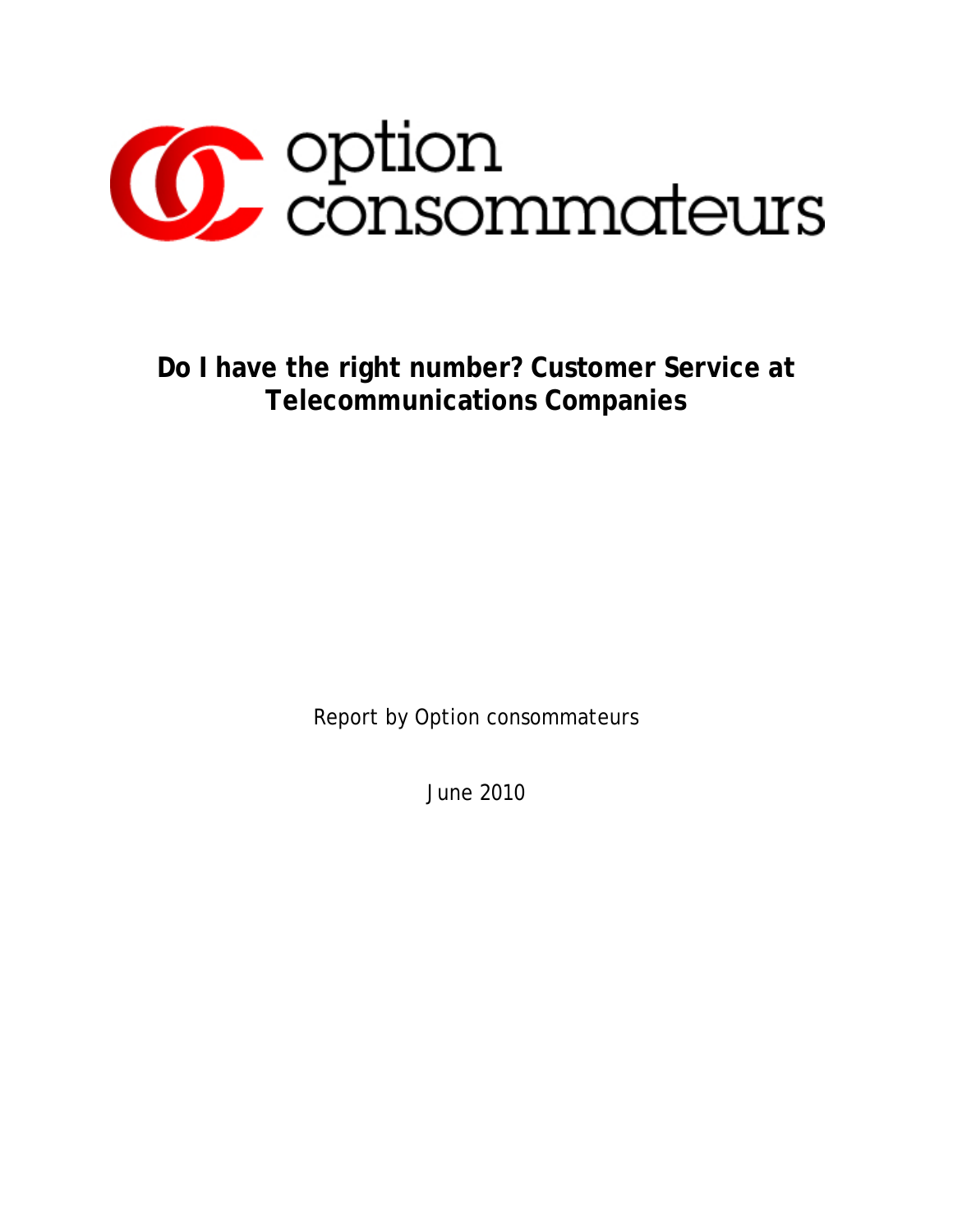# **Option consommateurs**

### **MISSION**

Option consommateurs is a not-for-profit association whose mission is to promote and defend the basic rights of consumers and ensure that they are recognized and respected.

## **HISTORY**

Option consommateurs has been in existence since 1983, when it arose from the Associations coopératives d'économie familiale (ACEF) movement, more specifically, the ACEF of Montreal. In 1999, it joined forces with the Association des consommateurs du Québec (ACQ), which had already pursued a similar mission for over 50 years.

#### **PRINCIPAL ACTIVITIES**

Options consommateurs has a team of some 30 employees working in five departments: Budgeting, Energy Efficiency, Legal Affairs, Press Room, and Research and Representation. Over the years, Option consommateurs has developed special expertise in the areas of financial services, health, agrifood, energy, travel, access to justice, commercial practices, indebtedness, and the protection of personal information and privacy. Every year, we reach 7,000–10,000 consumers directly, conduct numerous interviews in the media, participate in working groups, sit on boards of directors, carry out large-scale projects with key partners, and produce research reports, policy papers and buyer's guides, including the annual Toy Guide in *Protégez-vous* magazine.

### **MEMBERSHIP**

In its quest to bring about change, Option consommateurs is active on many fronts: conducting research, organizing class action suits, and applying pressure on companies and government authorities. You can help us do more for you by becoming a member of Option consommateurs at www.option-consommateurs.org.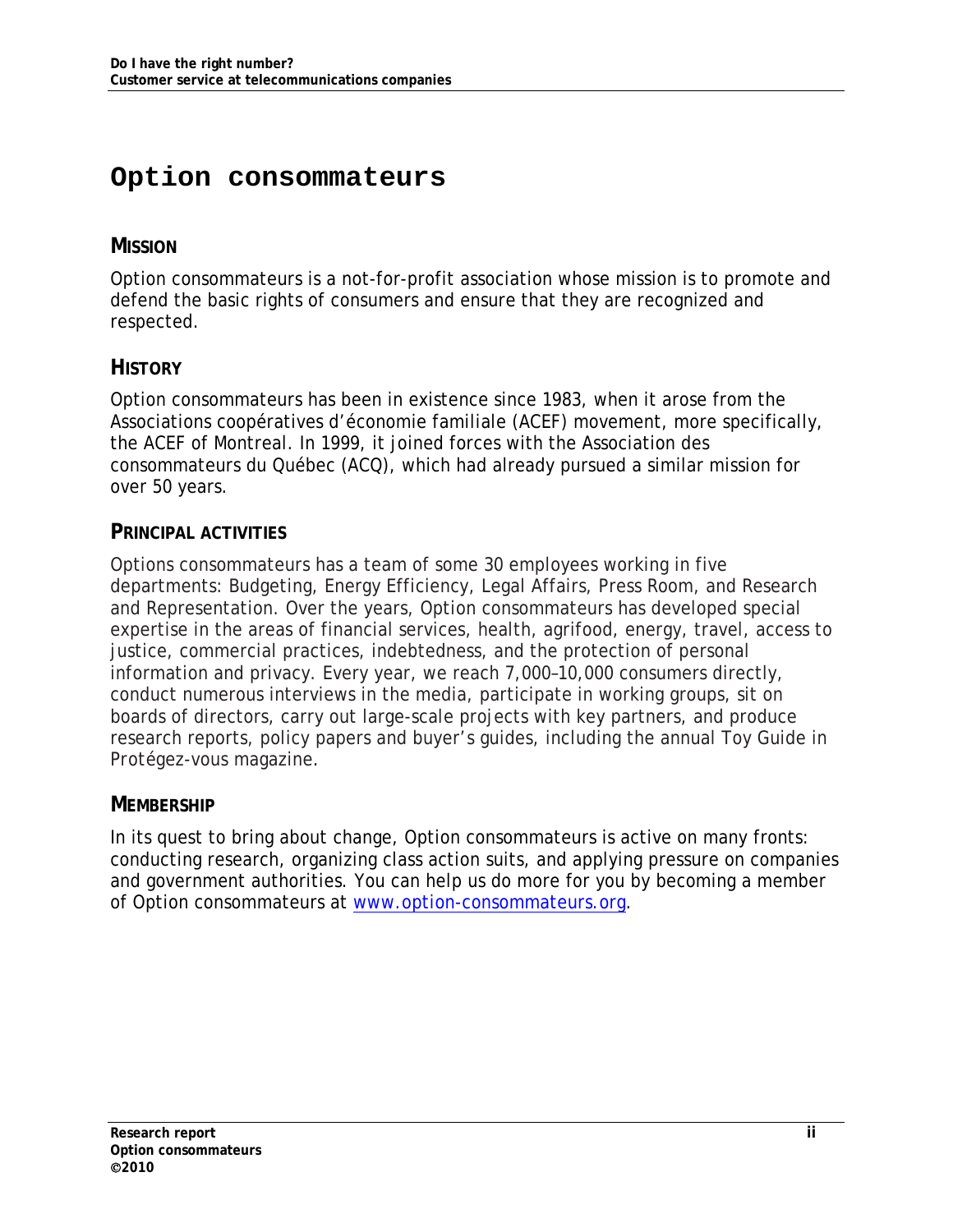# **Recognition**

Option consommateurs received funding from Industry Canada under the Contributions Program for Non-Profit Consumer and Voluntary Organizations. The opinions expressed in this report are not those of Industry Canada or the Government of Canada.

# **Acknowledgements**

This research project was coordinated by Geneviève Reed, Director of Research and Representation, and conducted by Geneviève Grenier, Project Leader, who also wrote the report. Geneviève Grenier wishes to thank Stéphanie Poulin, Isabelle Durand and Élise Thériault of Option consommateurs' Legal Department for their valuable assistance and legal advice.

This report may be reproduced, provided that the source is cited. Any reproduction of or reference to its contents for advertising or profit is strictly prohibited.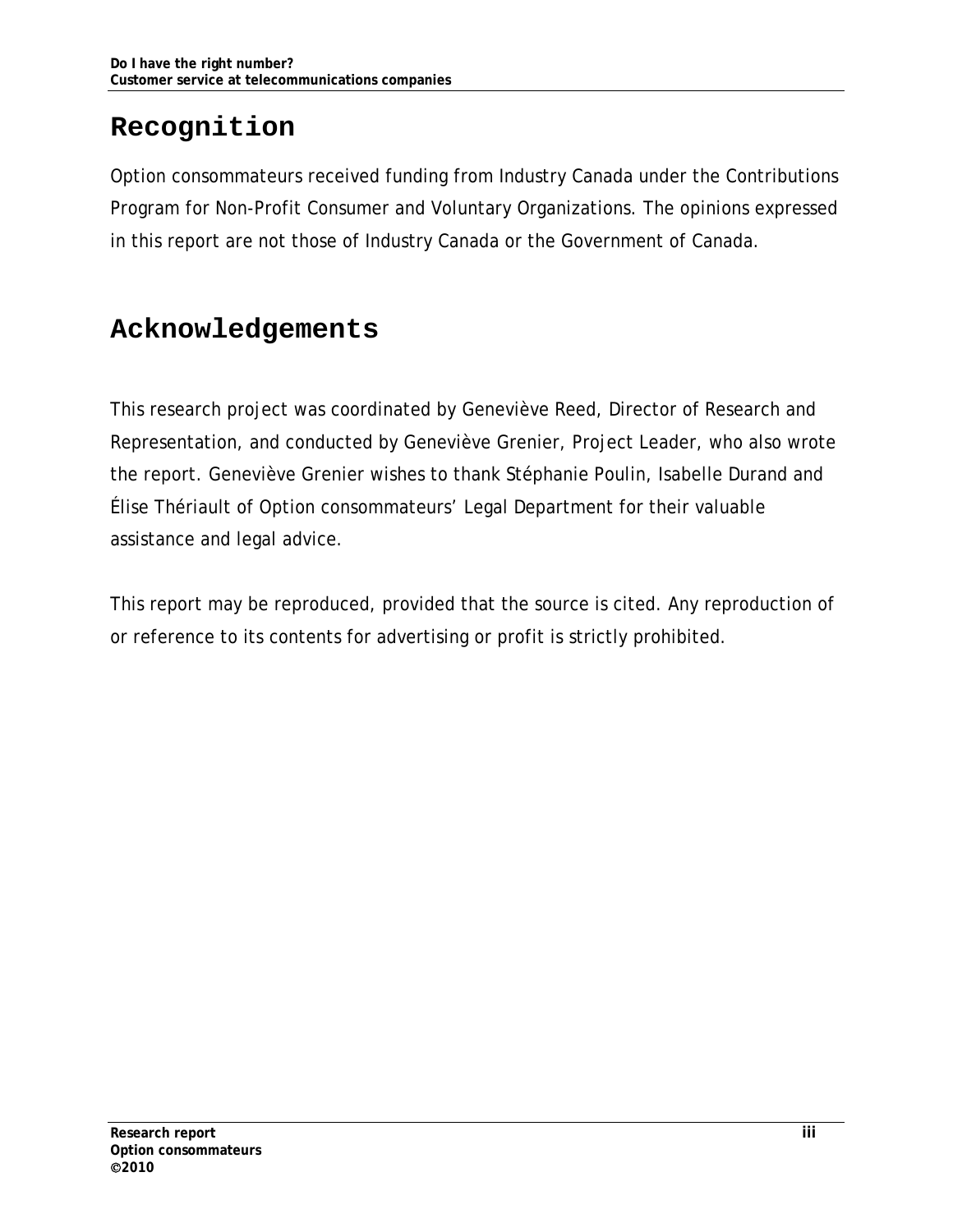#### **Legal Deposit**

Bibliothèque nationale du Québec National Library of Canada

ISBN XXX

**Option consommateurs** 

**Head Office**  2120 Sherbrooke St. East, suite 303 Montreal (Quebec) H2K 1C3

Tel: 514-598-7288 Fax: 514-598-8511 Email: info@option-consommateurs.org Website: www.option-consommateurs.org

**Ottawa Office** 1 Nicholas St., suite 1210 Ottawa (Ontario) K1N 7B7

Tel: (+1) 613-244-2111 Fax: (+1) 613-244-5777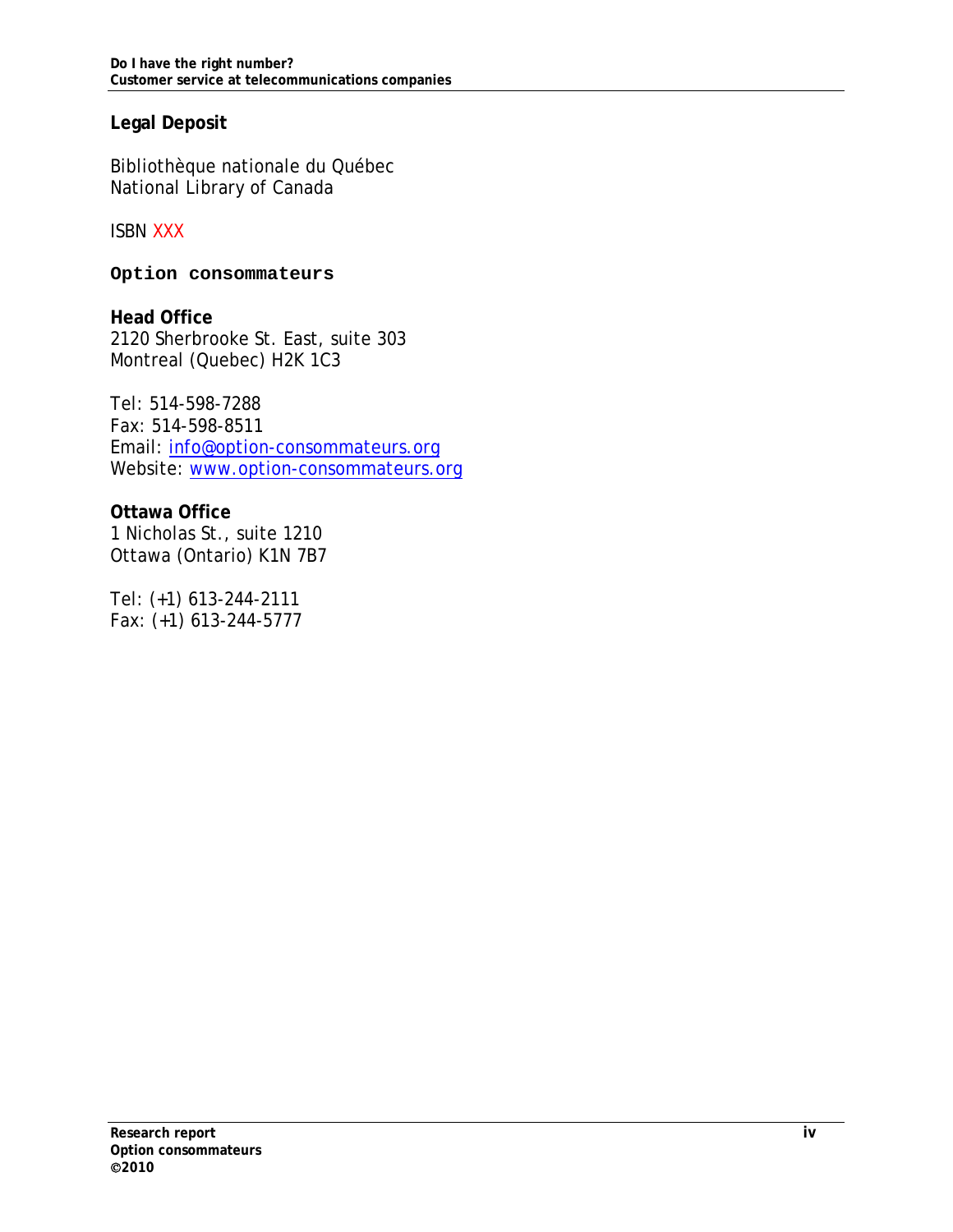## **Executive Summary**

We are in the era of telecommunications, a sector in which most Canadians consume multiple services such as home telephone, cell phone, Internet and cable or satellite TV. It is safe to say that virtually all Canadian households have a contract with one or more telecommunications companies. The current situation, however, leads us to believe that dissatisfaction with telecommunications companies is on the rise. From January 1 to October 31, 2008, the Office de protection du consommateur (OPC)<sup>1</sup> reported that the telecommunications sector received the second highest number of complaints, accounting for 11% of complaints handled. OPC also estimated that 14% of the 12,778 complaints about cell phone companies received in 2005-2006 were related to customer service. Other statistics confirm the accuracy of this. For example, statistics on complaints in Canada from the Better Business Bureau<sup>2</sup> reveal that in 2008, 1,382 types of companies were ranked based on the number of complaints received. Wireless phone services came in 1st place, Internet services 7th, cable television 14th, and landline services 17th. By comparison, the food industry (grocery stores), another sector that concerns all Canadian households, was in 107th place for complaints.

Despite the CRTC's efforts to promote competition in the Canadian telecommunications arena, there are still very few Canadian carriers. This situation is likely to prove exploitative for consumers, who will not enjoy the advantages of a competitive market.

According to data that Option consommateurs gathered for this report, a major share of complaints relate, either directly or indirectly, to customer service. For example, in 10 months in 2008, Option consommateurs received over 300 complaints about telecommunications services; 41% of these related to customer service.

The purpose of this report is to investigate customer service in major Canadian telecommunications companies and specifically how they handle complaints and

<sup>1</sup> http://www.opc.gouv.qc.ca/Index.aspx

<sup>2</sup> http://www.bbb.org/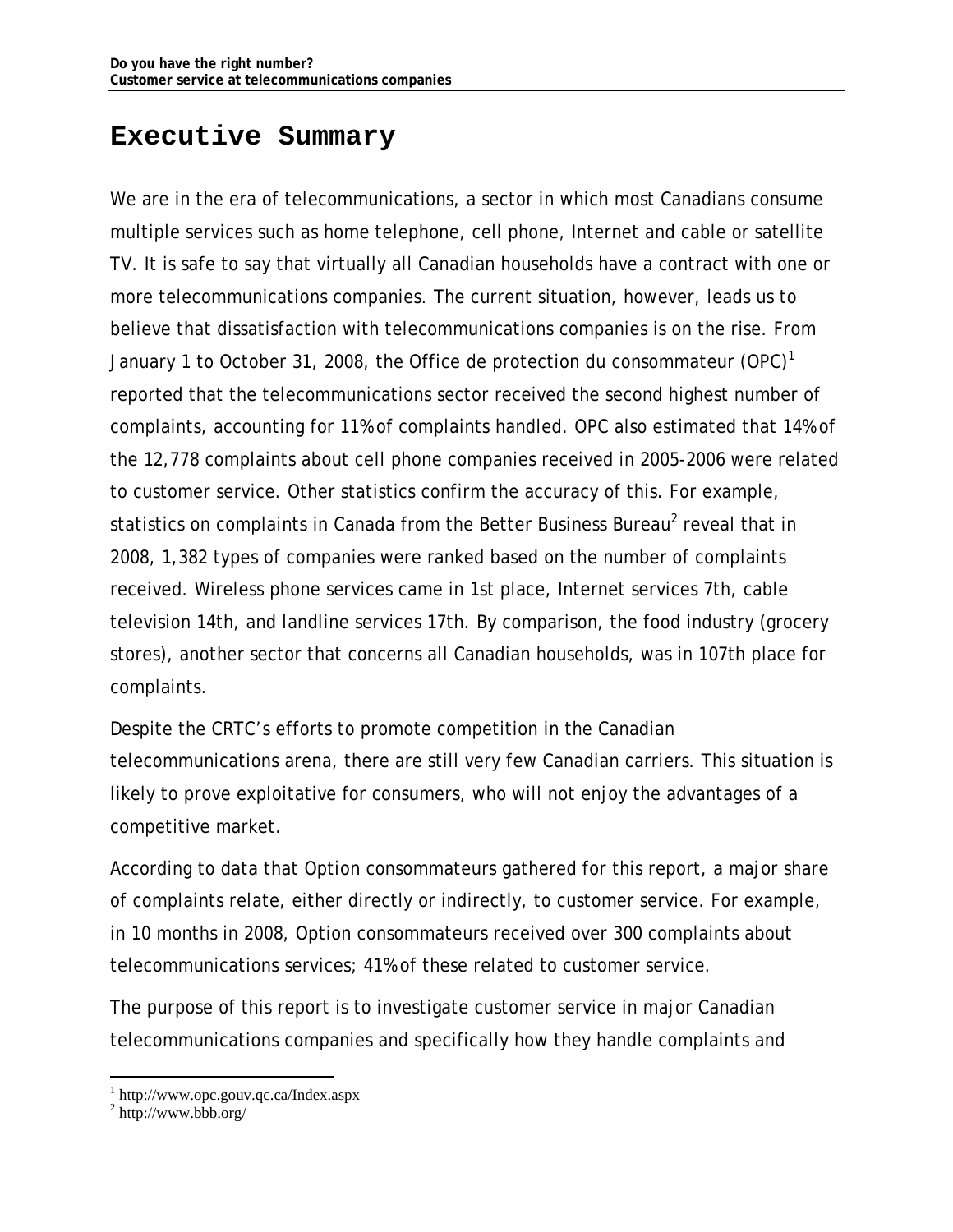resolve disputes. We shall evaluate Canadian telecommunications companies' customer satisfaction policies and review consumer feedback.

The study is based on document research, interviews with representatives from telecommunications companies and consumer rights organizations, detailed examination of websites, and the findings of four focus groups composed of consumers who have utilized customer service. The base of reference for the study is the ISO standard (10001, 10002, and 10003), which is used in this context as a basis of comparison for in-company customer service.

Finally, based on an analysis of each of the three ISO standards, Option consommateurs will make a number of recommendations, including the following general recommendations:

#### **General recommendations for companies**

Companies must change their attitude toward loyal customers. On the issue of improving customer service and retaining existing customers, certain findings emerge. Customer service must be tailored to individual requirements and be responsive to needs.

This means that customer service should provide a prompt, personal response and an effective resolution of problems. In this regard, a contractual promise to resolve problems within a standard timeframe is essential.

Good customer service is also defined by its availability and openness, meaning easyto-find contact information, an easy-to-navigate telephone service and diligent tracking of complaints and customer files.

Accessibility is also partly determined by the language that a company uses. Accordingly, simple, everyday language should be used for contracts and technical support. Invoices should also be straightforward, so that customers can understand at a glance what they are paying for each month.

Companies should also demonstrate transparency, for example, by publishing clear contact information for complaints, making their complaints handling process available and drafting clear and concise contracts.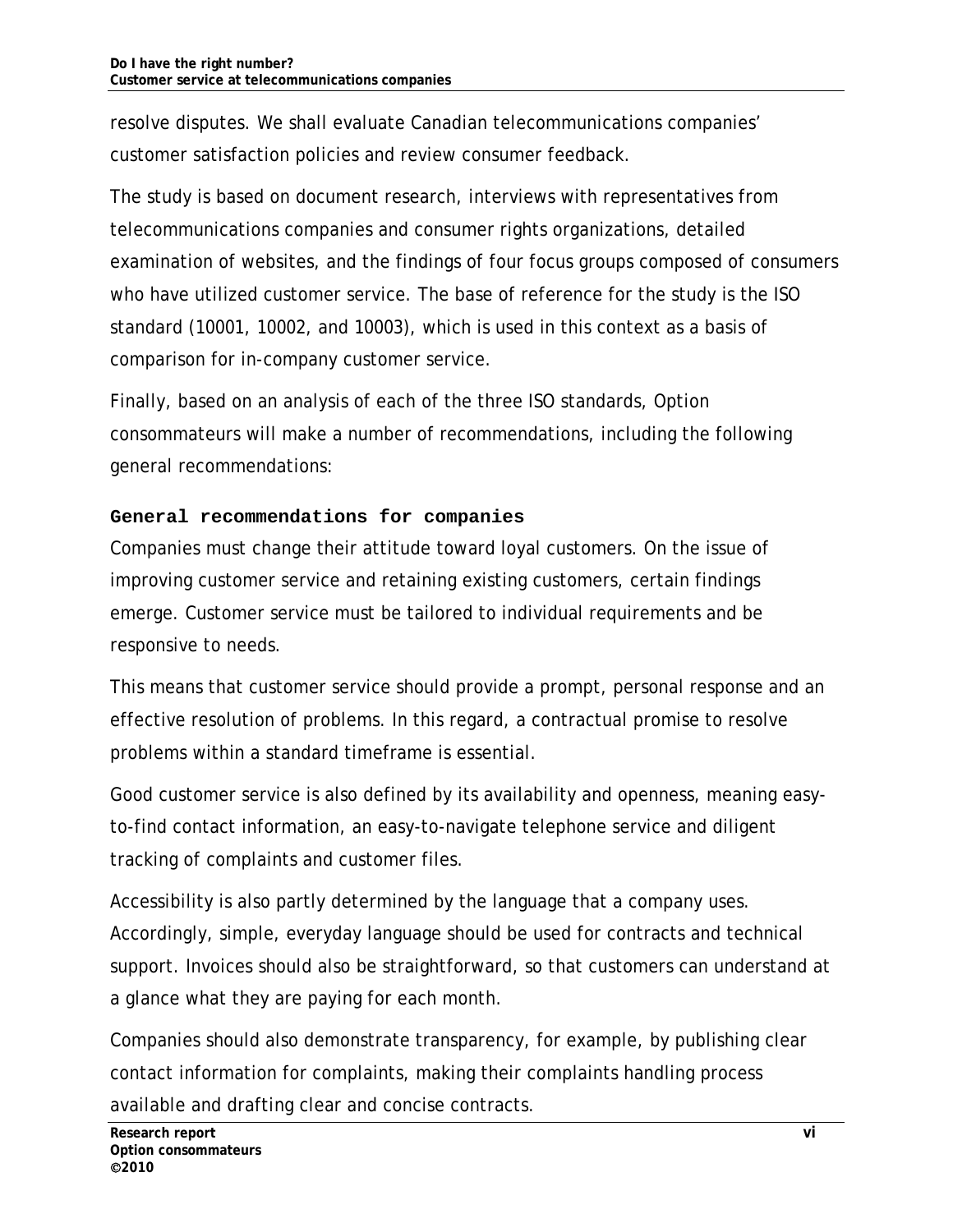#### **General recommendations made to the Commissioner for Complaints for Telecommunications Services (CCTS)**

We consider it essential that the CCTS mandate be expanded to include consumer information and education about customer service issues in the telecommunications domain. It is also essential that CRTC intervenes towards the industry in order to prevent once and for all the occurence of systemic problems, either CCTS take on a more coercive role and be empowered to implement a comprehensive system of sanctions against telecommunications companies and introduce regulations for ensuring a certain quality of customer service. In the present context, CCTS only settles disputes on a "case-by-case" basis. By broadening its mandate, CCTS could prevent many of these disputes by ensuring that the same problems do not occur repeatedly.

In addition, CCTS should be more accessible. For example, contact information should appear on all bills that customers receive from service providers and be easily accessible on their websites.

Regarding visibility, CCTS should enhance its presence in the mass media to ensure that Canadian consumers are familiar its mandate and how to get in touch.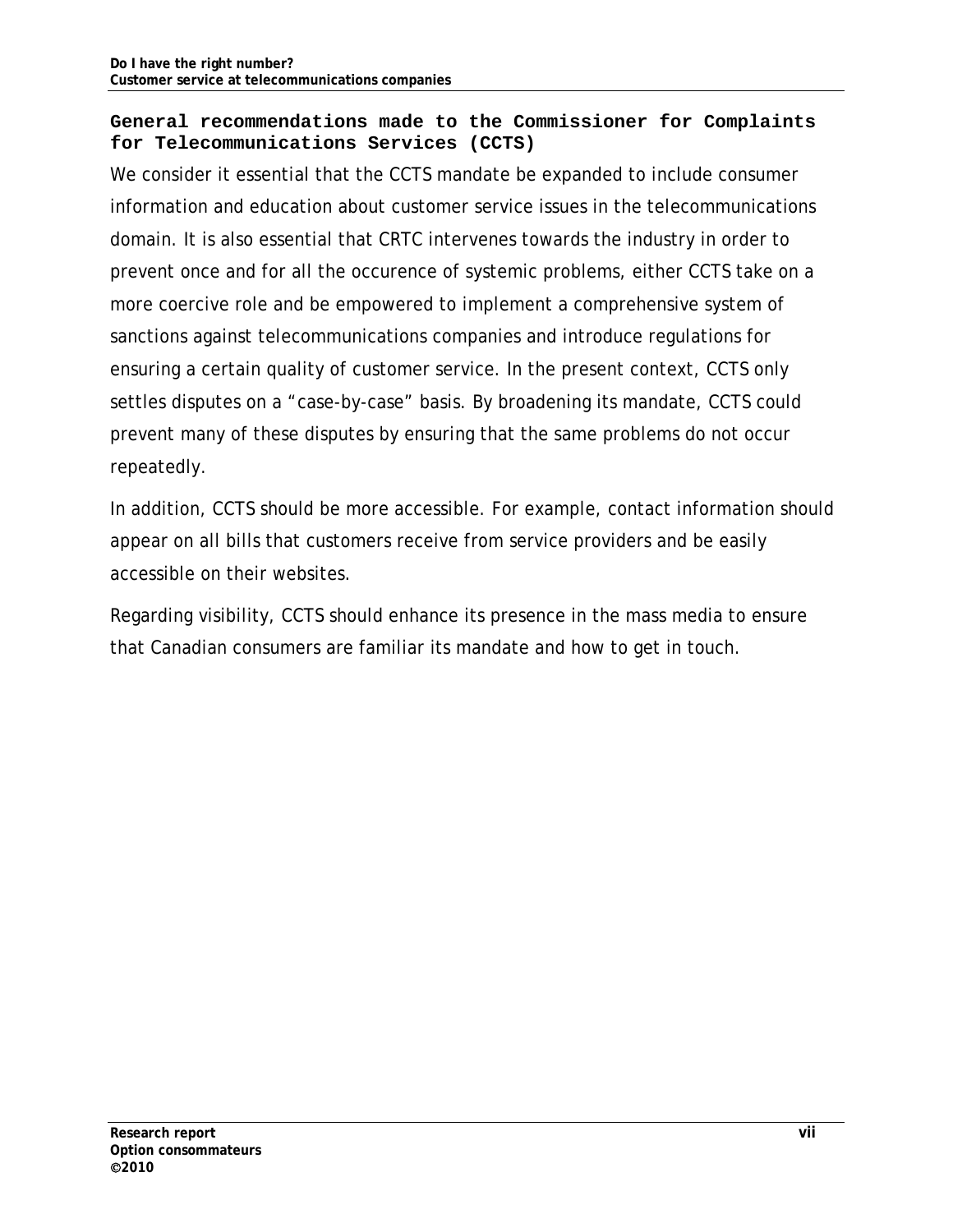# Table of Contents

| CHAPTER 1 - ISO 10001 - GUIDELINES FOR CODES OF CONDUCT FOR ORGANIZATIONS  19      |             |
|------------------------------------------------------------------------------------|-------------|
|                                                                                    |             |
|                                                                                    |             |
|                                                                                    |             |
|                                                                                    |             |
|                                                                                    |             |
|                                                                                    |             |
|                                                                                    |             |
|                                                                                    |             |
| CHAPTER 2 - ISO 10002 - GUIDELINES FOR COMPLAINTS HANDLING WITHIN ORGANIZATIONS 69 |             |
|                                                                                    |             |
|                                                                                    |             |
|                                                                                    |             |
| CHAPTER 3 - ISO 10003 - GUIDELINES FOR EXTERNAL CONFLICT RESOLUTION 94             |             |
|                                                                                    |             |
| 3.2 THE COMMISSIONER FOR COMPLAINTS FOR TELECOMMUNICATIONS SERVICES (CCTS)  95     |             |
|                                                                                    |             |
|                                                                                    |             |
|                                                                                    |             |
| 4. CONCLUSION - THE CURRENT STATE OF THE INDUSTRY AND RECOMMENDATIONS OF OPTION    |             |
|                                                                                    |             |
|                                                                                    |             |
|                                                                                    |             |
|                                                                                    |             |
| <b>Desearch report</b>                                                             | <b>viii</b> |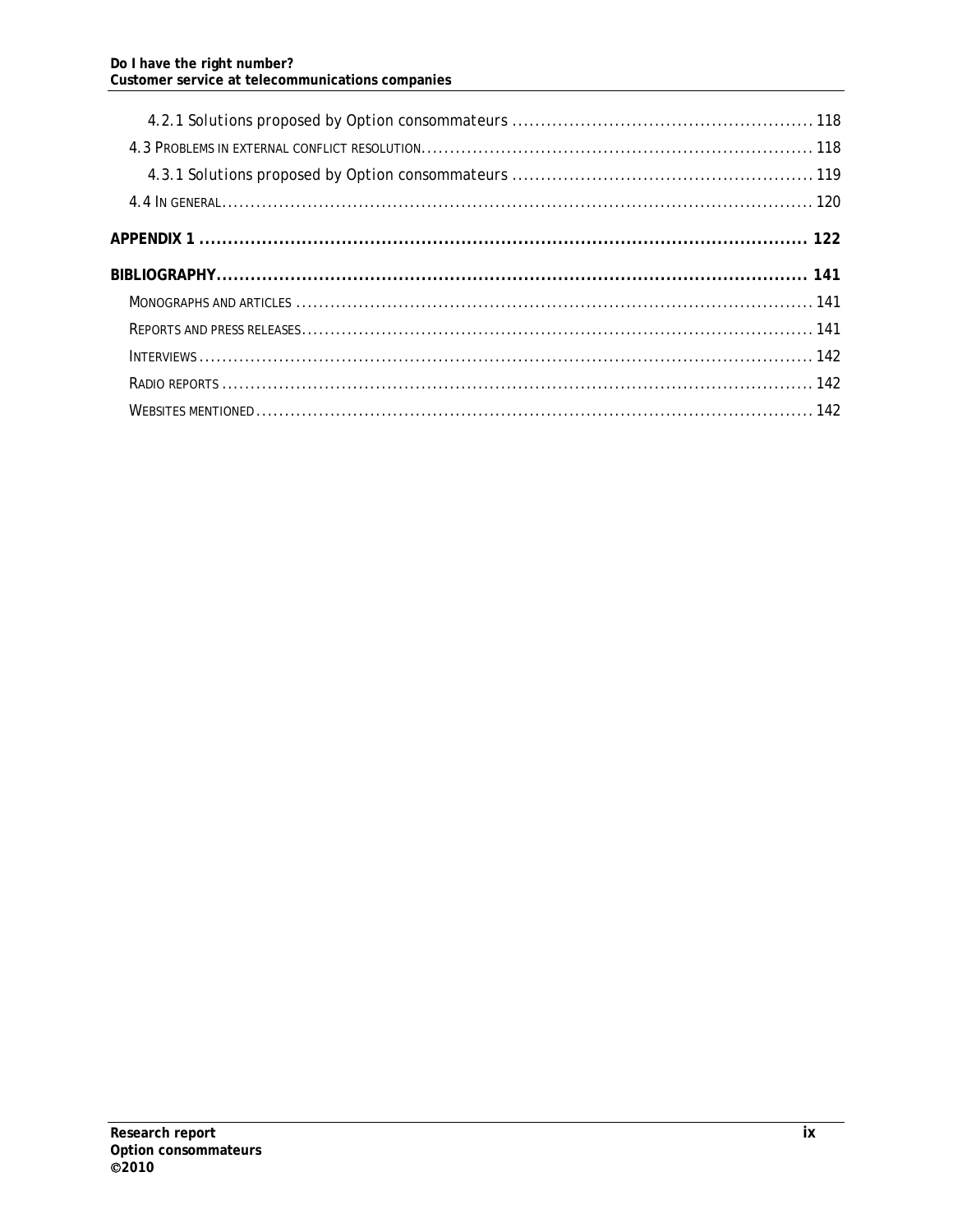## **Introduction**

#### **Context**

We are in the era of telecommunications, a sector in which most Canadians consume several services, such as home telephone, cell phone, Internet, and cable or satellite TV. It is safe to say that virtually all Canadian households have a contract with one or more telecommunications companies. The current situation, however, leads us to believe that consumers are becoming more and more dissatisfied with telecommunications companies. From January 1 to October 31, 2008, the Office de protection du consommateur<sup>3</sup> reported that the telecommunications sector received the second highest number of complaints, accounting for 11% of complaints processed. OPC also estimated that 14% of the 12,778 complaints received in 2005- 2006 about cell phone companies were related to customer service. Other statistics confirm the accuracy of this. For example, statistics on complaints in Canada from the Better Business Bureau<sup>4</sup> confirm that in 2008 there were 1,382 companies classified by the number of complaints they received. Wireless phone services came in 1st place, Internet services 7th, cable television 14th, and landline services 17th. In comparison, the food industry (grocery stores), another area that concerns all Canadian households, was in 107th place.

When we look at the number of complaints received by consumer organizations, it doesn't seem very high. But when we take into account that "96% of consumers never complain," and that "each complaint represents approximately 25 customers,"<sup>5</sup> the situation becomes alarming. In 2008-2009, the Commissioner for Complaints for Telecommunications Services (CCTS) received 17,407 calls, 3,214 of which were complaints as defined by the Commissioner's mandate. If we presume, based on these

<sup>3</sup> http://www.opc.gouv.qc.ca/Index.aspx

<sup>4</sup> http://www.bbb.org/

<sup>5</sup> Léger Marketing. *L'entreprise infidèle; les clients veulent être loyaux, mais les entreprises les font fuir*, Les Éditions Transcontinental, fondation l'entrepreneurship éditions, Québec, 2009, p.14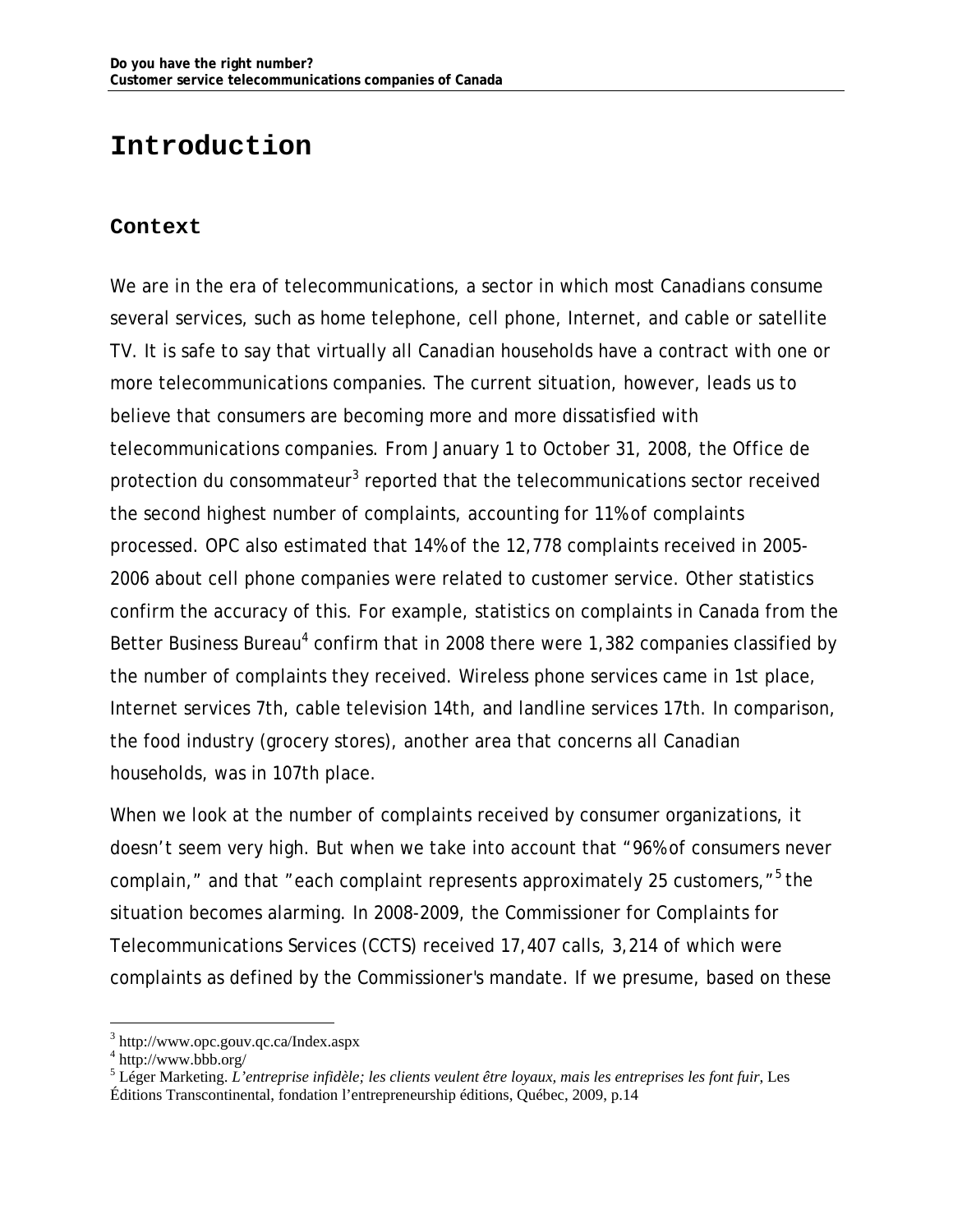figures, that about 400,000 Canadians needed help with telecommunications service issues, but only 80,350 would have complained to the CCTS, the problem starts to look more serious.

Despite the CRTC's efforts to encourage competition, there are still very few Canadian telecommunications companies, Anthony Hémond of the Union des consommateurs says. "[W]e have two oligopolies: on the one hand, we have the old, traditional telecommunications service monopolies, and on the other we have the cable distributors. So, we have very few companies, of which 5 share about 90% of the revenues. These domains are extremely problematic because they dictate the market." The situation can lead to consumer abuse because consumers cannot benefit from a competitive market.

## **A field for exploration**

That being said, according to the mass media and the data that Option consommateurs compiled for this study, most complaints are related directly or indirectly to customer service. For example, in 2008, over a period of ten months, Option consommateurs received over 300 complaints about telecommunications services, 41% of which were related to customer service. The mass media and public opinion seem to confirm this. In fact, two reports by the program *La facture* criticized, among other things, the fact that sales were combined with customer service, and that customer satisfaction was a second-order priority. Although some efforts are being made to improve the situation, it is far from resolved. This was fully supported by testimony from experts in customer service, former employees, and customers.<sup>6</sup>

Over the years, journalists have published many articles and reports on the topic. Among these is an article by Suzanne Dansereau published in *Les affaires,*

<sup>-</sup><sup>6</sup> These reports date from October 13, 2009 and December 1, 2009. They are available at http://www.radiocanada.ca/emissions/la\_facture/2009-2010/archivage.asp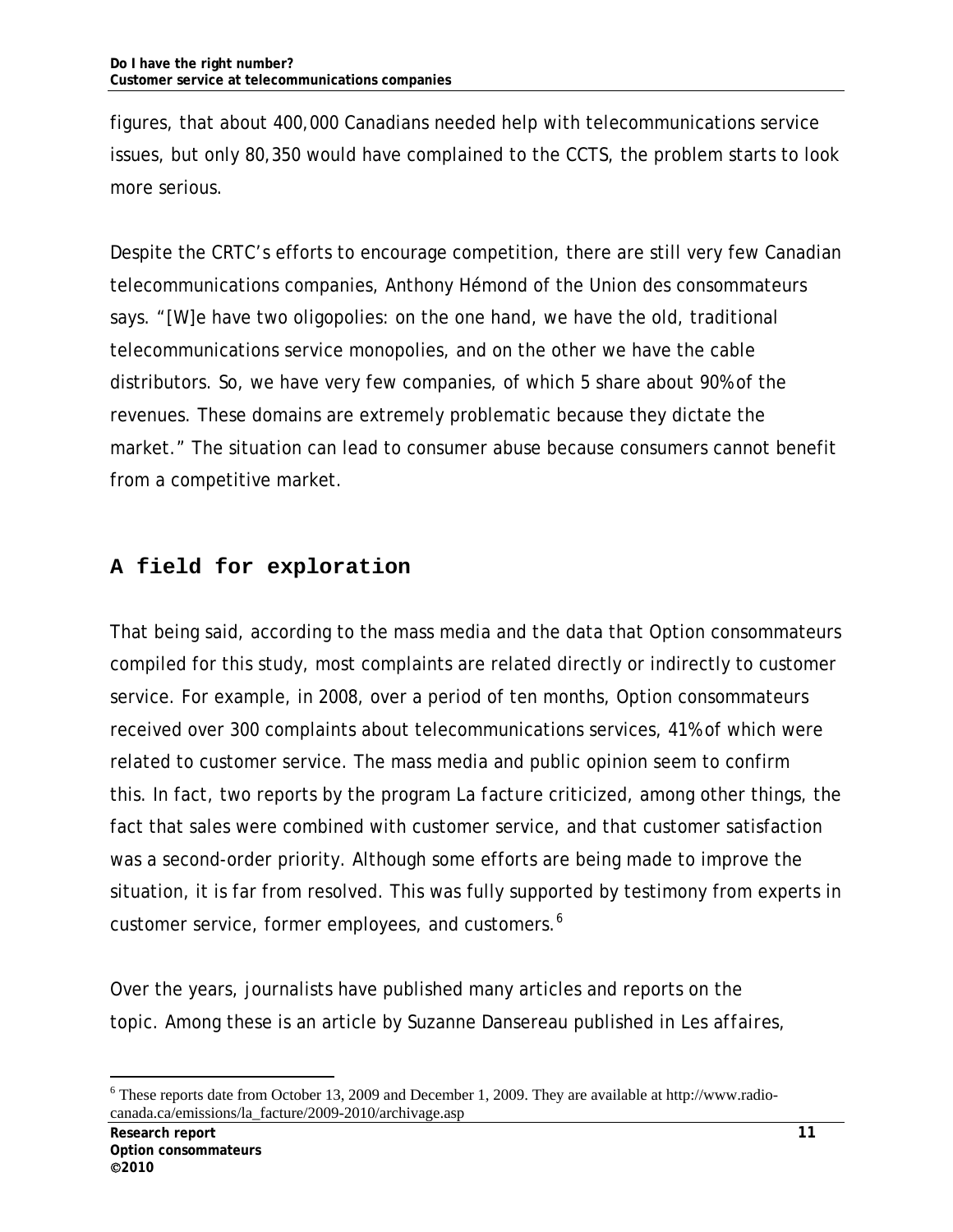January 17-23, 2009, entitled "Le mauvais service à la clientèle déplaît plus à la clientèle que des prix trop élevés."<sup>7</sup> The *Globe and Mail* columnist, John Doyle, also complained in his June 2, 2009 article called "Ten Things I Hate about Cable Companies" 3 about the telecommunications companies' many inconsistencies. The magazine *Commerce* came out with an entire issue entitled "La chute d'une marque"<sup>4</sup> talking about Bell Canada and the multitude of problems they have encountered. Public figures like Jean-François Mercier, a Quebec actor and comedian, have even started to talk publicly about how bad customer service is at telecommunications companies.<sup>5</sup>

Furthermore, the telecommunications industry seems to focus its interest on new customers. The quality of customer service obviously suffers because customer retention is not a priority. For the publication of *L'entreprise infidèle,* Léger Marketing recruited an array of experts in research, industry, business, and marketing to identify the problems underlying customer defection. One of its conclusions is that customers are not disloyal, but companies and businesses that neglect their loyal customers are. The authors state:

*Sometimes there's real hypocrisy. The company wants the customer to be loyal, but its actions demonstrate that it does not intend to return the favour. Although it's rare that customers feel deliberately exploited, there are other subtle ways of betraying the loyalty of those who let the company dip into their wallets. This sense of betrayal can take many forms: customer service that makes no attempt to resolve customer problems; promotions that aren't open to all; an abuse of trust; the feeling of not being treated fairly. (Leger Marketing, 2009, p. 82) [Our translation].*

The following passage explains what kind of attitudes to avoid and further reveals that telecommunication companies are major culprits in the field. It shows the

<sup>7</sup> Dansereau, Suzanne. *Les affaires*, "Le mauvais service à la clientèle déplaît plus à la clientèle que des prix trop élevés," January 17 to 23, 2009, p. 27.

<sup>&</sup>lt;sup>3</sup> Doyle, John. *The Globe and Mail*, "Ten things I Hate about Cable Companies," June 2, 2009, p. R3.

<sup>&</sup>lt;sup>4</sup> Bergeron, Ulysse. *Commerce*, "La chute d'une marque," September 2008, p. 16.

 $5$  http://www.youtube.com/watch?v=-7GHrF3Y1oo&feature=related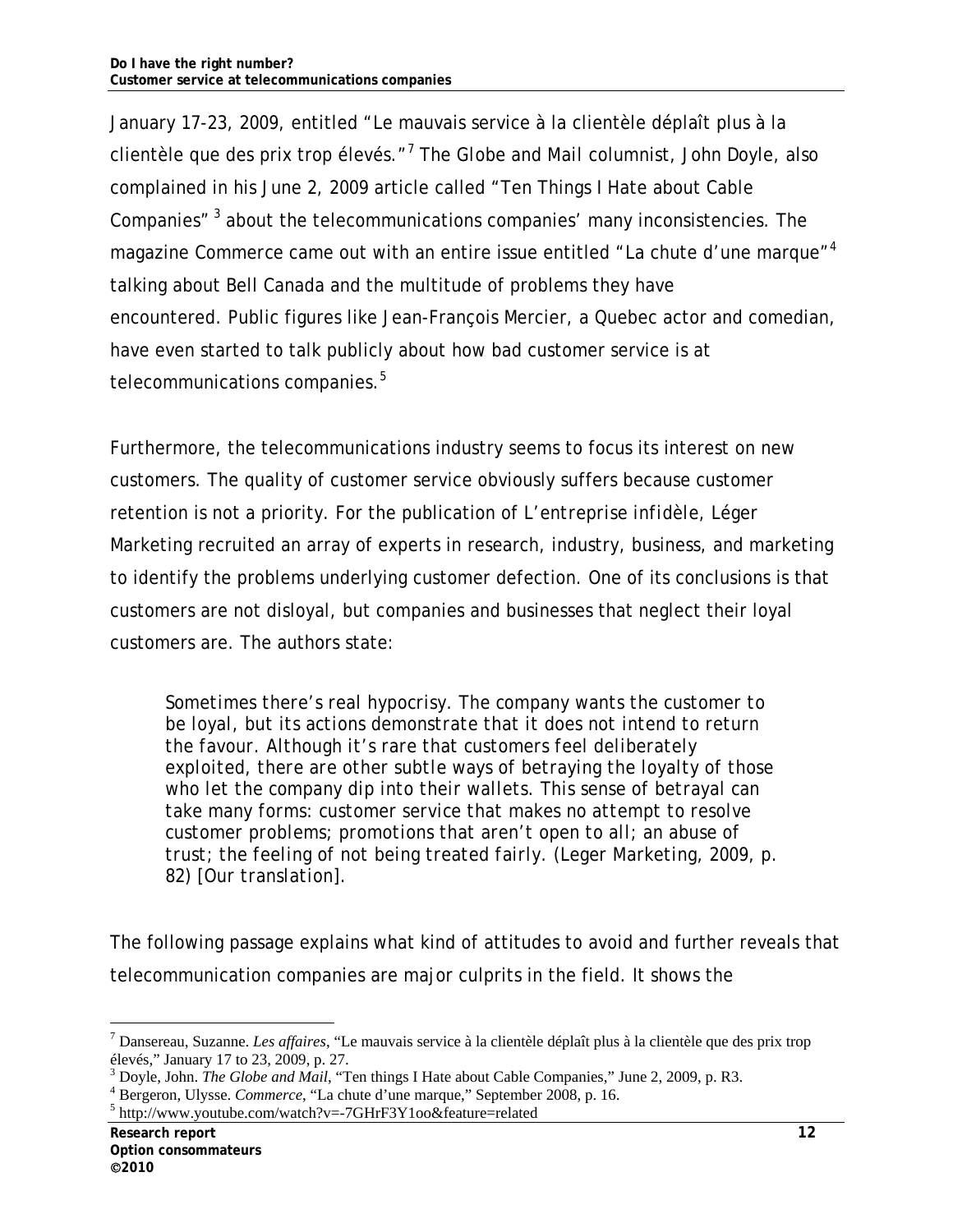telecommunications industry as a lazy "brute" that is unwilling to change how it interacts and negotiates with its customers:

*Three major telecommunications companies were among the top ten most poorly managed companies: Bell, Bell Mobility, and Express Vu in the lead, were followed closely by Rogers and Telus. Their problems relate of course to the three A's [advantage, affinity, attraction], but more specifically to their pricing practices, or should I say, the perceived lack of value in their rates. Fortunately for the reputation of their name and for us consumers, IP voice transmission and new markets being opened by the CRTC will force some of these companies to be more considerate to the customer. (Leger Marketing, 2009, pp. 63-64) [Our translation].*

It seems the telecommunications industry has little respect for its customers. Our study will attempt to explore customer service at telecommunications companies in Canada in order to understand all its intricacies, identify problems, and possibly find solutions.

Lastly, we wanted to refer to a study by Genesys: *The Cost of Poor Customer*  Service.<sup>6</sup> Genesys provides software for managing different telecommunications applications involving customer service (for example, Internet, wireless and landline service). The study was conducted by the industry analysts, Datamonitor/Ovum, and the market research firm, Greenfield Online, to evaluate the cost of poor customer service at various Canadian companies. It was estimated that bad customer service costs companies a lot: "The cost of poor customer service is a significant problem. Enterprises in Canada lose an estimated CDN \$9.7 billion each year due to defections and abandoned purchases as a direct result of a poor experience. More than 73% of consumers said they had ended a relationship due to customer service alone." (Genesys, 2009, p. 4). It also appears that the telecommunications industry is among those losing the most:

*The problem is even clearer when we look at the data at industry level. The biggest losers are in financial services, telecommunications, cable/satellite TV, and consumer products.* 

<sup>-</sup>6 GENESYS. *The Cost of Poor Customer Service*, Octobre 2009, 8 pages.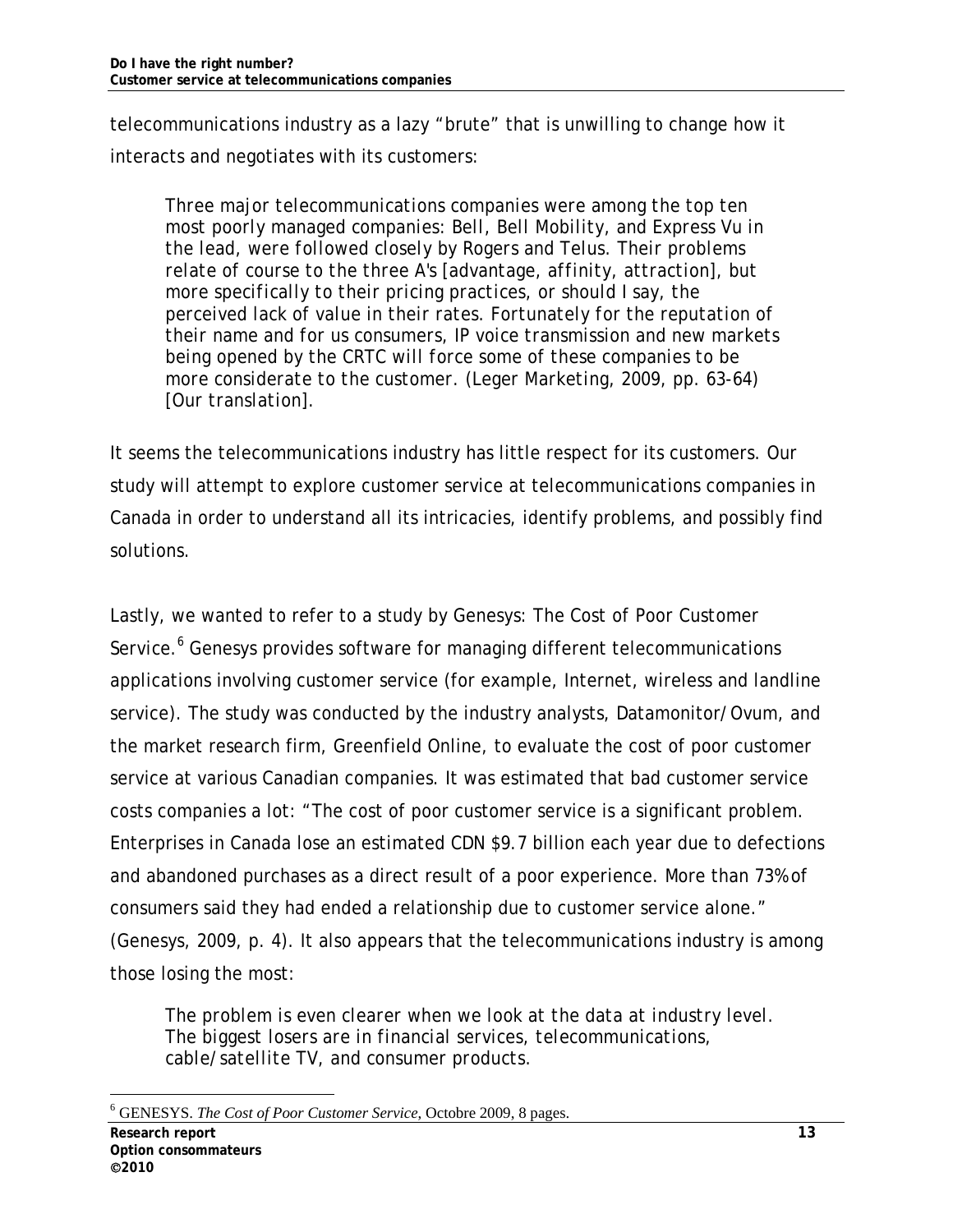



(Genesys, 2009, p. 4)

Therefore, in Canada, the telecommunications industry occupies 5 out of 15 places in terms of financial losses resulting from unsatisfactory customer service. We consider that conducting this study is equally important for industry improvement and for consumer protection.

### **Project Scope**

The purpose of this report is to explore customer service in major Canadian telecommunications companies and, more specifically, how these companies handle complaints and settle disputes. We propose to evaluate Canadian telecommunications companies' customer satisfaction policies and to examine consumer feedback about the companies.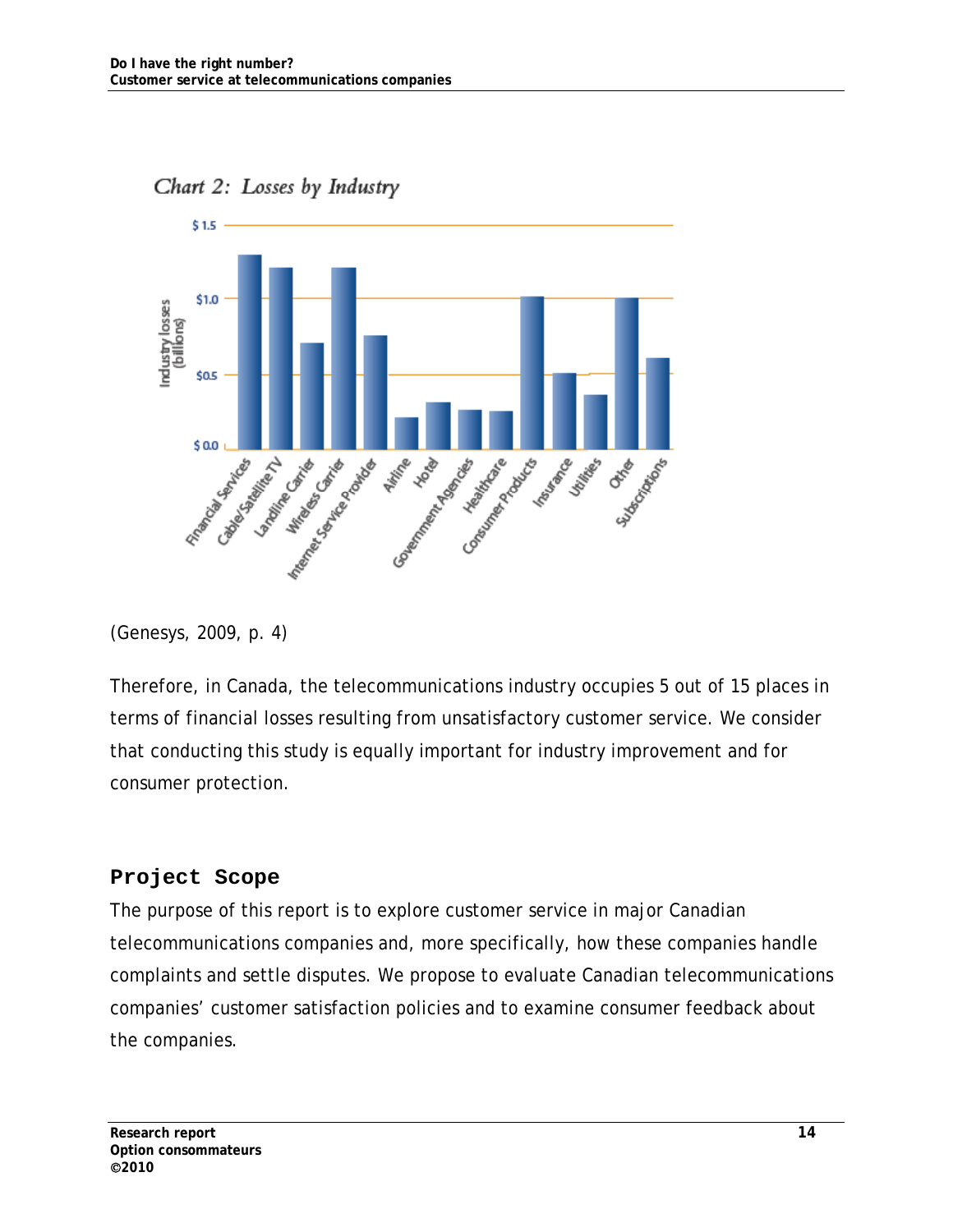The present study is based on document research, interviews with representatives from telecommunications companies and consumer rights organizations, close scrutiny of websites, and the results of four consumer focus groups with customer service experience. The study's base reference is the ISO standard (10001, 10002, and 10003), which is used in this context as a basis of comparison for in-company customer service.

We chose the following approach and methodology:

- Contact the major Canadian telecommunications companies to determine policies on handling complaints and customer service. The companies we contacted were Bell, Rogers, Telus, Videotron, Shaw, MTS Allstream, SaskTel and Bell Aliant. Together, these companies own the vast majority of the telecommunications market in Canada;
- Undertake a document search on measures taken by the major telecommunications companies to make customer service accessible and to speedily resolve problems (e.g. information available on websites or in brochures);
- Analyze policies in accordance with standards for customer satisfaction: ISO 10001 (code of conduct), 10002 (complaints handling) and 10003 (dispute settlement);
- Hold four focus groups with consumers who contacted their provider's customer service to file a complaint.
- Evaluate the government body responsible for external conflict resolution in Canada: the Commissioner for Complaints for Telecommunications Services (CCTS).

In light of these results, we will be able, if necessary, to make recommendations for improvement to carriers, the CRTC, and CCTS.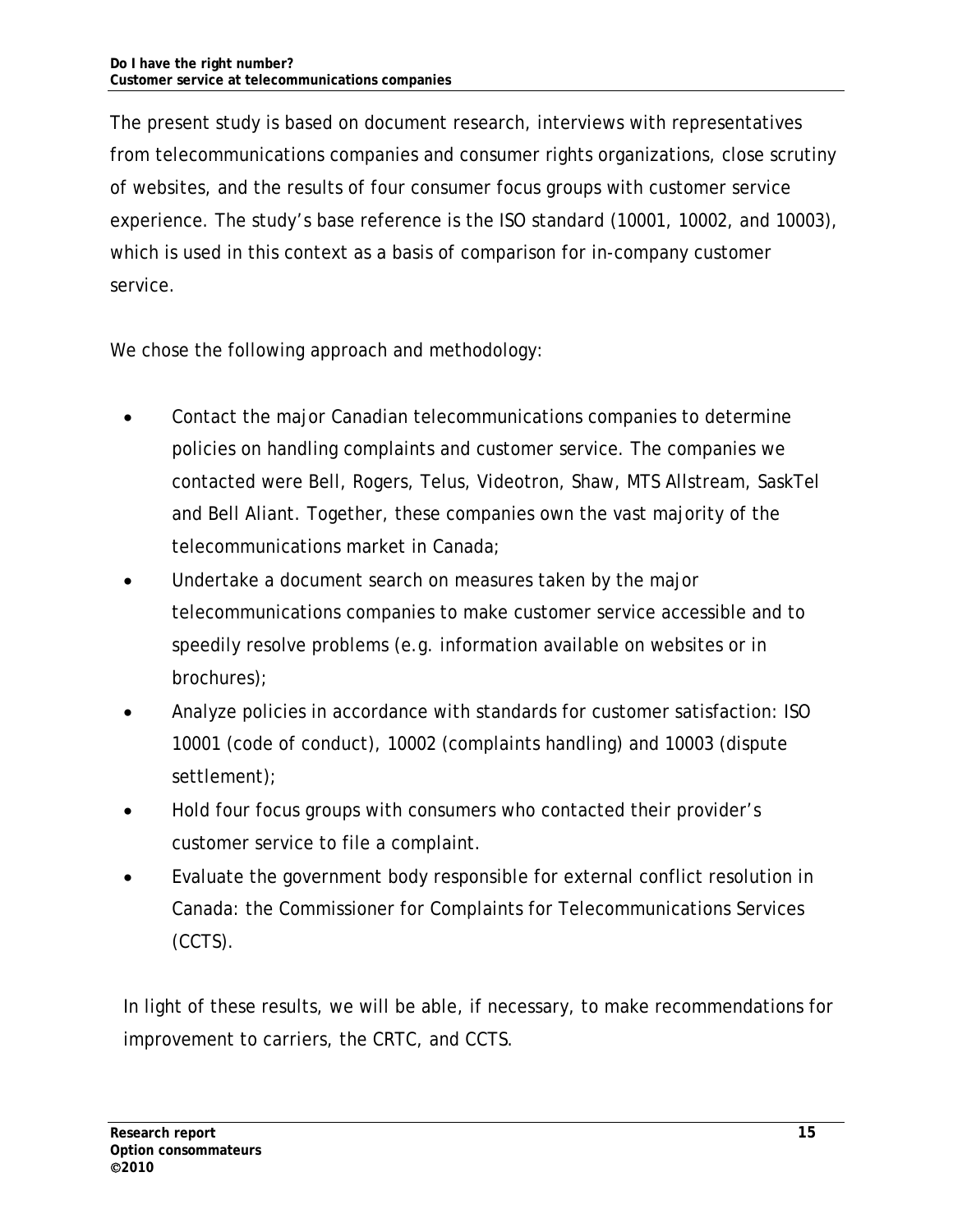### **Stakeholders**

In addition to our document research, we considered it essential to discover the opinions and the positions held by stakeholders in the telecommunications arena. When it comes to customer service in telecommunications, opinions differ greatly between consumers and providers, making it necessary to look at both sides.

**Consumer focus groups**: We conducted four focus groups in November 2009. The first two groups were held on November 11, 2009 in Toronto in English; the other two were held on November 17, 2009 in Montreal in French. The meetings all lasted about an hour and a half.

Participants had all contacted the customer service department at their telecommunications company for reasons ranging from a simple change of address to a formal complaint about a contracted service. At both the Toronto and the Montreal meetings, there were two groups of people: one aged 20 to 44 and one aged 45 to 70. Although the balance between men and women was relatively equal within the groups, gender was not a significant factor in this study.

After carefully studying all the meetings and having read the final report by the firm in question, we found that consumers' experience of customer service in telecommunications was approximately the same in Toronto as in Montreal; the same held true of younger and older participants. Details of these findings will be thoroughly explored in the following chapters.

The firm mandated to conduct the focus groups and submit a final report on their results was Environics Research Group, a Toronto-based firm that describes itself as follows:

*Environics is one of Canada's leading marketing and social survey*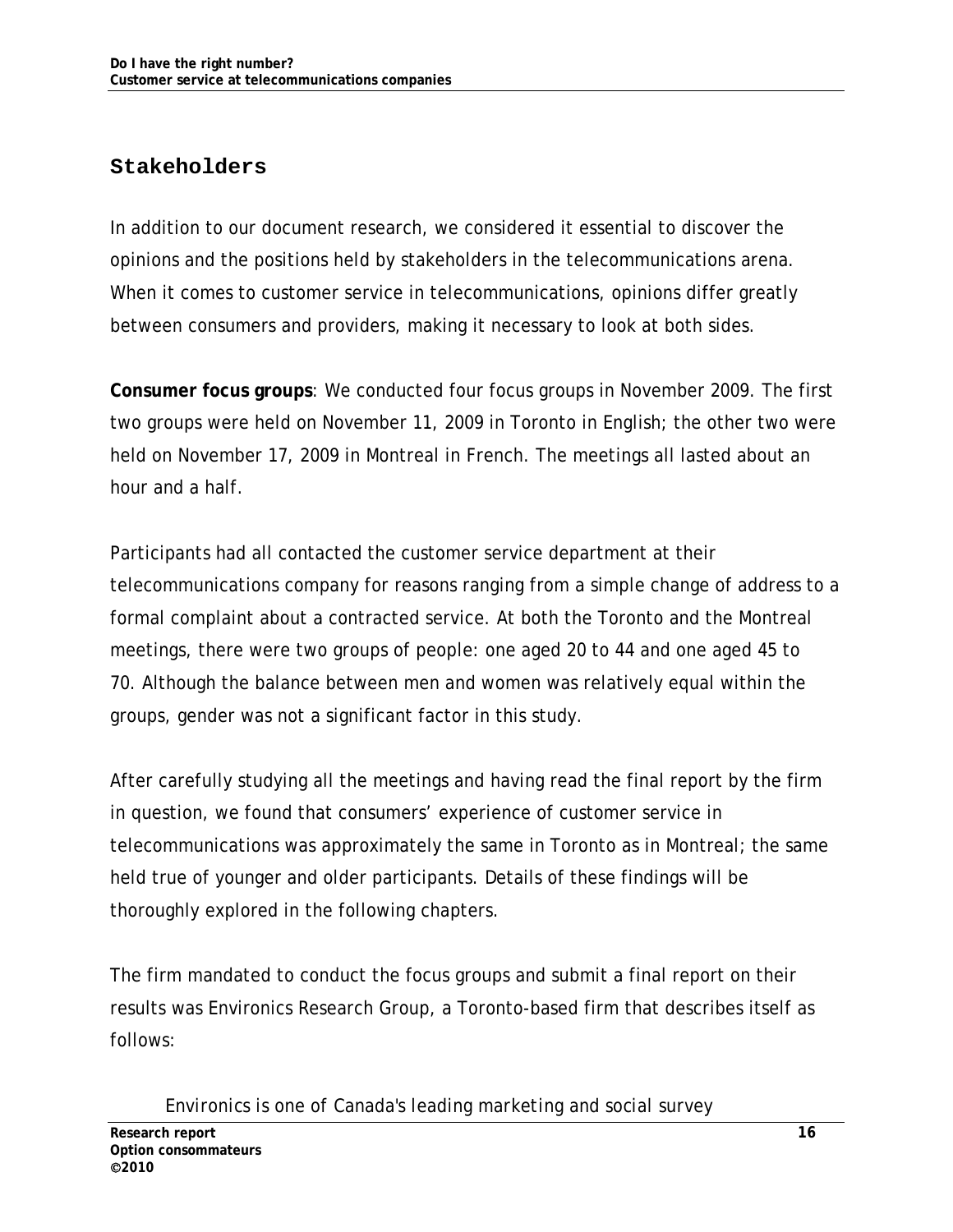*research consultancies with a reputation for integrity, accuracy and insight. Co-founded in 1970 by Michael Adams, the firm has evolved into a multi-disciplined international research and consulting group. Headquartered in Toronto, the firm has offices and affiliates in Ottawa, Calgary, Montreal, Oakland, New York and Washington D.C.<sup>7</sup>*

**Bell Canada (BCE):** BCE is Canada's largest communications company, providing the most comprehensive and innovative suite of communication services to residential and business customers in Canada. Operating under the Bell banner, the company's services include Bell Home Phone local and long distance services, Bell Mobility and Solo Mobile wireless, high-speed Bell Internet, Bell TV direct-to-home satellite and VDSL TV, IP-broadband services and information and communications technology (ICT) services.<sup>8</sup>

**Rogers:** Rogers Communications Inc. is a Canadian company offering different communications and media services. Its four main divisions are Rogers Wireless, the largest Canadian wireless service provider; Rogers Cable, a provider of cable services, high speed Internet access, telephone service and video retail sales; Rogers Media, a media group with interests in radio and television broadcasting, televised shopping, publishing and sports entertainment; and Rogers Telecom, a national provider of solutions for voice and data transmission, Internet solutions, and wireless services to companies and enterprises of all sizes.<sup>9</sup>

**Videotron:** A wholly-owned subsidiary of Quebecor Media inc. and partially owned by Capital d'Amérique CDPQ inc., Videotron is an integrated communications company involved in cable broadcasting, interactive multimedia development, Internet access services, cable telephony and wireless telephone services.<sup>10</sup>

**Public Interest Advocacy Centre (PIAC), John Lawford:** PIAC is a non-profit organization that provides legal and research services on behalf of consumer interests,

<sup>-</sup>7 http://erg.environics.net/about\_us/

<sup>8</sup> http://www.bce.ca/en/aboutbce/index.php

<sup>&</sup>lt;sup>9</sup> http://votre.rogers.com/aboutrogers/historyofrogers/overview.asp<br><sup>10</sup> http://corpo.videotron.com/site/our-company/videotron-news/at-a-glance.jsp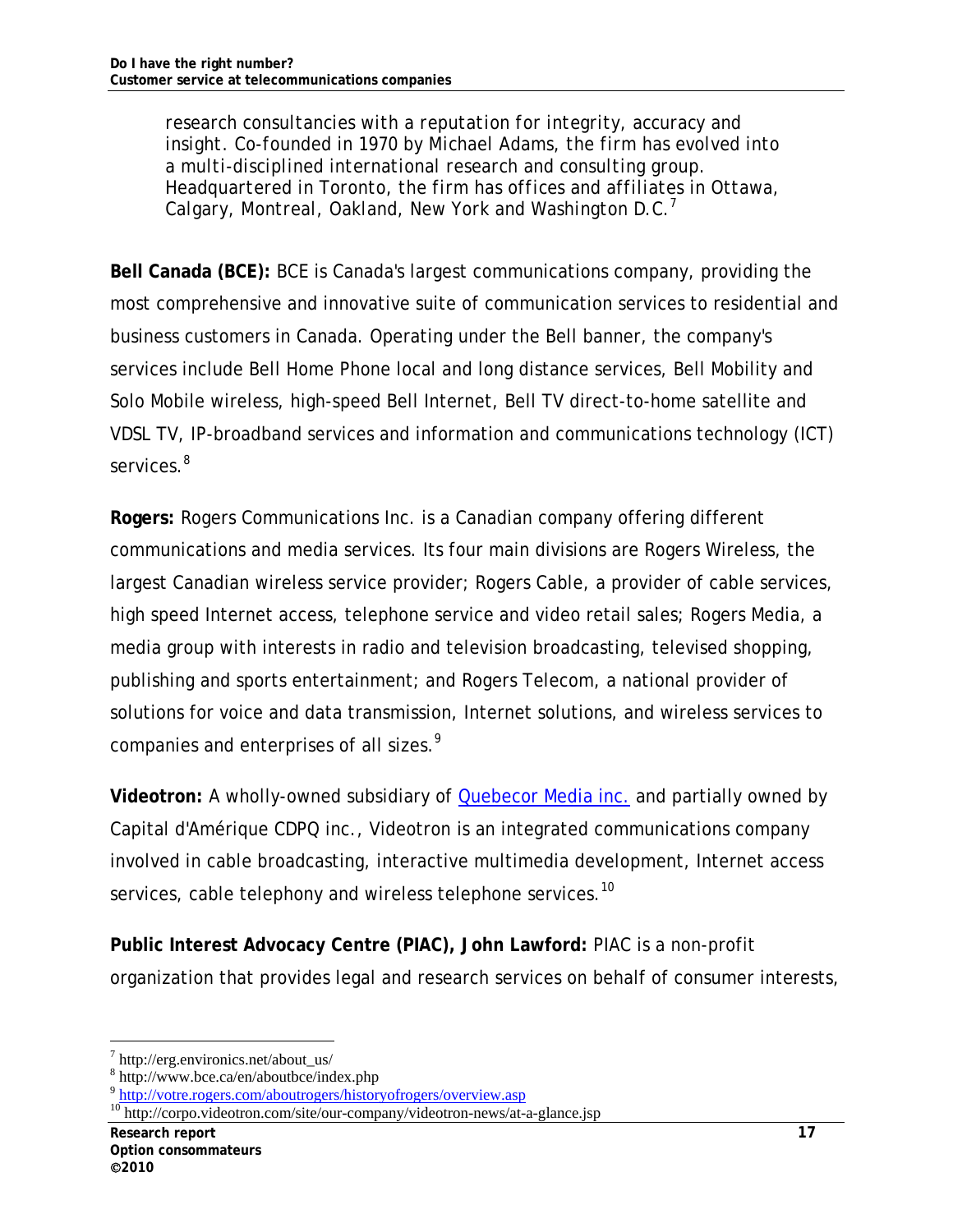particularly for vulnerable consumers. John Lawford is a lawyer for the organization and responsible for telecommunications issues.<sup>11</sup>

**Union des consommateurs, Mtre. Anthony Hémond:** The Union des consommateurs' mission is to promote and defend the rights of consumers, especially the interests of those living in low-income households. The support that the Union des consommateurs provides to consumers is inspired by important values such as solidarity, equity and social justice, as well as by improving the living conditions of consumers at the economic, social, and political levels. Mtre. Anthony Hémond is a policy and regulations analyst in telecommunications, broadcasting, information highway and privacy.<sup>12</sup>

We attempted to interview representatives from all the major Canadian telecommunications companies. However, the following companies either refused to participate or ignored our many calls and emails: Telus, Shaw, MTS Allstream, SaskTel and Bell Aliant.

Telus: We left five messages and sent three e-mails to public relations representatives, but had no conclusive answer.

Shaw: We left three messages with a public relations representative and with the vicepresident of customer service. After a brief email exchange, we thought we would be able to talk, but had no further response.

MTS Allstream: We talked to the public relations department, which referred us to the Director, Corporate and Employee. We left two messages with the secretary but received no response.

Sasktel: After an exchange of fifteen emails, Sasktel seemed interested in participating in our study. Finally, the Customer Loyalty Manager told us that they did

<sup>11</sup> http://www.piac.ca/information/

<sup>&</sup>lt;sup>12</sup> http://www.consommateur.qc.ca/union-des-consommateurs/?page\_id=3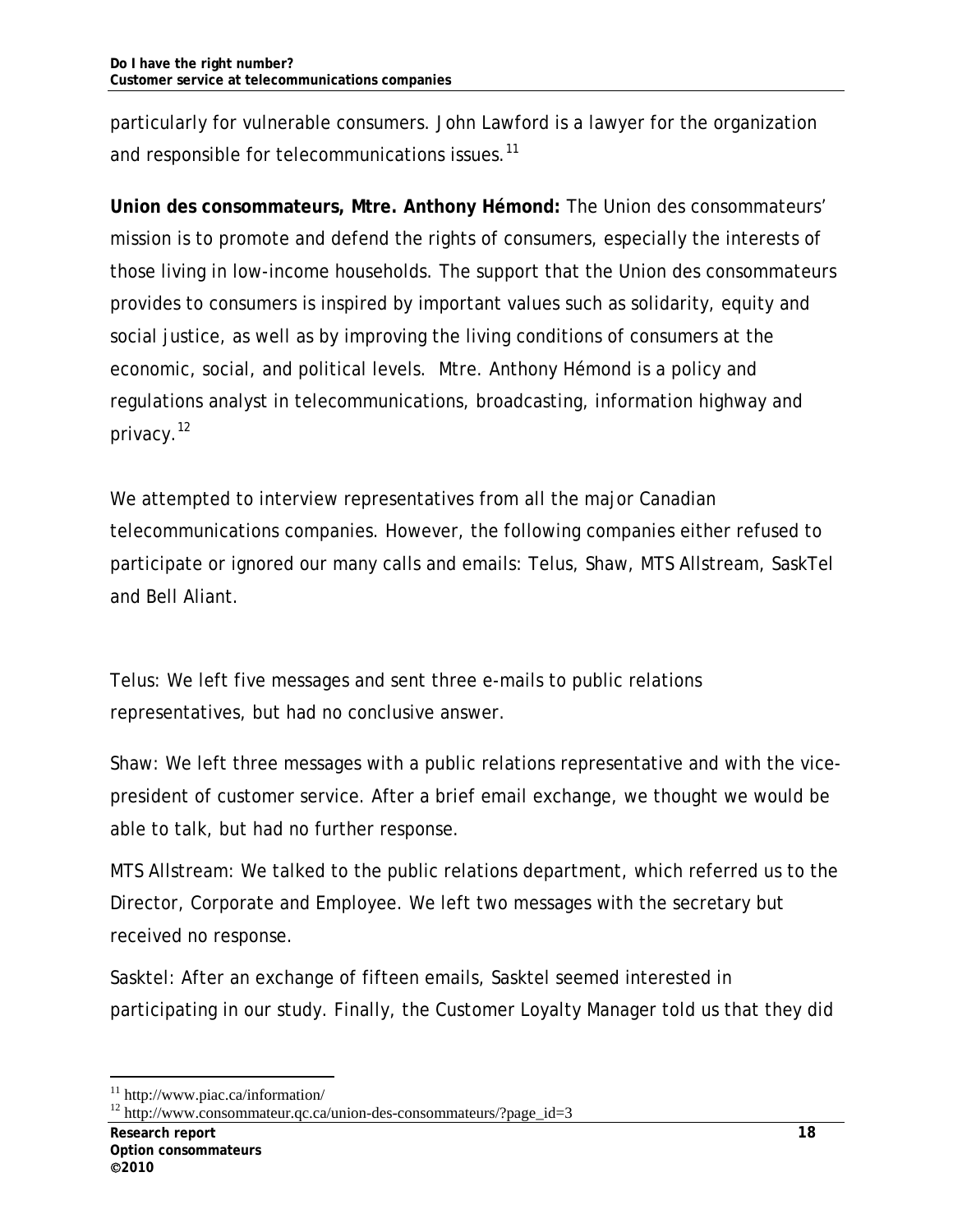not have the information we needed for the study and that they preferred to continue their relationship with the Consumer Association of Saskatchewan.

Bell Aliant: We emailed the company's general email address because we could find no specific contact information (public relations, President of Customer Service, etc.) on their website or via their telephone service. We finally received a message referring us to the head of media relations. We left two messages but received no response.

These are the reasons why these companies do not appear in the list of stakeholders who participated in this study. Furthermore, while Bell Canada and Bell Aliant are both under the banner of BCE, only Bell Canada agreed to answer our questions.

# **Chapter 1 - ISO 10001 - Guidelines for codes of conduct for organizations**

## **1.1 Using ISO 10001 as an evaluation grid**

The first step in analyzing telecommunication companies' customer service is to evaluate their codes of conduct. This analysis has two aspects: the documents and how they are applied. It is important not only to analyze companies' commitments but also to study how they are applied in a real context. As in the other two chapters of this study, we will look at documents published on each company's website, interviews with Bell, Rogers and Videotron, the results of focus groups conducted by Environics Research Group, and the complaints we have compiled.

From the outset, we thought it essential to use a universally recognized standard to develop an evaluation grid for telecommunications companies' codes of conduct vis-àvis customer service policies. We chose the Canadian Standards Association's ISO 10001 standard for the following reasons. First, it was designed and developed by a committee of industry representatives, members of consumer rights organizations,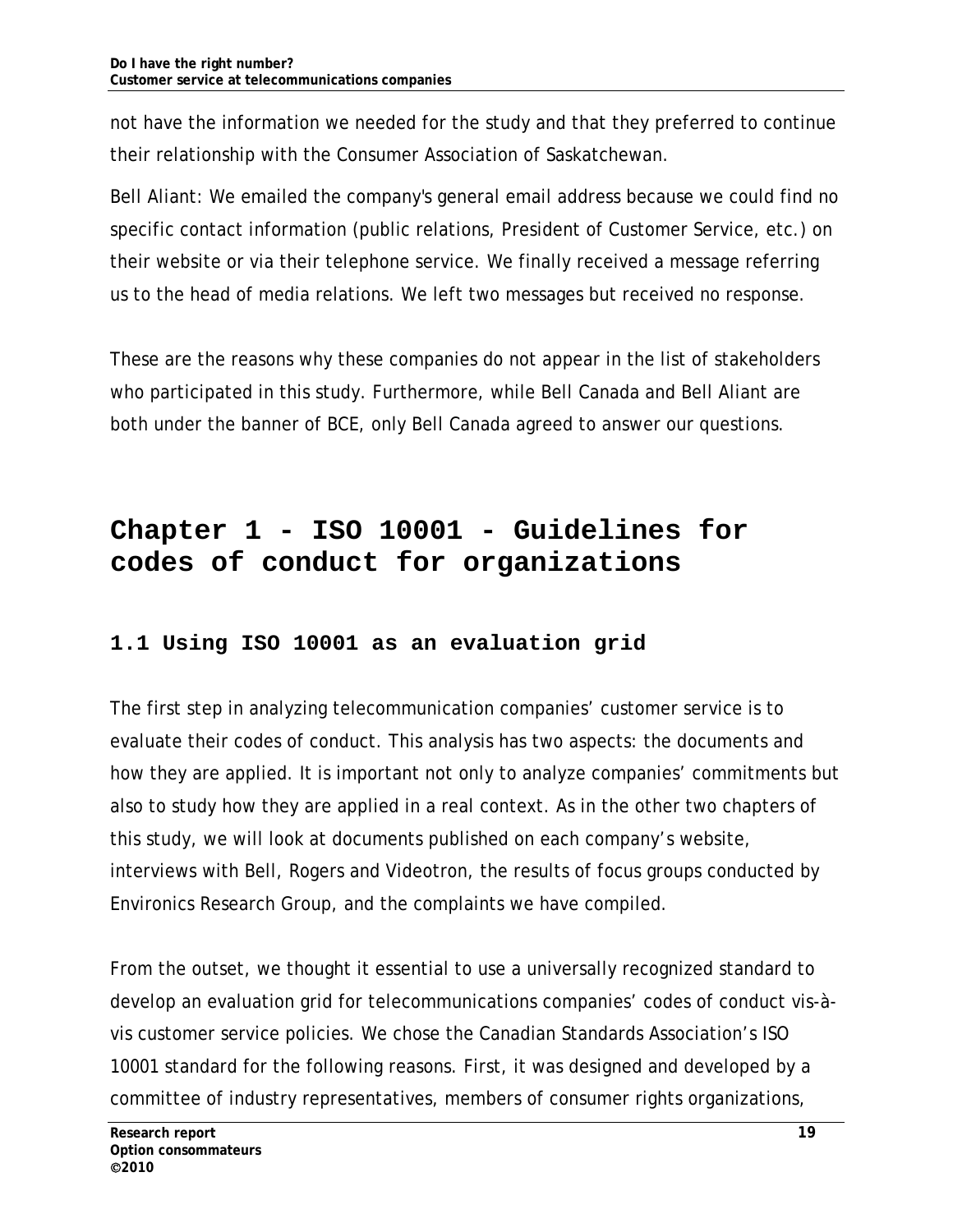standards experts, federal and provincial government representatives, and academics. Second, this standard is extremely precise and can be adapted to several industry sectors and thus lends itself very well to analyzing codes of conduct in the telecommunications industry. Third, it provides practical recommendations rather than theoretical ones. Finally, this standard is part of a three-part set that enables us not only to analyze the code of conduct itself, but also to measure secondary aspects such as complaints handling and external conflict resolution.<sup>13</sup>

ISO 10001 mostly targets how a company plans, develops, implements and upholds its customer satisfaction codes. This standard is the backbone of customer service policy and companies can use it to develop outstanding customer service while anticipating in detail how the industry will evolve by maintaining and improving their existing customer service. Obviously, ISO 10001 is not a legal document, but must be seen as representing the ideal in customer service.

The standard "provides guidelines enabling an organization to ensure that all provisions of the customer satisfaction code meet the customer's needs and expectations and that the code is precise and sincere,"  $\lceil$  Our translation].<sup>14</sup> Using this standard as a tool, companies can:

*- Contribute to fairer trade practices and enhanced customer confidence in the organization* 

*- Enable customers to understand what to expect from an organization in terms of products and customer relationships, thereby reducing the risk of misunderstandings and complaints* 

*- Potentially reduce the need for new regulations on a company's conduct vis-à-vis customers (ISO 10001, p. vi) [Our translation].* 

Each element of this standard was developed into a series of questions used to interview companies and lead focus groups, and as a tool for assessing the quality of

 $13$  Each of these topics is examined in chapters 2 and 3 of this study.

<sup>14</sup> *National Standard of Canada, CAN/CSA-ISO 10001-08 (ISO 10001-2007), Quality Management - Customer Satisfaction- Guidelines for Complaints Handling in Organizations*, Canadian Standards Association, 2007 [Our translation]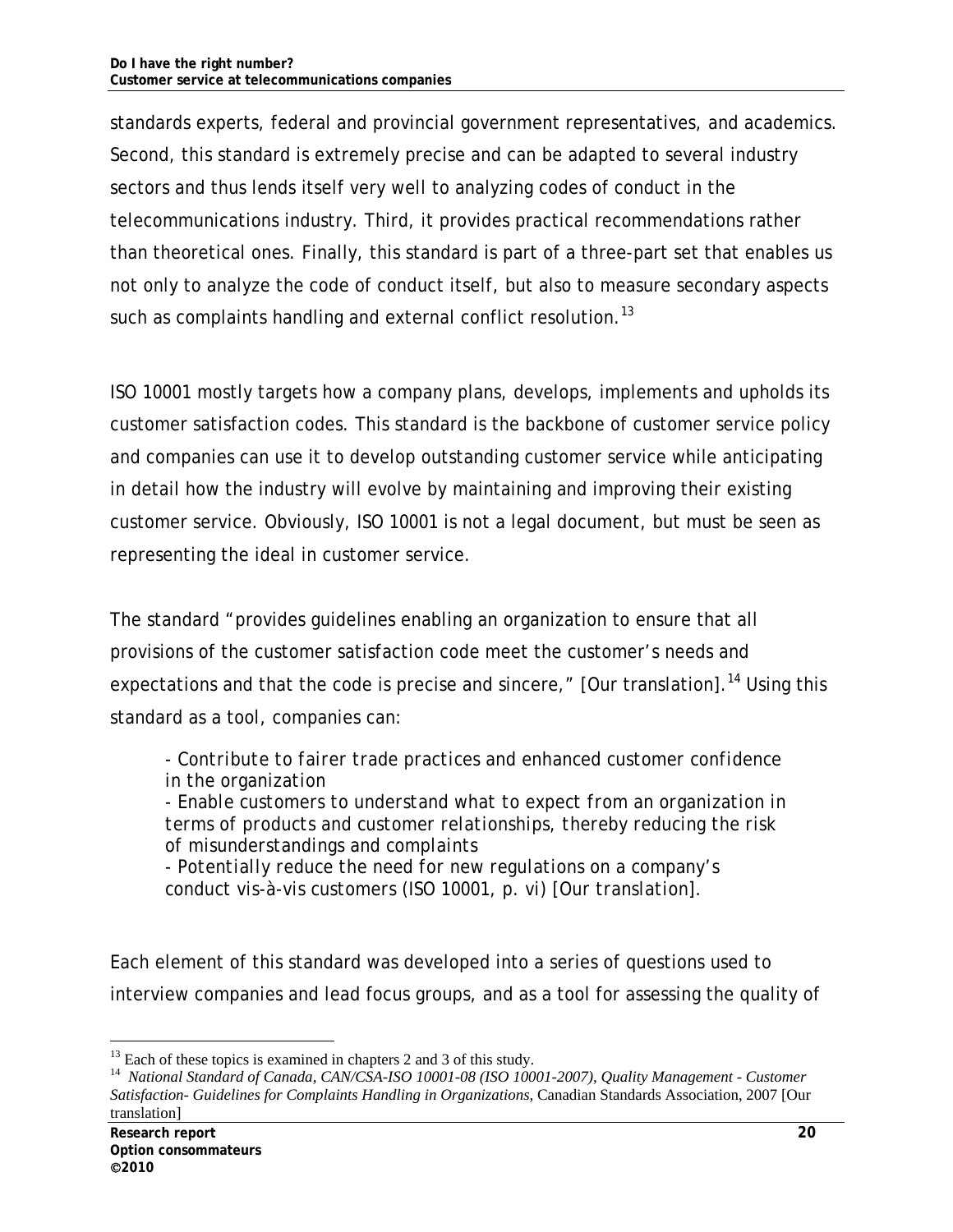customer service at telecommunications companies.

ISO 10001 defines the term "code of conduct" as "certain commitments an organization makes to their customers regarding the actions they take to enhance customer satisfaction, together with appropriate provisions" (ISO 10001, p. 2) [our translation]. These "appropriate provisions may include objectives, conditions and restrictions, as well as contact information and procedures for handling complaints" (ISO 10001, p. 2) [our translation]

## **1.2 Codes of conduct of participating companies**

We shall now take a look at these commitments and how they compare to the consumer's experience. The first thing to consider is that not all companies make direct commitments to customers.

Bell's commitment is fairly succinct. On their page "Our commitment," Bell outlines the following:

*Our commitment: Yes, delight. Simply put, that's our mission: To delight you with the products, services and customer support that we provide to you every day.* 

*It's more than just talk. It comes with a commitment. Here it is:* 

- We will bring you outstanding products and services that can help *you in your daily life;*
- *We will strive to provide you with the products and services that you want;*
- *We will remember that technology can be fun, and excite you with creative and useful new product innovations;*
- *We will strive to ensure that pricing information is presented clearly;*
- *We will be helpful and courteous in your dealings with us;*
- *We will strive to be accessible to you through the medium of your choice, whether it be online, in-store or by phone.15*

**Research report 21**  <sup>15</sup> http://support.bell.ca/en-ON/Customer\_service/How\_does\_Bell\_commit\_to\_their\_customers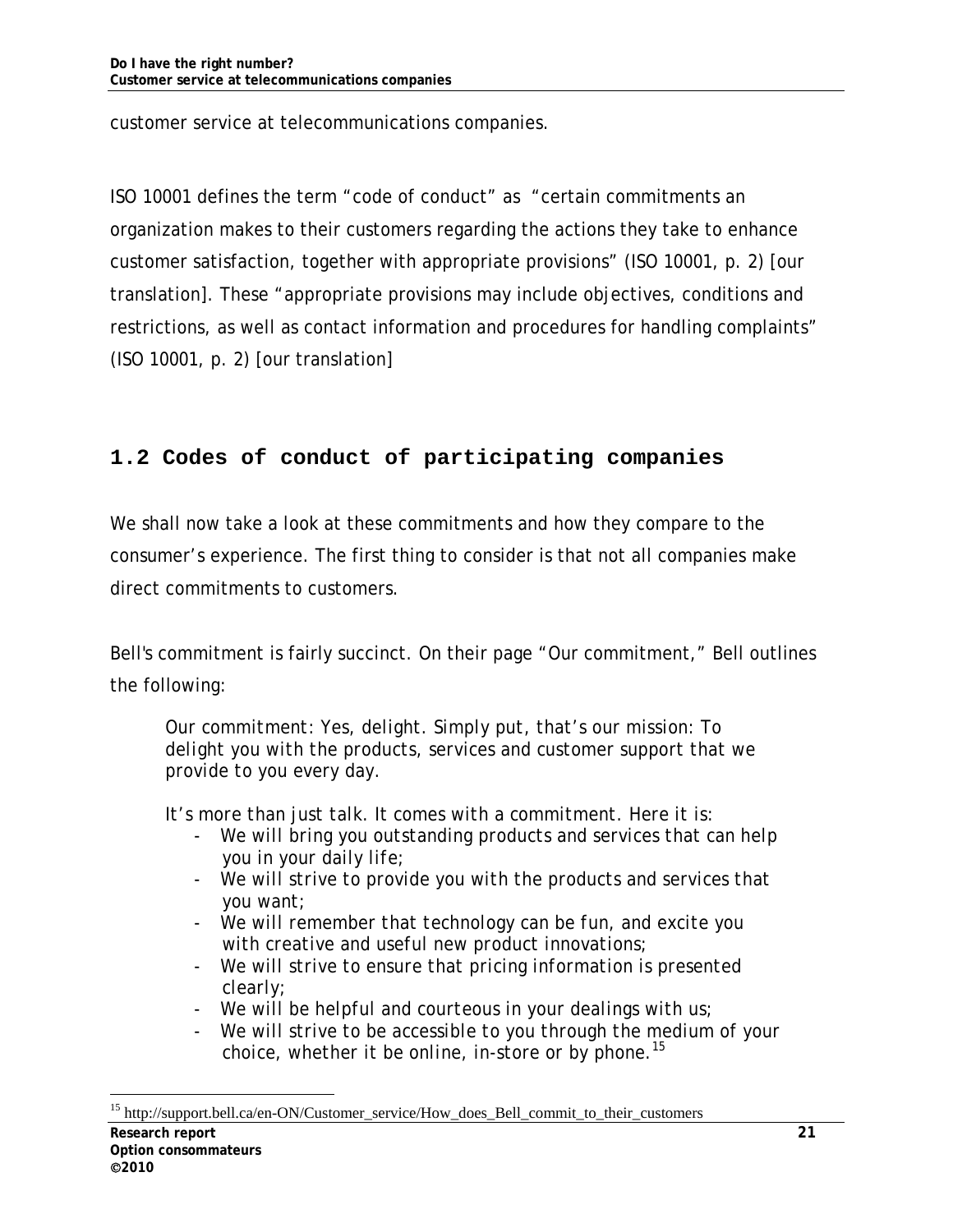We also noticed that in mid-February 2010, Bell began an advertising campaign on TV and in print media on the quality of their customer service and the transparency of their commitment to that service.<sup>16</sup>

For Bell Aliant, another BCE company, with Bell's name, the commitment is shorter and located in the section "Legal and regulatory"<sup>17</sup> on their website:

#### *Compliments and Concerns*

*At Bell Aliant our customers come first. We are here to help you. Call 1 866 425-4268 and speak to a customer service representative who will be happy to assist you. Situation not resolved? Ask to speak to a Customer Service and Sales manager. Your customer service representative will gladly transfer you directly or you may write to: Bell Aliant Customer Service, PO Box 1430 Saint John, NB E2L 4K2 (Ibid.).* 

At Rogers, their page "Our Commitment to you"<sup>18</sup> includes a general statement: "You can count on Rogers to provide the world's most advanced and accessible communications solutions, and leading-edge content across multiple platforms. Our goal is to bring you the latest technology and services that are designed for you, offer you a choice, and meet your highest" (Ibid.). Then they continue with more specific statements:

- *We stand behind our products.*
- *We listen. And we empower our people to help you.*
- *We give you more choices.*
- *We help you understand your purchase.*
- *We put innovation to work for you.*
- *We keep you contacted.*
- *We will protect your information.*
- *We believe in doing the right thing (Ibid.).*

<sup>&</sup>lt;sup>16</sup> See the commercial at http://www.infopresse.com/visuel.aspx?id=33924&idimg=4

<sup>&</sup>lt;sup>17</sup> http://productsandservice.bellaliant.net/PS/nb/english/common/legal\_and\_regulatory.jsp#top

<sup>18</sup> http://www.rogers.com/web/content/support-terms/commitment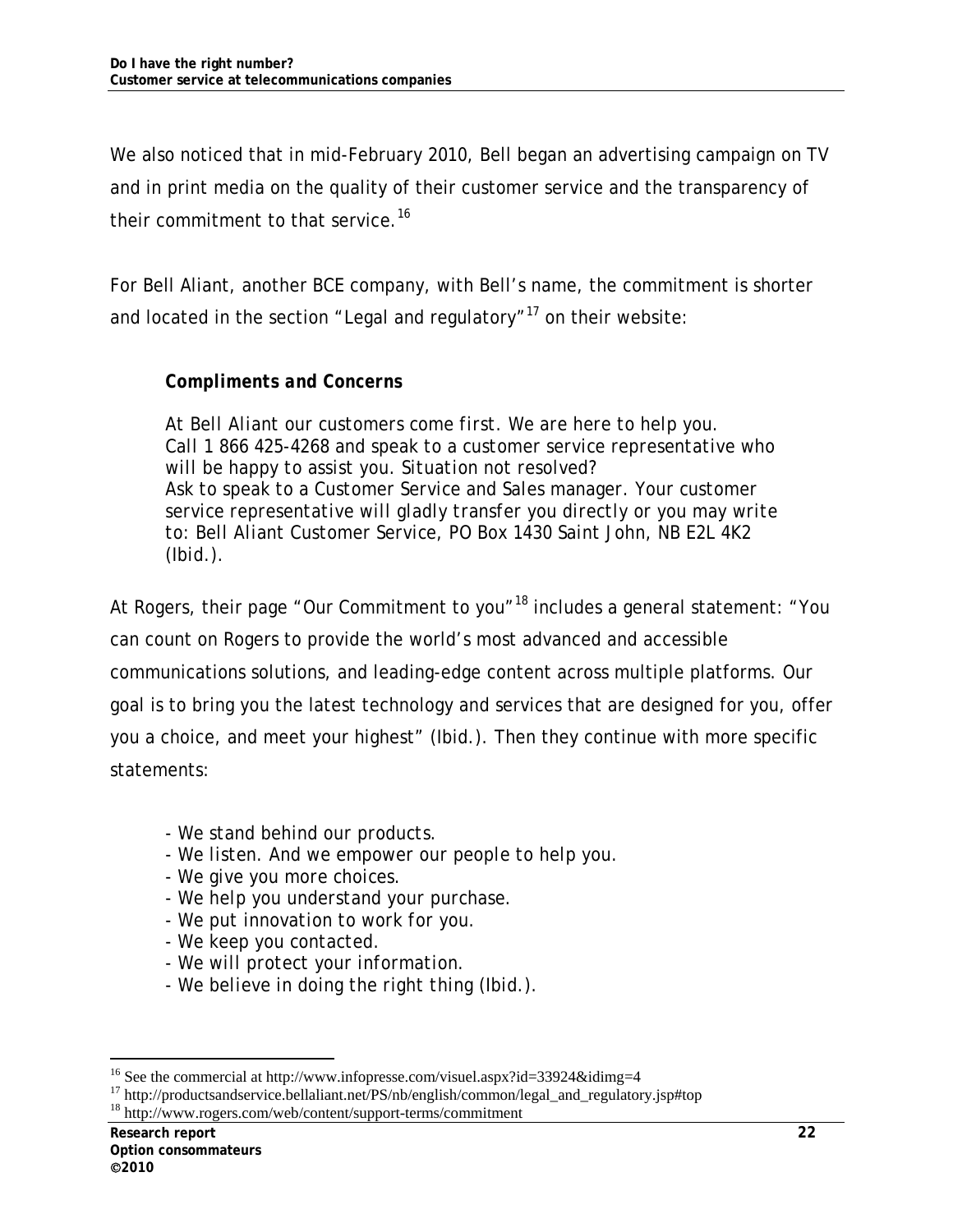Each of these sections is further explained by a number of commitments. For example, the one most relevant to this study, "We listen. And we empower our people to help you" deals specifically with customer service and states the following (Ibid.) :

*Our service teams are ready to ensure you're completely satisfied and take ownership of your issue until it is resolved.* 

- *The majority of our residential customer service support is available 24/7 through our call centres.*
- *We contact you within 90 minutes of a cable installation visit to ensure you're completely satisfied with the service and to resolve any issues promptly.*
- We are listening to do better using tools like Twitter and online *forums to hear your feedback, answer your questions and to act quickly to resolve your service questions.*
- *We have improved our process to resolve any escalated complaints and we have added more employees to respond to your concerns swiftly and fairly.*
- *We have established an Office of the Ombudsman to provide a fair and impartial review of unresolved, escalated complaints.*
- *We continue to make a long-term investment in self-service information and online tools (Ibid.).*

At Videotron, customer service is part of their advertising strategy. Their service commitments are presented in promotional videos available at the "Discover Videotron" under the banner "Try the Videotron Experience!"<sup>19</sup> The video states as follows:

*Experience entertainment the Videotron way with cutting edge technology and products and services in constant innovation. (...) Give us the pleasure of informing you and assisting you to make your choice. We'll know what will best suit your needs, your lifestyle, and your budget. The more you combine, the more you save!* 

*And it's so simple! We take care of everything! One call to answer all your telecommunications needs, one visit from our technician for all your services, and one bill per month.* 

*(...) In addition to endless possibilities, Videotron is committed to giving* 

<sup>19</sup> http://www.videotron.com/service/products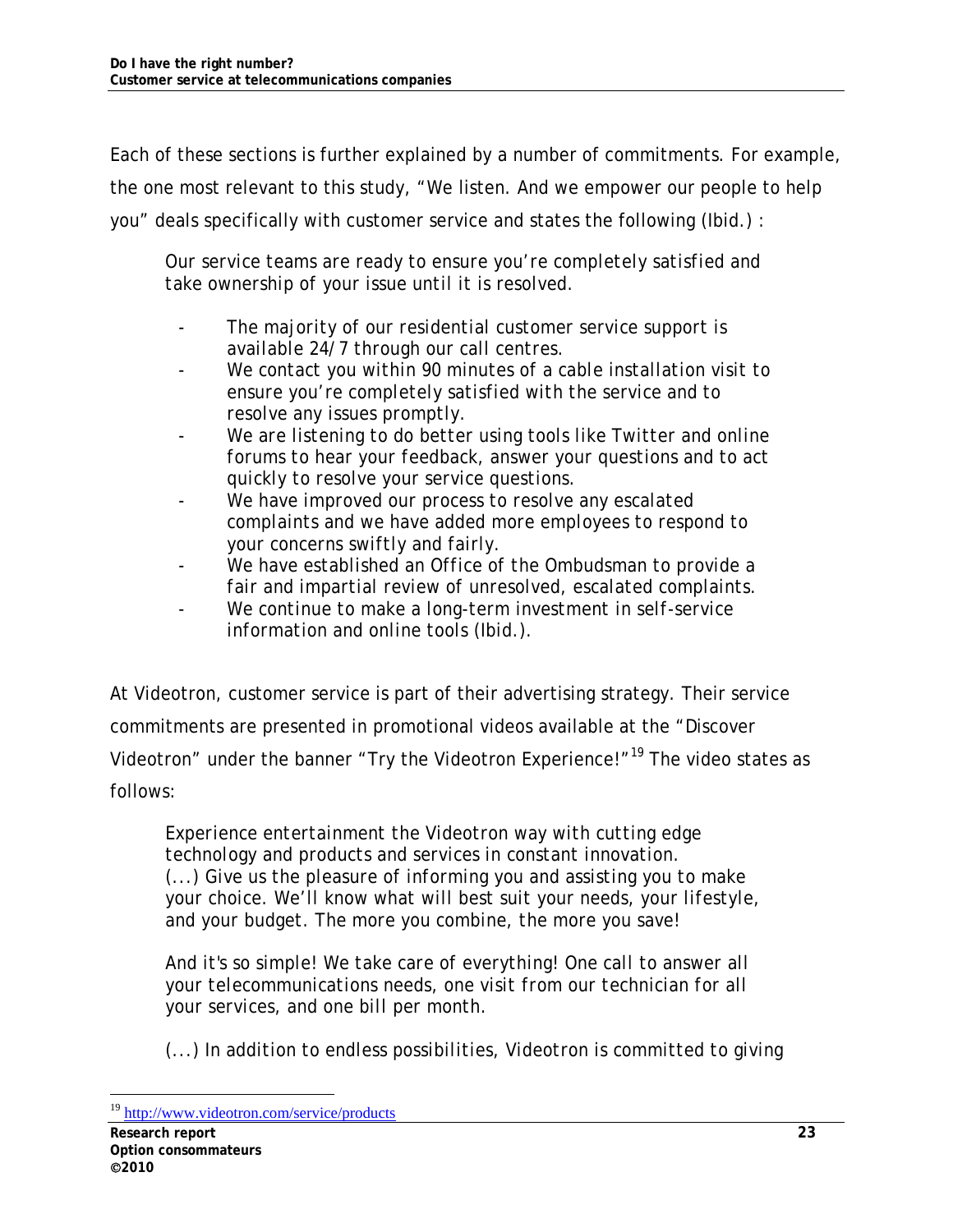*you much more. Videotron is the only telecommunications company in Quebec to offer you so much: Customer service 7 days a week; technical support 24 hours a day; installation 7 days a week by one of our technicians. Make the right choice! Opt for a unique experience. Call us now or visit videotron.com.* 

In addition, under "Careers"<sup>20</sup> we found a statement of values that all relate one way or another to customer service:

*Treat our customers as we would want to be treated* 

- *Demonstrate professionalism when dealing with customers.*
- *Understand the realities of customers and meet their needs within a specified timeframe.*
- *Collect information from customers and take the necessary means to improve the quality of service, when applicable.*
- *Develop strong relationships with customers and provide them with the best possible experience.*

*Agility and speed* 

- *Act according to your instincts, on your own initiative and in a timely manner.*
- *Quickly adapt to new orientations or priorities with an open, positive attitude.*
- *Clearly identify priorities of a mandate or task and complete the work in the time prescribed.* 
	- *Be able to function in uncertainty.*

#### *Distinction*

- *Suggest innovative ideas and develop the most promising.*
- *Take risks with discretion.*
- *Use your strengths to benefit others.*
- *Welcome new ideas and creative suggestions with an open mind.*

*Teamwork* 

- *Collaborate with colleagues and other departments on common goals.*
- *Show solidarity with team decisions even when you differ.*
- *Share useful information and knowledge with colleagues and other departments.*
- *Consider how your decisions impact on colleagues and other departments, and act accordingly.*
- *Promote synergy between colleagues and/or departments to reach objectives more effectively.*

<sup>&</sup>lt;sup>20</sup> http://corpo.videotron.com/site/careers/life-videotron/shared-values.jsp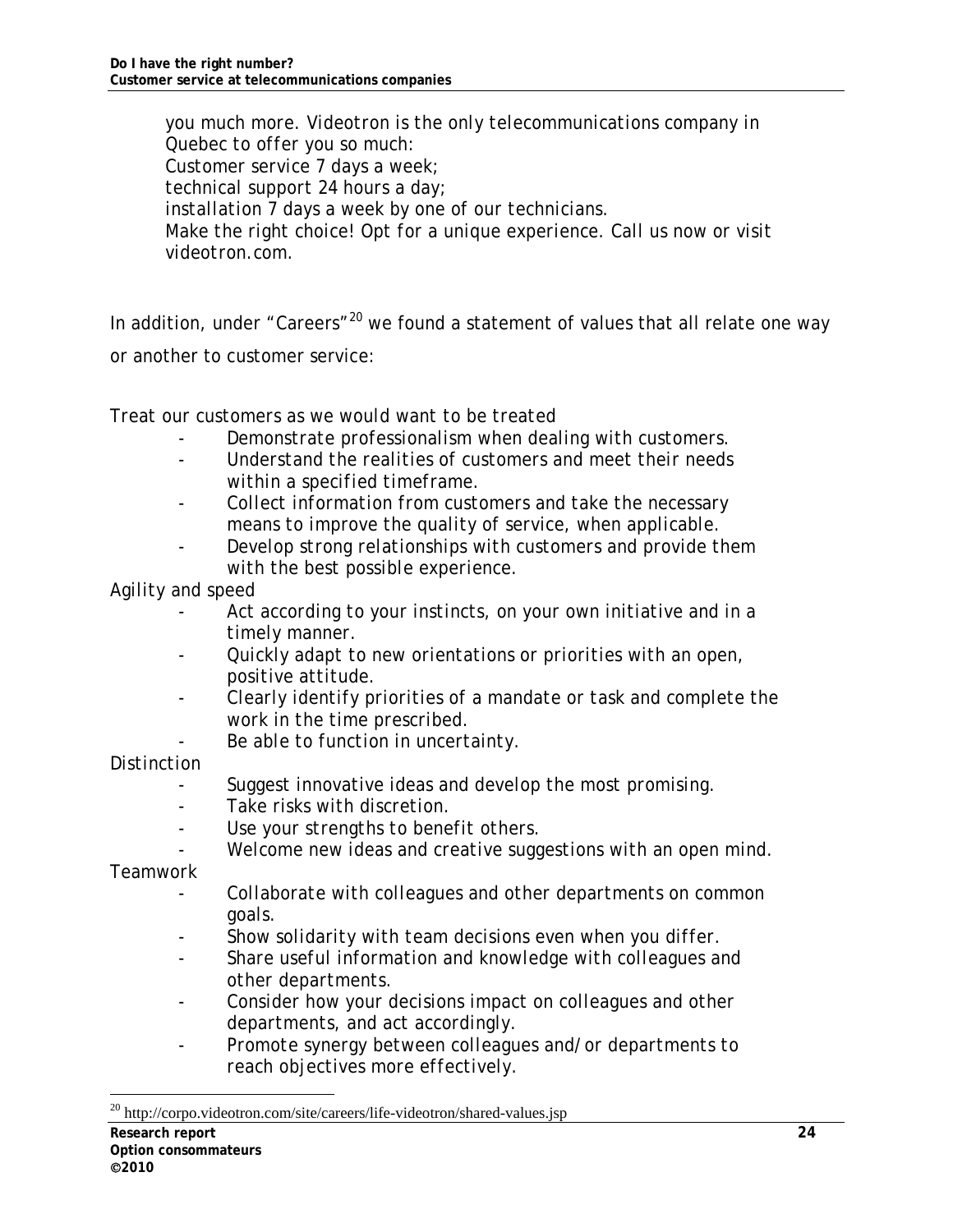#### *Openness*

- *Challenge others to question ideas and processes, and be supportive.*
- Take a position, share your opinions and defend them if *necessary, while respecting others.*
- *Do what you say.*
- *Be able to tell it like it is, but in a respectful and appropriate manner.*

#### *Thoroughness*

- *Show concern for the quality of service and respect professional standards.*
- *Contribute to the continuous improvement of the organization's process for effective and efficient work.*
- *Master the skills needed for your work and expand your skill set.*
- *Use available human, financial and material resources to reach projected goals and ensure maximum profitability for the company (Ibid.).*

We also found what is termed "Our mission" under "Videotron at a glance."<sup>21</sup> "As a leader in Canadian telecommunications, distinguished through its employees, and state-of-the-art products and services, Videotron's mission is to provide customers with the best possible experience, while remaining the most profitable in the industry,"(Ibid.). This mission statement accompanies the six values described above. Videotron has also expressed its commitment to customer service through TV commercials and in print. $^{22}$ 

At Telus, under "About Telus" on the page "Charter of Services"<sup>23</sup> the following commitments are listed:

*We are committed ... To serving you with respect and courtesy at all times; To taking the initiative to regularly offer you products or services that meet your needs; To always helping you benefit from economical long-distance plans suited to your needs; To providing you with after-sales support;* 

<sup>&</sup>lt;sup>21</sup> http://corpo.videotron.com/site/our-company/videotron-news/at-a-glance.jsp

<sup>&</sup>lt;sup>22</sup> See http://www.infopresse.com/visuel.aspx?id=30776&idimg=2 for one of their TV commercials (in French). Sid Lee agency has also created more commercials for Videotron on their website www.sidlee.com under "Our Work." <sup>23</sup> http://www.telusquebec.com/telus\_fr/telusquebec/entreprise/charte.jsp (Our translation; this page is unavailable in English.)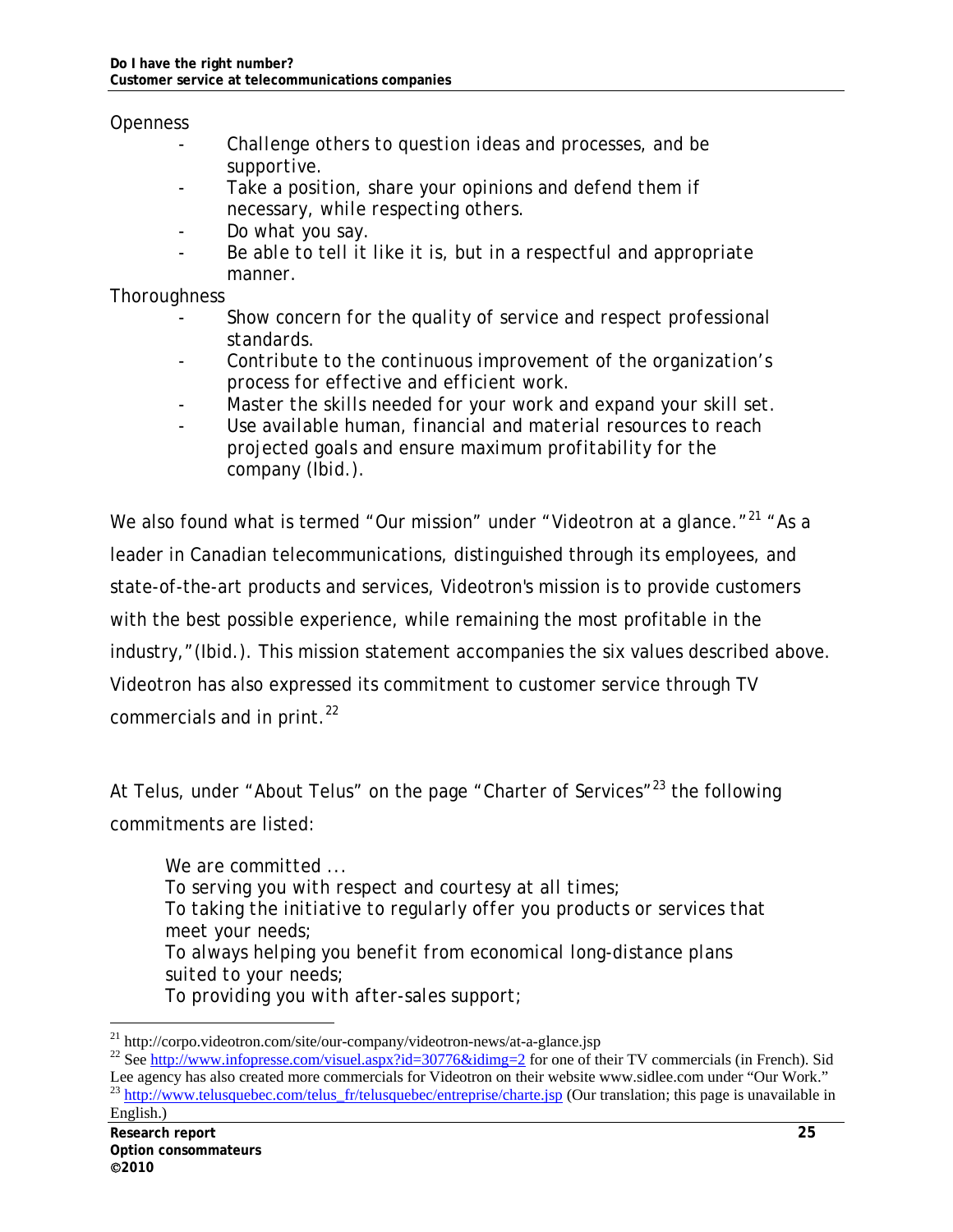*To arriving on the day we said one of our specialists would come; To insuring that the installation or repair is completed to your satisfaction; To insuring that a qualified person calls you back in less than 24 hours if the first person your contacted couldn't respond to your request (Ibid.).* 

At Shaw, their commitment is included in the list of contact information for consumers to get in touch with customer service, where it is stated:

#### *We Love to Help!*

*At Shaw, we have more than 10,000 helping hands working to bring exceptional experiences to our customers. We love hearing your great Shaw stories (thanks for those!), but we also want to know if you have a concern, complaint or suggestion for how we can improve. Here's how we make sure your thoughts and concerns are quickly addressed:* 

- *Contact Customer Care Our team is available to you 24/7/365 through email, phone (1-888-750-7429) or at our retail locations. Our friendly team will work diligently towards finding a solution to your concern in a timely manner.*
- *Local Customer Care Management we're here with a helping hand, several hands, in fact! If a solution can't be found with our customer care team, then our local management team is available to help. Your Customer Care representative can put you in touch with a local Manager.*
- *Vice President, Customer Care The entire Shaw team is committed to providing exceptional experiences to our customers. Our Vice President, Customer Care is available to ensure we find an appropriate solution to your concern. Our local management teams will be happy to put you in touch with our VP, Customer Care as required or the Vice President can be reached directly as follows:* 
	- o *Address: Suite 900, 630 3rd Avenue SW, Calgary, AB T3A 5S3*
	- o *Phone: 1-888-750-7429*
	- o *Fax: (403) 750-4501*
	- o *Email: vpccare@sjrb.ca24*

<sup>-</sup><sup>24</sup> http://www.shaw.ca/en-ca/AboutShaw/TermsofUse/PaymentTermsandConditions.htm#q1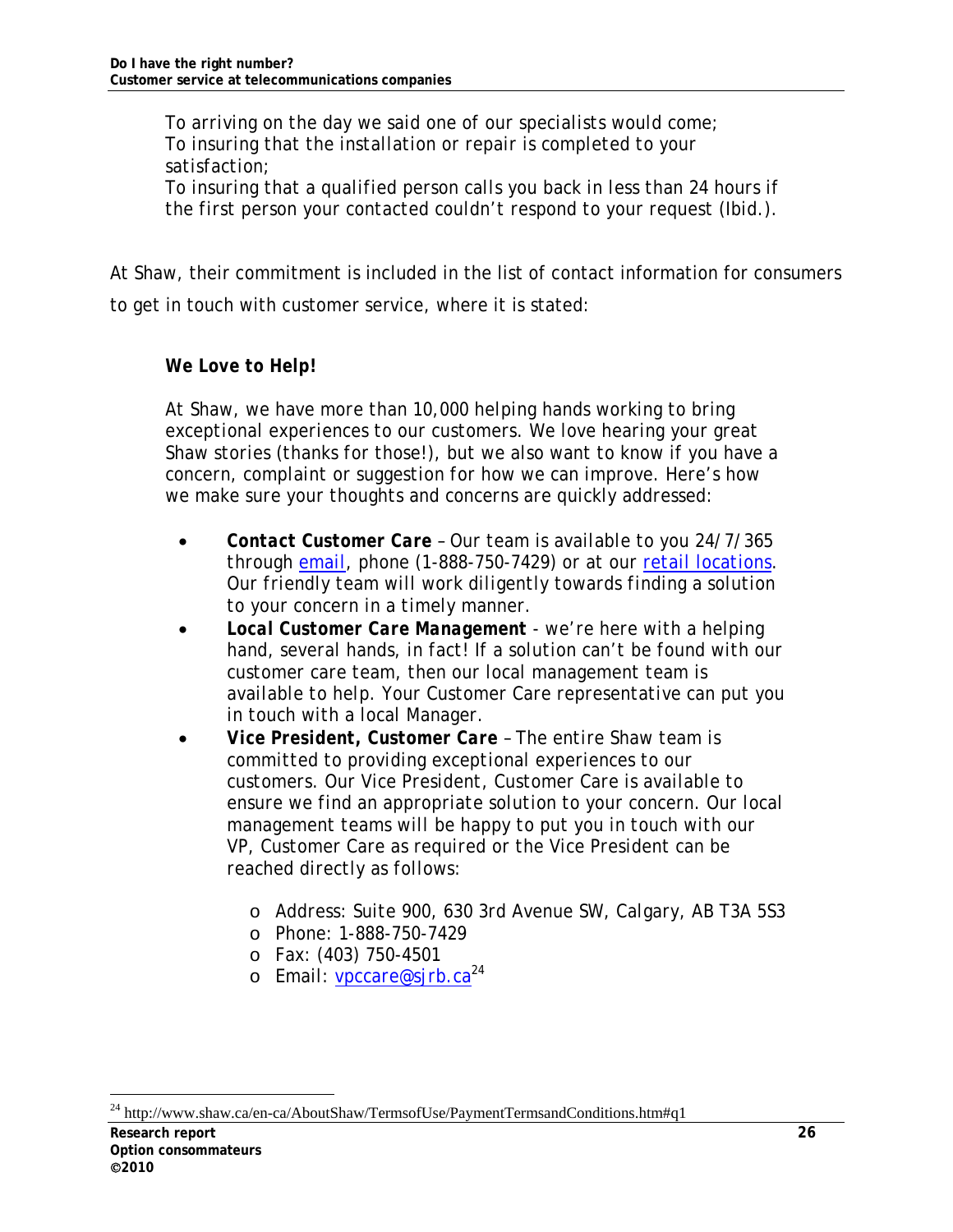This passage was taken from a sub-menu, "Payment Terms and Conditions" on the "About Shaw" page. This page, however, is only available in English. $^{25}$  Shaw also took care to display their "Business Conduct Standards, $^{31}$  a very comprehensive document containing the employee code of conduct.

MTS Allstream has no actual commitment to customer service. However, you can read the code of conduct and ethics that employees must sign by going to the page "About MTS Allstream" in the "Governance" section and then looking under "Conduct and Ethics."<sup>32</sup> This does not, however, make the situation any clearer. In this document, the section called "Relations with Customers" states:

*The Company's service often involves visiting a customer's home or place of business. When working at a customer's premises, you must:* 

- *Demonstrate honesty and courtesy;*
- *Show the customer your Company ID and ask permission from the customer or other authorized individual before entering the premises;*
- *Work as efficiently and meticulously as possible;*
- Leave the customer's premises and property as you found them.

*Report any unauthorized connections, wiretaps or other infractions of the Company's regulations to Corporate Security (Ibid.).* 

At Sasktel, we found their commitment to customer service under "Company Information," which is located under "About us," where it is stated:

#### *Our Vision*

*To improve the lives of everyone we serve each and every time.* 

### *Our Mission We will go beyond in delivering innovative information, communication*

 $25$  Seeing as french-speaking people use Shaw, it would be a good idea to provide a French version of this information.<br>
<sup>31</sup> http://www.shaw.ca/NR/rdonlyres/15BB8AA2-87B9-4318-B9BF-640CA64743BB/0/BCSJuly09.pdf

 $32$ http://www.mts.ca/portal/site/mts/menuitem.d7050076ca93feb6a1720010408021a0/?vgnextoid=2fdd8dca2004111 0VgnVCM1000001342a8c0RCRD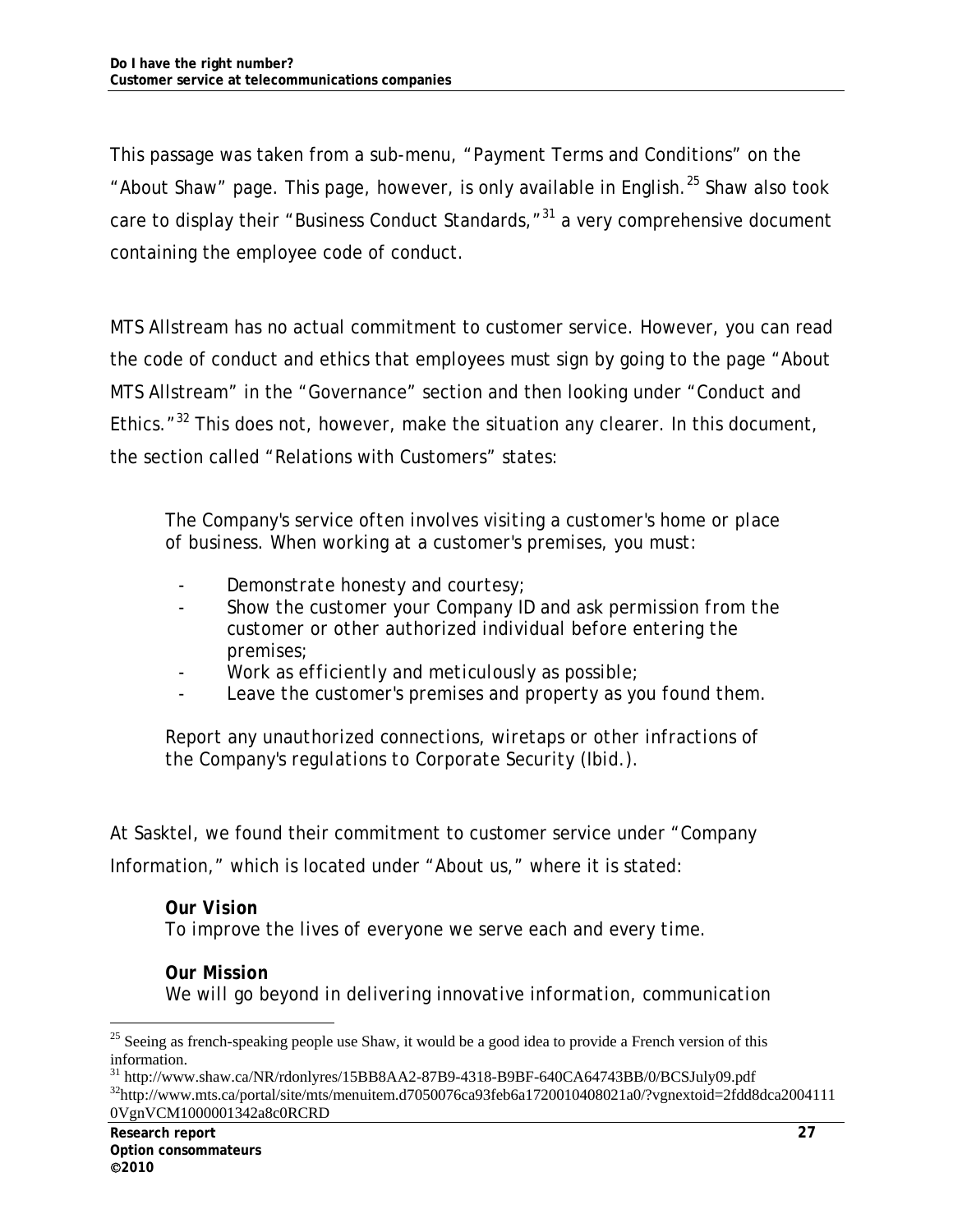*and entertainment solutions to our customers in Saskatchewan and other select markets. We will be a socially and environmentally responsible organization that delivers sound financial returns.* 

*Our focus is our Customer. Our strength is our People.* 

#### *Our Values*

*Honesty: We build honest relationships through open communications with all people interacting with our business -- our customers, employees, partners and shareholder. Integrity: We deliver excellence by acting with integrity when conducting business and by taking pride in and responsibility for our work and decisions. Mutual Respect: Working together, we create an atmosphere of respect* 

*-- treating others how we would want to be treated.<sup>33</sup>*

This serves as a statement of the attitudes that may be expected by Sasktel's customers. There is, however, only an English version of this page.<sup>34</sup>

There are some differences between the companies' commitments, but the majority of them are relatively similar. There is a general tendency towards respect for customers and their needs. Several companies promote their availability and their openness to customer feedback. Honesty and courtesy are the most frequently mentioned attitudes; quick, efficient problem solving is the most commonly repeated commitment; and innovation is a major recurring theme in terms of technology and products. Although companies tend to say they stand out from the competition, we noticed that their attitudes and commitments to customers are quite similar. Certain companies mentioned their environmental awareness or transparency and openness, either under the heading of customer support or of rates and billing. The industry seems very homogeneous, however, in terms of customer focus. We shall also see that consumers tend to have similar experiences from one company to another. This information gives us an excellent summary of companies' commitments to customers. We will now explore how these commitments are implemented in a

<sup>33</sup> http://www.sasktel.com/about-us/company-information/vision-and-values.html

<sup>&</sup>lt;sup>34</sup> Since Francophones use Shaw, it would be a good idea to provide this information in French.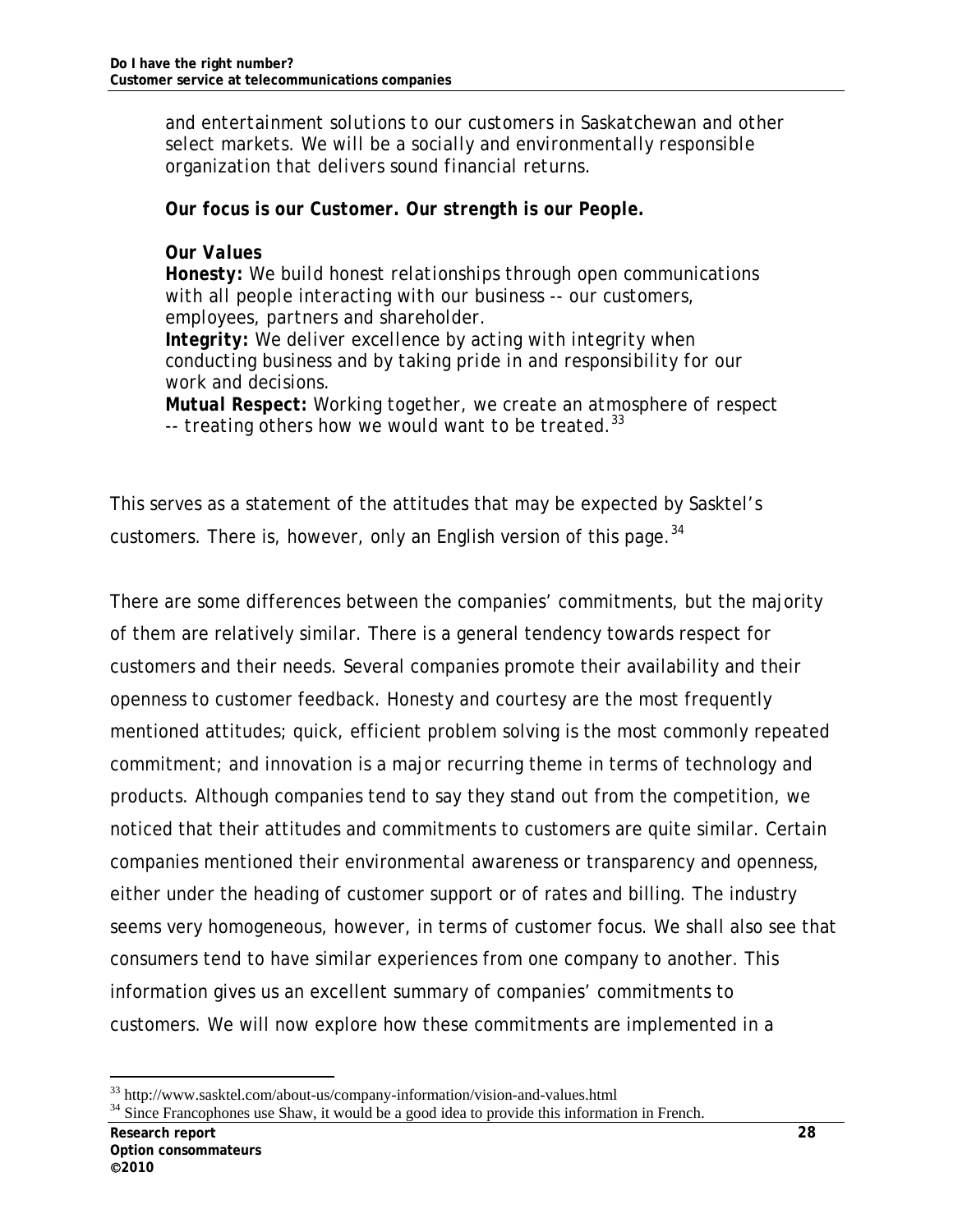specific context. The following analysis is based strictly on the principles of ISO 10001.35

## **1.2 How participating companies apply guidelines**

In this section, several elements of the analytical grid could not be completed for companies such as Bell Aliant, MTS Allstream, SaskTel, Telus and Shaw because we were not able to talk to representatives who could answer our questions.

### **1.2.1 Industry opinion**

From the outset, it seemed essential to see if **companies were respecting their commitments**. This is probably the most important principle in this study. Much of customer satisfaction is directly related to how companies respect commitments made to customers when they choose one company over another. If companies respect commitments and provide excellent customer service, customers are satisfied and feel no need to complain (Chapter 2) or to take their dissatisfaction to a third party (Chapter 3). It seemed equally valuable to analyze other elements of ISO 10001,  $36$  and these will be evaluated at the end of the chapter.

Regarding commitment, Bell, Rogers and Videotron representatives were unanimous. Each of these companies expressed their profound commitment to respecting promises made to customers.

Rogers sees their "Commitment" as a promise to be kept, which they have developed based on feedback from their customers and customer service agents:

<sup>&</sup>lt;sup>35</sup> In order to shorten the text, we display continuous text rather than separate each principle into multiple subcategories. However, the main principles are in bold.

<sup>&</sup>lt;sup>36</sup> Among these requirements, those that seemed most important were transparency and accessibility of company commitments, company responses to customer needs and expectations, accuracy of information, and company accountability for actions and decisions respecting the code of conduct.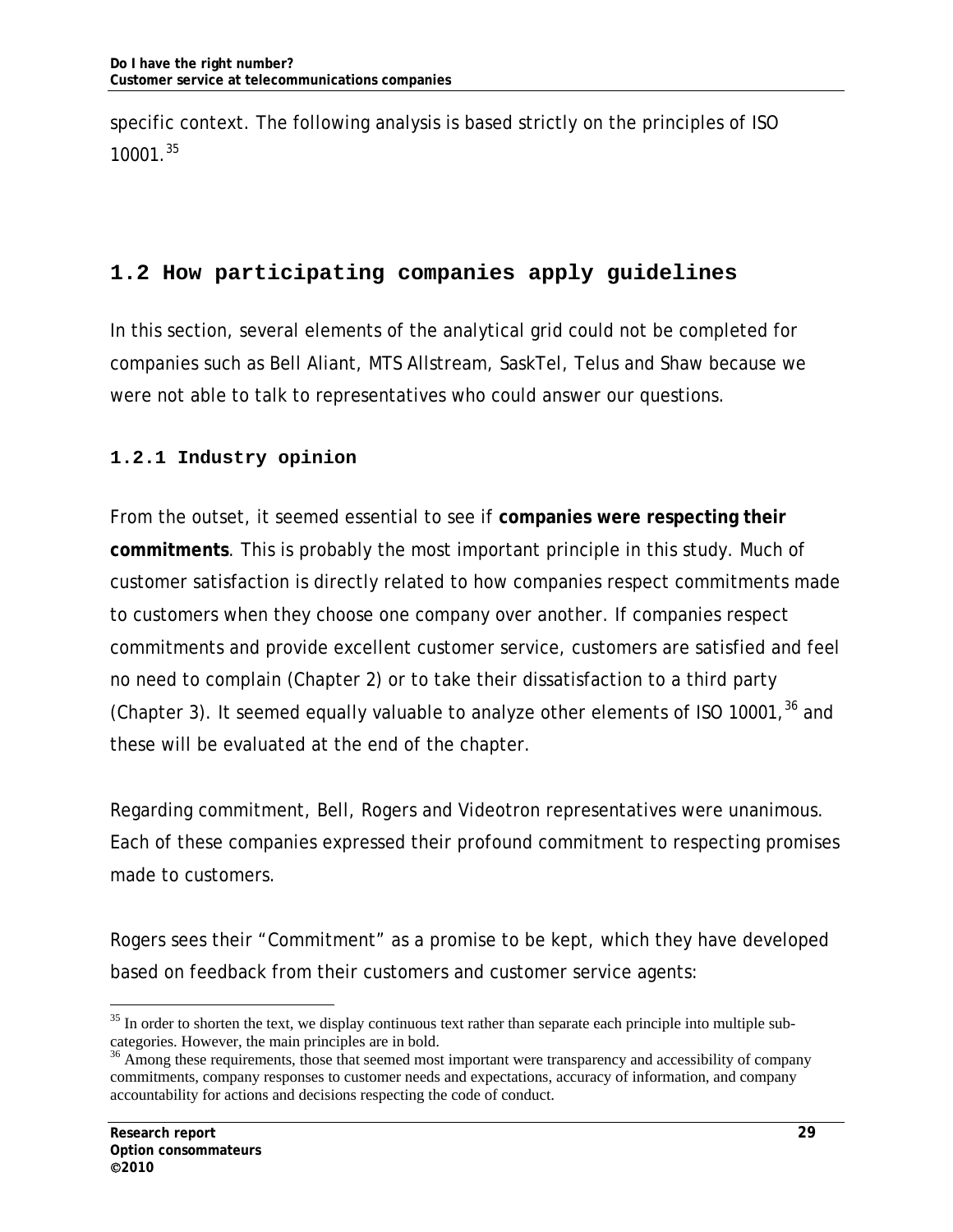*[We have put in place the] Rogers Customer Commitment, (…) it's a commitment to our customers that says: "If you engage and interact with Rogers, here is what you can expect from us." We actually avoided the word "code" because the actual commitment in and of itself was based on truly extensive research with our customers, but also with our front-line employees. (...)The commitment we have drafted, we see it as a stake in the ground, very much, we see it as a clear opportunity to enhance and to bolster it, and we are certainly committed to enhancing it and making it stronger, but the intent of it was to work with our customers in its creation. (…) When we rolled it out, we worked really closely with our front-line group and did a proper training with the front line who were very excited about the commitment because they felt that it represented, symbolically, an important gesture on behalf of the company, to make it clear that we really were seriously committed to enhancing the experience our customers have with us.<sup>37</sup>*

This shows that Rogers takes their commitment seriously and is determined to respect it. Moreover, it shows how this commitment is also an opportunity for continuous improvement.

At Videotron, they told us about their company's fundamental commitment to quality customer service, which led to an assertion of their values and mission:

*We've changed our way of thinking somewhat. We used to be very technology-oriented, and now we've become more customeroriented. (...) [The new president (2001), Robert Dépatie] started this shift towards the customer, and now the customer is at the centre of our mission and our values. You can find [a copy] of our mission statement almost everywhere in our offices; it's really the focus of everything we do. If you check it out, our mission is to "create the best possible customer experience," obviously by offering the best products and cutting-edge technology. It's like a code of conduct we've got, one that everyone goes by. We're evaluated according to its values [as described in our mission statement]. Here's one, for example: "Treat the customer as you'd like to be treated." We've made it our focus, and there's been a real turnaround in the company – on all levels, not necessarily only in customer service. And that's what's important, that even someone in engineering, who we might think isn't aware of the customer… well, quite the opposite, definitely, even the engineers are* 

<sup>-</sup><sup>37</sup> Telephone interview with Rogers, January 27, 2010.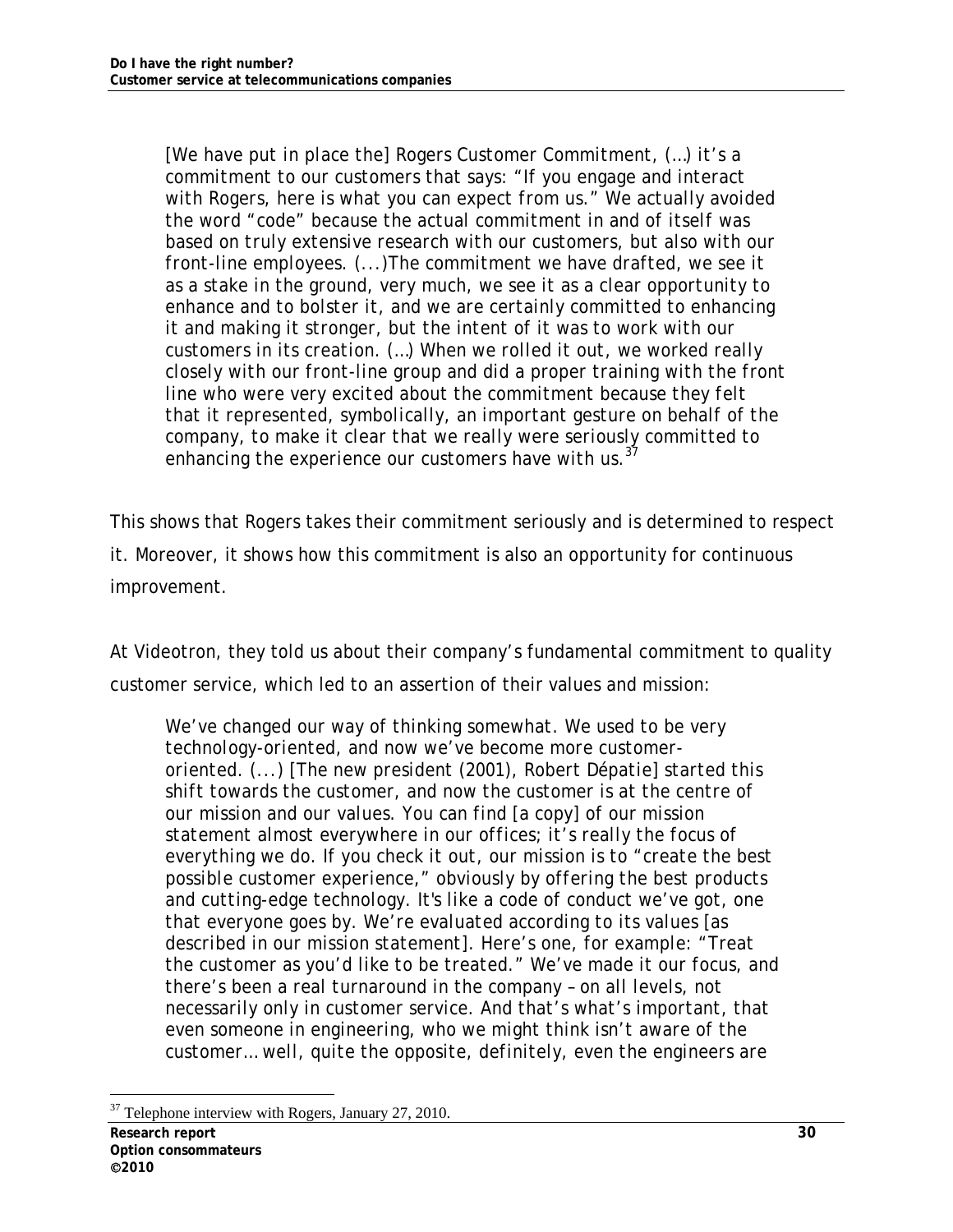*thinking "How will [my work] help the customer… how's it going to improve their experience?"<sup>38</sup>*

Thus, Videotron's "mission" and "value" statements are presented not only as a company's commitment to their customers but also as a tool for evaluating employees and procedures. It goes on to say:

*Our mission is everywhere. It comes through in the voice of our president and our directors. (...) It's there in everyone's objectives. In each objective of what we call our performance management plans, [you'll find] the company's six main values. [For example], "Treat the customer as you'd like to be treated" is one of the points we use in the evaluation criteria for all management employees, so everyone gets the message.* 

Set in place by its president, Videotron's mission and values have become an integral part of the company's culture: a promise to the customer coupled with a commitment by employees.

Bell confirmed that commitment is a fundamental priority: "Obviously, we're still in the process of reviewing customer service. Making a commitment has been a major priority for, let's say, the last 3 or 4 years, but it's a little hard to say because we're still constantly evolving.  $^{\prime\prime}$ <sup>39</sup> They go on to say:

*Customer satisfaction. Those are words that come up everywhere… in our customer surveys, in surveys we commission, or in a memo to one of our agents about a survey. It's all about customer satisfaction - which is something that's actually rather intangible. It's not easy asking someone to measure customer satisfaction, knowing not only that each agent is different, but that each customer is different too.* 

They are committed to customer satisfaction, but they also see this as an imprecise concept. However, they assured us that their commitment is serious. Each year, they

<sup>-</sup><sup>38</sup> Interview with Videotron in company offices, February 11, 2010.

<sup>&</sup>lt;sup>39</sup> Telephone interview with Bell, February 8th, 2010.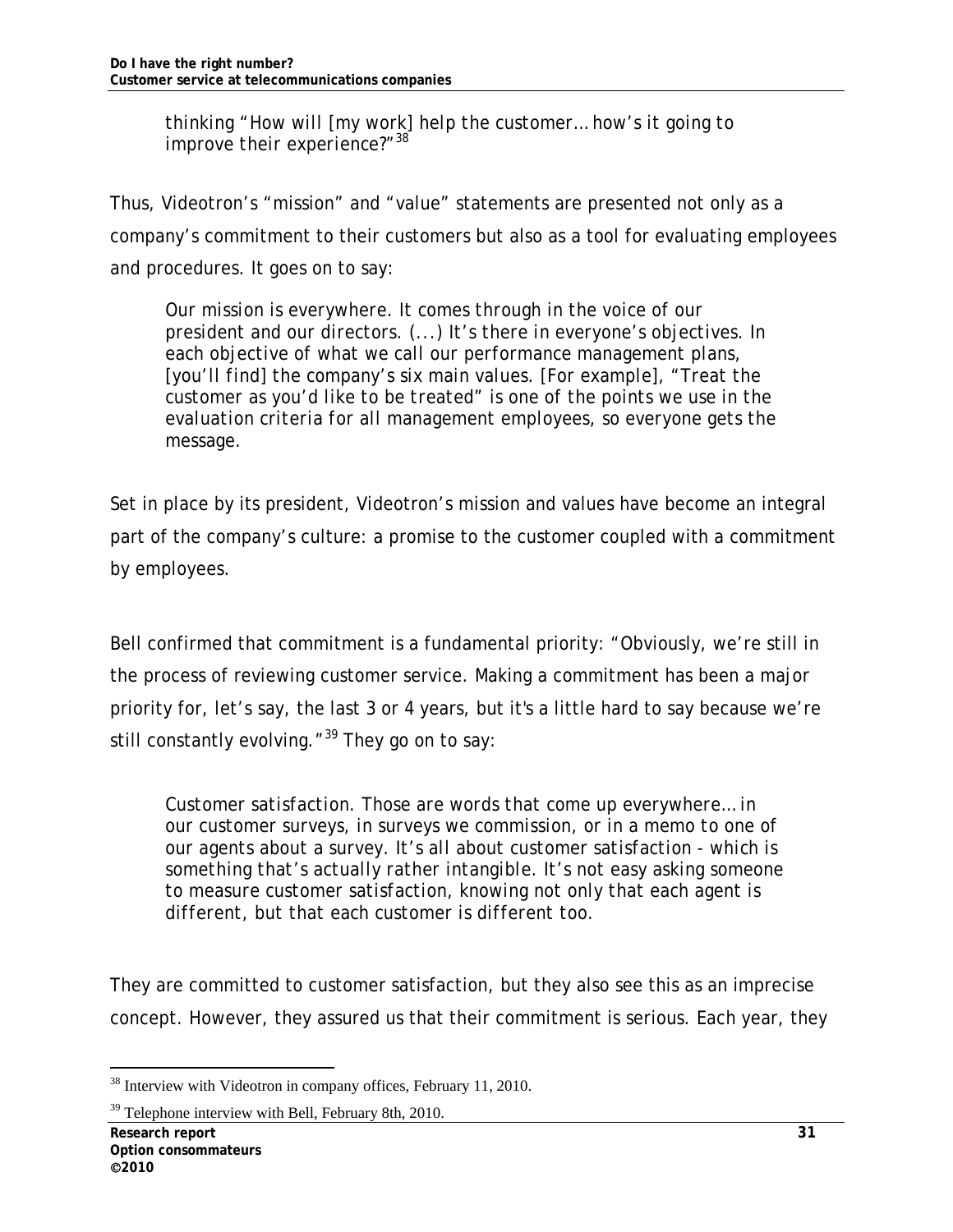make each of their customer service agents sign a code of conduct to ensure that everyone agrees to respect the company's commitments:

*[We've got] a code of conduct that employees all sign every year during their annual review, and with this code of conduct they commit themselves to providing impeccable customer service, such as they don't hang up on customers and they try not to lie… it's all about maximum integrity. It's a hassle going through this sort of thing I know, but we don't imagine that the document alone is going to make our service perfect.* 

Bell considers that making employees sign a code of conduct is not enough to ensure quality customer service. They demonstrated that commitment to the code is shown by investment in the company:

*I'd have trouble finding an exact point in time when we decided to commit more to customer service, but I'd say that over the last 3 years at Bell there's been a huge investment made, precisely to try and better understand why people perceive, based on certain experiences, that Bell's customer service is worse than any other company's, and so that we'll be in a position, instead of trying to resolve problems one at a time, to make a major investment into resolving problems at a higher level. For example, because of the recession, other companies made huge cuts. Well, Bell totally didn't do this at the customer service level, and, in fact, we were told to try and keep all our talent in customer service. I'd say [that] for about 3 years our mandate [has been] quite clear: not only did we say we wanted to improve the performance of our online people, we also invested just as much in our network as in improving customer service (…) with systems [such as] "post-call customer survey" and investing in staff training (...) online (...) and in support they'd get when they took calls (...) and other investments we've got planned for improving customer experience even more.* 

Thus, Bell demonstrates their commitment to quality customer service through the investments they have made. They also demonstrate that they wish to improve, as indicated by their intention to resolve systemic problems. Indeed, when a company **provides the necessary resources to develop, establish, uphold, and improve** policies, this is one of the major signs it is committed to outstanding customer service. By deploying the necessary resources, a company takes on the **capability** to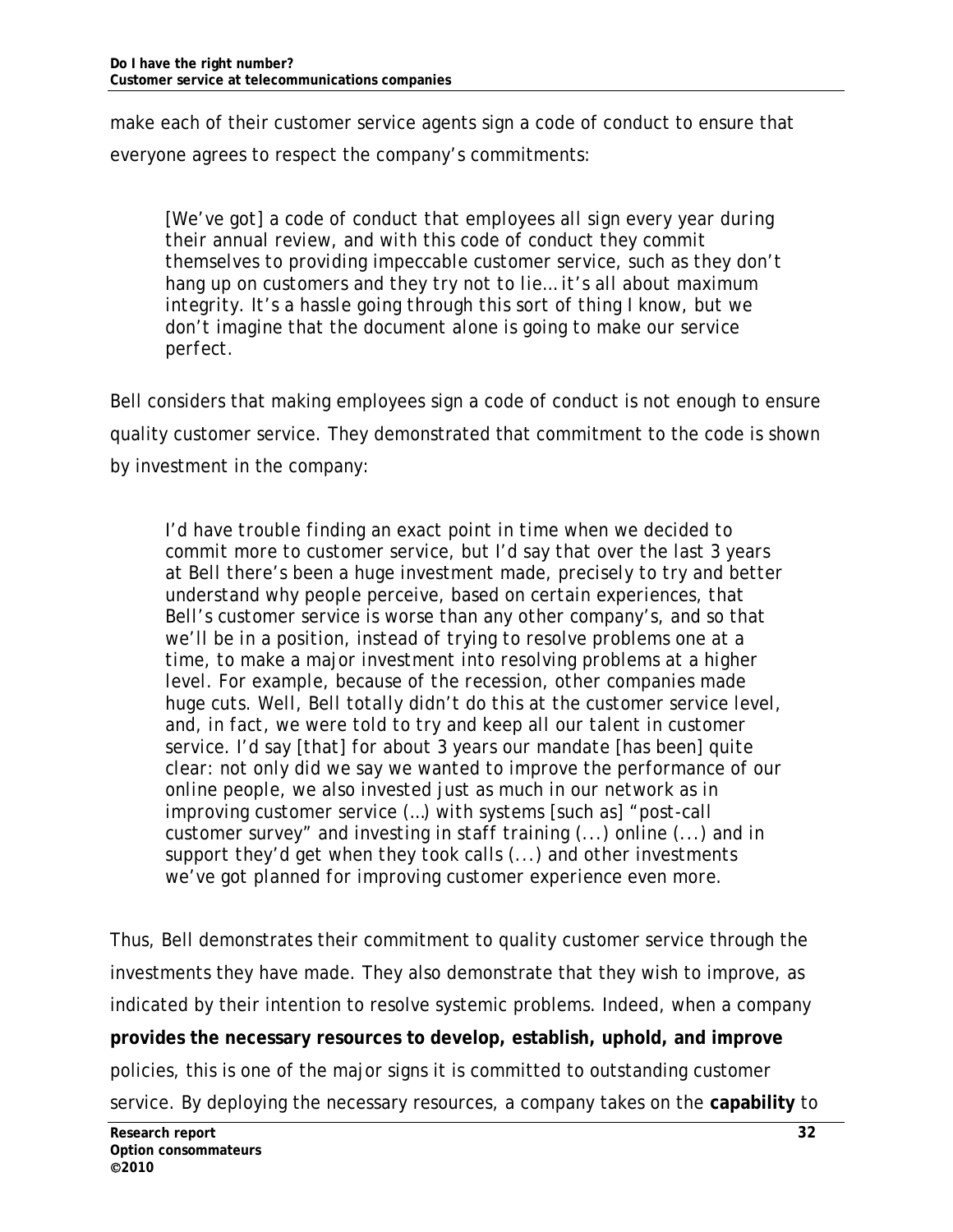respect its commitment to the customer.<sup>40</sup> In this regard, it seemed important to not only seek the views of representatives from Bell, Rogers and Videotron but also those of consumers.

The telecommunications industry seems convinced that there are sufficient resources to develop, establish, uphold, and improve its policies.

At Bell, this aspect was often stressed. "What's we really want to say is that we invest as much as possible in our [customer service], which is really there to give outstanding service." When we asked Bell representatives if they had a customer service code of conduct, they said: "A document, no, we have several documents, and obviously there's training, it's what we call 'resolution first.' So, before doing anything, we try to resolve the customer's problems, and of course answer their questions. So, this was a determining factor." Bell therefore provides training to improve employee attitude and competence in customer service. Unfortunately, we do not know how long these courses are.

Here, we will review the full range of initiatives to deploy the necessary resources for a model customer service department. Bell stresses, however, that "other [initiatives] date a little farther back, such as call monitoring, [where] calls were recorded to [satisfy us] that each call was given quality treatment. So, codes of conduct like this have been there for decades." More recently, the approach to measuring service quality seems to be changing and Bell is trying to improve its service based on *postcall customer surveys* that target its TV customer service:

*[W]hen you call Bell TV, at the end of each call there's an automated telephone survey. So you talk to one of our agents for almost all calls, that is 60-70 % of calls, and then you get a telephone survey that asks you if you were satisfied or not with your agent, were your problems resolved, do you have any suggestions for us, are you satisfied with our products in general? There are really 4 or 5 questions that come up often and are basic enough so you can tell us if you were satisfied or not with* 

<sup>&</sup>lt;sup>40</sup> Some resources such as complaints handling and external conflicts resolution are explored more specifically in ISO 10002 and 10003. They are therefore presented in chapters two and three of this report.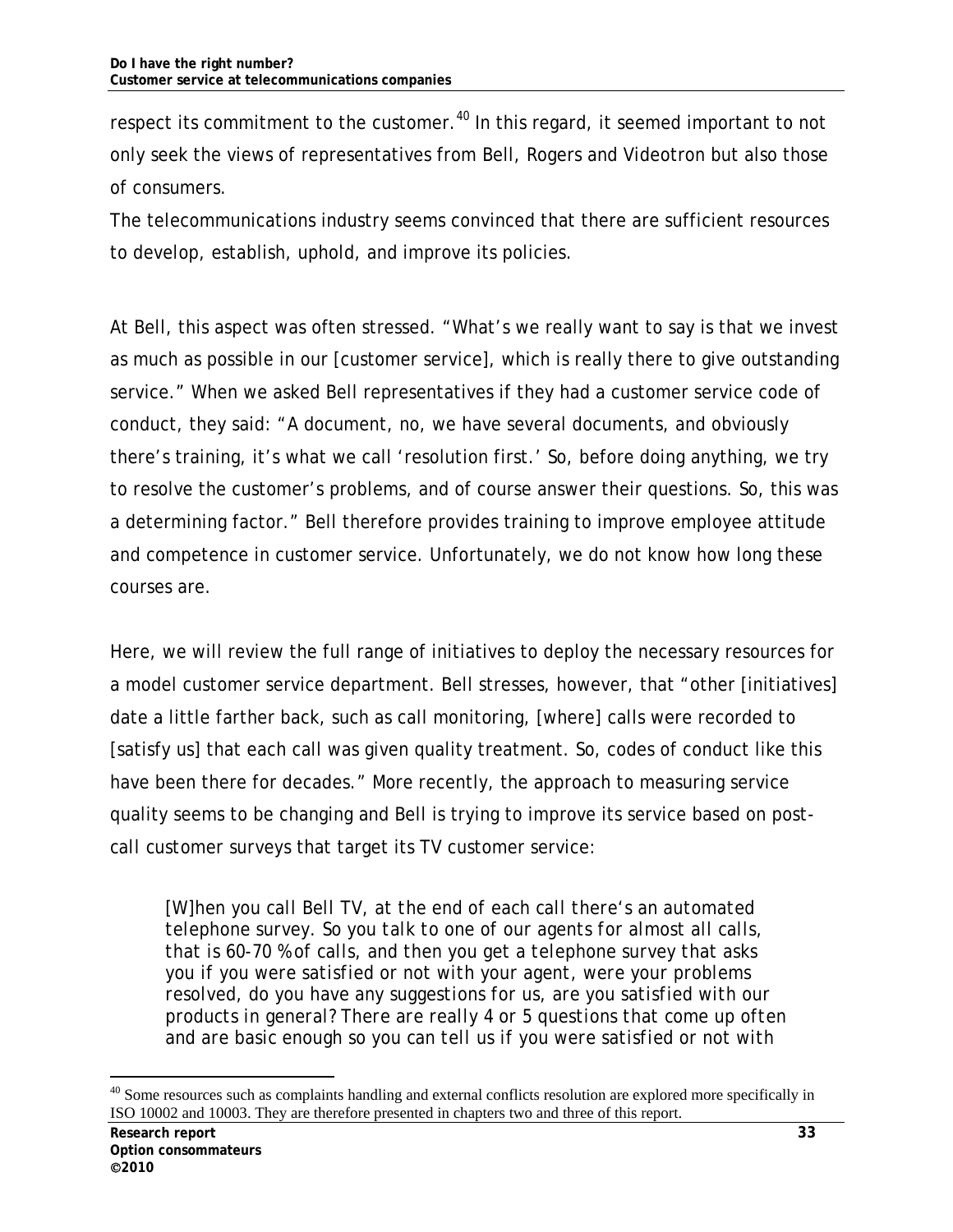*our agents and our products. We started this because we tried for many years to establish our quality standards based on call quality, the number of new customers, and other criteria, but in the end we found these statistics didn't really measure customer satisfaction. So, there's nothing better for the customer… instead of telling an agent "You should be respecting various policies" (or code of conduct as you call it) – than the customer just having their say [about their opinions].* 

Bell also said that they might like to use this kind of survey for other services such as telephony or Internet. This approach to improving customer service was inspired by ISO 10001. "For example, [the post-call customer survey] is totally institutionalized (sic) because with each contact we want to improve certain points, but based on customer satisfaction, not on the company's perception, which is very important." Thus, Bell tries to improve its customer approach according to what their customers say, rather than relying only on surveys or call monitoring. These are more traditional approaches that view quality control "from the inside," meaning that there is no measure of customer satisfaction but rather a perception or assessment of it.

Bell also said that they used published resources to highlight customer experience: "A lot of books really inspired us, and we gave them to our entire team to help them get the picture, I mean, to try and go from a regular experience to an exceptional one. So it's a culture where an average experience isn't really [enough]." Bell talked to us, among others, about the book *Good to Great,<sup>41</sup>* which they used to improve their customer approach, indicating that they try to keep up to date with customer service trends.

Bell added they took other steps to deploy resources for outstanding customer service. Among others, Bell said customer service agents are paid according to the quality of their customer service:

*Another initiative we took to emphasize customer service, (...) was in terms of [customer service agents'] performance. Over 60% of their measurable performance is on points relating to the customer* 

<sup>41</sup> COLLINS, James C. *Good to Great: Why some Companies Make the Leap – and Others Don't*, HarperBusiness, New York, 2001, 300 pages.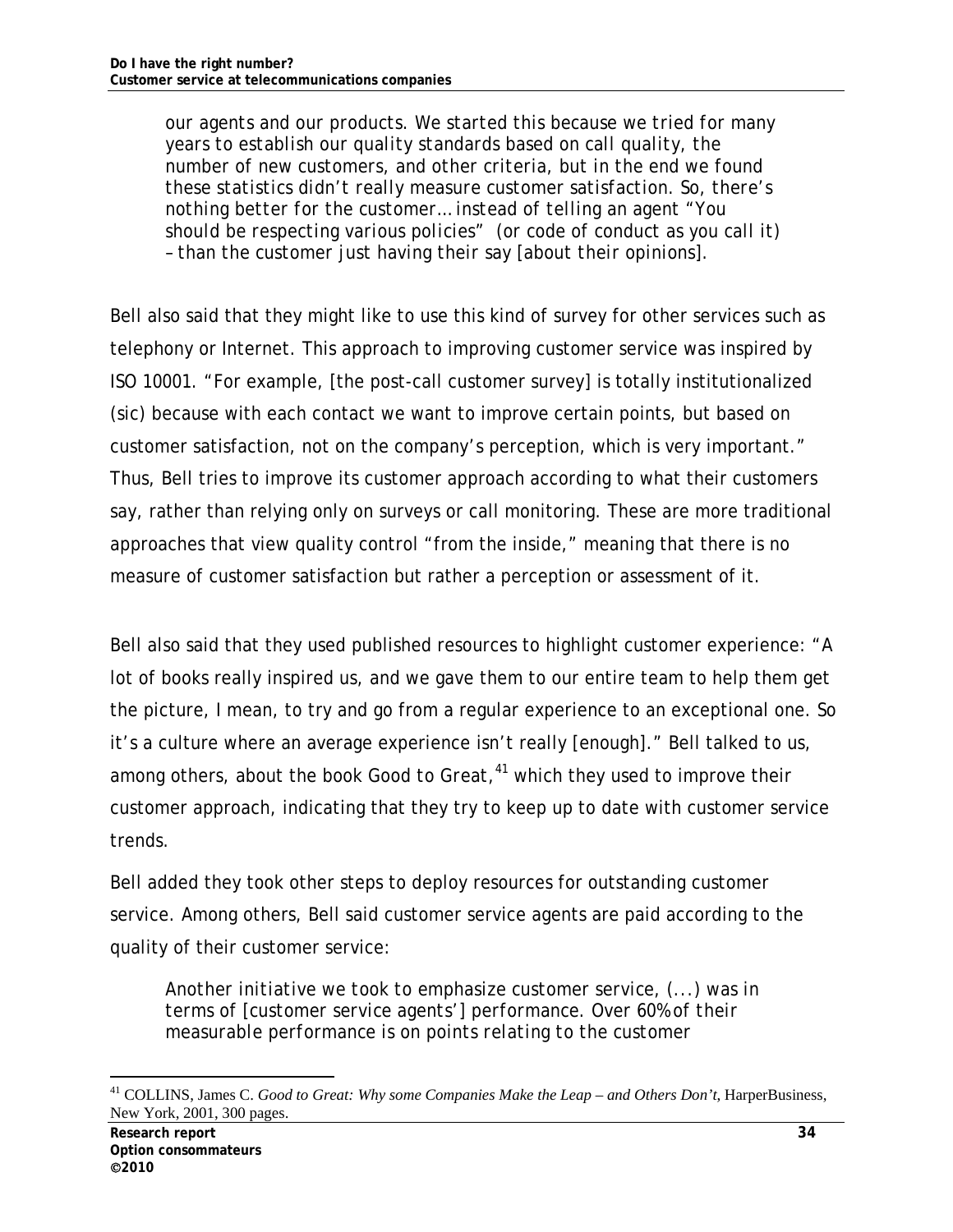*experience. This shows the agent, every day, that if he or she really want success, it's based on indicators relating to customer experience. The money's there, sure, and the costs are there, but the emphasis over 60% - is really focused on indicators such as first call resolution rate, interaction - how they score on their level of interaction with the customer. It really helps to orient the agent's "focus" - if you like - on their interaction with the customer. The biggest thing vis-à-vis the customer is that a customer doesn't call back after they called to say they needed something.* 

So, we might conclude that rewarding agents financially based on the quality of customer service will create an additional incentive for employees, and, in turn, ensure their compliance with Bell's commitment. Bell is the only company we spoke to that said it rewarded its employees, not only for the quality of their service but also for sales generated: "There are other things that ensure that, for example, in the different reward plans, employees are first of all evaluated on the quality of their customer service before they can qualify for rewards. So, this was another change that was quite significant that we made just to get the message across." Bell states, however, that their priority really is customer service, not just profit:

*The first job in customer service is totally to listen to customers and resolve their problems [if a customer calls us] with a problem or question before we even get into financial benefits. There are different perspectives on financial performance, and whether to push it (...) We're working with humans, so we don't talk about it all the time, and financial performance shouldn't come through high-pressure sales to the customer. (...) Once again, everyone's going to have their own criteria for the human aspect of sales, especially about customer needs. So, for us, a customer, for example, who watches TV but doesn't know what's available and doesn't benefit from the best deals we have to offer, not only needs their questions answered but also to check that what they're paying reflects their needs. So this type of approach could make a customer cancel some TV services and be bad for financial performance, but the customer who gets the most for their money is going to stay with us the longest.* 

This quotation stresses that in customer service, sales volume is secondary to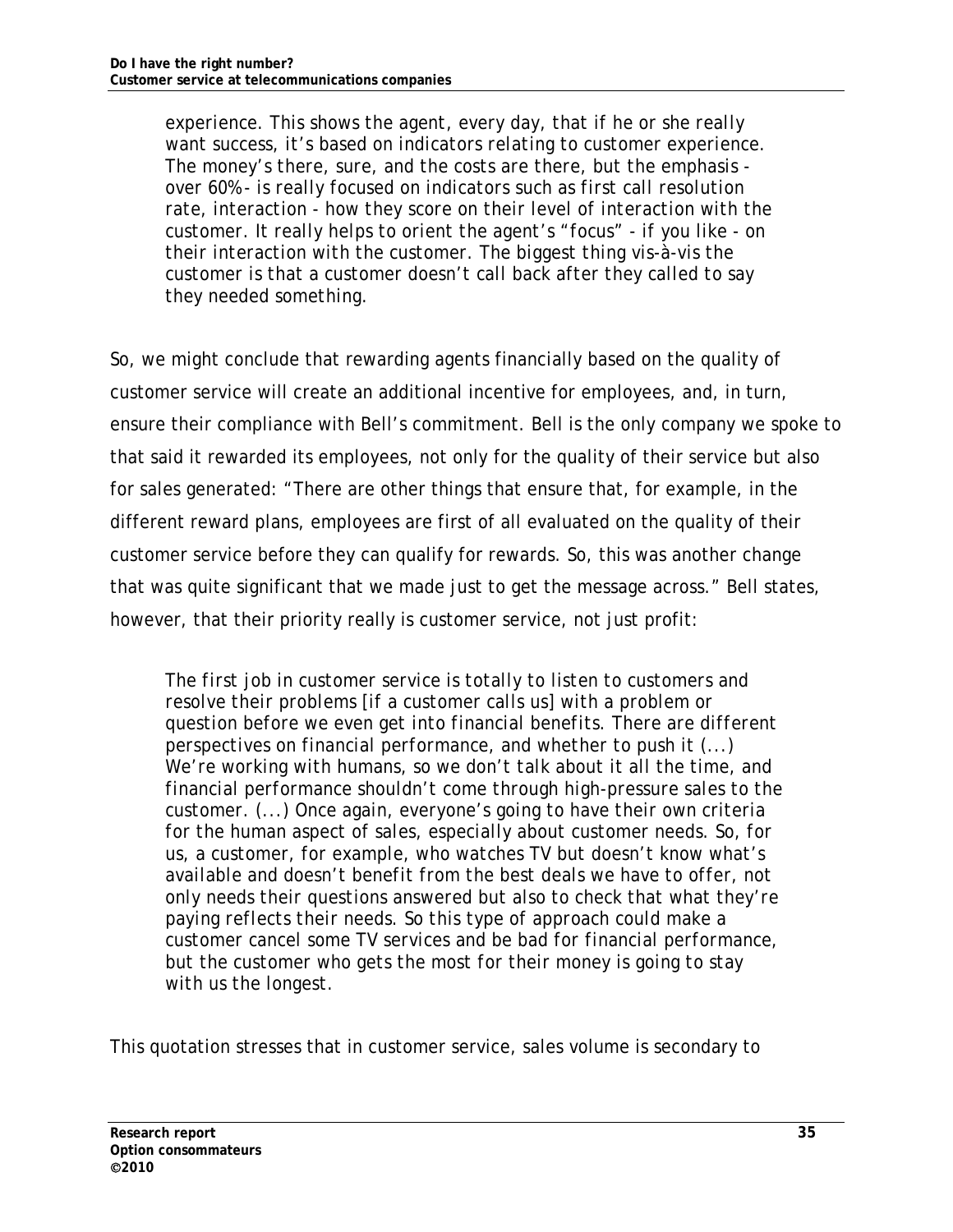customer satisfaction. Bell admits, however, that in the past, maybe this priority was not so clear:

*[I]t's easy to say that we need to offer perfect customer service and that rewards are not only based on sales. (...) It's true that we did that a few years ago [but now] we try to say: "It's important, and the proof is your salary depends on your customer service, and if you want to earn more, you have to exceed expectations in terms of customer service, no matter what your sales figures are.* 

We can conclude, therefore, that certain changes were made to salary structures in terms of sales, which shows a more dedicated effort towards customer satisfaction.

In line with their commitment, Bell seems to have introduced a number of initiatives to put resources in place to "delight" their customers. These include providing new training for agents; conducting "post-call" surveys to rate customer satisfaction more directly; using ISO 10001 for inspiration; reading up on improving customer service; restructuring agent compensation schemes; etc. However, Bell does not claim to have a 100% satisfaction rate:

*The truth is that we have three to five thousand human beings working online, and they're really motivated to provide an excellent service. But people aren't machines, and like everyone's got problems at home (...), so trying to offer an excellent service to each caller when they're calling in one after the other, or face–to-face one after the other - I know very few companies that can claim that 100% of their contacts are perfect. So, we must also work with the fact that… you have to find the error and resolve it because, despite our efforts to be 100% perfect, we'll still be working with human error and we'll still have to apologize.* 

Bell believes that the resources they have deployed seem to have improved their approach, but they are nevertheless aware that customer satisfaction cannot always be 100%. They believe, moreover, that these slips are due to either human or system error.

*For people who are here only temporarily, that is, who may not have*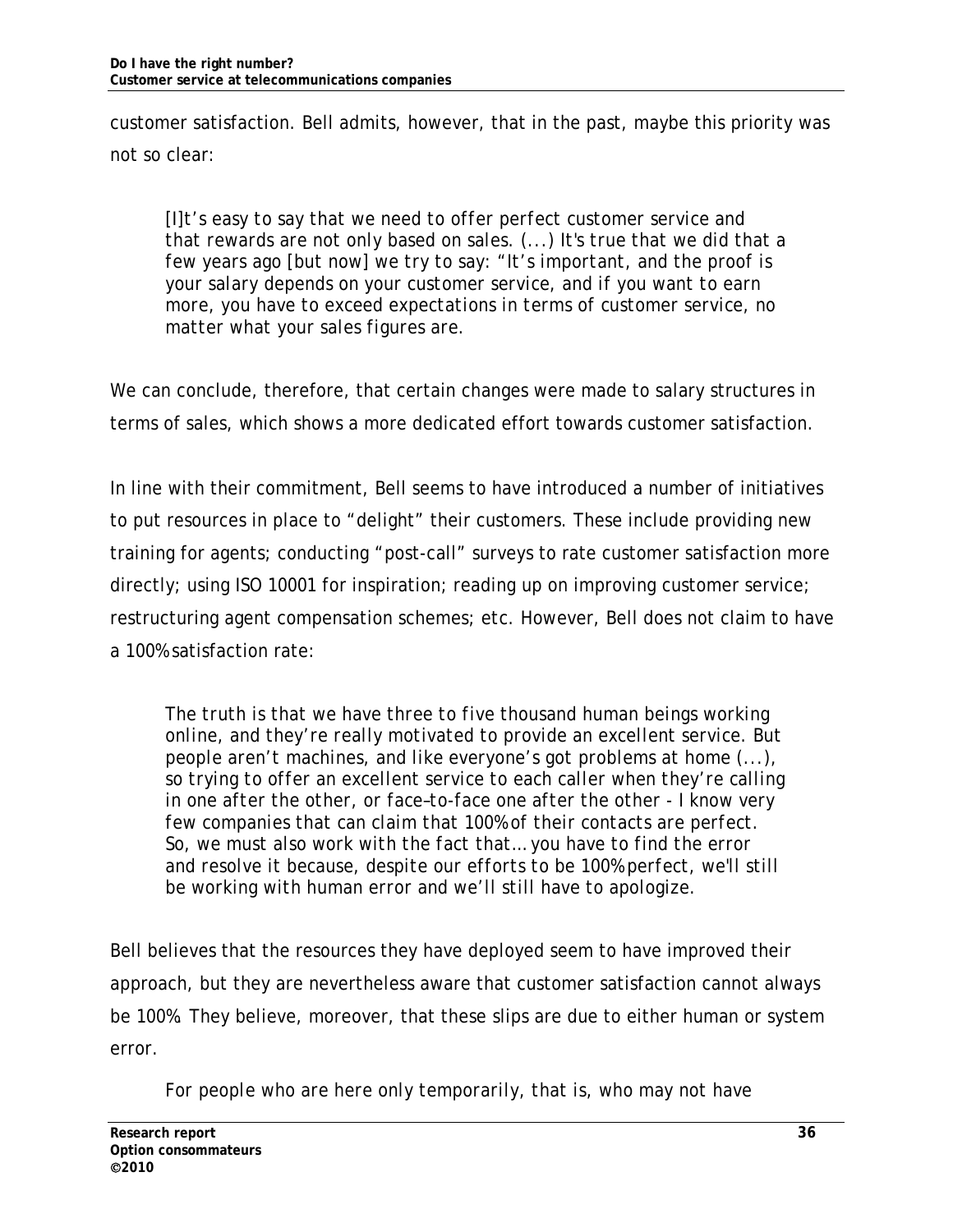*offered an excellent service, [we must] try to help them as much as possible through coaching sessions, through increased support. But when we make a mistake, especially, we apologize, because people make mistakes – whether it's a product launched by an IT system that didn't work or someone who slipped up in a procedure [and an error occurred]. In every process, there's always 0.1% or 0.2% or 0.3% errors that could happen. So when [a problem happens, we turn to our strategy and planning team or to] customer polls [to] make sure the problem gets resolved, and if we can't resolve it, at least to make a [proactive] call to the customer to tell them we're really sorry that we made a mistake and we're going to compensate them.* 

When human errors occur, a refresher training session or coaching can help agents improve. Regarding system errors, it is important to apologize to the customer and to fix the problem. In addition to providing a quality customer service, Bell considers it necessary to put in place tools for improving and maintaining current customer service.

Rogers feels the same way. During the interview with Rogers' representatives, they even started out by saying:

*So the first thing I would say, from an organizational perspective, is that the customer experience is one of Rogers's top three priorities. So, there is a number of activities that we have under way to sort of continue to attend to improve the customer experience. We sort of view it as, we want to make it easier for our customers to do business with us, but also, importantly, we want to make it easier for our frontline employees.* 

Here, Rogers explains the initiatives, investments, and resources they have used to hone their customer service. Rogers' first area of focus is "customer service culture":

*There are really three key areas that we focus on. One of them, is, sort of, the area of culture and that's really about fostering an environment, or culture, where employees are empowered to do the right thing for the customer. And, given the size and complexity of our organization, it's an important element of continuing to enhance the customer experience. For example, one thing we have done the past year is introduce the, what we call, the service commitment, and it's basically*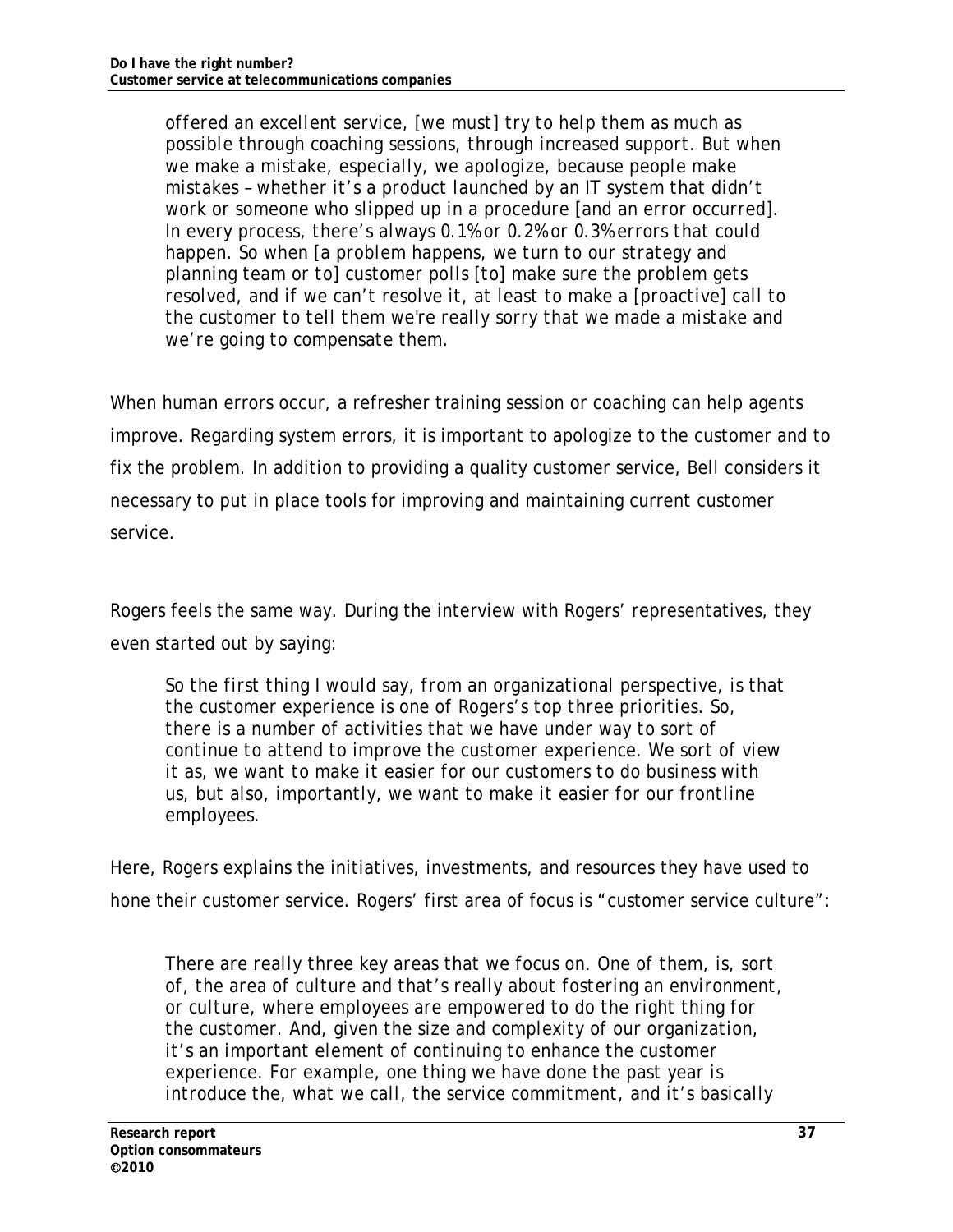*something we developed in conjunction with our frontline employees to say: "What could we do, as an organization, as frontline employees, to make the experience better for our customers? What are the specific, tangible actions or steps we can take, and then how would we actually evaluate the frontline employees against those statements?" And so that's something we worked out collaboratively with the employees in terms of creating it, but also now evaluating it and continual improvement. So that's just one example of what we are trying to do in terms of fostering the right culture.* 

Rogers have literally changed their perspective in order to assess, improve, and transform their customer approach, the first step being to consult with employees in the company who regularly interact with customers. After consultation, Rogers gave their customer service agents the tools and solutions needed to establish a service that reflected this commitment. In order to create a customer service "culture," Rogers felt that even executives, who rarely deal directly with customers, needed to get a clear idea of what the customer experience consists of:

*We also have a program called "Walk a mile." And the idea of that is the employees in the company [take] 2 half-days a year and have to go out and spend a half-day with a frontline employee. So that could be spending time with a service technician, that could be spending time with a call-center rep, and the idea is really to make sure that every employee in the company has a good [view] into what the customer experience is and so that they can take that back to their work and figure out how they can actually do their work differently to again make it better for the customer.* 

Putting executives into the shoes of a customer service rep enables them to better assess customer needs and refocus their performance based on the experience. These two objectives are aimed at creating a company-wide culture focused on customer experience. A Rogers representative confirmed this:

*And the third thing is, as another example, we have a program called "Customer First Recognition" program, and it's a widely used program where we actually sort of identify and recognize, from the top CEO down, those employees and/or staff who go above and beyond to make the customers' experience exceptional. And so, that's a very widely used program. [This might seem] like standardized programs, but in an organization our size, it is critically important in terms of helping the frontline staff understand the critical world they play in terms of*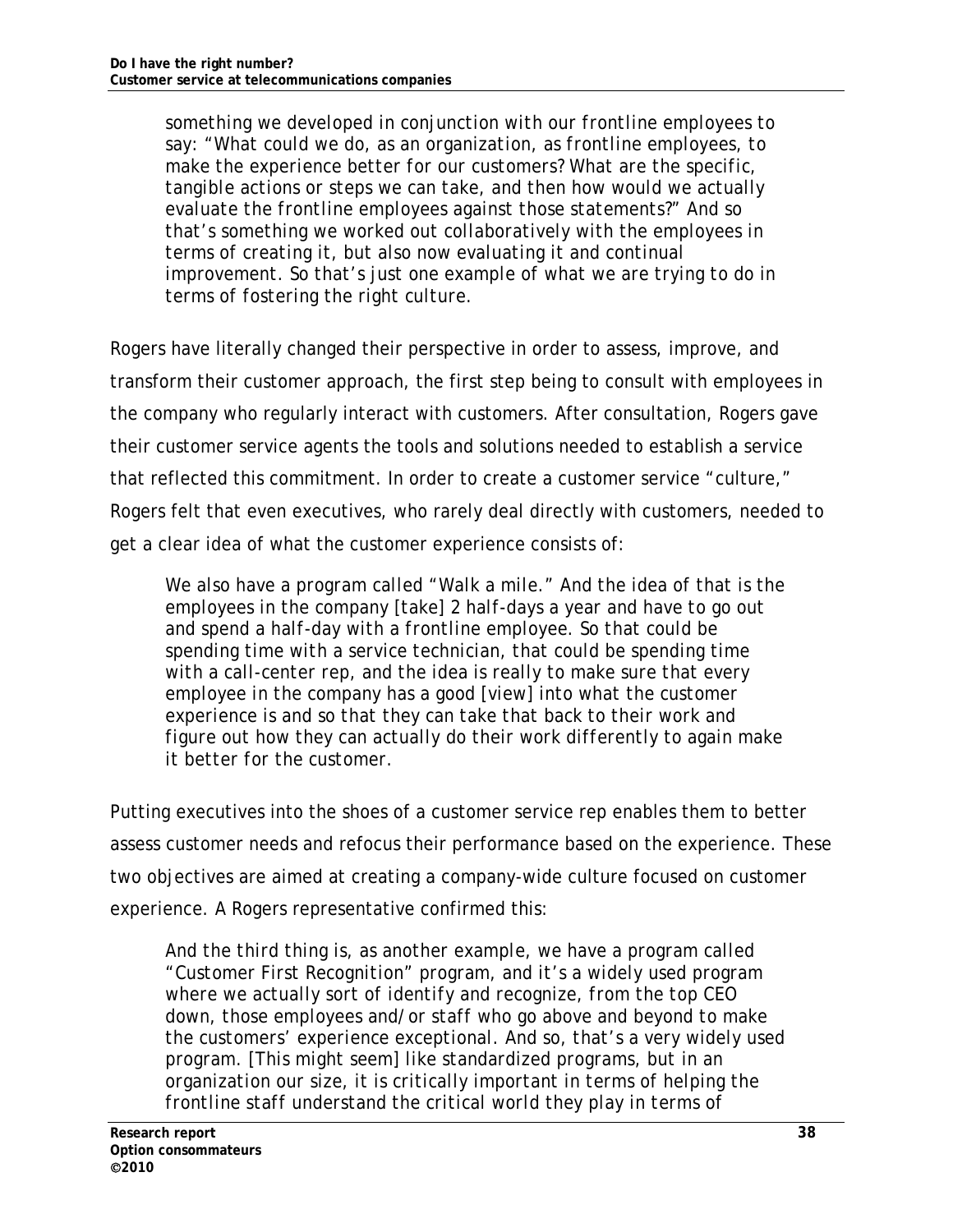*making a better experience for our customers.* 

Regarding the extent to which Rogers respects its commitment, this first "cultural" focus shows its interest in more abstract resources that reflect more a mindset than specific initiatives. Rogers also told us how it uses more tangible resources to fulfill its commitment to improving customer experience. The second key element in its approach focuses more specifically on the process. Rogers considers process to be definitely the most difficult element to control in a company of its size:

*The second category is really around the process, and we sort of characterize that as, because of the complexity of our business, to a day to day blocking and tackling to resolve for a key customer irritant. You know, one of the programs that we have is called "customer-based calling" (...) basically we have a proactive program in place where we try and identify and proactively resolve why customers are calling us. And we have a number of work streams under way there.* 

Rogers tries to rapidly identify reasons why customers call, in order to reduce irritants and make the process smoother and more effective. Don Moffatt, Ombudsman for Rogers, explains this feature more precisely: "First of all we do a lot of analysis of call details to understand why customers are calling and then look at that to determine the root cause." Among the initiatives the company has put in place as a result of these analyses, Rogers gave us the example of a process called "Walk Out Working," in which when a customer purchases a product or service, the employee is required to follow a checklist of specific procedures for correctly advising the customer and ensuring that they understand exactly what kind of product or service they have just contracted with Rogers. Don Moffatt gives us a few examples:

*There is a detailed checklist that the employees walk through with the customer to insure, and that the documentation is filled out with the customer to make sure that the customer knows exactly what plan they have just put on, what their media usage is, what their first bill is going to look like, and, in some instances, we would actually print a mock of their first bill to explain it to them so that they would understand what it looks like.*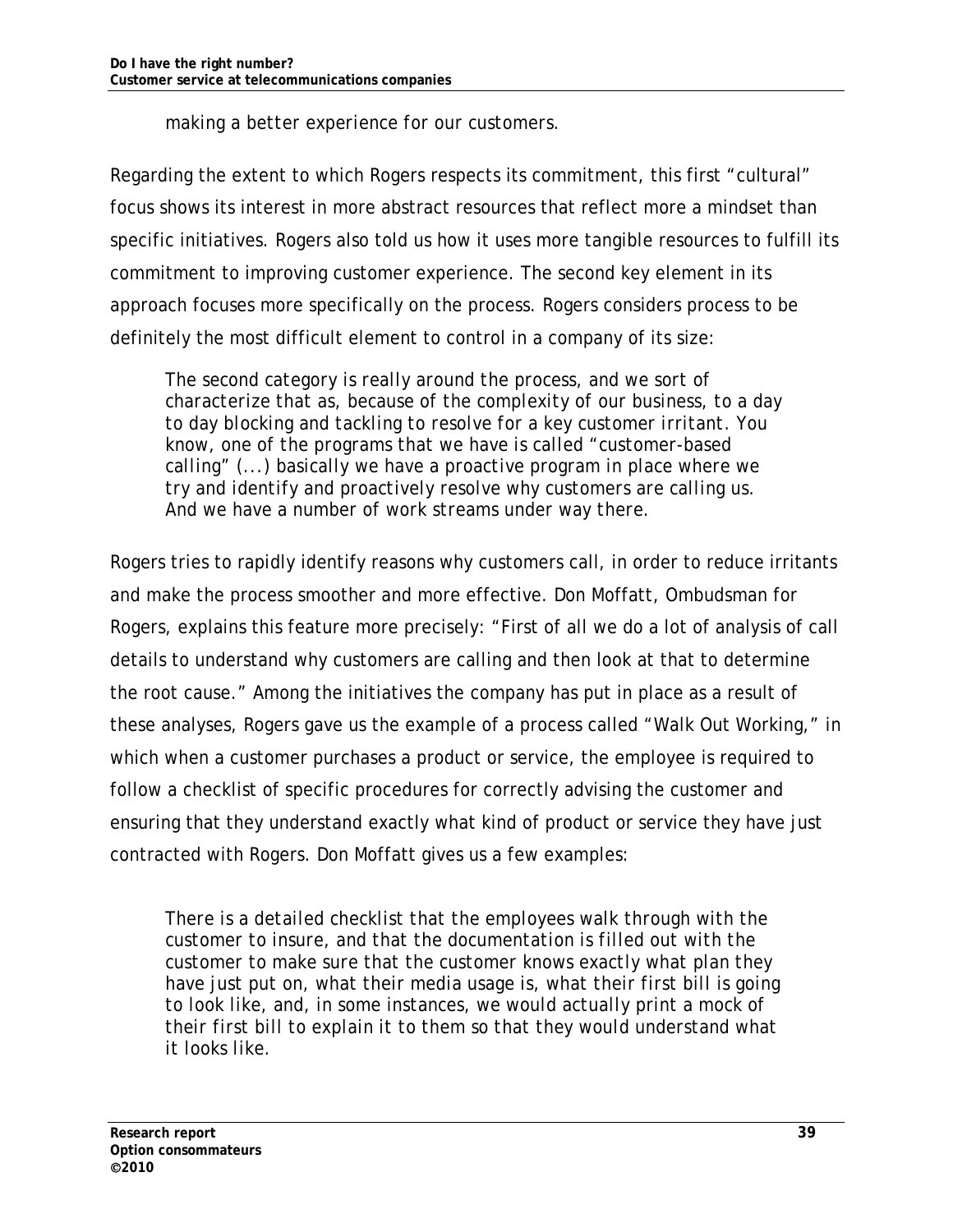In this way, Rogers tries to ensure that customers do not receive a nasty surprise with their first bill, not just in terms of price but also in terms of their use of the product (cell phone minutes or Internet download volume, for example). In brief, "Walk Out Working" seems to be aimed more specifically at potential customer problems with understanding the often-complex jargon of contracts and invoices. In the same vein, Rogers has set up another procedure to reduce misunderstandings about bills and product use, as Mr. Moffatt explains:

 *[There is the] "Call Me Out Program," [where customers would get an] "order confirmation" so the customer would get an indication, for a cable product, would get an email after they finished their call with a service rep again confirming exactly what actions have been taken as a result of that call. So again: "These are the changes we've made, this is the impact it is going to have on your bill," and so on.* 

Rogers takes the initiative to help customers better understand exactly what they are signing a contract for. Service contracts are documents of bewildering complexity and few can claim to understand them perfectly. Bills are not easy to read, especially the "single bill," which is now more common than not in the telecommunications field. Option consommateurs conducted a report on understanding single bills.<sup>42</sup> For this study, Option consommateurs consulted Éric Kavanagh, an information design expert. He explained that consumers skim through "single bills" without realizing how complex they are:

*It is possible that over time and through force of habit, the majority of consumers don't object to the information overload. People read their bills without paying much attention, as if the only important part was the total amount. In fact, many consumers routinely give bills the minimum attention and use, and ignore secondary information unless the total is quite out of line with other months... Then they discover the real consequences of how the single bill has become a part of life: general confusion, difficulty locating important information, etc., (Ibid., pp. 98-99).* 

It appears that consumers do not mind complex bills, until the time comes that they

<sup>42</sup> Option consommateurs. *Entreprises de télécommunication; Une facture unique et incompréhensible ?*, 2009, 157 pages. (English is not available.)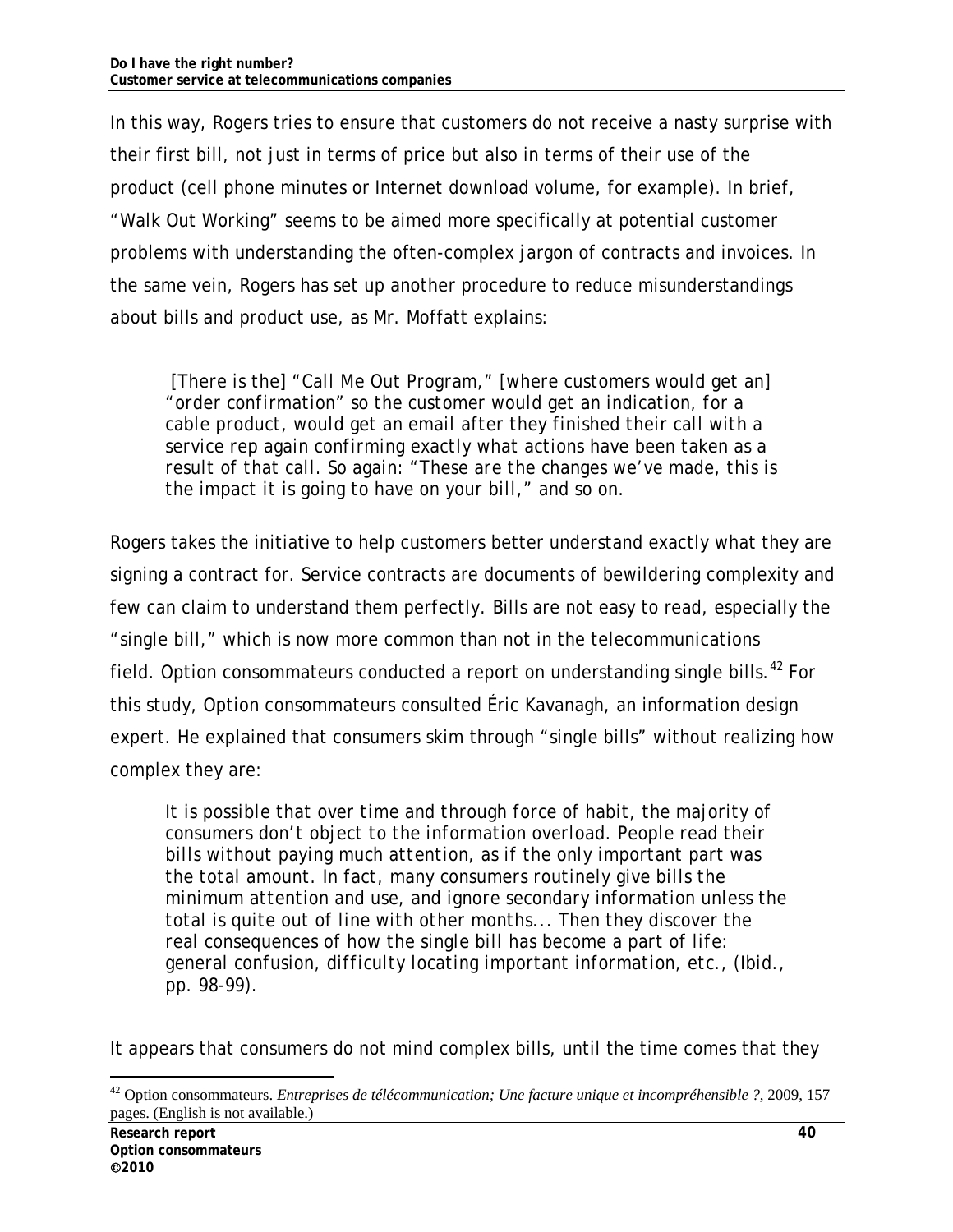do not understand what they are being billed for. By taking the initiative to at least clarify some parts of contracts and bills, Rogers seems to be trying to limit misunderstandings arising from overcomplicated bills. Similarly, Rogers offers an additional service for wireless customers: "Another example would be a self-service application that we've actually put on wireless to allow customers to understand what their usage is in real time, so they can query exactly how many minutes they use month to day and actually do some transactions on the phone as opposed to having to call in." Wireless customers can track their use and avoid extra service charges or misunderstandings related to billing. These two initiatives show Rogers's efforts to understand one of the most frequent causes of customer dissatisfaction: additional costs due for service that exceeds the terms of the contract. Rogers has used their resources to avoid these situations as much as possible, thereby fulfilling one of their commitments: "We help you understand your purchase."

Rogers also decided to simplify procedures in the area of customer service by integrating customer information regarding different services contracted:

*The company recently reorganized, starting off in September of '09, concluding it in December of '09, and one of the things we did… we brought our cable and wireless businesses together because we recognized the convergence in terms of the technologies coming together, and we wanted to reorient the organization to the way our customers see us. So we brought the cable and wireless businesses together and, as part of that, we actually created an FTP [file transfer protocol] of the customer experience. The intent of that group is [to*  look] across all of the data and information that we have about our *customers, how they engage with us, and really try and dig into the analytics and figure out how we can continually enhance that experience. So there is some good work happening with that route, but it is still in the early days and we have great expectations in terms of the way it'll take that going forward.* 

This way, Rogers' employees are able to more comprehensively collate information gathered from calls and also access all multiservice customer files, which helps them better understand why a customer has contacted customer service. They also created a new executive post: "In the late [sic] reorganization that we did, back in the fourth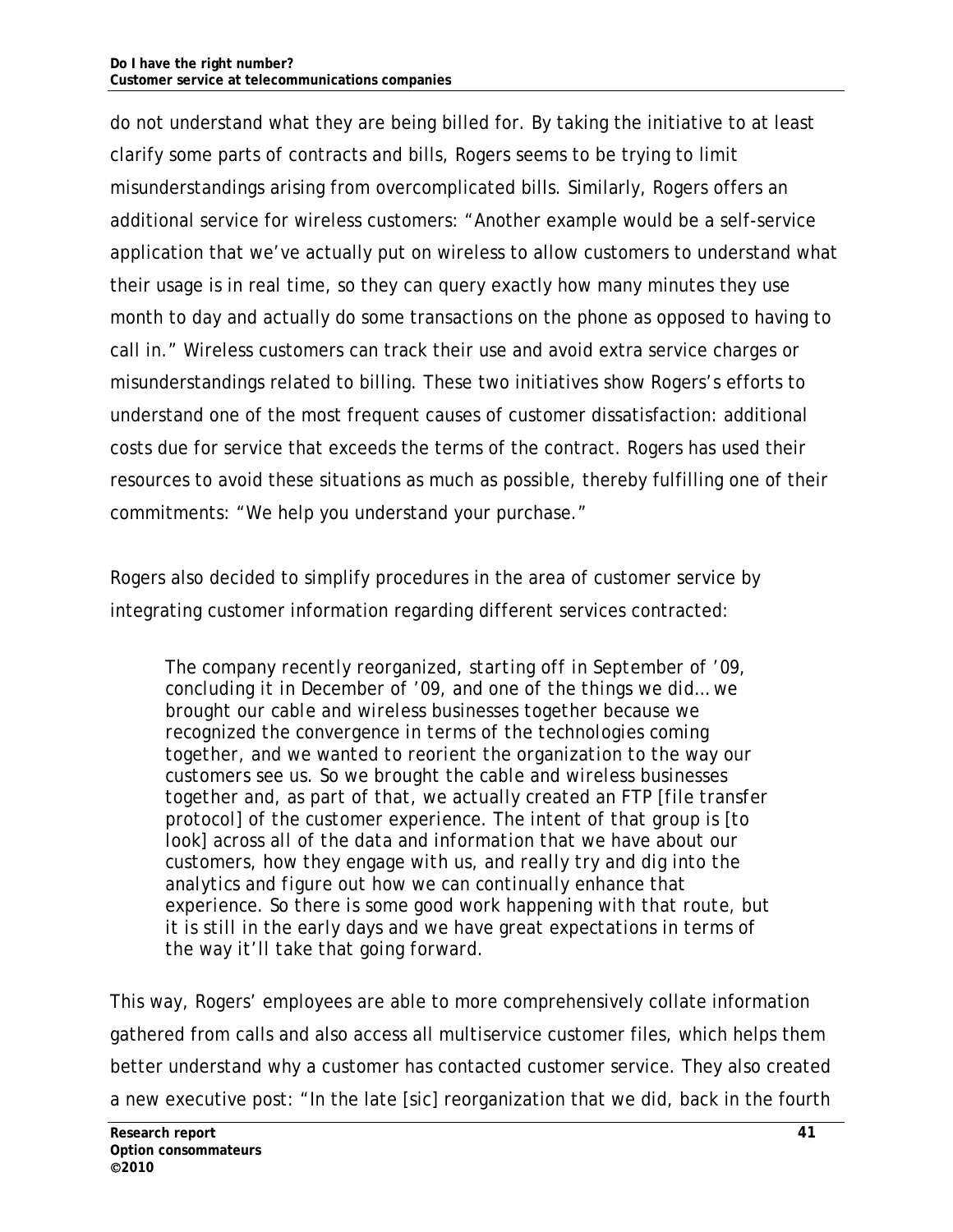quarter, we actually created a new senior vice-president position whose sole responsibility is customer experience, and that's bringing further mandate and focus to the activities around how do we improve the customer experience." Additional human resources have been assigned to the process so as to better understand and ultimately improve the Rogers customer experience.

Regarding human resources, Rogers representatives made a number of statements. First, for new hires, Rogers ensures that the person is right for the job: "One of the things we do when we hire new employees is – it's actually a fairly extensive training process. So there is a fairly extensive online screening process that we follow which includes doing call-centre simulations, but we also have things like personality fit casts and a number of other tools. So, before we even hire somebody, there is a fairly rigorous process." This ensures from the outset that candidates have some expertise in customer service. Then, a number of training sessions are provided for new employees to hone their skills:

*First of all, any employee, before going onto calls to deal with customers, ends up with a month's worth of training, classroom training. 25% of that is on soft skills training. So, specifically, to address (...) issues of understanding how [to deal with irate customers, (…) understand how to influence appropriately, how to change the behaviour depending on the nature of the customer, and so on.* 

Next, Rogers talked about other training that new employees must receive and various specialized courses for employees seeking extended training for career advancement or wishing to learn more about customer service:

*[As] part of our new hire training for our call-centre agents, we do talk about the escalation process that is available to them within the callcentre to their team manager and now three, and now four-step process. In addition to that, we also have a Rogers university, which is open, inclass, facilitated training that are [given in classrooms] as well as some online training [for which employees can register] as part of their development plan. One of them is handling difficult customers and dealing with negotiation skills and to deal with influencing skills. As part of the office of the president, my team, that is one of the two or three*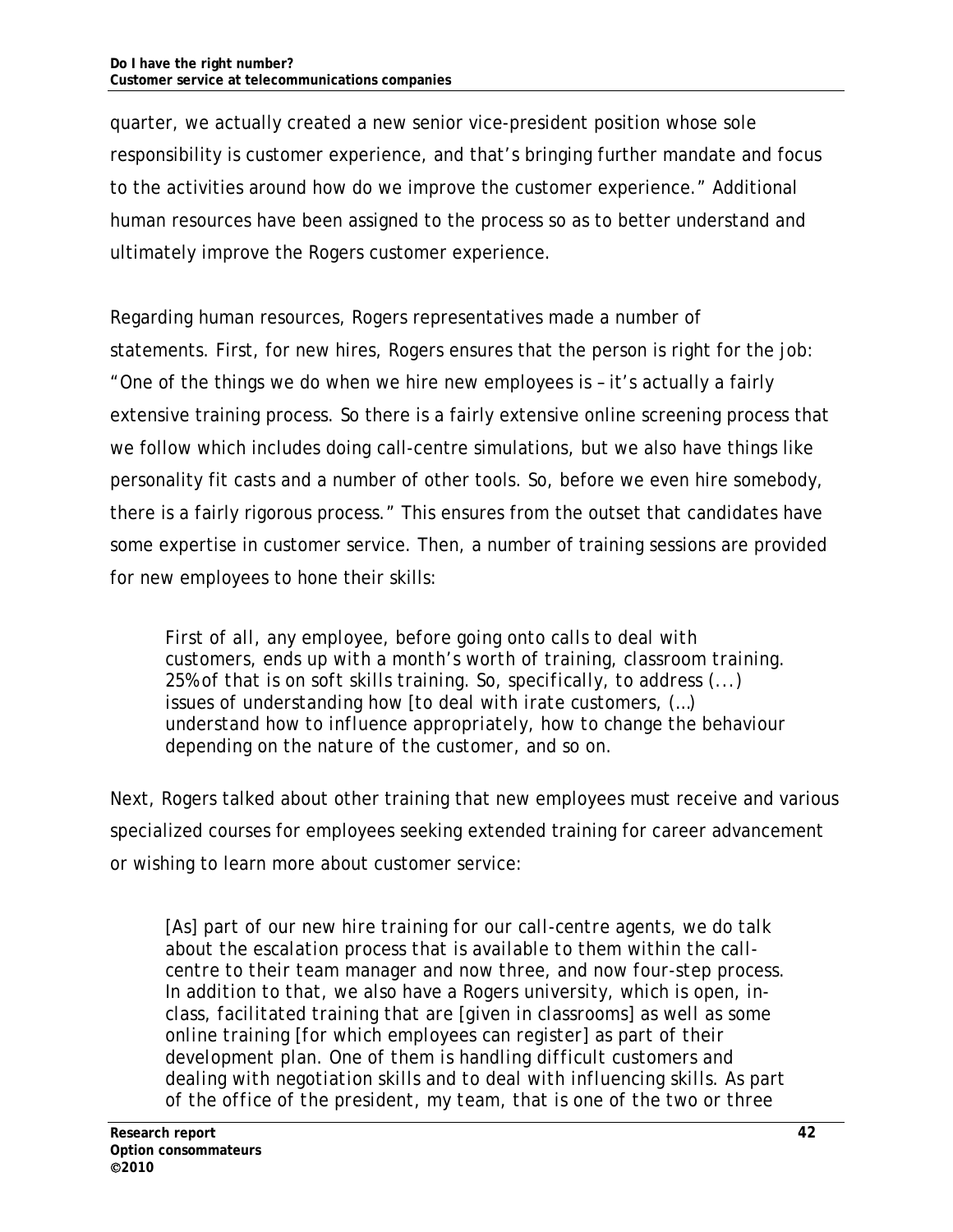*courses that, once they come on board to the office of the president, that we put them through as a refresher – and many of them have already been through them.* 

Rogers has implemented a comprehensive and varied employee-training program to develop skills and improve efficiency. Regarding employee performance, Rogers discussed their quality control program, where each agent is regularly evaluated to see if they need training or coaching:

*[As] part of our quality program, (...) we actually will do the protocol monitoring of a minimum of 5 [calls] per agent, per month, and we will actually listen to this. [The quality monitoring team] will listen to the call and mark the call and they will provide coaching feedback that goes out to the manager, for the agent as well. (...) What we are able to do then with all of those calls – and it is truly about 15,000 calls per month that we are actually listening to and providing feedback [for] the frontline management team – we actually are able then to harvest that data and find out what are the drivers of those calls, why are customers calling, what have we done to address the issue (...) We are then able to feed that information back to a number of places in our organization for improvement.* 

This information is also used for systems analysis and ongoing processes. By integrating information, Rogers may be able to use it to more generally improve service.

The third element that Rogers representatives discussed concerns systems as such:

*The last category is what we'll further call "systems." We have a lot of systems that grew out organically as the business matured, and it sort of reached a point where you need to look at that and, as that evolution continues, figure out a way to have a more common view of the customers. So, an initiative that we have under way is (…) a project, which we internally call "business transformation," and it is a multimillion-dollar project to really improve and enhance the experience from a customer's perspective.* 

Over the years, Rogers has added a number of new products and services to expand their original cable service. Gradually, wireless services, Internet, etc., have been added. Rogers' focus on systems is about creating a customer service - and related telephone and computer systems – combining all these services: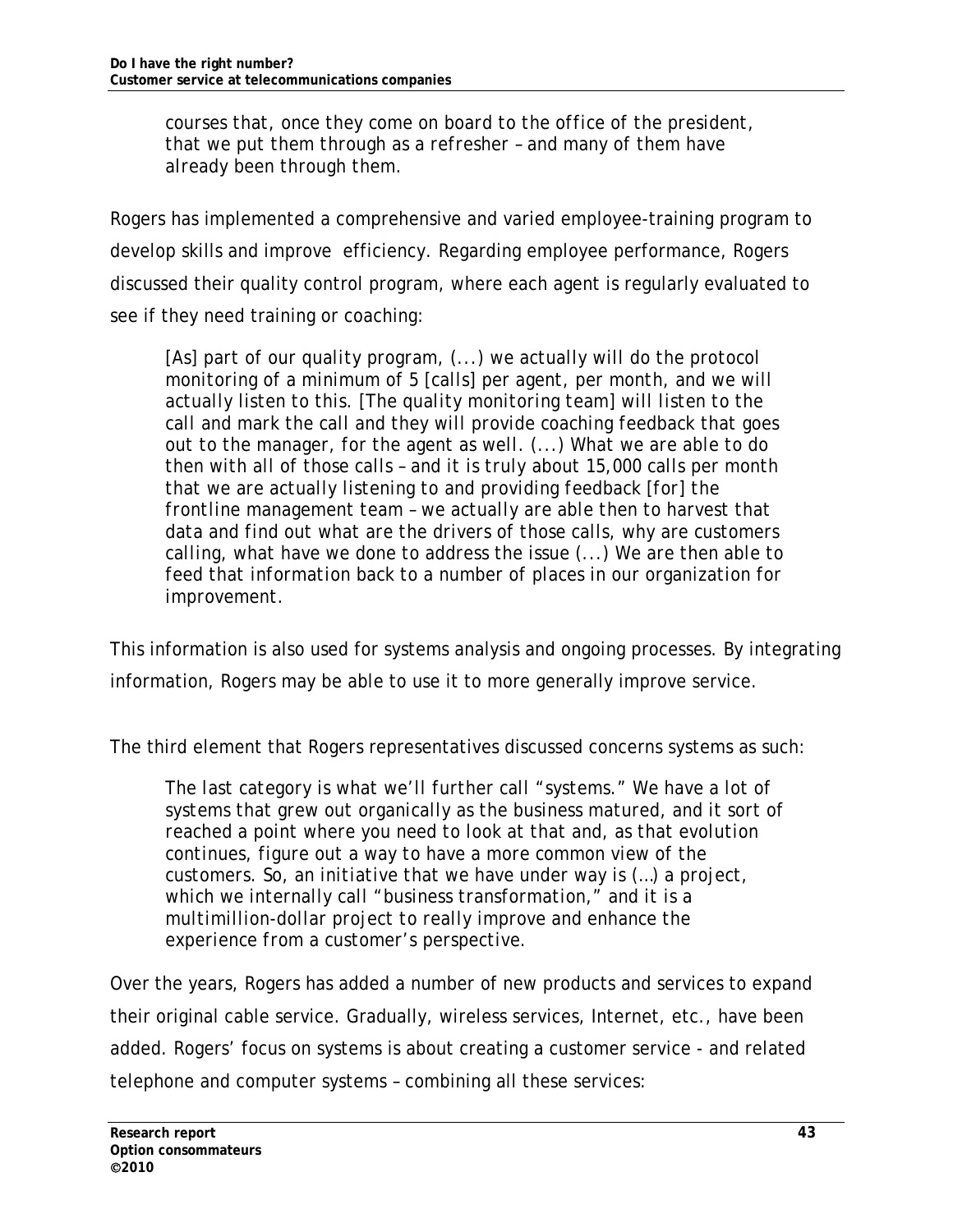*[We] have systems that have grown in the business. Some of the systems were as much as 30 years old. So, over the years, they are doing unnatural things rather than what they were originally designed to do and, of course, what is very common these days is our customers are taking a number of our products, some of which were originally [being operated and billed], on different operating systems. So, we are on a 2 or 3-year journey to replace all of our billing systems to one integrated billing system that will ensure that our employees, when they are speaking with a customer, have a good line up of all the products and services the customer has and we can ensure that, in the issue of the common bill, the system is a fully integrated, state-of-the-art system. The other thing that Terri mentioned, in our focus in making things easier for our customers and making things easier for our frontline employees who are servicing customers, is that this new system that we are working on and that we will roll out in the next year and a half or so, is that it will provide a lot of enablement capabilities for our frontline employees to make the job easier for them in terms of support and in the consolidating of the customers.* 

Rogers wants to integrate their systems not only to facilitate their agents' task, but also to provide them with access to all the information for the customer they are dealing with. Therefore, someone calling customer service does not have to speak to multiple agents if they have a problem or question about two or more contracted services. This facilitates things for agent and customer alike. We will see later that one of the major problems identified by consumers was being transferred from one department to another during a single call. The initiative to integrate the systems aims to eliminate, if not alleviate, this problem.

Finally, Rogers told us about an innovation regarding customer contact and how customers interact with the company:

*The other thing, on [the] system's side is also looking to the future, so we know that there are a lot of customers that would prefer to interact with the organization through self-service capabilities versus needing to call the call centre, for example. So, early technology adaptor is an example. So, one of the things we've also been doing is investing quite substantially in terms of enhancing the tools and the resources that we have available [such as] a self-service environment where customers can go onto our website and transact with us through the website versus calling into the call centre.*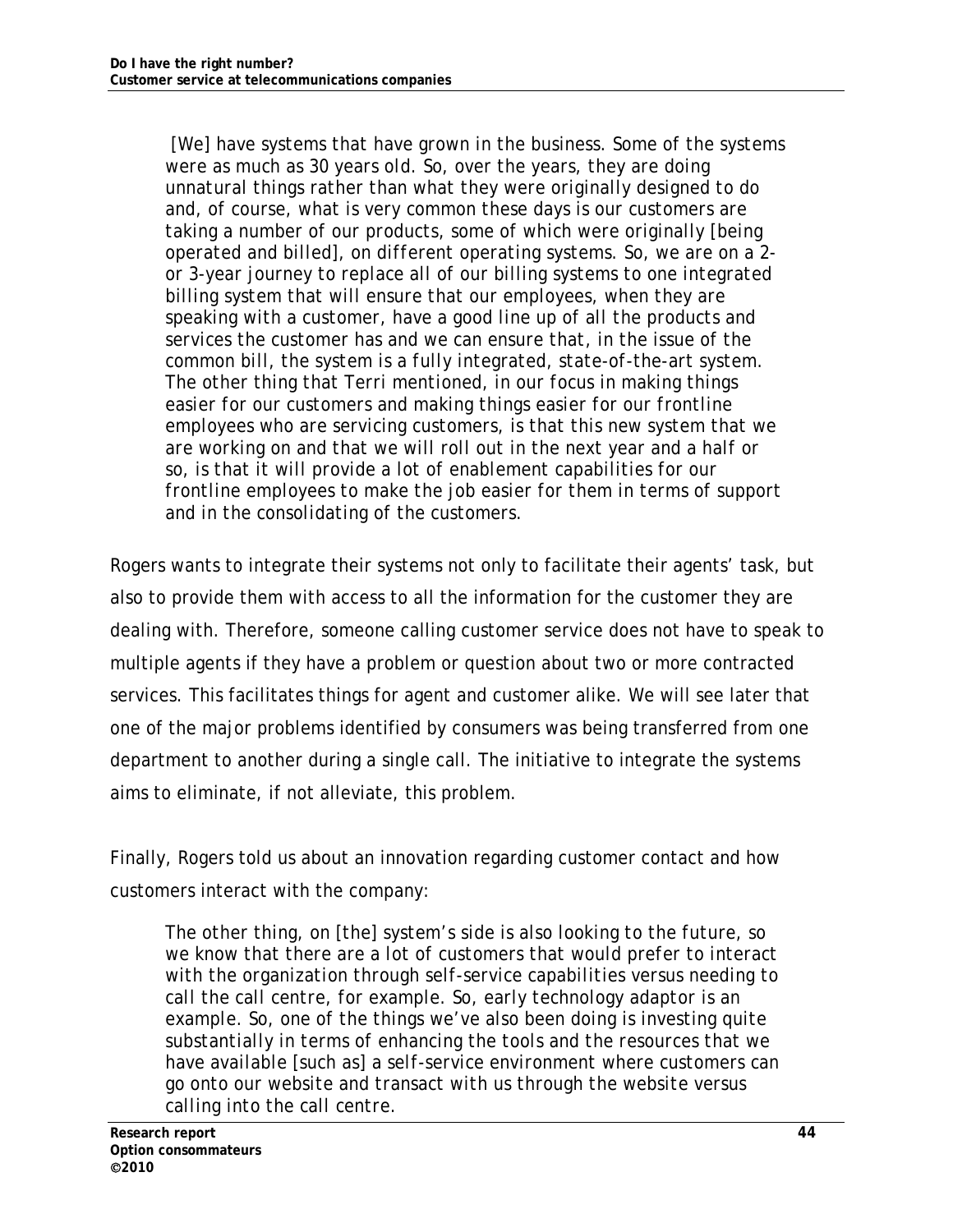Rogers is trying to vary the ways customers communicate and interact with the company. Rogers also told us that they had set up a social-media-standby team on the Web:

*We have a team, not a big team of people, but we have a team of people that are basically monitoring conversations online 24/7, we actually print daily reports in terms of the conversations that are distributed to a number of leaders in the organization, including the executives. You can imagine almost every major social networking blogging site. We track it. The idea is, if there are some issues or concerns being raised, what we do then is work with the area of the business where the concern is being raised and let them know the customer feedback and/or if there are any suggestions in terms of what the customers are looking for, we bring that forth as well. So that has been in place for probably the past 6 months.* 

The specific social media mentioned by Rogers were Twitter<sup>43</sup> and Youtube.<sup>44</sup> They also specified that their team not only monitors these media, but also tries to provide some elements of customer service or technical support for those with questions or comments:

*[One] of the things this team does, [if they come across someone who has a question about a product, for example], is engage online in discussion forums and offer tips and suggestions and, sort of engage in the conversation and try to be helpful where they can. It's not a service issue always, but it is a few helpful suggestions or ideas for those who don't want to call into a call centre.* 

Rogers tries to assess customer attitudes over and above surveys and information compiled by the customer service department, thereby fulfilling another of their commitments, "We listen. And we empower our people to help you."

Videotron also told us about a number of resources that they used to fulfill their commitment and uphold a certain standard of quality in customer service. First, the mission and values that were introduced in early 2000 by the new president, Robert

<sup>43</sup> www.twitter.com

<sup>44</sup> www.youtube.com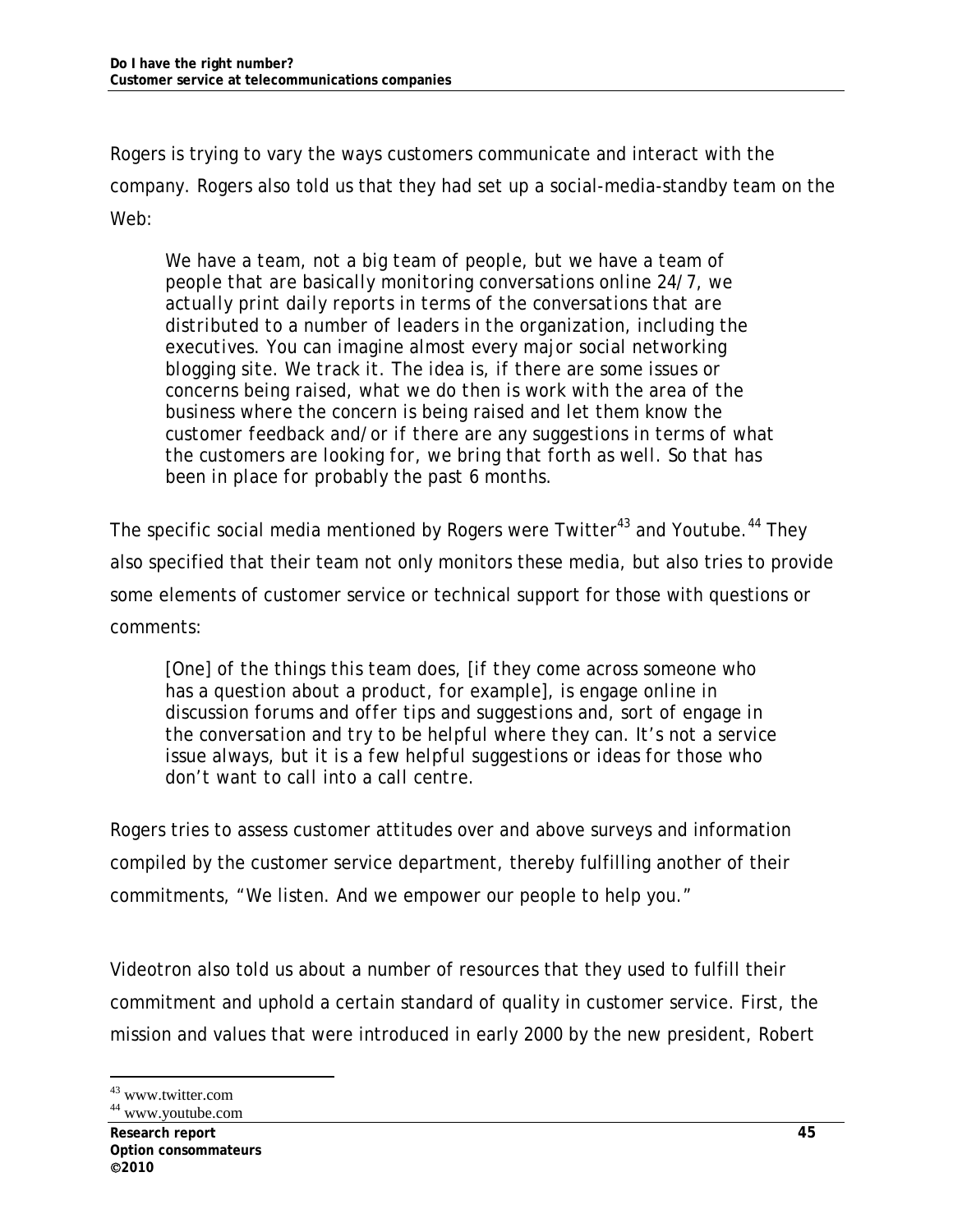Dépatie, were the result of a major change to shift the company's focus towards the customer. Robert Dépatie's profile, published on the company's website, briefly shows how this turning point deployed all the resources that we are going to see later:

*Under Robert Dépatie's leadership, the company then entered a rethinking phase to shortly become a full-service telecommunications provider, firmly grounded in its new mission of delivering the best possible user experience to all Videotron customers. To accomplish this new mission, Mr. Dépatie and his team devoted their time to fine-tuning an "on-demand" approach to positioning company products and delivering entertainment to customers. This on-demand approach and other strategies spawned some 20 new products and services, including IP technology cable telephony and mobile services. Major investments also enabled the Videotron network to add new, advanced technologies and paved the way for a future one-stop-shop and bundled service options for both residential and business customers. The months of constant effort to address customer needs and improve operational effectiveness paid off. By the end of 2005, with Robert Dépatie at the helm, Videotron had undergone a complete turnaround in customer service and posted record growth in all departments.<sup>45</sup>*

Around 2003 to 2004, Videotron started to change its vision and turned from a basically technological approach to one that proudly puts the customer experience in first place. Among these changes, the one that seems the most significant is the "onestop-shop" approach, which integrates all customer services into a one-stop facility that amalgamates all the services a customer might potentially request into one bill and a single customer service occasion. Videotron representatives described it as follows: "A 'single window' involves having one agent who serves the customer, regardless of the product, and not having agents specializing in products like you find at some of our competitors; this is what really started the whole process of customer focus and customer service." This approach is also thought to provide increased customer satisfaction:

*Now, with this resolution to resolve problems at the first contact, when a customer calls, an agent can provide information on all products and should be able to resolve the problem the first time. So, it's a process we've been using for several years and it's working out well. In the* 

<sup>-</sup>45 http://corpo.videotron.com/site/our-company/team/executive-team/robert-depatie.jsp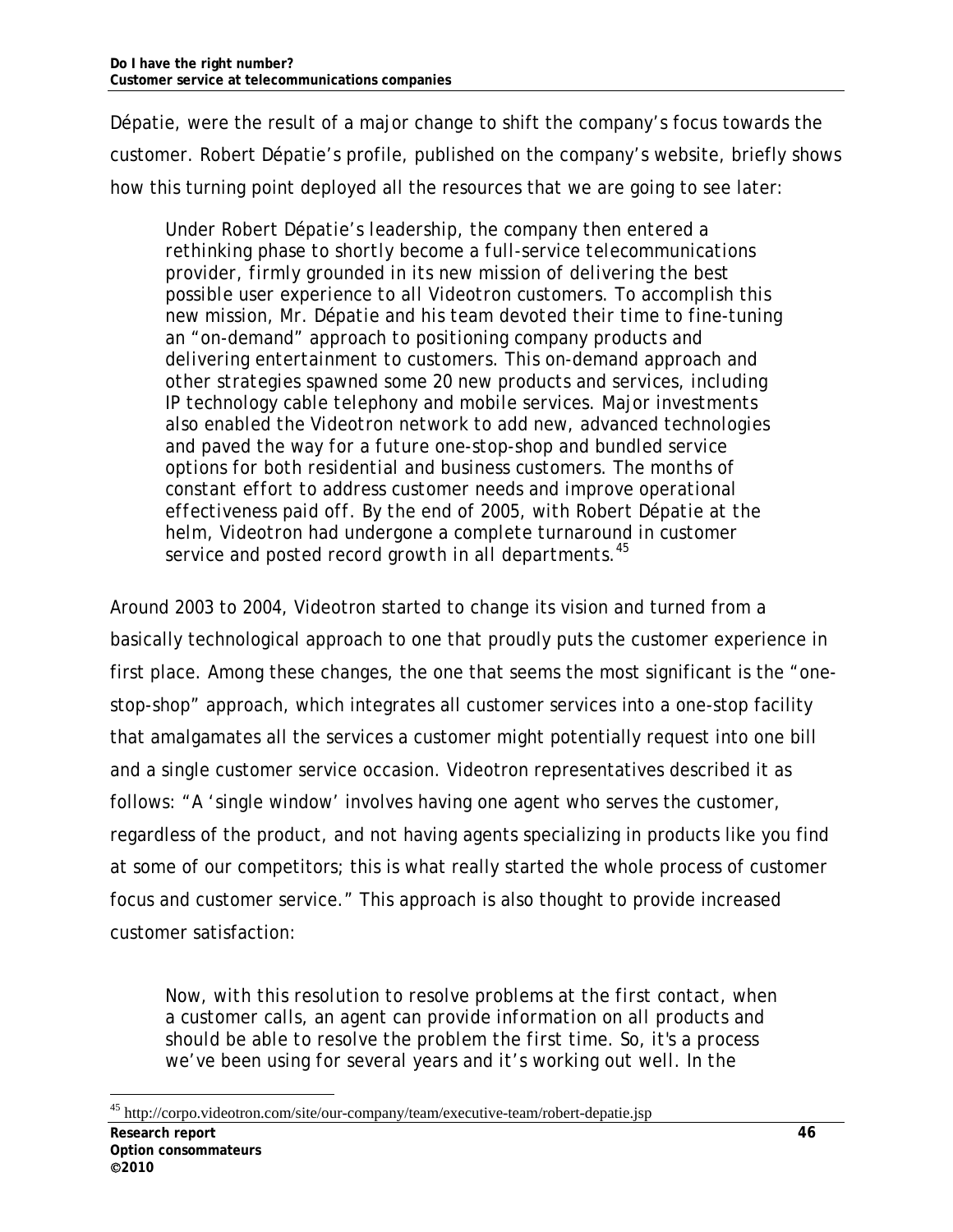*latest polls, we had 97% customer satisfaction, and our multi-product customers were 99% satisfied. So, it's a process we started and promoted and it's working very well.* 

When we asked Videotron representatives if they had used ISO 10001 to develop procedures, codes and policies, they responded: "We're not currently certified, but when we looked at the standards in more detail, there were certainly a lot of criteria that you see in our operations, so it made us think of possibly one day getting certification. So, I think we're applying the vast majority of the standard's criteria." They feel that their policies meet the standard's requirements targeted in this study.<sup>46</sup> They added: "Regarding our ability to provide the resources needed for developing, maintaining, and improving our policies... We do a lot of analysis and make policy adjustments on various teams." In essence, they review and upgrade policies to make their current customer service more effective.

Videotron explained the program of policy implementation, analysis, support and improvement in the following terms:

*Essentially, our program is based on survey results and is reviewed quarterly. As soon as we get the survey results, each team sets up a quality plan based on three axes. There's everything that relates to policies and procedures. Then, the second axis has to do with training, because sometimes it's more a question of skills and training. The third axis is coaching. Managers do a lot of coaching. We put in place a mentoring system that enables us to mentor and support the agents.* 

More specifically, the senior training and projects director (Senior Director, Sales strategies and operations support), explained the work of policy review and improvement:

*On my team, I have a "project" team dedicated to everything connected with policies and procedures for customer service overall. It's a team that generally analyzes why customers call or are dissatisfied with us. They look into what the problems are and why customers are dissatisfied and their goal is to adapt or modify policies, or explain why they can't be modified because of legislation or other reasons.* 

<sup>-</sup>46 In fact, ISO 10001 certification does not exist.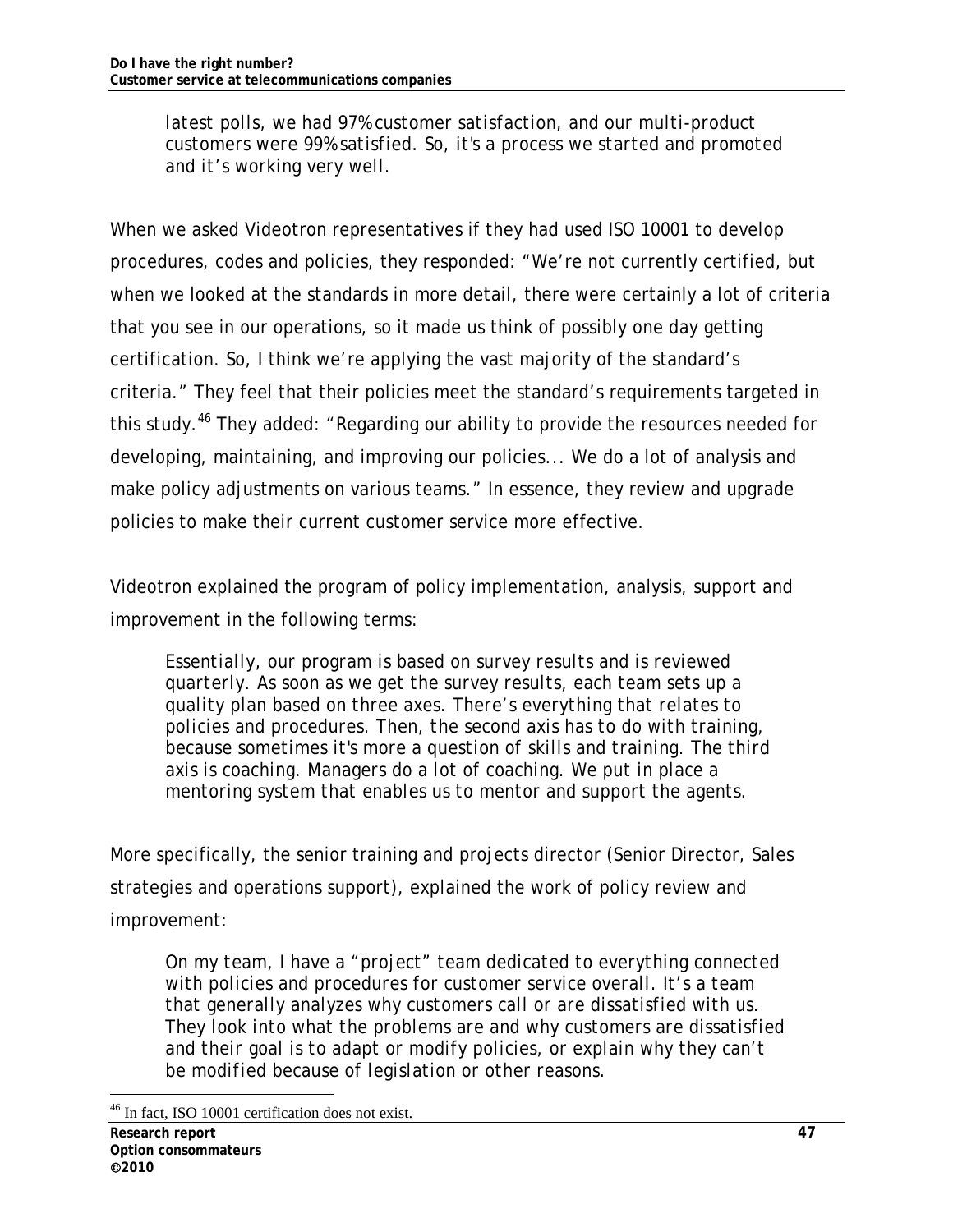Videotron uses the information compiled from customer service calls to change the way they act and avoid various irritants. They state that the policies and practices were appraised by the company's legal department, but not by an external firm: "[There] is a project right now to evaluate the company's business process and we are very open to that."

The company regularly conducts surveys to keep up to date on the level of customer satisfaction:

*We really have three types of surveys. We have one with Leger Marketing that rates customer satisfaction with our products. We have a more in-depth one with CROP that rates customer satisfaction with our customer service, according to centre, and that enables us to do an indepth analysis. We also have direct surveys with Utopia, including telephone surveys directly after the customer is connected. When dissatisfied customers have called several times, we call back to find out why they were dissatisfied, When customers say in the CROP surveys that they're dissatisfied, we call back, with their permission, to settle the issue. So we're really using macro-data for micro-management of customer dissatisfaction, which enables us to constantly upgrade our satisfaction rating.* 

Videotron's customer service culture makes extensive use of surveys to measure satisfaction. We notice that telecommunications companies, such as Rogers and Bell, are also contracting outside firms to provide surveys after service calls or when a customer contracts a new service.

We asked Videotron if they consulted other reference materials besides surveys, such as books or studies. They told us: "Certainly, whether it's in marketing – because I'm thinking about customer service – we keep up to date via service providers or we read books on new trends and new approaches to customer culture, customer service, the customer is king, disloyal companies, things like that. Of course we read a lot because things constantly evolve." This shows that Videotron tries to keep up to date with trends in customer service. A Videotron representative even made reference to the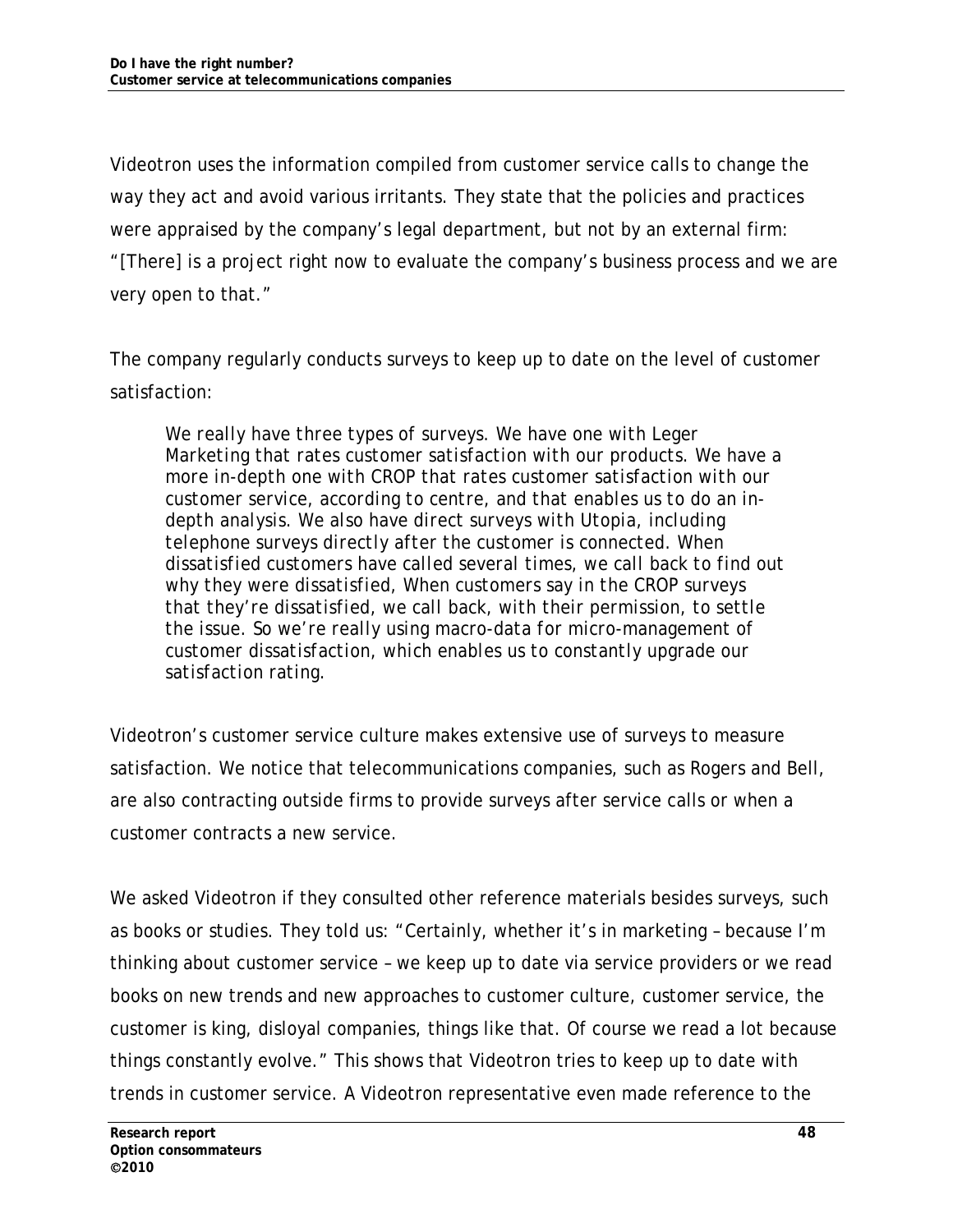Leger Marketing survey "*L'entreprise infidèle"* from which we took certain passages for this report.<sup>47</sup>

Regarding employee training, Videotron representatives said they make sure to emphasize their mission and values:

*Our whole initial employee training - which lasts 51 days, if I'm not mistaken, including class time and hands-on experience - is focused on the customer approach. There are even specific days devoted to the kind of customer focus we need to have. And for 3 years now, (...) we've been incorporating this concept of customer orientation into all the workshops because we realized that people needed a "refresher" – it's not necessarily an innate ability for an agent - so these theory sessions and workshops reflect the theory on a more practical level.* 

We also note that Videotron employees have refresher training sessions to focus them on the customer approach. When Videotron shifted towards "customer approach" training a few years ago, they changed their customer service agents' practices and upgraded their knowledge:

*[There were] major changes, with the "single window" (...), it's sure a change because you're asking an agent to know all the products. On the one hand, we soon saw that it worked, and in terms of the company, I think it was a gradual evolution; it wasn't major, all at once. (...) When we put all this in place, we launched our network of kiosks and shops, so it has always been developed with this in mind, and has always been gradual. I don't think there was really a major change at any one specific moment. We established a strategy and deployed it gradually.* 

Videotron has clearly taken the time to train employees to respond to customers with several different services.

To promote and advance the company's customer approach, Videotron also told us that the president met annually, either individually or in groups, with each of the company's employees, and that his message is explicit:

<sup>47</sup> Léger Marketing. *L'entreprise infidèle; les clients veulent être loyaux, mais les entreprises les font fuir*, Les Éditions Transcontinental, fondation l'entrepreneurship éditions, Québec, 2009, p.14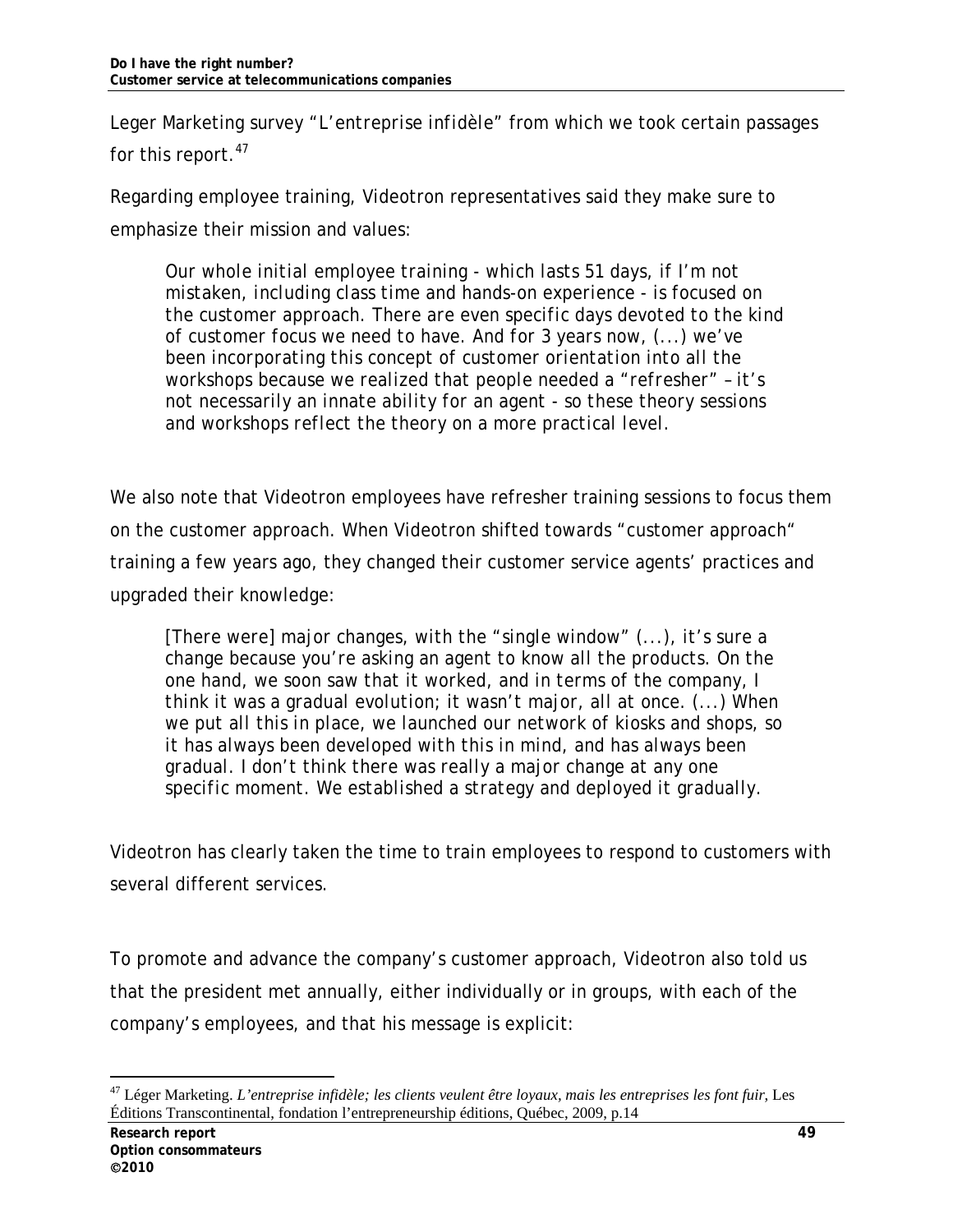*Robert Dépatie, the president (...) does 2 big things. He meets all nonunion employees at an event in December and he does a meet-and-greet, and then because union employees have a schedule, he goes around to meet with all the other employees. There's not a speech he makes that doesn't begin with the mission and values. So, the mission is the path we are headed on – the direction we're going in - and the values are what we do to get there. It's really, yeah, treating customers as we'd want to be treated, but also efficiency, openness, and thoroughness. So this is exactly how we promote ourselves, by being transparent and by trying to respond to problems as fast as possible.* 

Customer satisfaction and ensuring respect for the company's mission and values are at the heart of Videotron's culture.

Regarding other companies whose commitments we cited, we do not know if they have committed to respecting them, or if they have put in place the resources needed to meet those commitments, because they either ignored our requests for comment or refused to speak with us.

#### **1.2.2 Consumer Opinions**

In order to research consumer opinion, we enlisted Environics Research Group, which held four focus groups: two in English that took place on November 11, 2009 in Toronto, and two in French that took place on November 17, 2009 in Montreal. These focus groups gave us a very clear idea of the major problems in customer service in telecommunications companies.

These results were quite similar to the complaints statistics that Option consommateurs have been receiving since 2002.<sup>48</sup> Naturally, this data can only be on a qualitative basis, since large-scale surveys on the subject are unavailable. Although the Office de protection du consommateur (OPC), the Better Business Bureau (BBB), and the Commissioner for Complaints for Telecommunications Services (CCTS) have

<sup>&</sup>lt;sup>48</sup> We compiled all the consumer complaints we received about customer service at telecommunications companies. We then looked at the nature of each complaint, which allowed us to discover the major reasons for dissatisfaction with customer service in the telecommunications industry.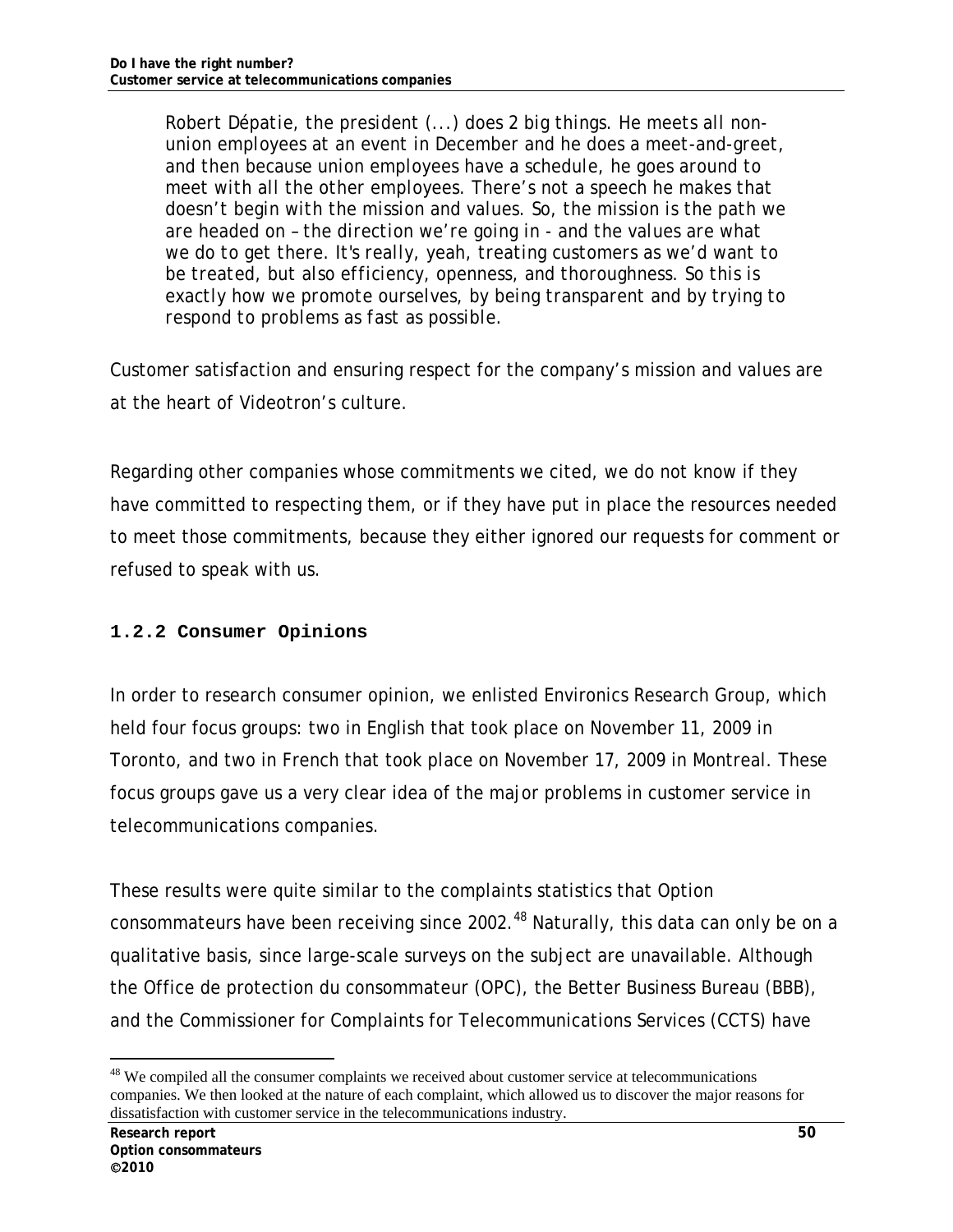data on complaints in the telecommunications industry, these complaints are not detailed enough to show their nature. CCTS provides a few more details on the types of complaints in its annual report, but we were disappointed to find that the organization does not deal with complaints about customer service.<sup>49</sup> However, the organization's new mandate now seems to include issues related to customer service, even though the term "customer service" is still not clearly stated.

#### *Main findings*

Among the main topics discussed in focus groups, wait times came up first. If a company wants to provide quality customer service, having enough customer service agents would appear to be the first prerequisite. However, the theory that wait times are the biggest complaint about customer service is apparently false. Consumers participating in focus groups showed some frustration with long wait times, but they also seemed willing to wait if the service was satisfactory. Environics supports this in their report $50$ :

*One common issue revolved around the length of time it could take to be served. Most people reported that they tended to be serviced quite quickly once they actually got past all the endless menus and voicerecognition options and waiting on hold for a customer service rep. Only a couple of people reported being on hold for inappropriately long periods of time. Some expressed frustration, while others were more resigned to the long waits. Some were eager to discuss their favourite strategies for reducing or dealing with wait times, such as immediately pressing 0, calling at certain times of day and getting on with other things while the phone was on speakerphone. Most people did appreciate it when a recording would tell them how long they might be on hold before their call was answered.* 

The report did not discover major dissatisfaction with wait times. Some people did in fact say they had to wait a long time, but these cases were fairly rare. In fact, several

<sup>&</sup>lt;sup>49</sup> We still study the data compiled on these organizations in the conclusion in order to give an overall picture of consumer satisfaction with the telecommunications industry. However, this data does not help us determine the nature of the major complaints regarding customer service.

<sup>50</sup> See the whole report in Appendix 1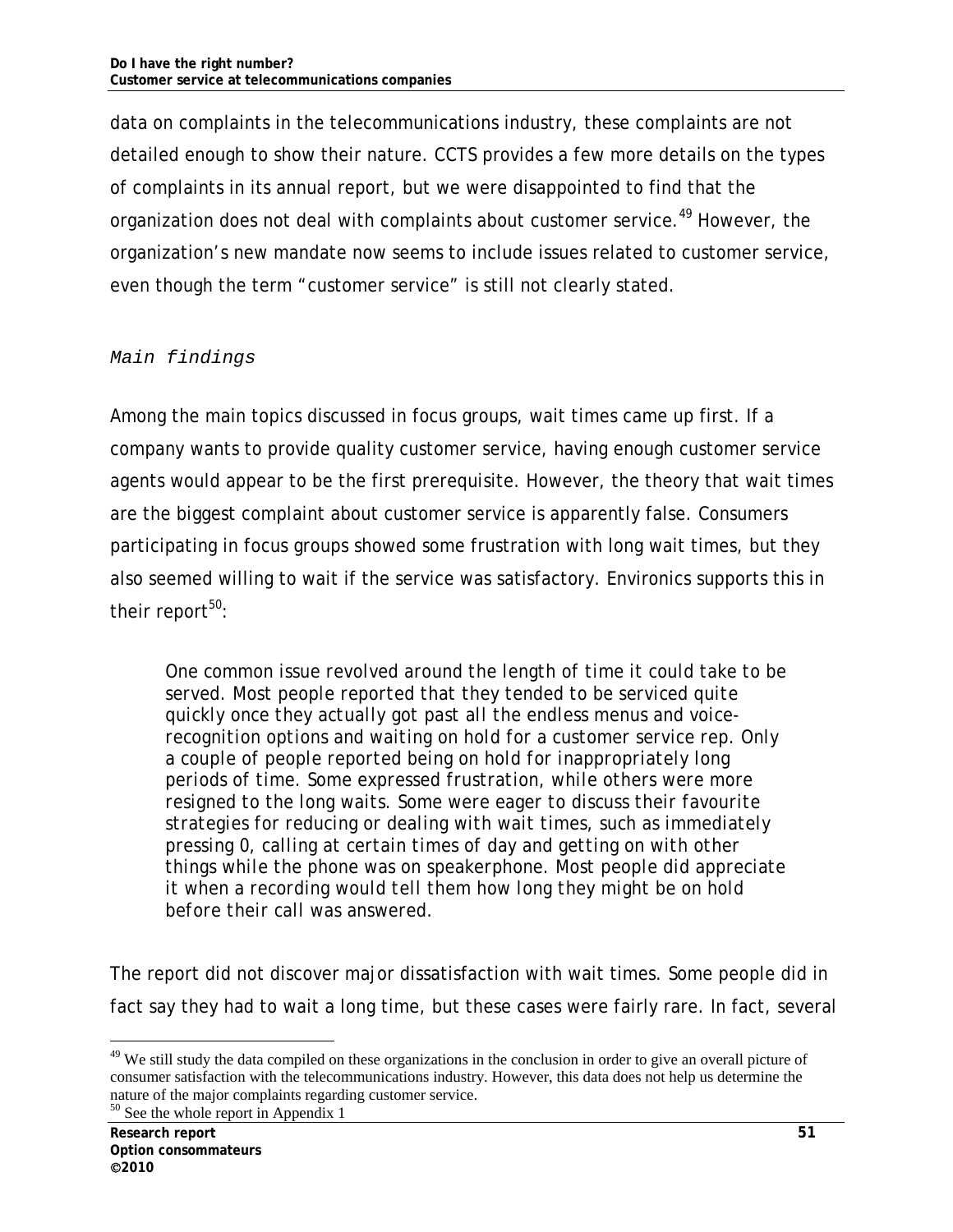people said they were resigned to waiting. One man said: "Over the years, I've gotten used to having to wait." Another said: "When you go into these phone calls, you have to be in a frame of mind. (...) You have to be prepared to wait." One person told us she left a company because of wait times. Many placed the blame on calling during busy times (or after normal business hours, according to some). So, we cannot conclude that the major problem in customer service is the lack of agents on duty.

However, systemic or procedural problems may give rise to another much more irritating type of wait time that is the prime culprit in customer dissatisfaction and frustration: automated telephone systems. Most participants got annoyed when having to choose from menu lists and clearly enunciate their problems via automated voice recognition systems:

*Many of the participants disliked voice recognition systems such as "Emily" at Bell Canada. They complained that frequently they did not seem to work correctly, could not interpret frustration in a person's voice and often did not result in reaching the correct person or department. Furthermore, some participants complained about the level of detail contained in menus. Specifically they often found that either there were too many choices or the issues they were calling about were not contained in any of the options. In Montreal in particular, several participants spoke of their strategies for "getting past Emily." Participants reported that when they encountered such frustrations they often hit # or 0 in hopes of reaching a live operator. One woman even spoke of selecting whichever option was for new customers since she was convinced that this generally was the quickest path to a live operator who could then direct her to the appropriate person.* 

According to our analysis, although a customer is unlikely leave because of this, it certainly plays a role in customer dissatisfaction. Some industry representatives asked us if this was a widespread feeling or if those who felt frustrated were not mostly older people, which would indicate a generational difference. Surprisingly, this was not the case. According to our data, the vast majority of consumers prefer to speak to a human when they call a company. Some even suggested that companies train customer service agents in all areas of the company so they can answer any question at all, or at least, hire receptionists who can direct calls to the right service after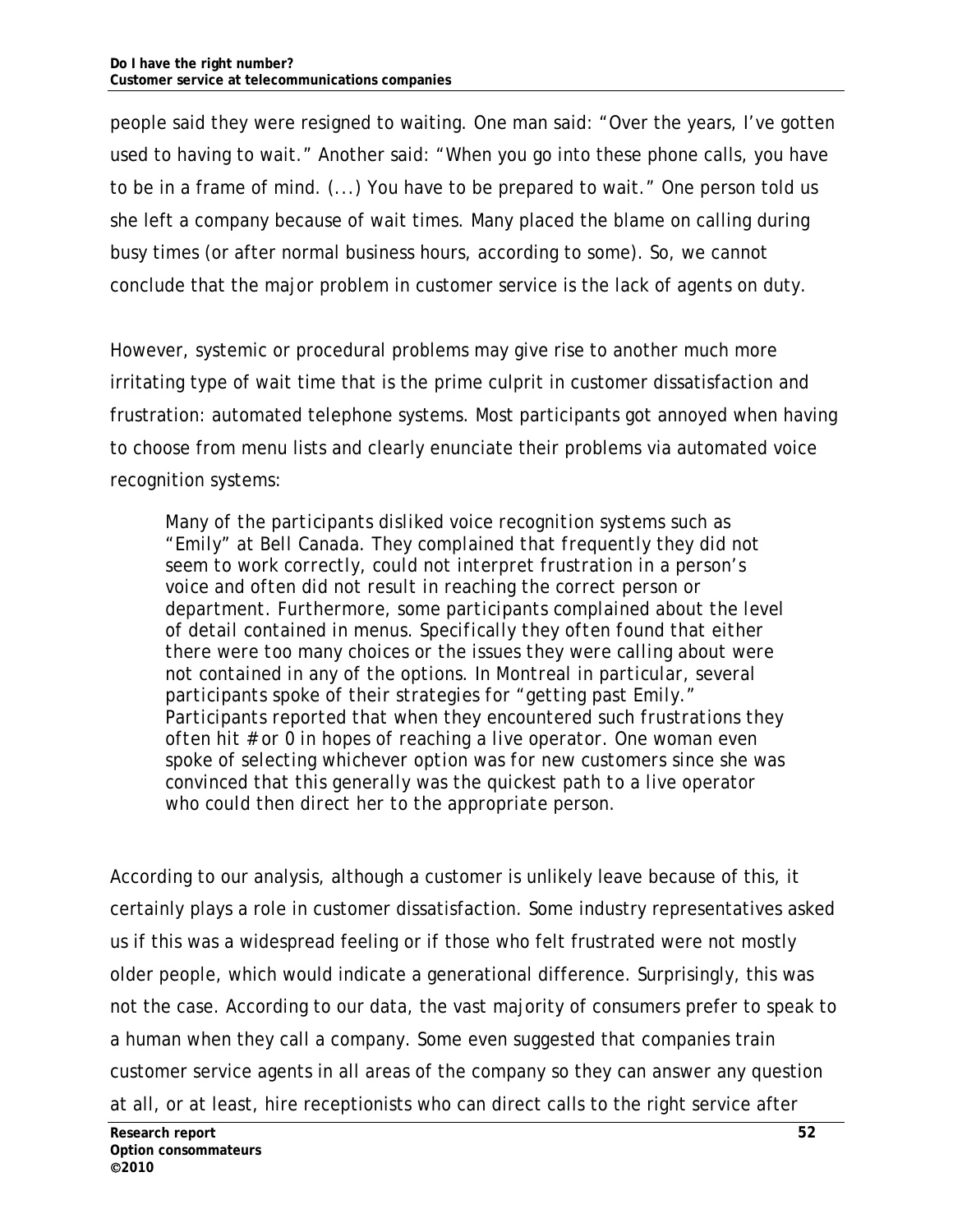identifying why the customer is calling.

An even bigger problem - which is sometimes a direct result of system failure - is repeated transfers during the same call:

*Once the participants had successfully navigated the phone systems and reached a live person, the next frustration was that they would not contact the person who was best able to help them, or as one put it "you never get to the right person the first time." In these cases they reported that they would typically be transferred. In this case it seems that the transfers themselves were not so much an issue as the way in which they occurred. Specifically, participants reported frustration with giving out their information and telling their story complete with all the relevant details and then being transferred only to have to begin once again at the beginning with their basic information. Because participants were already impatient after holding and then navigating the phone system to this point this was felt to be even more frustrating. Even worse, if the first service person did not adequately understand the issue this could result in a further transfer. Finally, a minority of participants spoke of having to call back for their issue. In this case they were frustrated not only by having to give their information over again, but also by having to wade through the opening hold queue again and often not being able to speak to the same person or people they spoke to before. People with relatively simple and straightforward reasons for having to call customer service usually found that they could get their problem resolved by dealing with one rep. However, some people who had more complex and more adversarial issues to resolve reported having to talk to as many as 5 different people before getting any resolution.* 

From what we understand, repeated transfers are due not only to automated systems but also to bigger problems. First, it seems that some agents lack the competence to resolve the customer's problem. If, of course, the customer has a technical problem, and they end up with a billing agent, it is understandable that they would be transferred to a technical support agent. However, once the customer reaches the right department, why would their call need to be transferred, or alternatively, put on hold for a long period of time while the agent talks to a colleague?<sup>51</sup> Lack of problemsolving training for agents and the inability to initially resolve a problem were some of

<sup>-</sup><sup>51</sup> Another complaint raised by one of the participants in focus groups.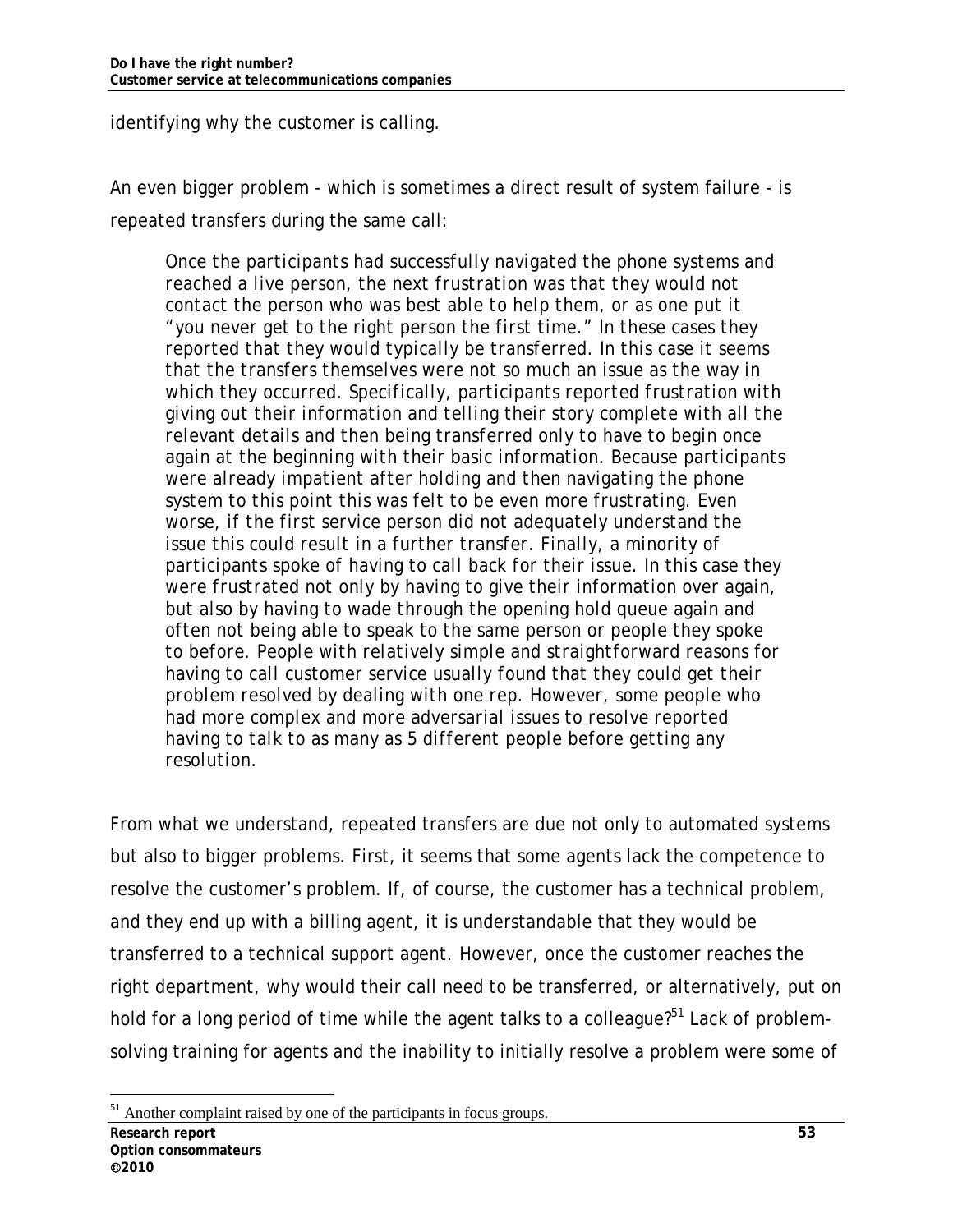the major irritants identified by focus groups and the complaints received by Option consommateurs. In fact, Option consommateurs calculates<sup>52</sup> that of all complaints received, 29.7% were related to frustration with repeated transfers or the need to call back, and 40.1% were related to a company's inability to initially resolve a problem. Members of our focus groups were in agreement:

*Once the customer reaches the right person for their problem it seems that they may achieve varying levels of success. Most spoke of typically being satisfied with the response, others less so. Specific concerns here included delays in making changes to bills, with some customers reporting frustration that they would be told that changes to their billing would be made only to receive bills dated after the apparent resolution and then being told that they should wait one more month for the changes to be made. One exasperated participant exclaimed "I always get what I want until the bill comes…they'll help you out, and then the bill comes - it's still there -' Oh no, you have to wait one more month'!" Some also complained of instances where they were assured that changes had been made and/or a solution had been reached only to call back and discover that apparently nothing had been done and no one seemed aware of the agreement reached.* 

The problem is not always resolved on the first call. Sometimes customers are transferred and have to explain their problem to another agent all over again, only to discover a few days later, or when their new bill comes, that the problem is still unresolved.

These problems are further exacerbated by a lack of tracking in telecommunications companies. Consumers do not like having to constantly repeat their story each time their call is transferred or call back because a problem they thought was resolved actually wasn't. John Lawford of the Public Interest Advocacy Centre (PIAC) also addressed this problem.<sup>53</sup> We asked Rogers, Bell, and Videotron if they had a tracking

 $52$  Note that these facts are provided for information purposes only and cannot be considered scientific evidence. It is also important to note that the majority of complaints received by Option consommateurs referred to several issues, and the percentages do not total 100%.

<sup>&</sup>lt;sup>53</sup> Telephone interview with John Lawford of PIAC, January 25, 2010. Tracking problems will be studied in more detail in the next chapter on the handling of complaints since it is often related to filing a complaint.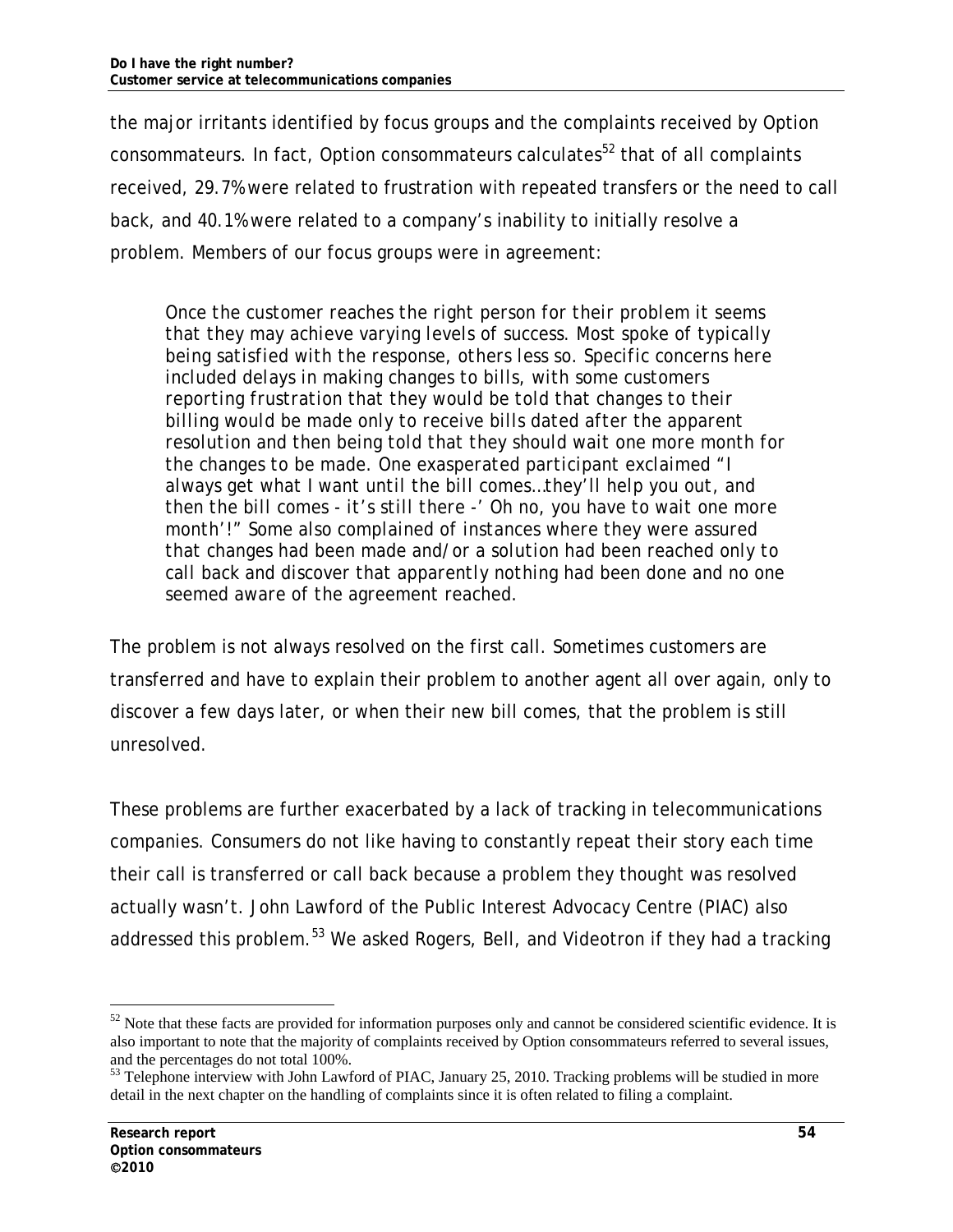system, and they all insisted they tracked all the calls they receive. Bell even sent us a screen copy of their tracking system. Rogers told us:

*We have managed, a couple of years ago, an internal system where the representatives are required to record the details, in abbreviated form, (…) the reason the customer called and the actions that they took. The intent of that is to create a common thread so that if the customer calls back, 2 or 3 days later or a week later, there should be a record of the previous conversation that they had so that the representative can take the second call and have the context. So that is the intent of the system, if it's the accuracy of it could tend to not complying so that our frontline people did input into that system but that is something that we monitor and measure in hopes, so playing the intent that we do capture the details so that we have a common thread of the discussions and dialogs we have with customers and the next person you talk to can reference that so that the customer is not going back having to repeat the story. Is it a 100 %? No it isn't. I will tell you though that we also record 100% of our calls.* 

Rogers is making an effort in terms of tracking. Videotron representatives also showed us their tracking system: "In technical support, for every call, all employees have to record why the customer phoned and how their problem was resolved, what happened, what did they do to resolve the problem, and what exactly was the cause. (...) I work in the complaints department where we work on what causes problems, and if you call and you've already called with a problem 6 months ago, we have your call history." However, they added, "customer service is still something we're working on. We already have customers' files in the system, but we want to develop it further." Thus, all three companies seem to be making an effort with tracking but admit that their system still needs to be improved or completed.

Some focus group participants found that employee training was inadequate. One person said: "In explaining the breakdown of costs, I find that oftentimes they're not very clear. Sometimes I think they personally don't understand. (…) It's extremely convoluted, it doesn't really make sense. (…) It seems like there are hidden costs, several journalists have made an investigation into this. So, I think there are some issues around that." Some participants also stated they had difficulty understanding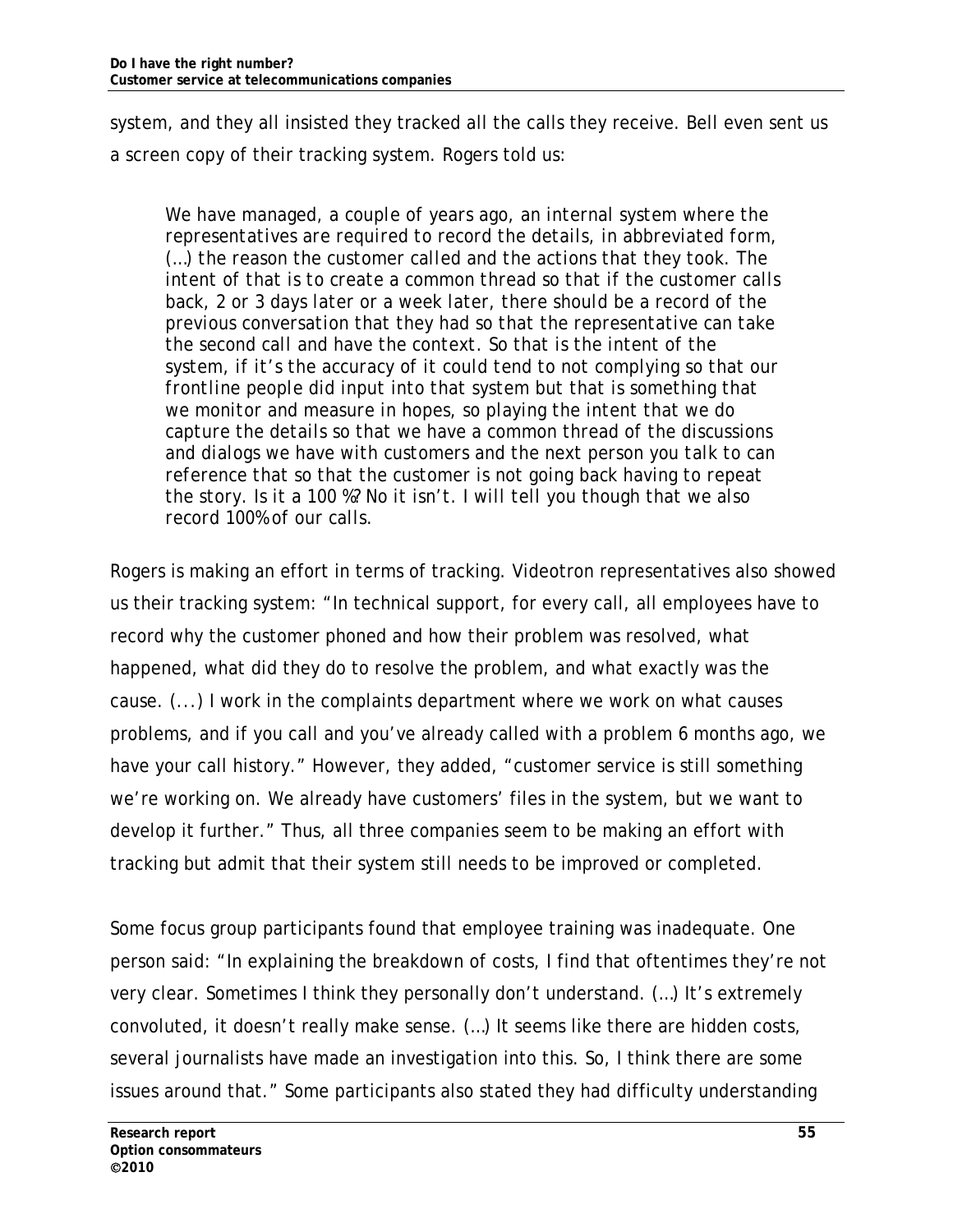the person they were speaking to, especially when talking to technical support or when the agent's level of language was too complex. Others also complained that some companies had moved their customer service overseas, to India in particular, and that they had trouble understanding their agent's accent.

*Another issue that came up a few times in Toronto, in particular, was that of offshore call centres. While most participants had the experience of dealing with service centres located in foreign countries, particularly for technical support for their personal computers, few seemed to have experienced this with respect to telecoms. Some were frustrated by poor language or communications skills on the part of those they were dealing with. Some also disliked the principle of a Canadian telecommunications company using staff in countries such as India or Panama. Others cited a perceived lack of responsibility to Canadian laws on the part of call centre employees or an orientation towards "filling out call reports" rather than actually helping the customer or solving the problem. For many it seemed that the problem was related to the fact that they called a specific company and reached someone who was relatively disconnected from that company.* 

However, it's important to know that customers do not think an agent's attitude is an issue in itself. In fact, companies seem to be quite careful to select courteous, empathetic and helpful employees:

*Once participants got through to a live customer service person they generally seemed pleased with the quality of the people they spoke to. However, this area was not without its frustrations as it was often pointed out that the quality of service one received from the person reached could vary dramatically and that it often seemed to be a matter of the "Luck of the draw – if you're lucky you get a good customer rep…if not…." Some reported that if they ever found themselves dealing with a rep was who was not helpful enough, they would hang up and call again in the hopes of getting a better customer service rep. Participants spoke of occasional frustrations with those who seemed to display little empathy and little concern for resolving the issue at hand. While it was acknowledged that not all issues could be resolved by all service reps, it seemed that a willingness to understand and empathize were, at least at some times, even more important than finding a successful solution. Nonetheless, it should be stressed that almost all the participants reported that they found the reps they dealt with to be very polite and professional and that in some cases when they had a negative experience dealing with customer service, it was more due to company policies than the attitude of the rep. While there was also some frustration with*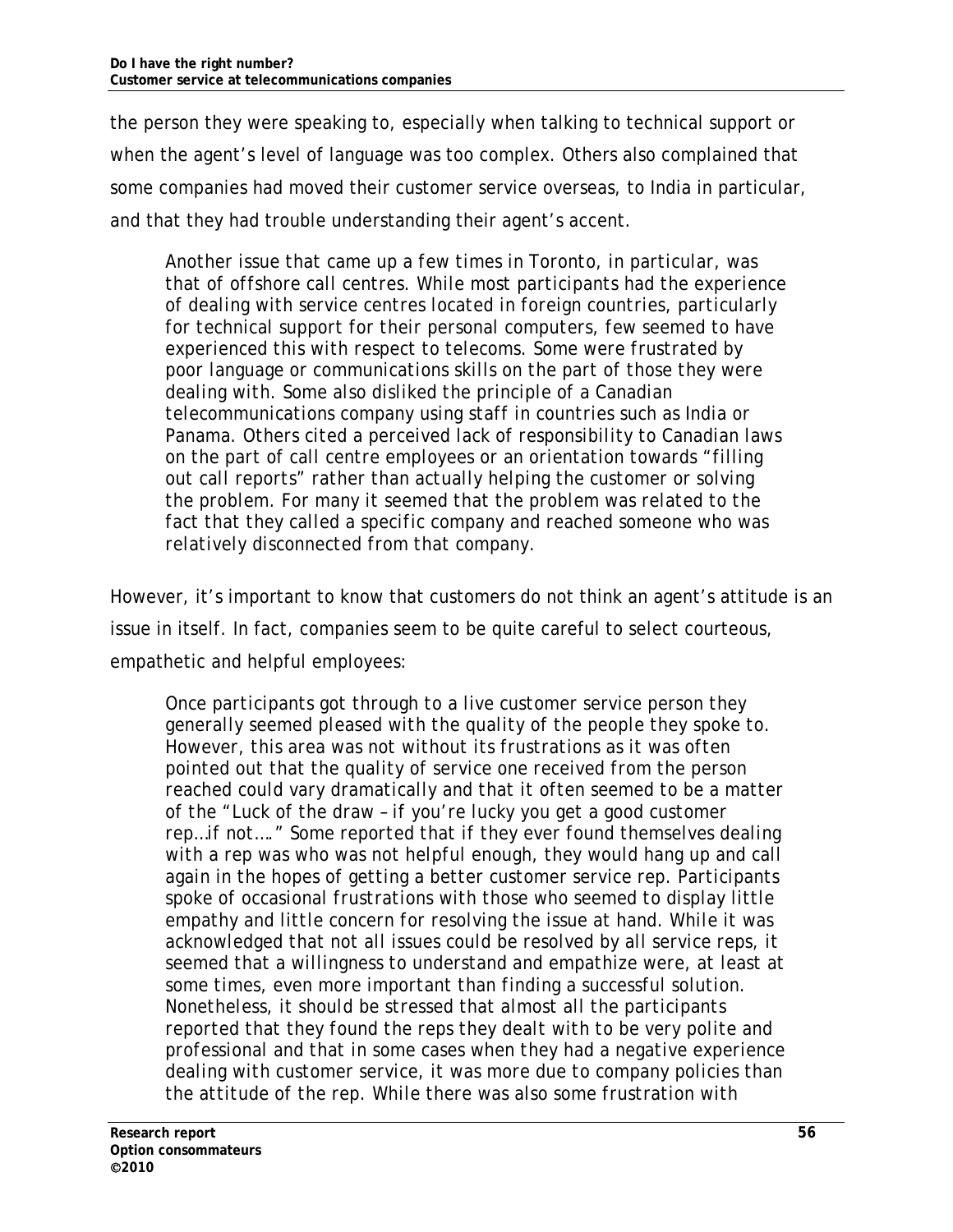*some customer service representatives, it was also felt that these were certainly a minority and that most representatives were honestly trying to help. While they may have been hampered by company policies or a lack of training their efforts were generally acknowledged and appreciated by the participants. As one pointed out "they don't have a reason to be nasty." Feelings towards technical support were also quite positive. One participant spoke of how the tech support person she dealt with even described the colour of the particular wires and sockets and could specifically direct her through the setup of her hardware using this information. Needless to say she was quite pleased.* 

The majority of focus group participants seemed convinced that employee rudeness or apathy was not a weak point with telecommunications companies. In fact, as we mentioned, problems appear to start because of an inability to initially resolve a problem, indicating a lack of agent training for resolving certain problems or, as we will see, because policies and procedures prevented the agent from solving them. The Environics report states that:

*Plans, contracts, bundles and unnecessarily complex policies were cited as a source of frustration. While most participants seemed to be comfortable with the necessity of such plans they reported being annoyed by plans that were rigidly enforced and being prevented from making changes in extenuating circumstances. One participant described a situation where she had attempted to change to upgrade to a more expensive plan only to be told that she could not make changes until her current plan had expired. Another described losing his job and needing to contact his cable provider in order reduce his cable bill. In these circumstances participants reported feeling frustration when confronted with an apparently lack of flexibility, but also reported being very appreciative when companies were able to compromise or make exceptions for their special circumstances despite policies or even the participants' own contracts or choices.* 

Thus, the rigidity of contracts and restrictive policies and procedures seem to make customer service relatively inflexible. One participant said, "With my cell phone, I couldn't change my package, I was locked in, and that was annoying, and they didn't do anything." Another, who had gone to the company's store to make changes said: "[The clerk] was totally showing me he was not interested in helping me whatsoever and that was so frustrating. (…) He said: 'That's the rules, that's it'. He wouldn't try to search [for a solution], like, 'You can get this for \$30' or try to make another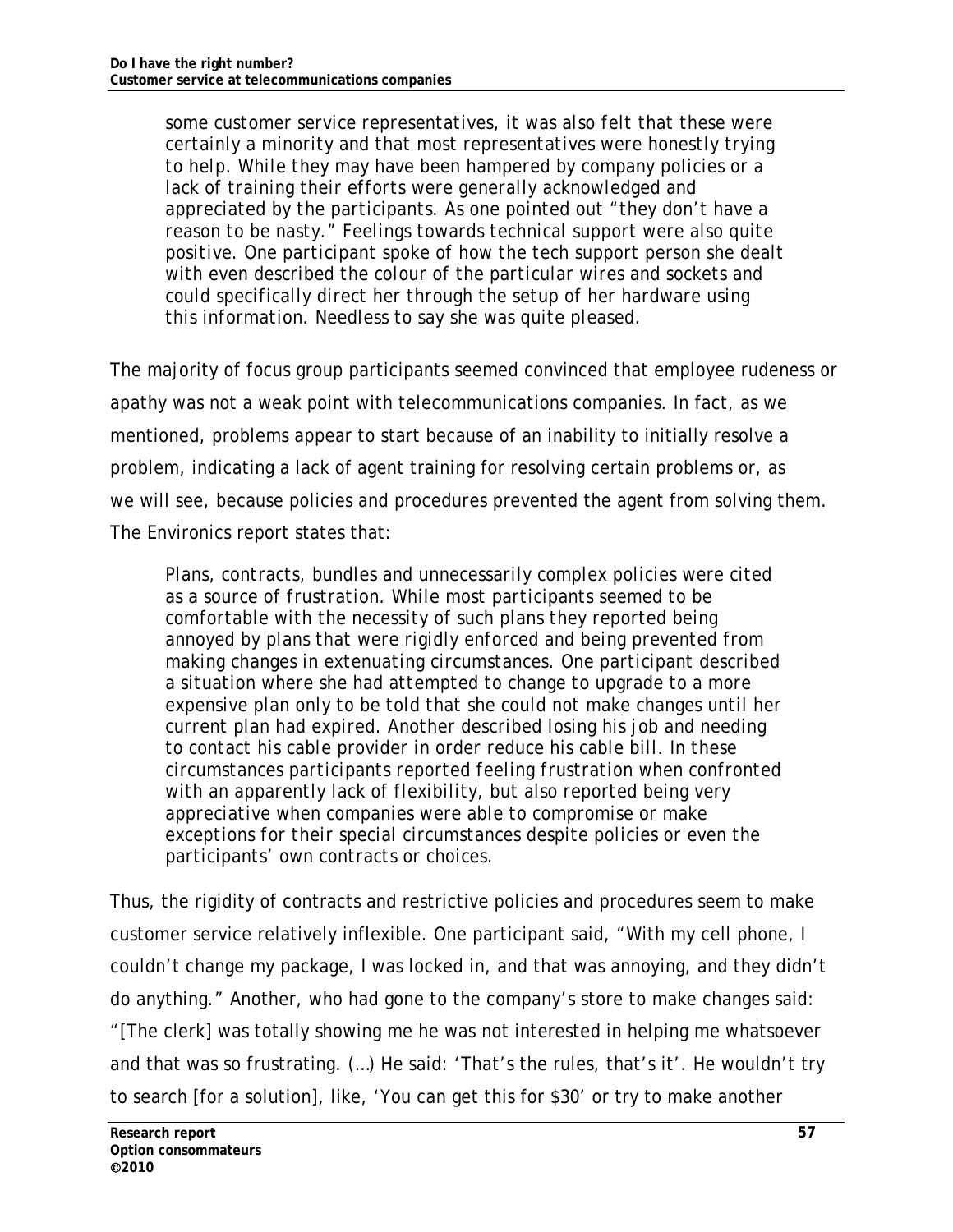deal." Another said: "And the contracts! (…) You know, when you're in a contract, you're basically their pets and when you get off the contract, *then* you can start making demands (...) because they're interested in keeping you as a customer." Another one of the complaints received by Option consommateurs was the two parties' inability to reach an agreement (23.6% made reference to this problem). Some individuals in the focus groups were disappointed about the lack of information they received about their contracts, and some felt they had agreed to something they did not entirely understand (22% of complaints received by Option consommateurs made reference to this problem). There is obviously a lack in this aspect of customer service. First, agents need to be able to clearly explain what customers are agreeing to. Second, when customers have questions, agents should be adequately trained to respond. Finally, without conceding to everything the customer asks for, policies and procedures should authorize some negotiation of the terms of contract in special cases.

Another irritant identified by participants, which was also addressed on the TV program *La facture,<sup>54</sup>* was that some companies incorporate customer service into sales. Environics told us: "Another issue that some participants reported was that when they would call about a technical support or billing issue, the rep would often try to sell them a new service or upgrade. They felt that customer service reps should not be sales reps." Louis Fabian, a professor at the University of Montreal's Hautes Etudes Commerciales (HEC) supported this viewpoint on *La facture,* where he deplored the practice, saying that these companies saw customer service from a financial perspective in terms of immediate profits, not from a rational point of view. In effect, this approach prioritizes short-term profits, because companies would risk losing frustrated customers, which can be a much greater loss.<sup>55</sup>

We have a number of recommendations for improving the problems we identified regarding the resources it takes for a company to prove their commitment to

 $^{54}$  *La facture*, Radio-Canada, October 13, 2009, available in the program's archives at www.radio-canada.ca/lafacture  $^{55}$  In the conclusion we will look at the cost of losing clients due to poor customer service, i Genesys Canada report, *The Cost of Poor Customer Service*.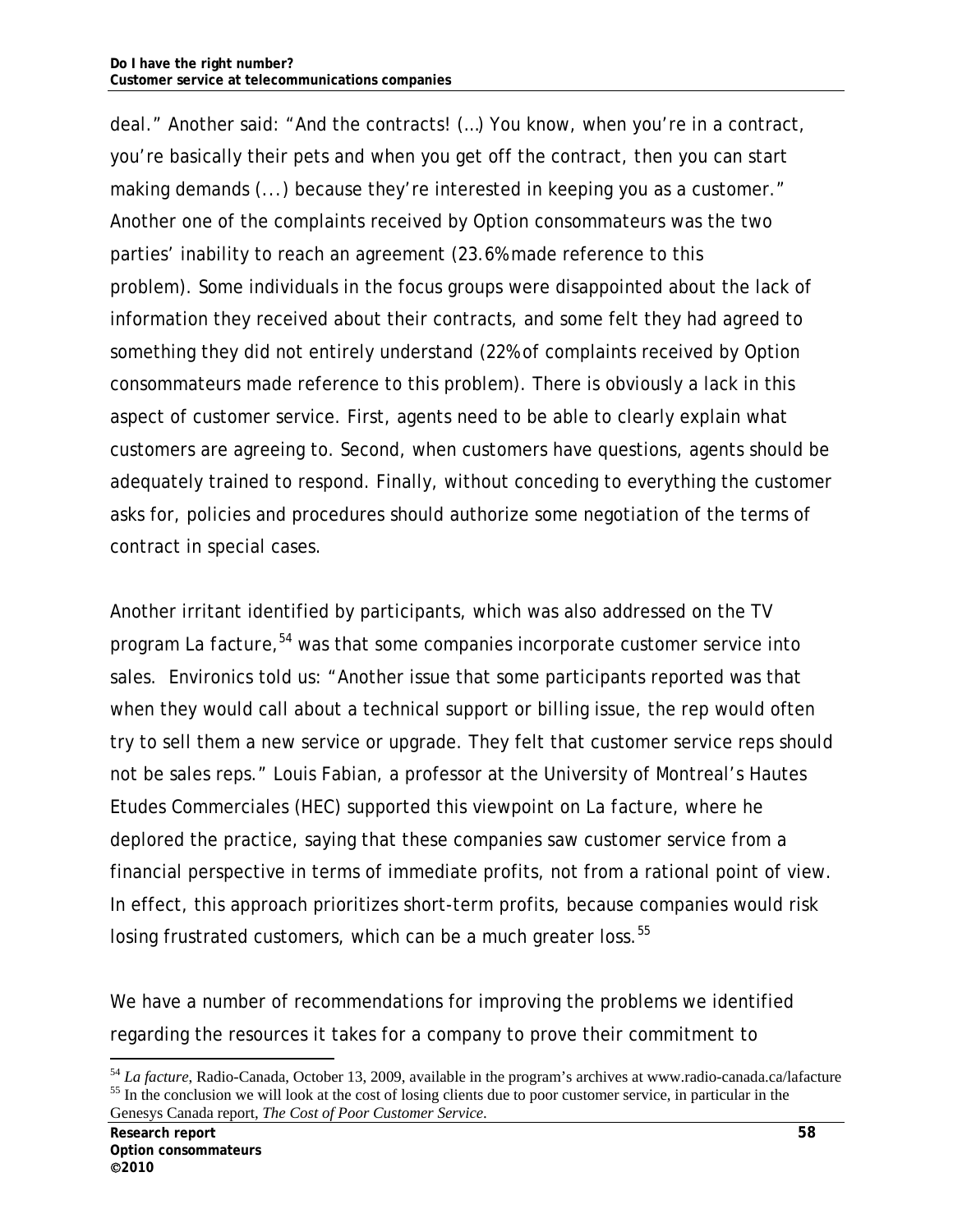outstanding customer service. We would, however, like to review other features of ISO 10001. The standard also lays down a number of requirements that go beyond company commitments and the resources it uses to demonstrate them. Among the requirements, the most important are the visibility and accessibility of the commitment, the company's response to customer needs and expectations, the accuracy of information, and the company's accountability for actions and decisions involving the code of conduct.

First, the standard underlines the importance of **visibility** or making the customer service policy or code of conduct available to the public. Although companies seem quite eager to publish their commitments, they usually only publish abbreviated versions of policies and codes of conduct because such documents are never available to the general public.<sup>56</sup> Even when we asked companies if they could show them to us, the answer was no. Only Bell let us look at the code of conduct they ask their customer service agents to sign, but they insisted that we not cite any passages in this report. Thus, companies keep these policies and codes secret. The only evidence of companies' real commitment<sup>57</sup> is in the service contracts that customers must sign before receiving the service they request. That being said, the contracts are written in legal language, which the majority of people have difficulty understanding. We conclude, therefore, that on this particular aspect of ISO 10001, companies may lack transparency.

Regarding **accessibility**, as we have seen, codes and corporate policies are virtually inaccessible. However, general commitments and how to reach customer service seem relatively easy to obtain. Most commitments are either under tabs like "About Us" or "Why Choose (name of company)." Regarding the company's contact information, all the focus groups participants said it was easy to find. The Environics report supported this:

<sup>&</sup>lt;sup>56</sup> Shaw and MTS Allstream provide a number of these codes, but they are an exception to this rule. In addition, not all their codes and policies are available.

 $57$  We are referring to the contractual commitment companies are required to respect by law.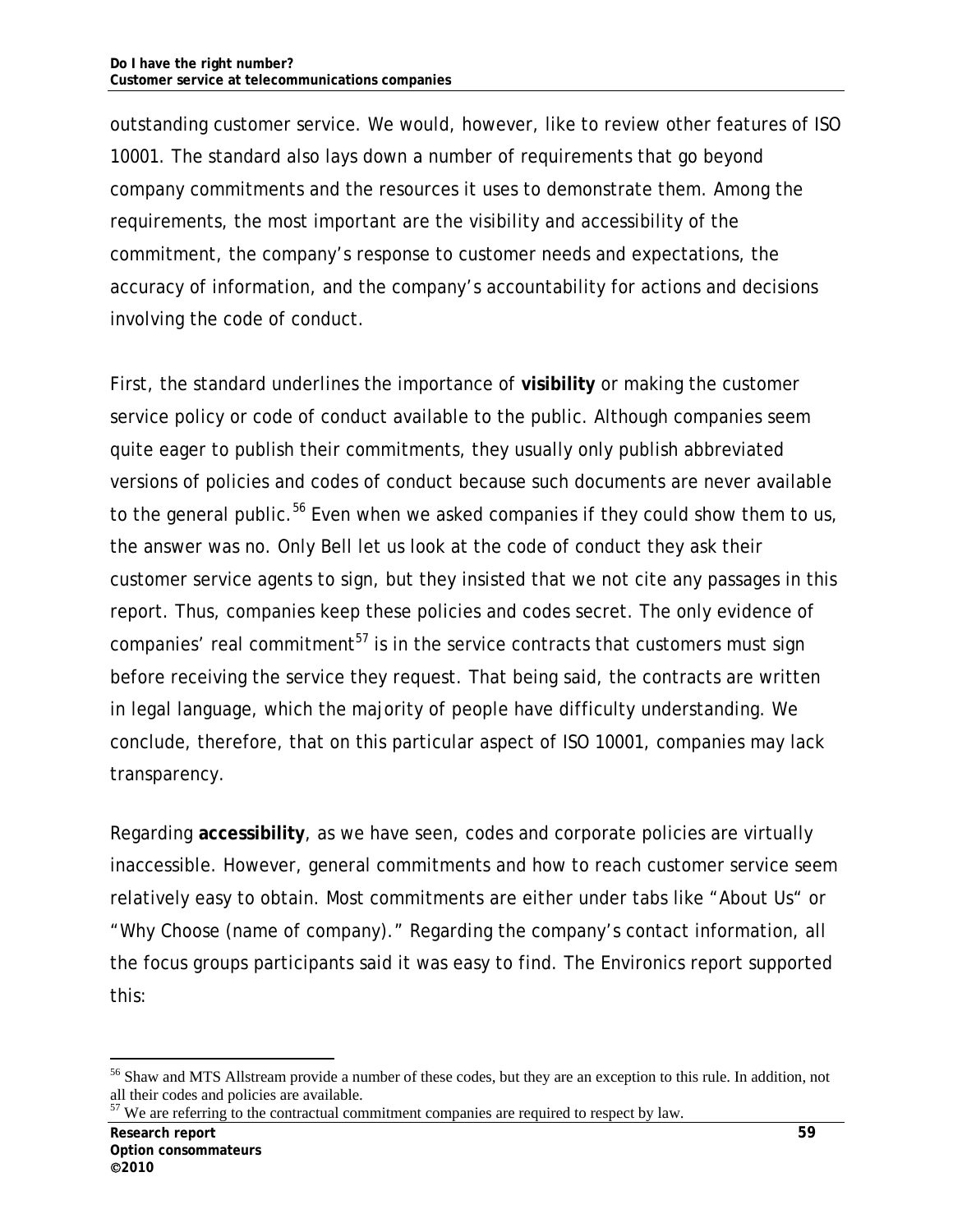*Knowing how to contact customer service at telecommunications providers was not an issue. Virtually all participants felt it was easy to figure out what number to call. Many participants simply found the number to call on their bill. In addition, others found the appropriate contact information on the website of the company they wanted to reach where it could easily be found under the tab "contact us." To the extent that there were any complaints about knowing who to contact for customer service, it had less to do with finding a central number to call than with having to go through too many "menus" find the appropriate person to talk to. However, participants generally felt that if they needed to contact their provider the information was available. Virtually all participants spoke about using the telephone as their primary means of contacting telecommunications providers. Some also visited retail locations – usually when the issue involved purchasing new hardware or having a device that needed to be repaired or exchanged. Only a small minority used online means such as email or online live chat functions offered by some company websites as well.* 

Regarding the general understanding of policies and codes, it is impossible to know, because even we did not have access to them. The same is true with regard to **accuracy** of information. Since we did not have access to documents, it was impossible to verify the accuracy and sincerity of the information, much less how it complied with legislation and regulations in place.

Regarding general commitments, we believe they are relatively easy to understand, and that most companies make an effort to provide them in French and English. The language level is appropriate and the sentences are relatively short. The contracts and terms of use, however, are another story; even individuals with a high level of education sometimes had difficulty understanding them. We did not do a specific study on the readability of telecommunications contracts, but a few years ago Option consommateurs conducted a study on the readability of home insurance policies.<sup>58</sup> Although the subject is not the same, we noticed that contracts use very similar language from one industry to another. Among the findings in that study we said:

*Insurance contracts are written by experts. This means only those with a* 

<sup>58</sup> Option consommateurs. *L'assurance habitation; Plaidoyer pour la lisibilité des contrats: pour être lu et compris par les consommateurs*, 2006, 58 pages.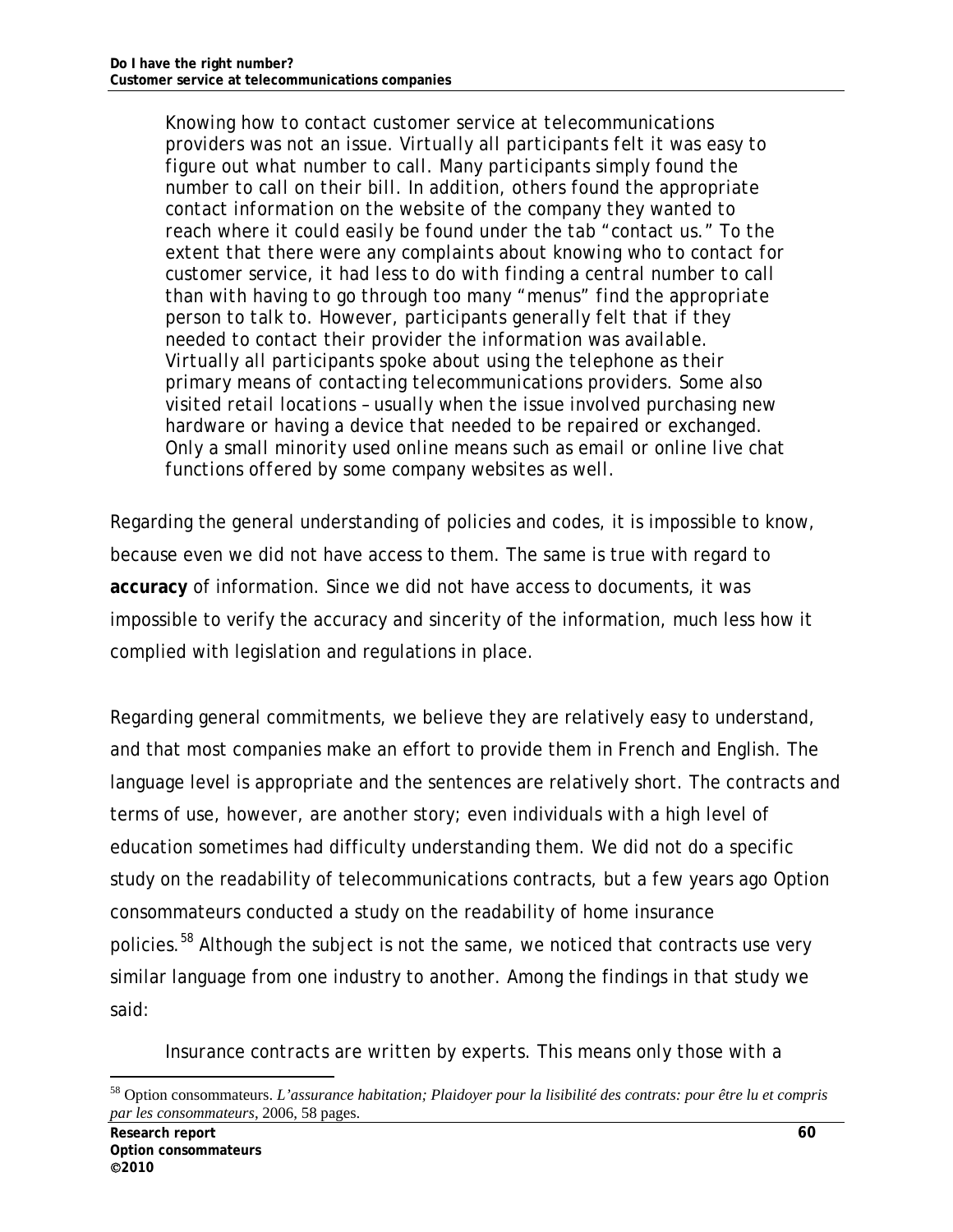*legal background and intimate knowledge of the insurance field can understand them. This causes problems for both consumers and the insurance industry. For one, obscure expressions obstruct the transmission of information. In addition, this affects access to justice; our focus group enabled us see how consumers have difficulty knowing in what circumstances they are covered (or not). Finally, according to some participants in the focus group, these factors damage the insurance industry's image and undermine consumer's confidence. (Ibid., p.V.) [Our translation].* 

Therefore, we cannot conclude that everyone understands the language used in contracts.

Among other things, ISO 10001 underlines the importance of the company's **responsiveness** to customer needs and expectations. Industry representatives all testified, in one way or another, that they tried to get feedback from their customers. Bell, Rogers, and Videotron all have departments such as "planning and strategies" in which they collate information by call-recording, conducting post-call surveys, recording complaints, and conducting all types of surveys to assess, adjust and improve existing customer service. Rogers goes even so far as to use social media to get to know their customers better and provide customer service in line with their image. Thus, the company representatives that we interviewed seem to confirm they respond well to customer needs and expectations.

The last topic we wish to address is certainly no less important than the others. It looks at a company's **responsibility** for its codes, or in other words, its responsibility and accountability for actions and decisions regarding codes of conduct and customer service policies. Again, our not having access to documents makes our task quite difficult. In fact, even though the commitments posted on the majority of websites and sometimes in advertisements demonstrate some willingness to comply with a code of conduct, whatever it might be, companies are not necessarily bound to these commitments, because they are voluntary. There is no real customer service regulation or law that consumers can call upon or that companies are forced to respect. In addition, moral commitments to customer service undertaken by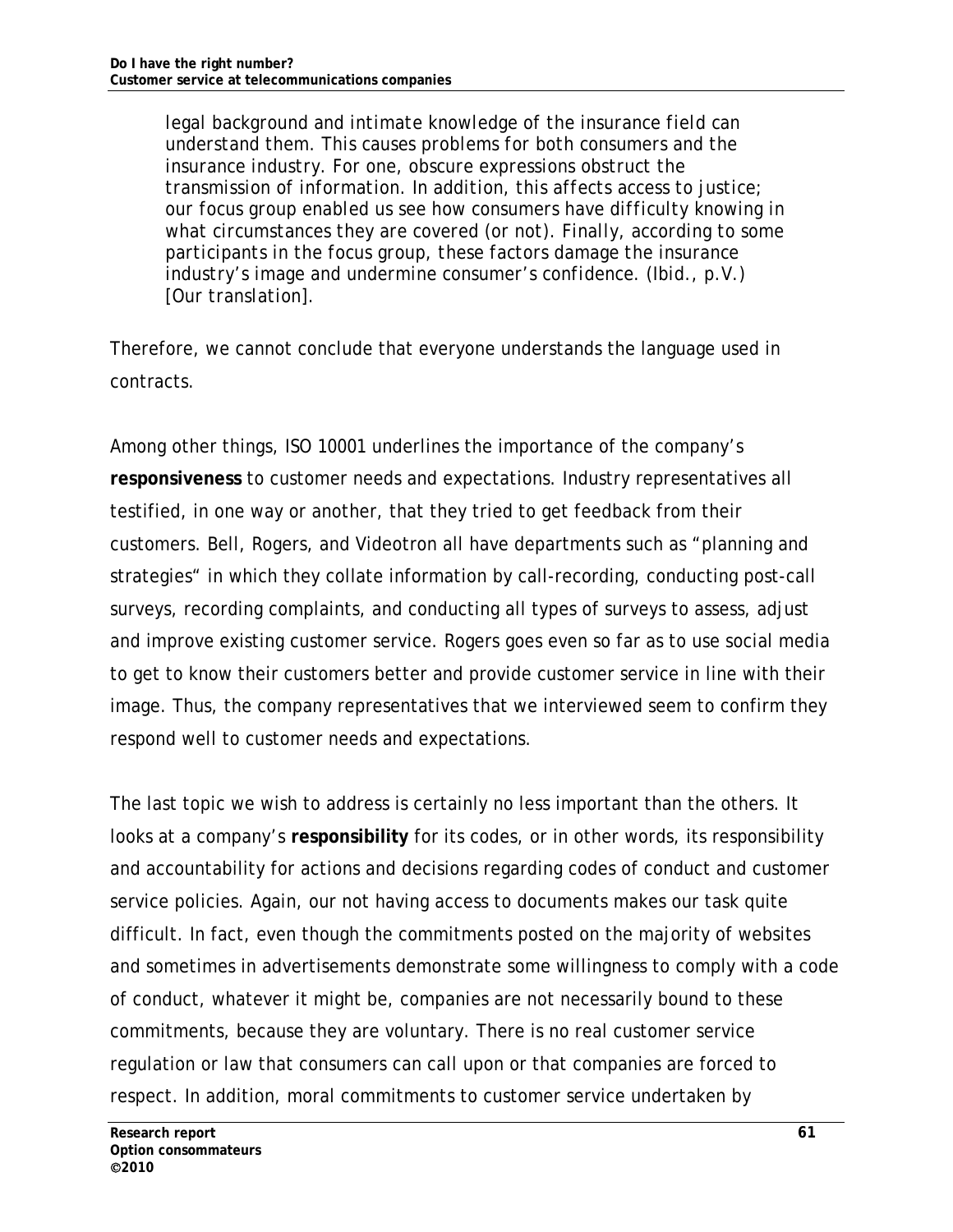telecommunications companies remain a grey area. Obviously, if a customer saw a company was not respecting this commitment, they could accuse the company of issuing false or misleading statements, but what this would accomplish is uncertain.

For example, in August 2009, the Canadian Wireless Telecommunications Association (CWTA) issued the CWTA's code of conduct for wireless service providers.<sup>59</sup> This is a voluntary code that promises to "*provide [their] customers with complete details on the rates, terms, and coverage offered in each of [their] plans";* to "h*elp ensure that [their] customers understand the terms of their contracts";* to "*communicate with [their] customers in a way they understand";* to *"ensure that [their] advertising is clear"; to "*protect [their] customers' rights when [they] change contract terms"; and to "safeguard [their] customers' personal information." In a statement issued on September 1, 2009, $^{60}$  Option consommateurs described these commitments, which are worthwhile in themselves, as a "collection of pious hopes." Indeed, although we can only commend the CWTA's commitment to these actions, they are already regulated by, amongst others, the Consumer Protection  $Act^{61}$  and, more importantly, Bill  $60^{62}$ passed on December 2, 2009 in Quebec, the Quebec Civil Code,<sup>63</sup> and the Personal Information Protection and Electronic Documents Act.<sup>64</sup> Regarding elements of the code of conduct not covered by law, the document remains a voluntary commitment in which tracking, evaluation, and sanctions were not identified or foreseen. This kind of commitment therefore has a more of a symbolic value than a legal or regulatory one.

However, since contracts and terms and conditions of use are generally available to the public, we can at least look at how far companies commit to their customers

<sup>59</sup> Canadian Wireless Telecommunications Association (CWTA). CWTA's *Code of conduct for wireless service* 

*providers*, August 13, 2009. Available at http://www.cwta.ca/CWTASite/english/codeofconduct.html<br>
<sup>60</sup> Available at http://www.option-consommateurs.org/en/press\_room/press\_releases/239/<br>
<sup>61</sup> Available at http://www2.publ

 $h^{62}$  Available at http://www.assnat.qc.ca/en/travaux-parlementaires/projets-loi/projet-loi-60-39-1.html  $h^{63}$  Available at

http://www2.publicationsduquebec.gouv.qc.ca/dynamicSearch/telecharge.php?type=2&file=/CCQ/CCQ\_A.html 64 Available at http://laws.justice.gc.ca/eng/P-8.6/20090818/page-1.html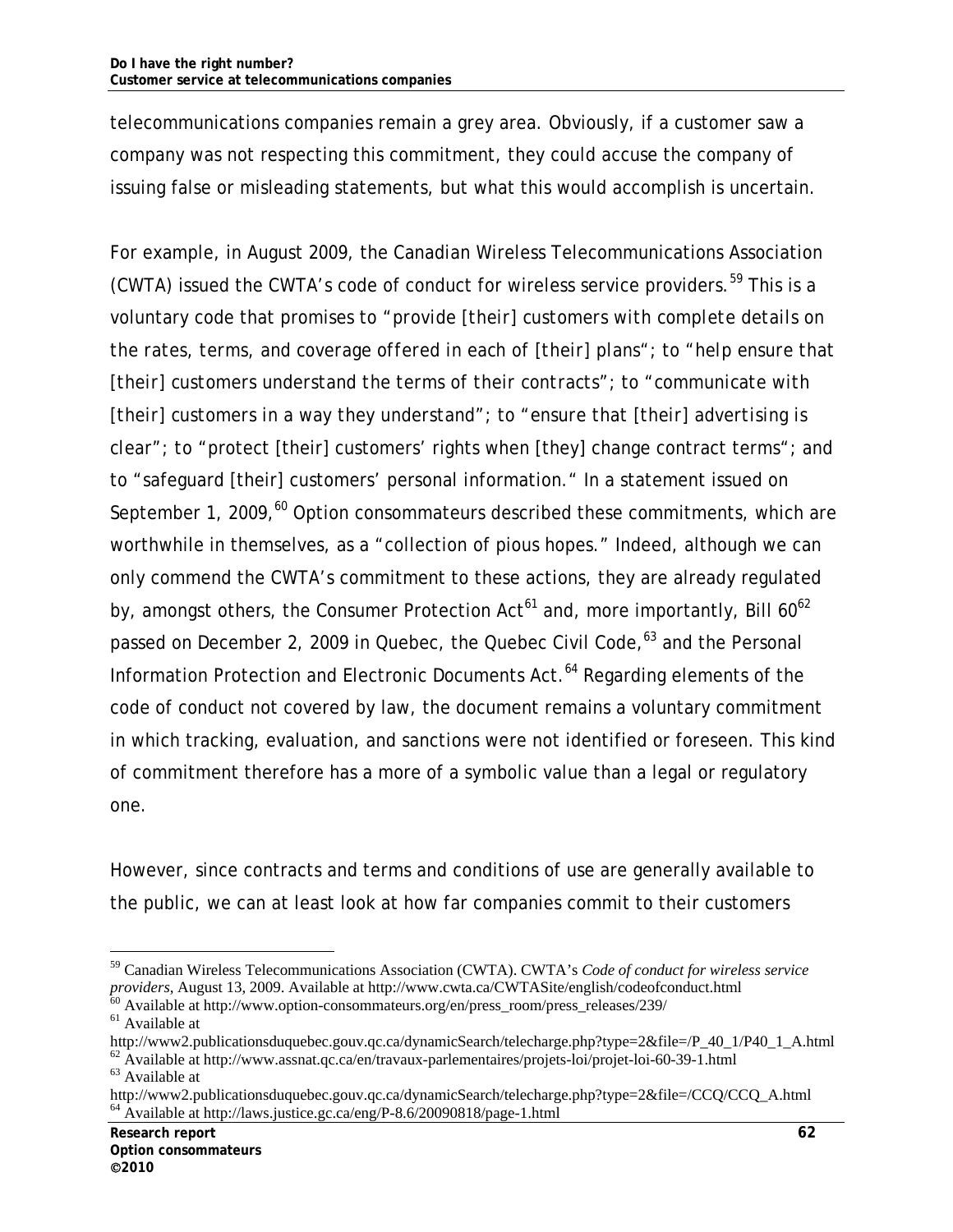through their contracts. Contracts and verbal agreements must be respected, otherwise a customer can accuse a company of defaulting on a contract or providing false or misleading information. Moreover, in studying these service contracts, we did not find any sections regarding the company's responsibility for customer service, let alone its quality. Some companies, however, commit to making repairs due to normal product usage or providing time frames for excess charges and billing errors. These commitments, however, were already stipulated by a decision made by the CRTC.<sup>65</sup>

Ultimately, we can only rely on companies' good faith in meeting their commitments to customer service. Obviously, customers can refer to these commitments when filing a formal complaint, but no law or regulation requires companies to take responsibility.

Finally, regarding the **Guidelines for writing the code**, we were unfortunately unable to compare them to the codes of conduct because we did not have access to them.

Having looked at the problems, let us see how customer service in telecommunications companies can be improved.<sup>66</sup>

#### **Box 1 - Issues regarding customer service**

- Difficulty navigating automated systems;
- Too many call transfers;
- Ineffective resolution;
- Tracking issues;

-

- Inappropriate level of language;

<sup>65</sup> The CRTC's *Statement of consumer rights* is available at http://www.crtc.gc.ca/eng/archive/2006/dt2006-52.htm MTS Allstream's website provides an in-depth look at:

http://www.mts.ca/portal/site/mts/menuitem.a0636022fb694ce88e6e951031248a0c/?vgnextoid=21a501c744eb1110 VgnVCM1000000408120aRCRD

 $^{66}$  Complaints and external conflict resolution will be examined more carefully in chapters 2 and 3.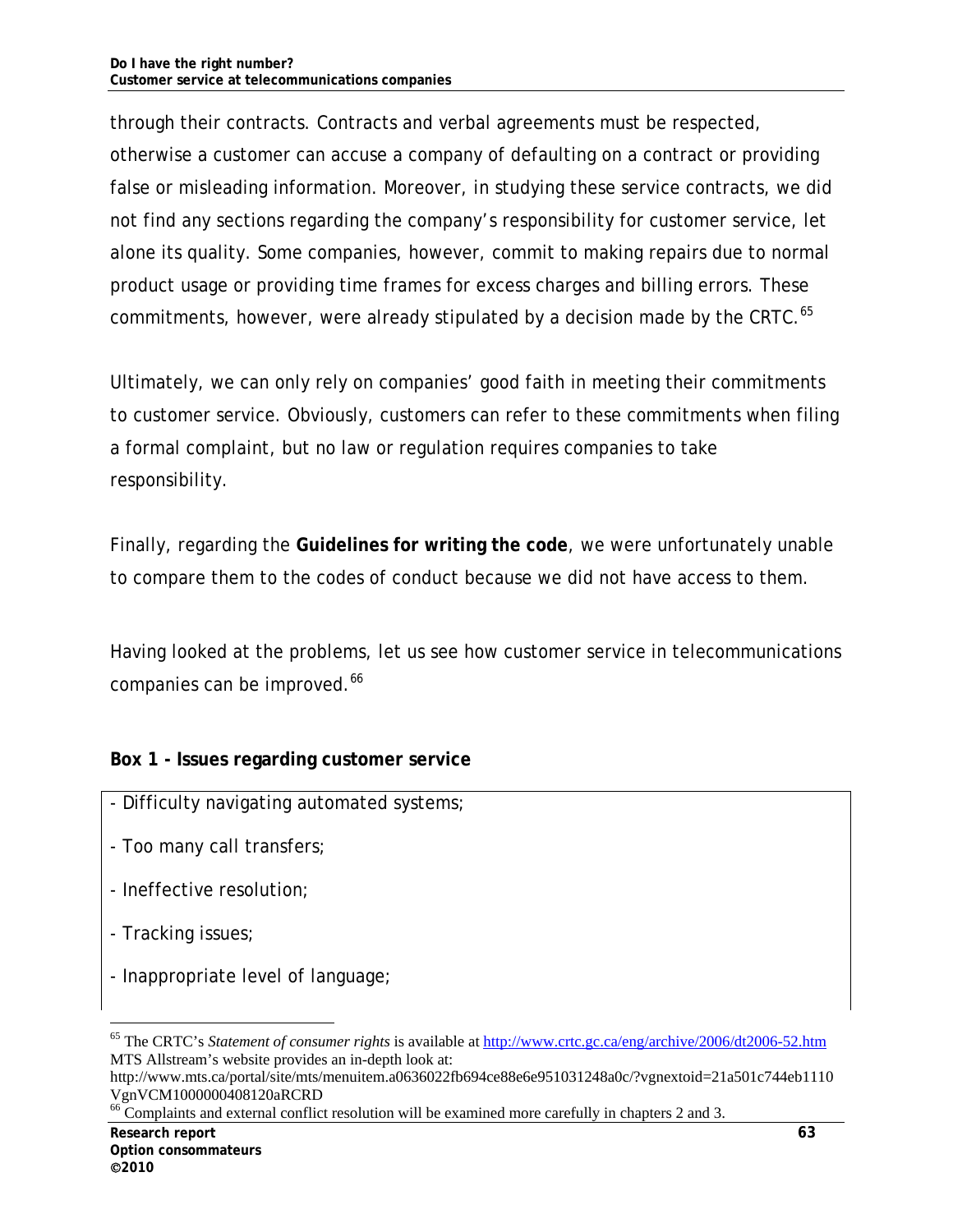- Inability to compromise;
- Adding a sales component to customer service;
- Lack of transparency;
- Responsibility.

## **1.3 Solutions?**

#### **1.3.1 Practical issues**

Regarding automated systems, focus group members suggested a number of interesting solutions:

*The most common single suggestion was to have a person answer the phone initially who could quickly determine who the caller needed to talk to and could then transfer the caller to – as opposed to dealing with "Emily." Some also suggested that it would be good to be able to have a printable "key" of the menus and voice commands so that if you do have to call customer service you can quickly punch in the right numbers or say the right words without having to listen to every menu being recited.* 

Therefore, it seems the best alternative to complicated automated services is not developing a new technology but using an old one that everyone liked: a humanoperated call reception and redirection service. This way, instead of leaving customers to "choose" the best option for their needs, the agent makes to find out the reason for the call before redirecting it. This solution obviously requires more hires in customer service. Focus group members also suggested companies use simpler, more economical solutions, such as simplifying menus and providing a menu guide on the website or in the phonebook to help consumers navigate the system.

Regarding repeated transfers, simplifying call redirection will help limit excessive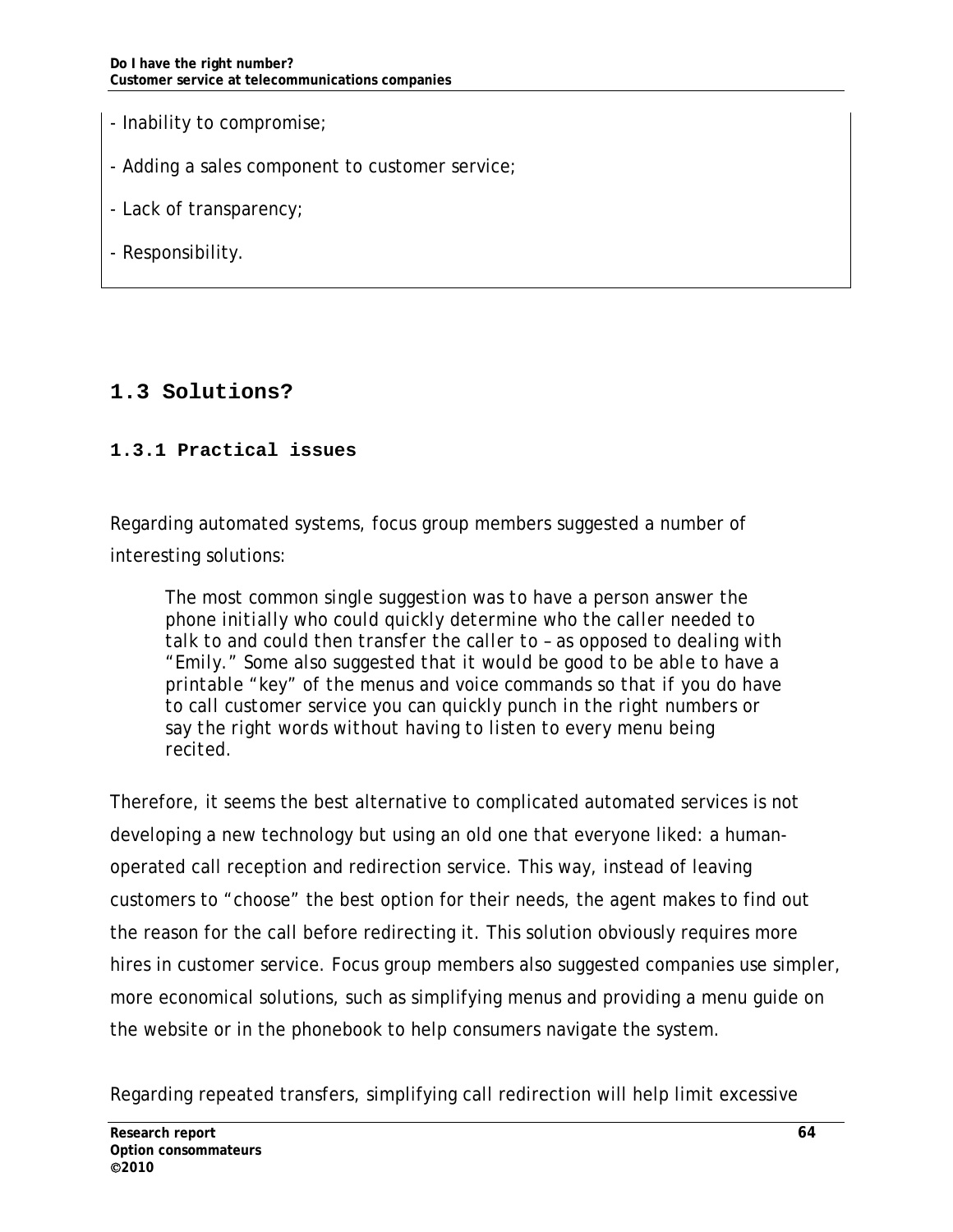transfers from one department to another. The best solution we found for resolving these two problems is to train customer service agents in all the areas of the company. Companies that provide a single window are more likely to limit repeated transfers and thereby reduce the number of customers lost in the maze of automated systems. A single window for the whole company also gives agents access to customer information regarding all services, allowing for overall tracking of customer files. The Environics report confirms this view:

*Some participants also wished that customer service representatives, particularly those who answer initial calls, be trained in more areas of their company in order to reduce the need to transfer callers. It was considered important that the representatives understand and receive adequate training on their companies' computer systems. Finally, one participant pointed out that even training in basic company issues such as how invoices are created and interpreted would be helpful. As one participant stated "It's not like they need to know technical or really indepth specifics, but if I don't understand what my bill says - they should know how to read a bill."* 

Regarding training, we believe agents need to learn to simplify complicated concepts such as installing programs in the technical support department and explaining contracts and invoices in customer service. Some customers even consider their problem unresolved if the customer service agent did not clearly explain some very complex matter. If a technician poorly explains a program installation, or if an agent fails to explain the terms of a contract or the components of an invoice, they open the door to lack of understanding, service inefficiencies and, ultimately, potentially unresolved problems. No doubt, this will increase service calls and complaints about inefficient customer service. Regarding transparency and accessibility, we highly recommend that contracts and invoices be written in a simple, accessible language to minimize misunderstandings.

Regarding customer dissatisfaction at incorporating sales into customer service, the solution is simple: do not mix the two departments. Customer service should simply meet customer needs and ensure satisfaction, thereby guaranteeing customer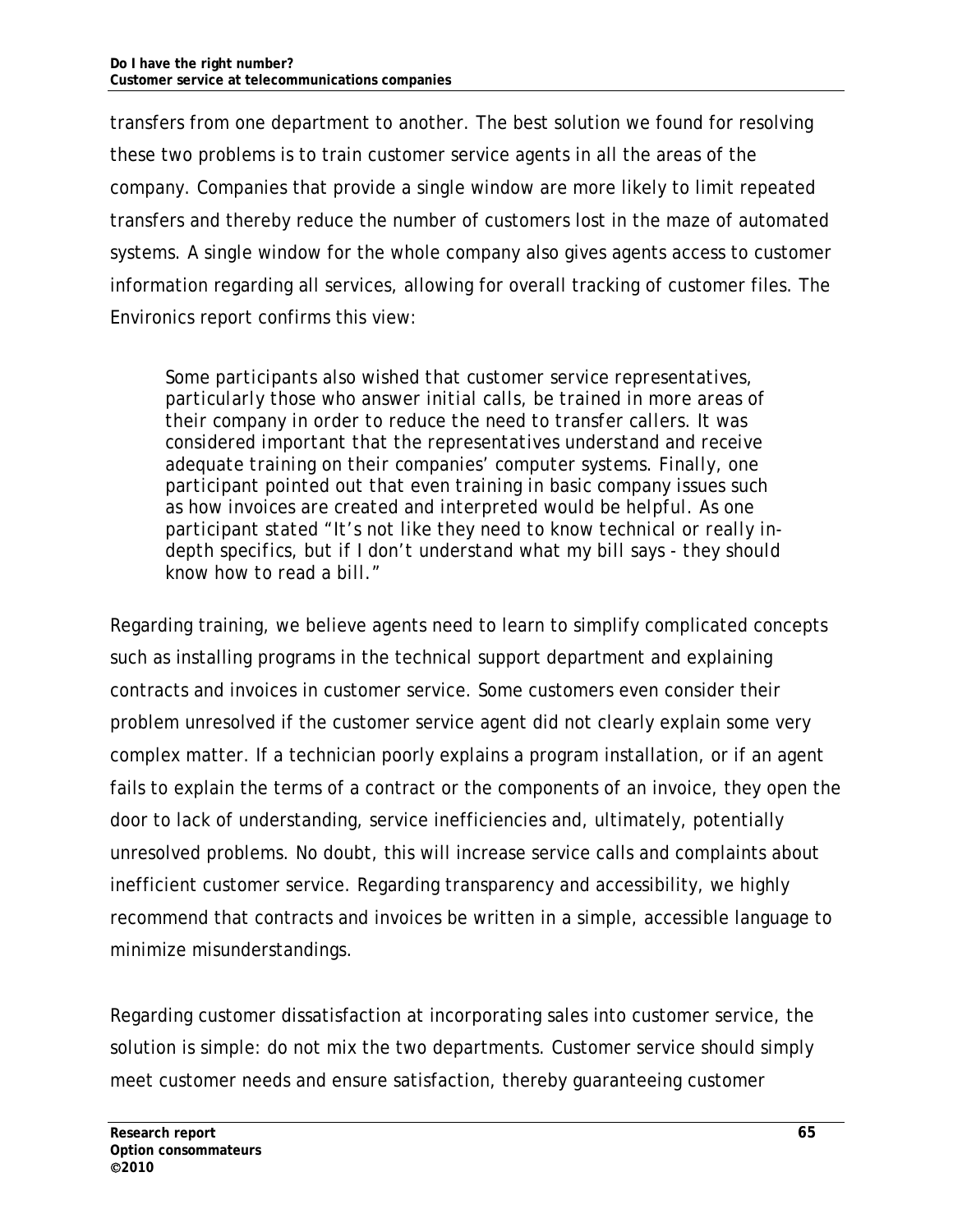retention. The marketing department is responsible for sales, not customer service; combining the two roles risks creating customer frustration and defections. Although these statements seem obvious, they are important reminders. Another option might be to prohibit this practice. All it would take is a simple initiative, and one that would be easy to evaluate and sanction.

Speaking of regulation, some problems cannot be solved by such simple solutions. The following are the customer service problems that we consider ought to be regulated.

## **1.3.2 Legal issues**

The most glaring problem is companies' inefficiencies in problem solving. This is confirmed by many focus group participants and many of the complaints Option consommateurs received:

*While participants considered it important for service reps to have a good understanding of their computer systems it was also considered important that the information contained in these systems be accurate and up to date. When changes were made to an account, participants felt that these changes should be implemented and available to the organization immediately. They expected that their next bill reflect the changes and that if they called back the next person they talked to would have access to the changes as well (Environics Report).* 

After requesting a file modification or a service repair via phone or by a technician, consumers are often surprised to learn that nothing was done or the repair failed. Most major carriers have had this type of problem. We believe the CRTC should expand their regulations for landline service<sup> $67$ </sup> and impose an obligation of results within a certain time frame. Although companies make commitments such as "We'll do everything we can to resolve your problem as quickly and efficiently as possible," these commitments remain legal duties of care and diligence rather than an obligation

**Research report 66 Option consommateurs 2010** - $67$  They provide time frames for wireline telephony service repairs and complaints, and invoice corrections.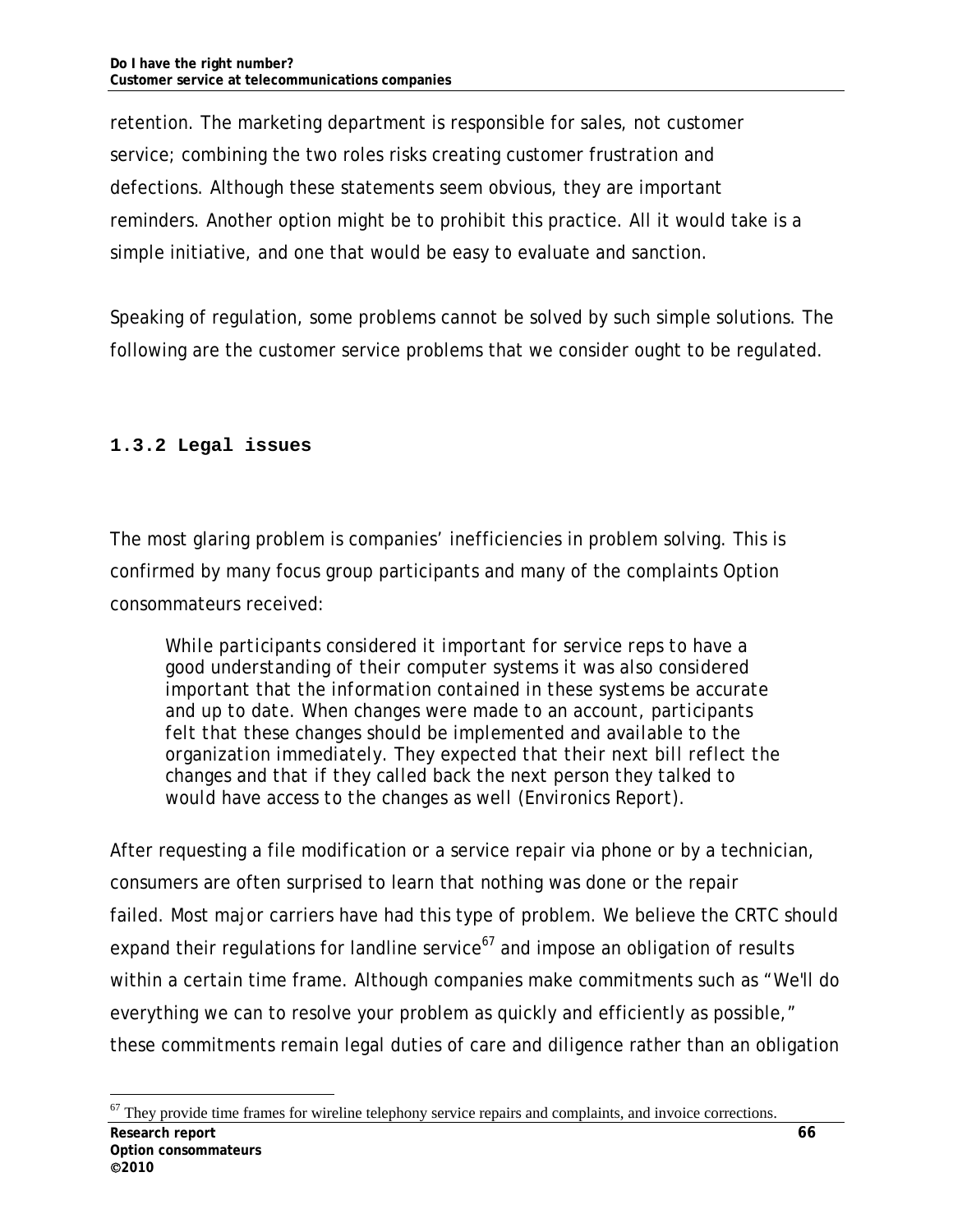of results. As *le Grand dictionnaire terminologique* explains, [our translation] in civil law, the general obligation of care and diligence is also called an obligation of means (not an obligation to achieve a specific result but one where skill and care are applied), which is different from an obligation of results. $68$  An obligation of means does not allow a consumer to require resolution of a problem, but an obligation of results does. An obligation of results would at least give consumers more recourse to ensure that they receive the services paid for and that telecommunications companies manage the customer's files more conscientiously.

Regarding customer file management, it would be a good idea to establish a more stringent tracking system. John Lawford of the Public Interest Advocacy Centre (PIAC) suggested a simple and effective solution to this problem:

 *[When we were addressing the problem with telemarketers' lists], this whole issue came up in spades… So the idea was – and the commission decided – you have to give [the customer] a tracking number… [The industry complained a lot about the costs and the logistics that this modus operandi would entail]… But, that is one of the solutions that I think, if they were serious about their customer service within their organizations, they would have [implemented this system]… I just can't believe that big organizations like that can't give an incident number… That is one of the types of solutions that, I think it cost some money, maybe that aren't the end of the world, but that showed to me that they don't care. If they did care, they would know that you have to have a system of tracking to solve things quickly. But I believe, although I don't know for sure, that it is cheaper to just bother people, let the ones who have real issues and can find the CCTS complaint [system] and you pick off complaints one at a time, it's much cheaper that way…* 

The companies we interviewed spoke about their efforts to combine call monitoring and history. These monitoring systems should be obligatory.

The commitments regarding customer service made by telecommunications companies must also be considered moral commitments and not legal or contractual ones.

**Research report** 67 **Option consommateurs 2010** -68 Grand Dictionnaire terminologique: http://www.granddictionnaire.com/BTML/FRA/r\_Motclef/index1024\_1.asp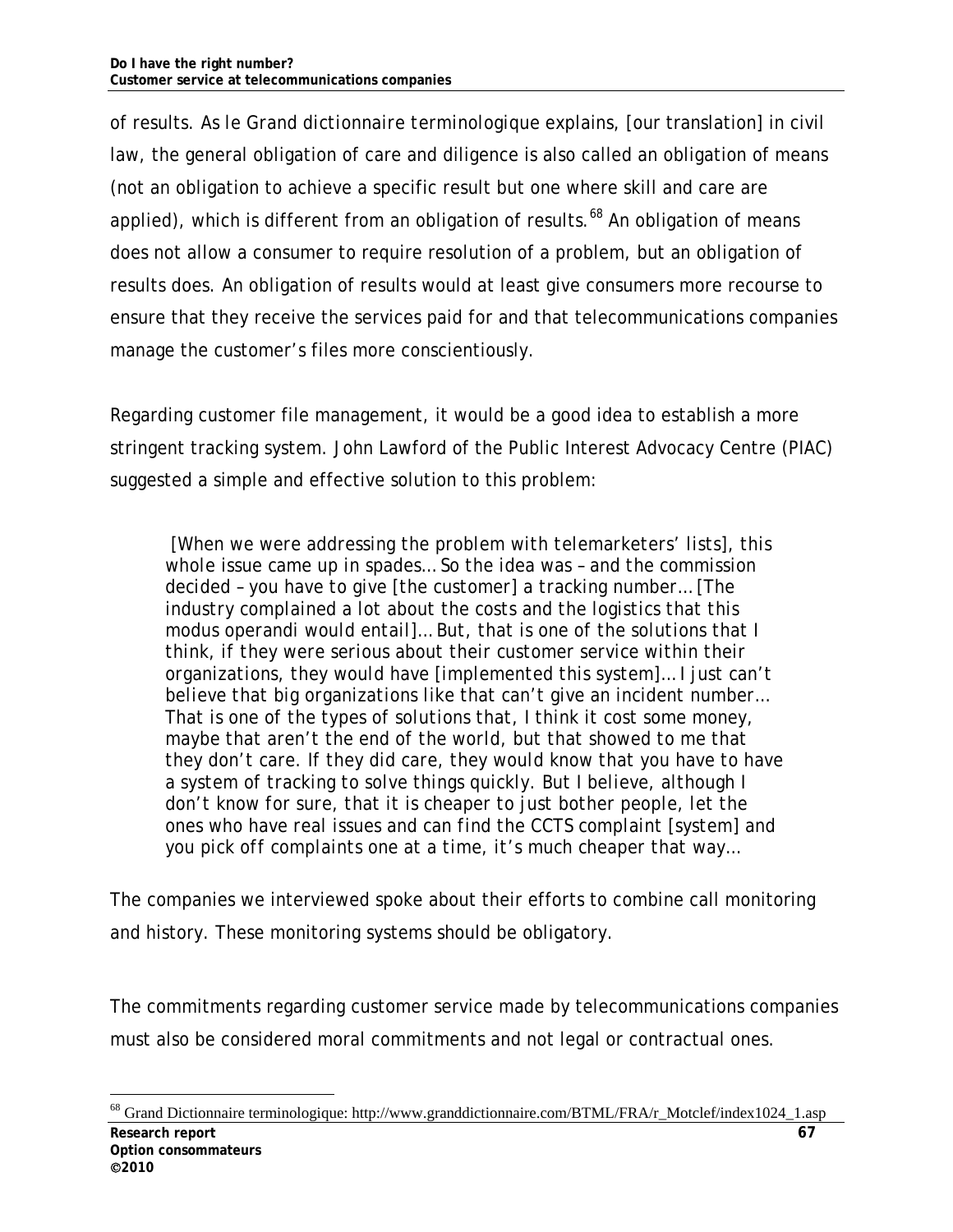Contracts do not include customer service features, making it no doubt very difficult for the consumer to ensure proper service. In this sense, telecommunications service contracts should include real customer service commitments. If such commitments were required, an obligation of results would be guaranteed by the company's good will rather than by CRTC requirements. There are two solutions: either the CRTC establishes an obligation of results for all telecommunications services as it did for landline telephony, or the CRTC requires telecommunications companies to contractually promise to resolve their customer's problems within a standard time frame.

Speaking of contractual obligations, carriers seem to offer rather restrictive contracts. Although we understand that a contract is an agreement between a company and a customer for a particular service, and one that must be respected, companies could at least be more flexible in extreme cases such as job loss or even insignificant ones such as changing a name on a contract. A little more flexibility would also compensate for telecommunications' frequent, unilateral changes to contracts.

The Environics report confirms this:

*It was also considered important that policies and procedures empower the representatives to solve client problems effectively. For some, it was felt that their issues and suggested solutions were reasonably dealt with and that the CSR would help them if allowed, but that they were hampered by systems or policies. Needless to say they found this situation frustrating. In the end it was generally agreed, that the best service calls were those in which the issue was resolved quickly, efficiently and finally.* 

That being said, most contract problems and misunderstandings seem to arise from the same origins: the level of language and a lack of information. Contracts are so complex that only lawyers or those with legal training understand them properly. Just as other common contracts such as leases are written in a simple language most consumers can understand, telecommunications' contracts should be simplified in the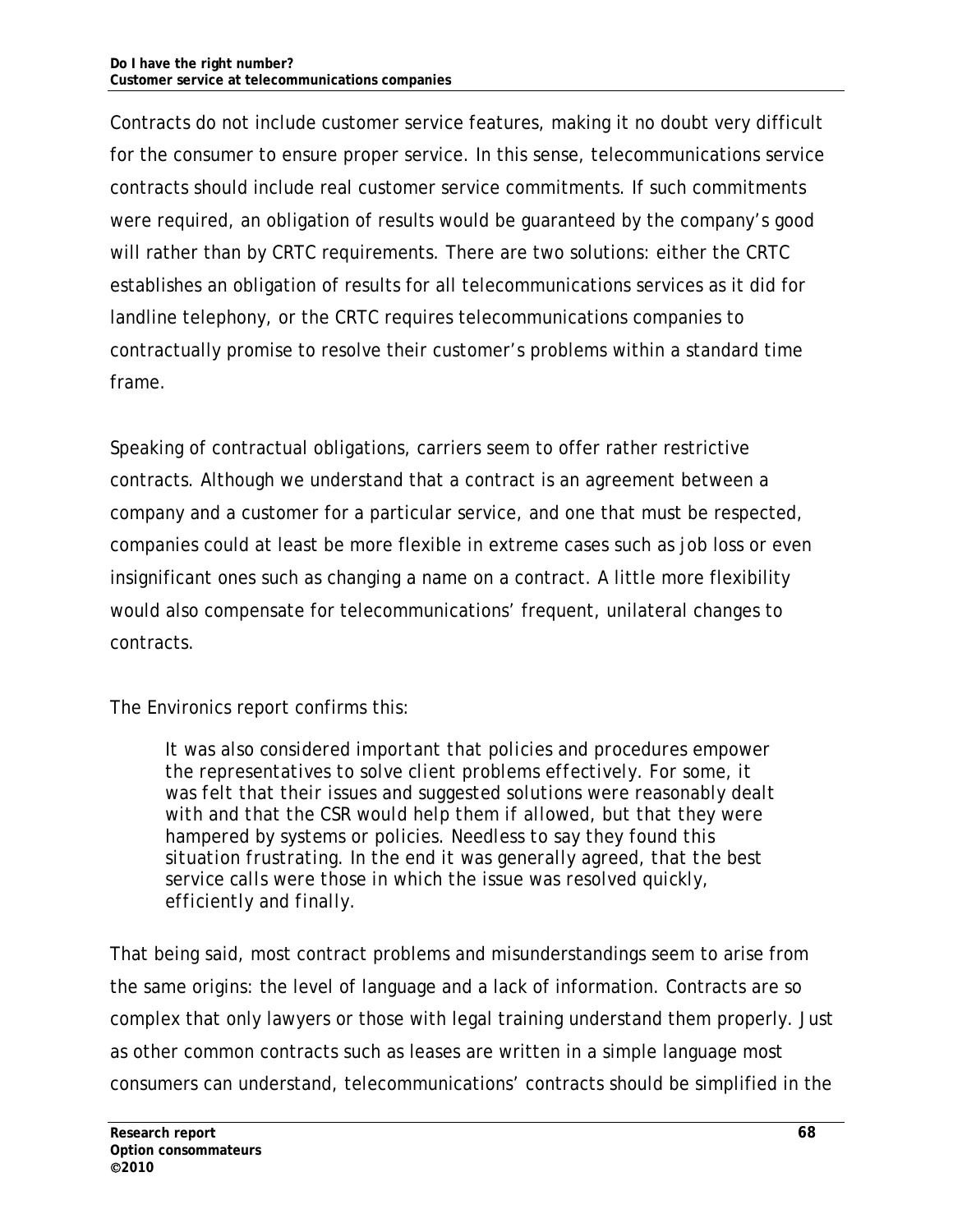same way. In fact, considering that the vast majority of Canadians have a telecommunications service contract with one company or another, logically, they should be able to understand them. Consumers are also poorly informed on the terms of their contract, which obviously causes frustrations when agents tell them they cannot make changes. Therefore, from the outset, contracts should drafted to be easy to understand, and could be regulated, evaluated and sanctioned by the CRTC. Customer service agents should also be able, and above all required, to explain service contract details before the consumer signs.

Finally, in terms of clarity and transparency, it seems essential that telecommunications companies to go beyond a general commitment to customer service. The public should have access to codes of conduct, so that when consumers go shopping or try to file complaints, they at least know what the company's actual commitment to customer service is.

Ultimately, in addition to CCTS, it would be useful to have a regulatory body to inform and advise telecommunications consumers, like the Financial Consumer Agency of Canada (FCAC) does for financial consumers.

# **Chapter 2 - ISO 10002 - Guidelines for complaints handling within organizations**

### **2.1 ISO 10002 standard as an evaluation grid**

ISO 10002 $^{69}$  addresses the complaints process, specifically complaints handling. The standard focuses more particularly on the attitude of organizations to complaints, how they are resolved and how this information is used to improve complaints handling and

<sup>69</sup> *National Standard of Canada CAN/CSA-ISO 10001-08 (ISO 10001-2007), Quality Management - Customer Satisfaction- Guidelines for Complaints Handling in Organizations*, Canadian Standards Association, 2007.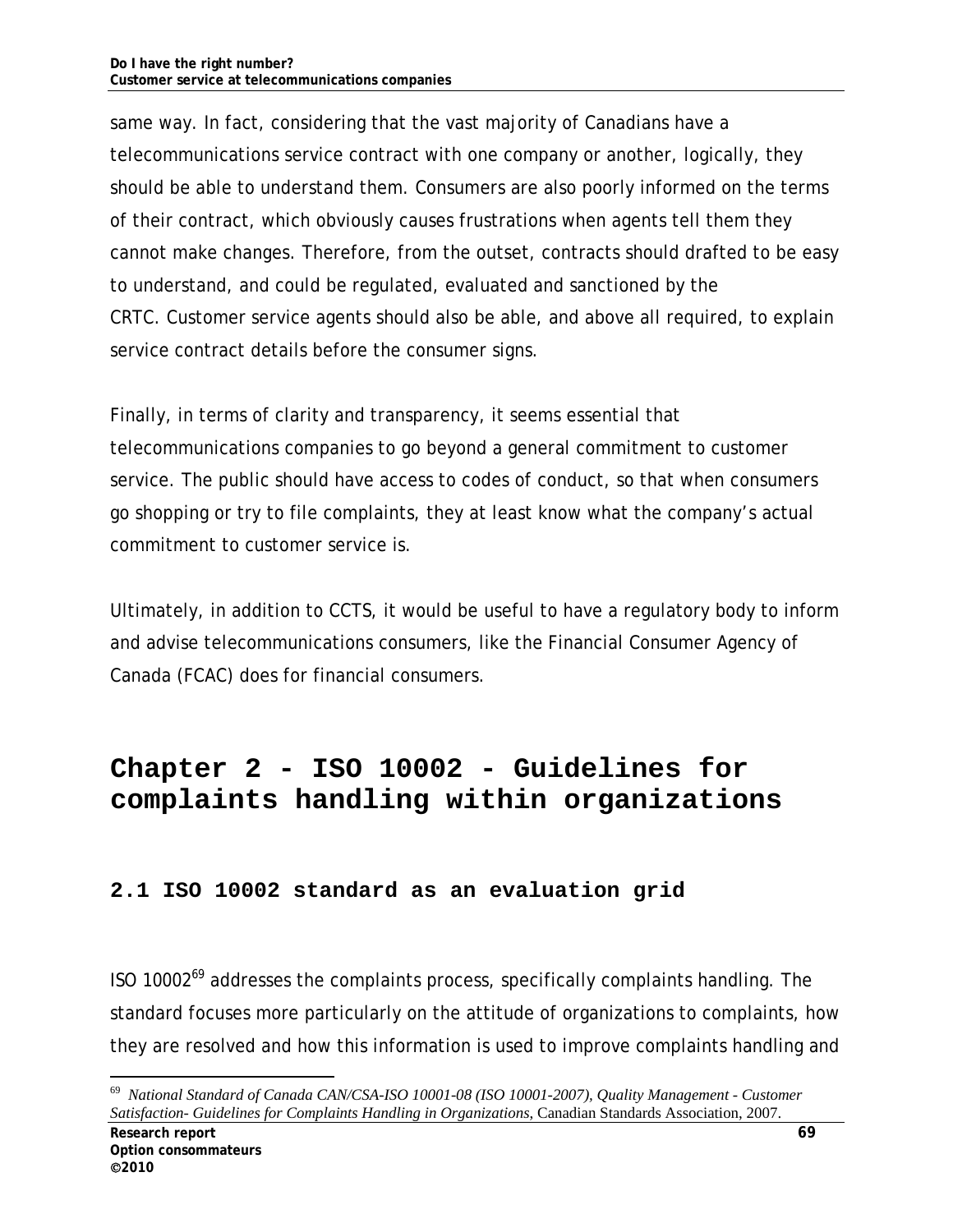make changes to the general code of conduct for customer service, so as to address systemic or procedural issues or problems with the product as such. It is defined as follows:

*This International Standard provides guidance on the design and implementation of an effective and efficient claims process for all types of business, commercial or otherwise, including electronic commerce. It is intended to provide benefits to organizations, customers, complainants and other interested parties. Information obtained through the complaints process may lead to improvements to products and processes, while effective complaints handling can improve the reputation of an organization, regardless of size, location and sector of activities. On the world market, the value of an International Standard becomes even more obvious in that it ensures consistent treatment of claims, regardless of where the transaction occurred. Effective and efficient complaints handling reflects the needs of organizations providing products and those who benefit thereby. (Ibid., vi* [Our translation])

We will examine the guiding principles for evaluating the complaints handling process within telecommunications companies. We will explore relevant documents available to the general public,  $70$  testimony from Bell, Rogers and Videotron, together with opinions of focus groups we held and complaints received from Option consommateurs.

## **2.2 The complaints handling process of participating firms and their application**

We wish from the outset to specify that only representatives from Bell, Rogers and Videotron agreed to answer our questions, so that we cannot assess complaints handling procedures at other telecommunication companies implicated in this study. We cannot prove or disprove whether they handle complaints adequately, especially since no complaints handling policy is available for public consultation.

<sup>-</sup> $70$  Since industry members did not give us access to their complaint handling policies.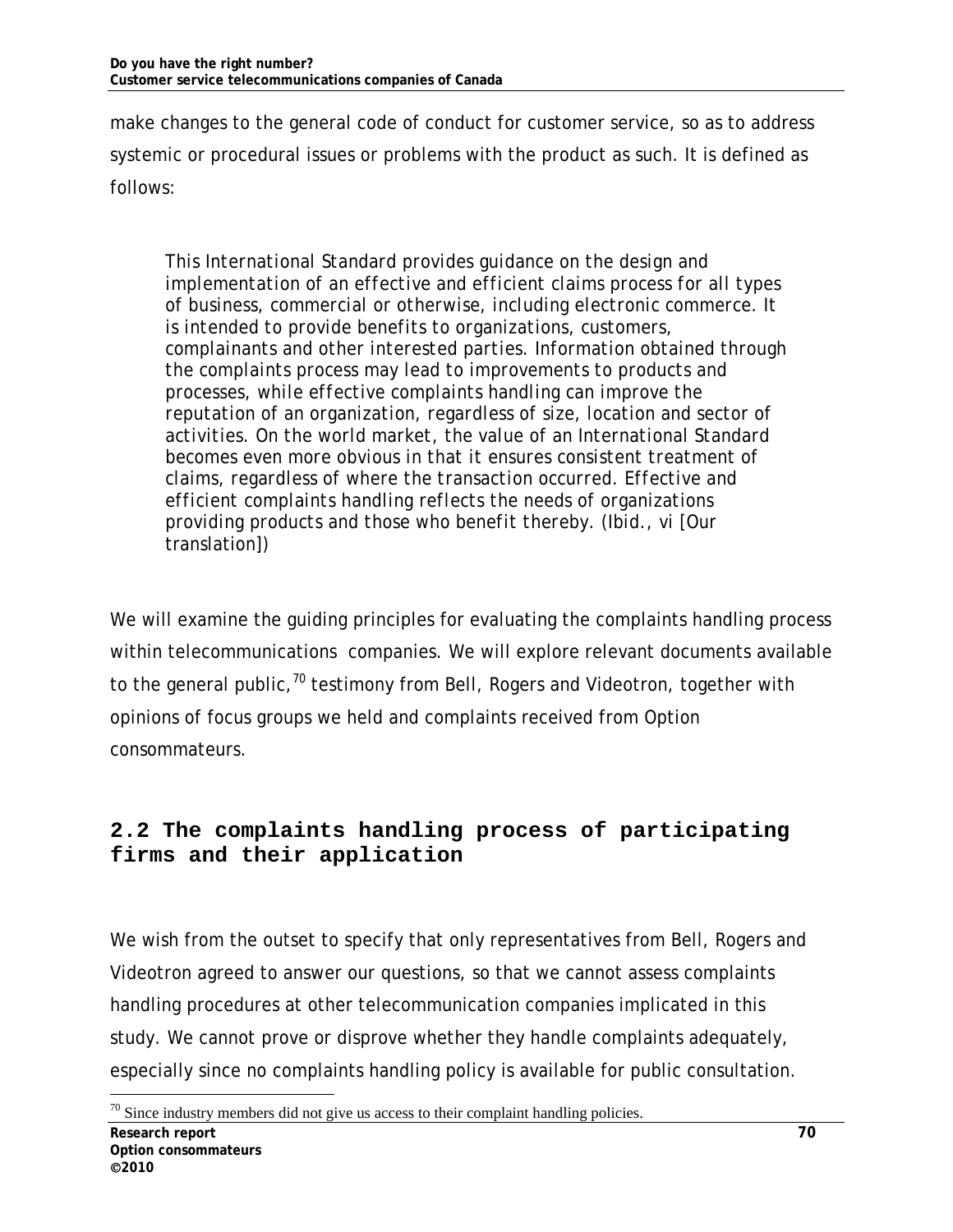First, the standard requires **visibility** of information about how and where to file a complaint, and that the policy be familiar to both customers and company employees. It requires that procedures for making a complaint be **accessible** to all complainants and easy to understand, and that all complainants be provided with information and assistance for drafting and filing a complaint. We started by testing the path a consumer would have to follow on the website of companies in this study in order to find out the procedures for filing a complaint. It should be noted here that most websites detailing the stages of escalating a complaint always end up with contact information for the Commissioner for Complaints for Telecommunications Services.<sup>71</sup>

To access procedures for filing a complaint with Bell, you either have to go to "Frequently Asked Questions" under "Support" or click on the link "To escalate a complaint" on the "Customer commitment" page. The information is not on the same page as other customer service contact information (under "Contact us") and these two pages are not linked to any of the services (home phone, Mobility, TV, etc.). The page<sup> $2$ </sup> clearly details the various steps and offers advice to facilitate the process (note down call date and name of supervisor spoken to, etc.) and contact information for each of the services involved. In addition, we found contact information for filing a complaint in the opening pages of the company telephone directory.

In the case of Bell Aliant, we only found the brief paragraph quoted in the previous chapter and that was in the "Legal and regulatory" section:

*At Bell Aliant our customers come first. We are here to help you. Call 1 866 425-4268 and speak to a customer service representative who will be happy to assist you.* 

*Situation not resolved? Ask to speak to a Customer Service and Sales manager.* 

 $71$  A not-for-profit organization designed to provide dispute resolution services to consumers and Canadian carriers. This will be studied extensively in the next chapter on external conflict resolution. 72 http://bell.ca/support/PrsCSrvGnl\_Escalate.page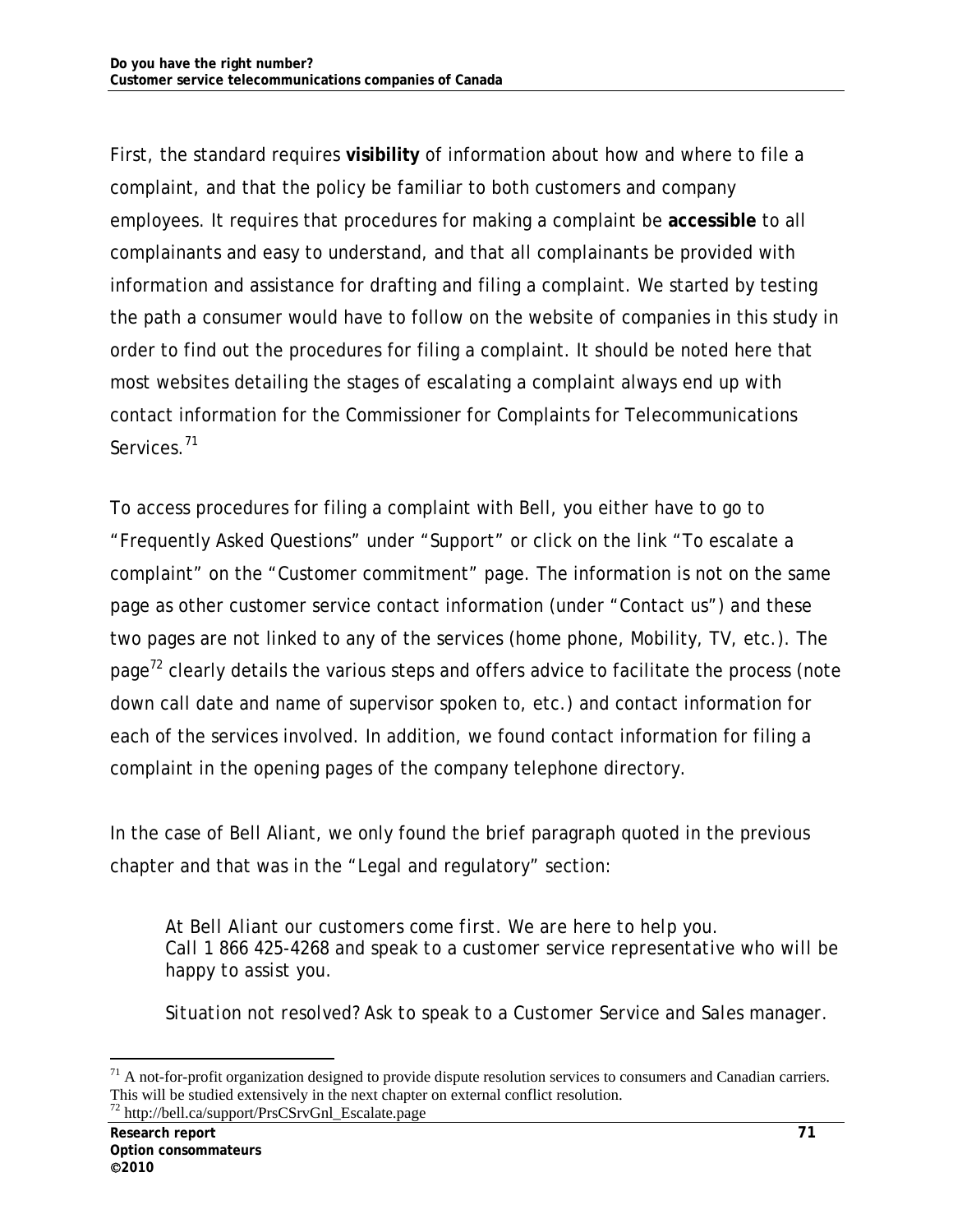*Your customer service representative will gladly transfer you directly or you may write to: Bell Aliant Customer Service PO Box 1430 Saint John, NB E2L 4K2.*

Other than that, under "Send us your comments" in the "Contact Us" section, we found a form that could be used to file a complaint. Even entering the word "complaint" in the search tool brings up no information or contact information for escalating a complaint.

With Rogers, it is very easy to find the procedure for filing a complaint right from the home page by pointing to the "Support" tab, where a menu appears with the option "Make a complaint." This page<sup>74</sup> goes through all the steps of escalating a complaint, with appropriate contact information at each stage. It also suggests a number of objectives regarding response and problem resolution. For example, if a customer wants to send their complaint to the Ombudsman, Rogers says:

*Once we receive your written complaint, we will do an initial assessment to confirm that the issue falls within the mandate of our office. We will acknowledge your complaint within 48 hours and most disputes will be handled within 30 days of receiving the complaint and all relevant documentation. If this deadline cannot be met, we will contact you to let you know why additional time is necessary and when you can expect a response. By submitting your complaint, you provide us with permission to discuss your issue with the appropriate Rogers business in order to complete our assessment. If your complaint is within our mandate and requires a full investigation, we will send you a Consent and Confidentiality Agreement to sign and return to us. This agreement outlines the process to follow and how to interact during the investigative process and beyond.* 

So, although it is stated that certain complaints might not fall within the mandate of the ombudsman, it still provides a timeline for response and resolution.

At Videotron, on the site videotron.com, consumers clicking on the link "Contact us"

<sup>74</sup> http://votre.rogers.com/contact/complaint.asp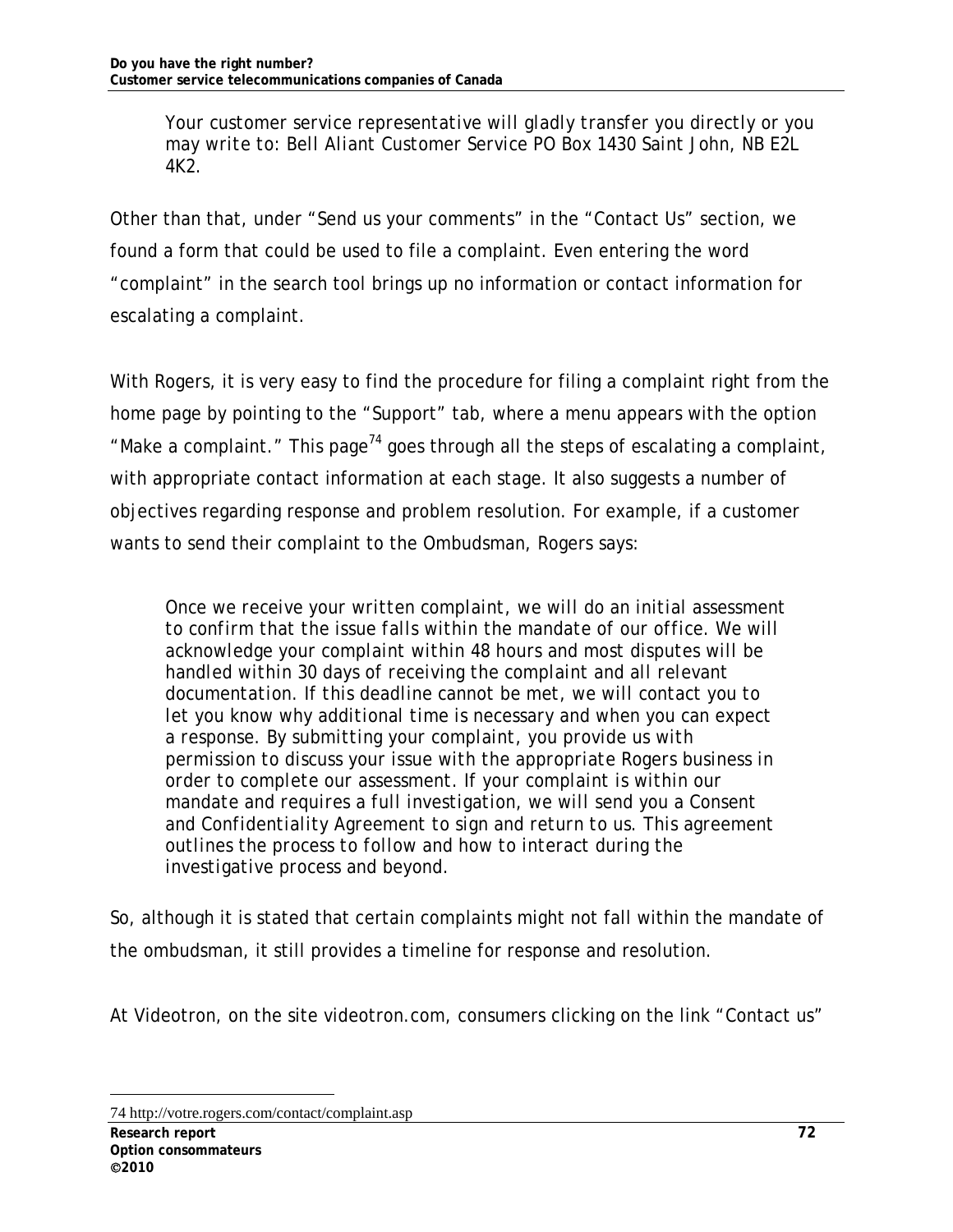will find a menu with a link to "File a complaint," which leads to a page<sup>75</sup> detailing the steps for escalating a complaint, with appropriate contact information for each stage. It also provides a response timeline for each step, as for example:

*If you are not satisfied as a result of the actions taken earlier (Step 1), complete the online form and select "Complaint" in the Product/Category dropdown menu. Use the form to describe the problem situation and indicate why the proposed solution is not satisfactory. Within 24 hours of receipt of the form, a specialist consultant will call you about your complaint.* 

The procedure is clear and promises a speedy response.

At Telus, on the website telusquebec.com, you can click on the tab "Contact us" and on that page,  $76$  you find the following:

### *Complaints, compliments and suggestions*

*Complaints or compliments to make or suggestions to offer? If you have a comment to make about a TELUS service, please contact one of our representatives from Customer Service.*

*By telephone: 1-888-520-TELUS (8358) Or 1-877-365-7724.* 

*By mail: TELUS 281 René-Lepage Blvd. Department R0811 Rimouski, QC G5L 7E4.* 

*If you do not reach an agreement with TELUS*:

*Commissioner for Complaints for Telecommunications Services (CCTS)* 

*CCTS is an agency independent of the telecommunications industry, whose* 

<sup>76</sup> http://www.telusquebec.com/telus\_fr/aide/joindre.htm (Our translation; this page is unavailable in English.)

<sup>&</sup>lt;sup>75</sup> https://www.videotron.com/service/sac/plainteCourriel?request\_locale=en (Our translation; the exact English text was unavailable.)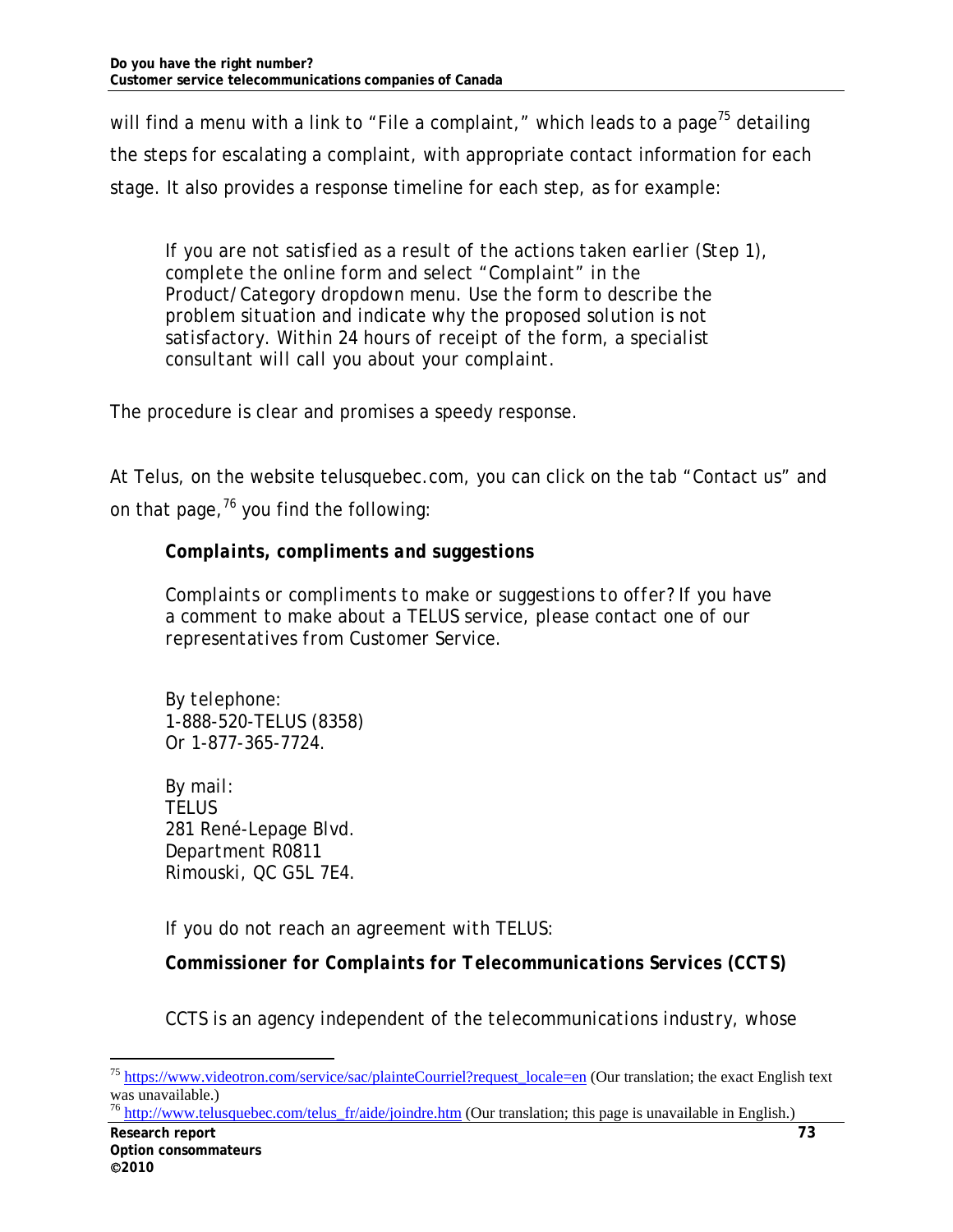*mandate is to resolve complaints of individual and small business retail customers about their telecommunications services. If you have a complaint about your services, including local or long distance telephone service, wireless telephone service, or Internet service, you must first try to resolve it directly with your service provider. If you have done so and have been unable to reach a satisfactory resolution, CCTS may be able to help you, free of charge To learn more about CCTS, you may visit its website at www.ccts-cprst.ca or call toll-free at 1-888-221-1687.* 

In the case of Telus, there is no real procedure to follow, as they only give a customer service telephone number and postal address. It should also be noted that sites in other provinces are not all as explicit; you have to go to the "Telus Mobility Corporate Offices" section, and the word "complaint" does not appear. Only addresses are given and the CCTS paragraph is quoted in the event of dissatisfaction. We found no complaints procedure for Alberta and British Columbia.

At Shaw, as we saw in the previous chapter, contact information and procedures for filing complaints are provided. The text is clear and the steps are easy to follow. The only problem is the location of this page on the site, as it is found in the "Payment Terms and Conditions" sub-section in "About Shaw. $177$  The search tool is no help in accessing the page (by entering the word "complaint" for example).

At MTS Allstream, you have to click on the "Support" tab, then go to "Call us" and select the "Advocate's Office for Service Questions & Concerns."<sup>78</sup> There you will find contact information for the "MTS Customer Relations Manager" and "Allstream Customer Service Resource Team," while customers that remain unsatisfied are referred to the CCTS. The page is located in "Billing and Payment." Although you could say that the page is listed in the right place ("Call us"), it should be noted that you still have to search the section for several minutes before finding it. It should also be noted that the MTS Allstream website does not have a search tool to facilitate finding the page.

<sup>77</sup> http://www.shaw.ca/en-ca/AboutShaw/TermsofUse/PaymentTermsandConditions.htm#q1 78

http://www.mts.ca/portal/site/mts/menuitem.0290497802902f369e5e921031248a0c/?vgnextoid=0f454dd8c8f69010 VgnVCM1000000408120aRCRD&vgnextchannel=0a5a6c9b56809010VgnVCM1000000408120aRCRD#advocates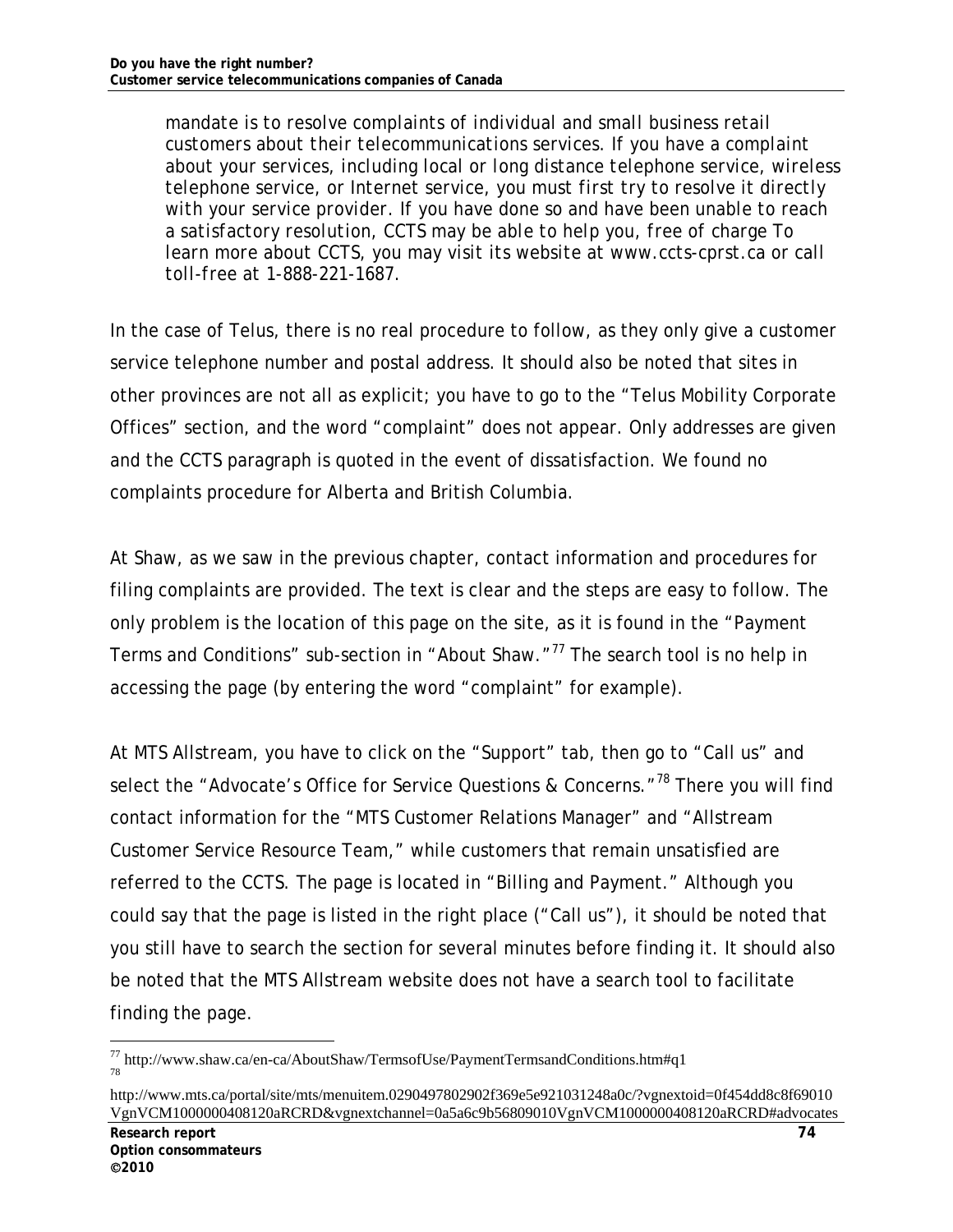At Sasktel, you have to go to the "Contact us" section, where there is a link labelled "Compliments and concerns," $^{79}$  where customers are informed of the following:

*If you have a compliment you wish to share or a concern that you want to discuss, call SaskTel at 1-800-SASKTEL (1-800-727-5835). If you are not satisfied, request to speak to a Customer Services Manager.* 

*You can also write to SaskTel at the following address:* 

*SaskTel Corporate Communications 12th Floor, 2121 Saskatchewan Drive, Regina, SK S4P 3Y2* 

Then, contact information is given for CCTS and the CRTC. Although Sasktel does not give a complete list for escalating a complaint, it does provide some details on how to file a complaint.

From this list we note that, in terms of clarity, some companies use vague terms like "Comments or concerns," "Questions or concerns," or "Send us your comments" that do not specifically refer to complaints as such. Although we concede that voicing complaints is part of the information that a company uses as feedback, it is different from making comments, since it implies the need for resolution, which a comment does not. According to ISO 10002, procedures for making a complaint should be explained in simple, easy-to-understand terms and provide appropriate contact information for the convenience of dissatisfied customers. Using euphemisms can confuse consumers and make filing a complaint more complicated.

We also learned that not all telecommunications companies provide easy access to information that customers need for filing a complaint. Some companies even seem to fail to provide a list of contacts for complaints. That being said, in terms of visibility, some companies may put relevant contact information in a more appropriate part of

-79 http://www.sasktel.com/contact-us/phone-numbers/compliments-and-concerns.html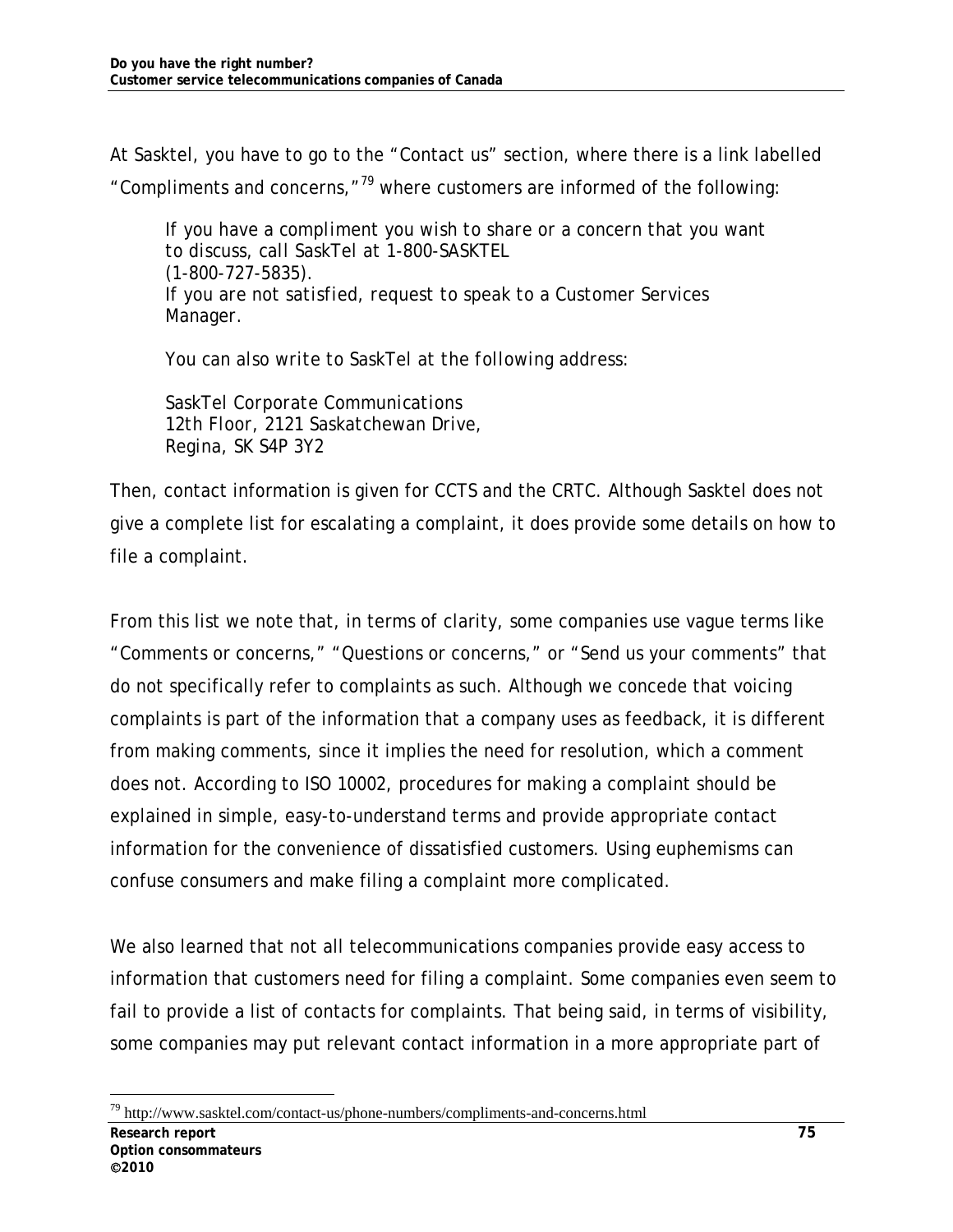the site, namely customer service. It is not enough to post the various stages of escalating a complaint, as the customer still needs to find them easily.

In this regard, we also investigated whether the complaints process appeared on the bill, like the telephone number for customer service. When we reviewed bills from Bell, Videotron, Telus and Rogers, we did not find this information. Therefore, to find the procedures for making a complaint, you must either call customer service and ask how to make a complaint, or go to the company website, or request the information from a store clerk. The bill, which as we saw in the previous chapter is the most common and easiest way for customers to find contact information for their telecommunications company, does not provide the information needed for filing a complaint. A Videotron representative has however stated that "twice a year, we reexplain [the complaint process] in a billing message." We do not know if other companies do the same. Furthermore, we consider that such information should be included in an insert on all invoices. We also question whether, in today's realities, einvoices should not also show these details.

Company representatives were however convinced that it was very easy to reach them with complaints, that contact information was easy to find, and that the process was easy to navigate.

At Bell, we were told in an interview that filing a complaint was very easy to access and understand:

*All our resources [are available] for the customer to make a complaint. [A]nyone that calls here may simply ask to speak to a supervisor (...). We have specialist teams to take such calls. It's really the most common approach used by our customers (...) for making complaints. Via the telephone. We have teams there just to take calls and ensure that the customer's needs really have been handled with all the empathy that you expect. Sometimes, there are customers who try to deal directly with management because they know the contacts. (...) If these people send an email, there's a team devoted to responding to these customers to really listen to their complaints and really and truly*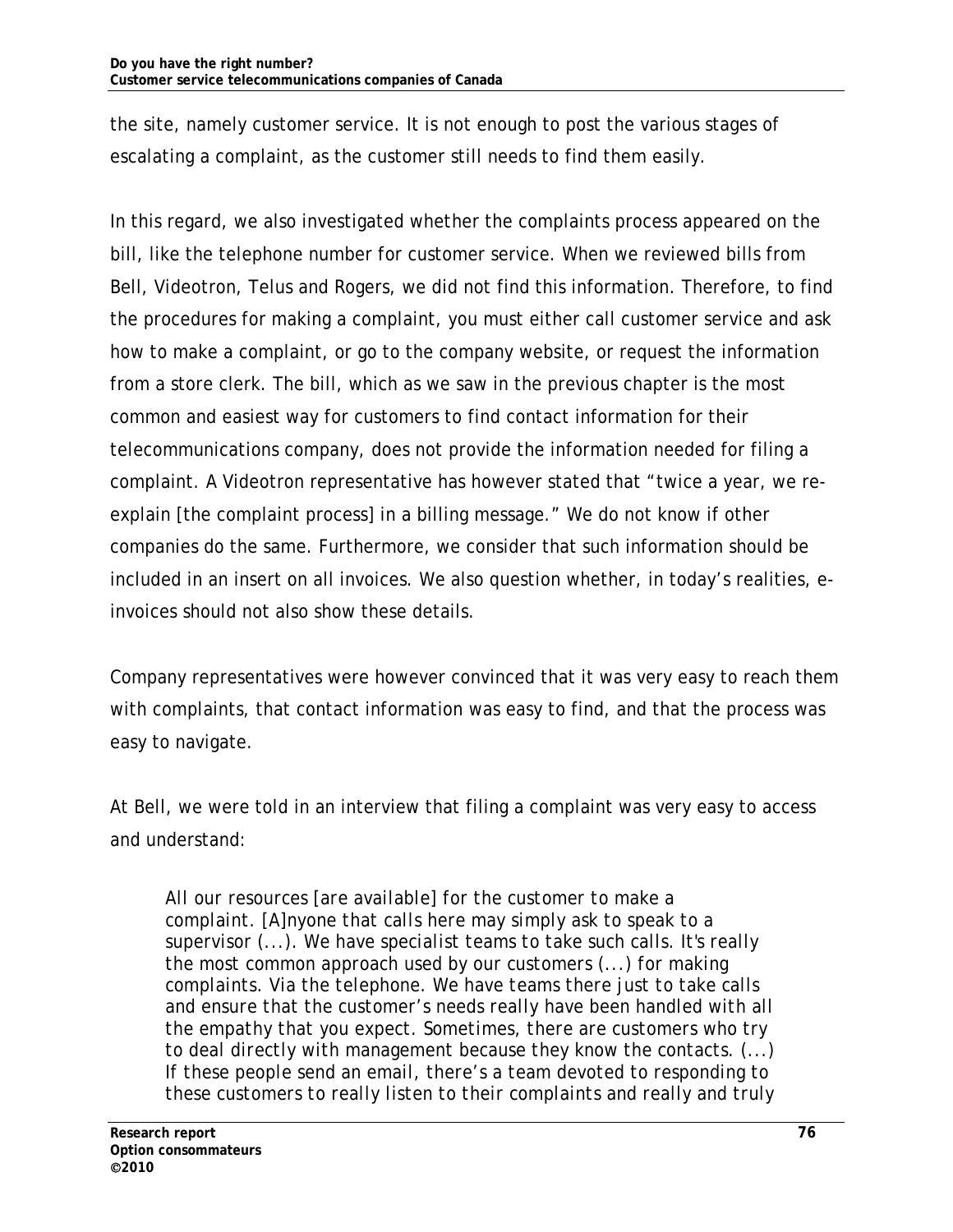*meet their needs and solve their problem. At Bell.ca, there are references where customers can give us feedback and send in their comments, whether complaints or real recommendations. We have a team handling this and getting back to customers. If one of the customers' comments turns out to be a complaint, they will be called back immediately. I think we have a 4-hour limit on calling back.80*

Bell believes the best way to file a complaint is to call customer service and speak to a supervisor. Furthermore, we confirmed that email contact is available on the website. Bell representatives believe that making complaints is easy and accessible. We were also assured that information about procedures and relevant contacts are sufficiently visible.

Rogers representatives stated their intention of making the process of filing complaints easier for their customers:

*Over the past year, we have done a few things that are really trying to make it easier for the customers when they have an issue with the organization. So, for example, one of the things we heard from our customers was that they didn't clearly understand what our escalation process was when they were interacting with us. So, one of the things we did was we brought a working team together and we actually implemented (...) a 3-step escalation process which we put on our website, which basically said, "If you have a concern or an issue with the organization, here is the 3-step [process] that you need to go through."81* 

The process seems designed so that customers know how to take it to the next level if they are still not satisfied with the resolution proposed by the company. The stages were explained as follows:

*What we have in this 3-step process is that customers obviously will call our call-centres regularly and on the first line of contact to have their issue resolved. Then, our customer service agents are fully enabled and empowered in many ways to resolve our customers' issues, but in those situations where they may not be able to satisfy that customer, or if the [agent] may not have the empowerment to perhaps do what the* 

<sup>-</sup><sup>80</sup> Telephone interview with Bell representatives, February 8, 2010

<sup>&</sup>lt;sup>81</sup> Telephone interview with Rogers representatives, January 27, 2010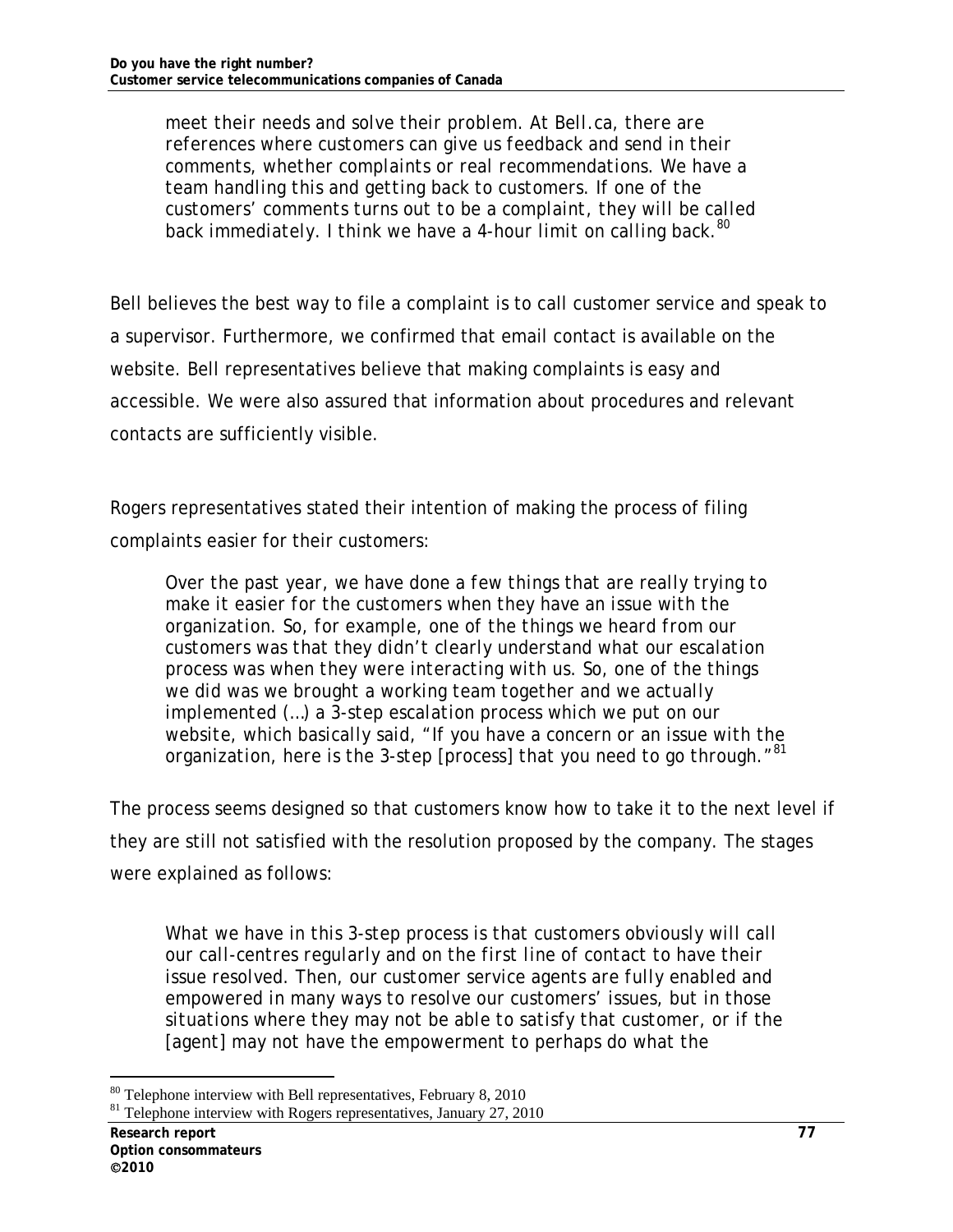*customer might be asking them to do, in these unique situations, we have an escalation process that says that those agents escalate to their team manager. So as [team managers] go through that call and help address all of those issues, and in many cases, it is reinforcing the message or educating [the customer] or providing some clarity, and in most cases we find out that (…) that is all the customer is asking for. In cases where the customer feels that they really want to escalate beyond the frontline agent and beyond the team manager, then we have provided an avenue for them in our step 3, so they can come directly here to the office of our president team, and that is a specialized team of agents and advisors that will then take full ownership for addressing any of the issues that customers might have, and they can [contact] the office of the president through the rogers.com website and the commitment is the office of the president will be in contact with them within 24 hours with the commitment to fully resolve and to restore satisfaction of that customer. Generally, the customers will go through those 3 steps and the issue will be resolved, and it is a small percentage of customers who actually end up taking that step-3 process.* 

In addition, Rogers has recently added a fourth step to their complaints escalation process, that of the role played by the Rogers ombudsman and team:

*I think the important thing that we decided to undertake last year is we added a fourth step shortly after launching the 3-step process where we actually introduced an office of the ombudsman – and you've been talking with [Don Moffatt] today – but the intention of that was that we really wanted that our customers feel that they had a fair and impartial individual within the organization that they can go to to have their disputes looked at if they didn't feel that they were adequately resolved by the 3-step process.* 

In terms of ease of access to relevant information for handling complaints, Rogers representatives told us, "I think we have really tried to create a very simple and streamlined process that is easy for our customers to follow and my understanding is that the feedback we have gotten, my answer would be [that the escalation is easy to understand]."

Videotron also considers their procedures for filing a complaint are easily accessible, as indicated by their management relationship with customers: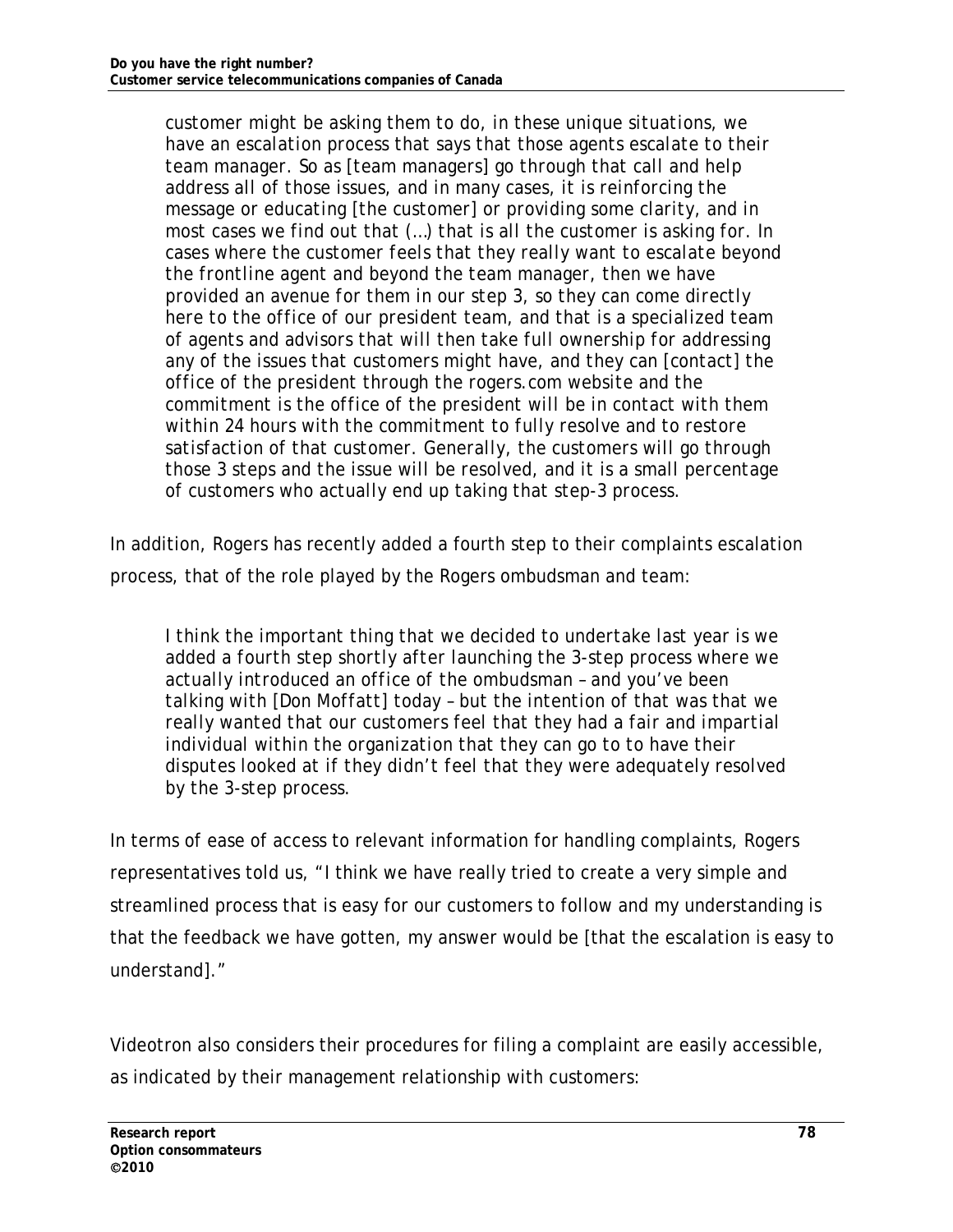*They are given in detail on the website, but the first step is to call customer service. Then customers have several options. They can initiate a chat session with an adviser, or write an email, or fill in the complaint form online. After that, if they're still dissatisfied – which would surprise me – they can write a letter to Videotron using information on the site. As a last resort, they can talk to a consumer organization such as the CCTS or CRTC.<sup>82</sup>*

The steps are essentially the same as for Bell and Rogers. However, Mr. Desroches insisted that his team was available to the customer, no matter what step in the escalation process the customer has reached:

*[W]hether it's being escalated or not doesn't matter, my department can always intervene if escalations occur during the process. We consider that our procedures are fairly standardized in terms of steps to take because we collate all the information obtained by supervisors through the complaints and try to improve service depending on the types and categories of complaints received.* 

He also considers that it is easy for customers to navigate the complaint process at Videotron: "Absolutely, whether it's a suggestion, comment or complaint, it's easy to get through the procedures.

It should be noted that, like Bell and Rogers, Videotron recommends starting with a phone call to customer service. Company representatives confirm this. For example, a Videotron representative said:

*We prefer customers to call because it's always easier to resolve a complaint in a verbal exchange and assess that the customer is dissatisfied and handle it verbally right away rather than leaving them unhappy; they think about it, they write a letter, they get more and more unhappy, so to us it seems logical to say, "Call first, if the adviser can't handle it – as Pascal would say – we have a process where you can speak to the manager or supervisor or someone and solve the problem immediately rather than getting into endless exchanges. So, it's an escalation concept - yes and no – meaning we offer options that we consider the most reasonable from the customer's point of view and the most effective for us.* 

<sup>-</sup> $82$  Interview with Videotron representatives in company offices, February 11, 2010.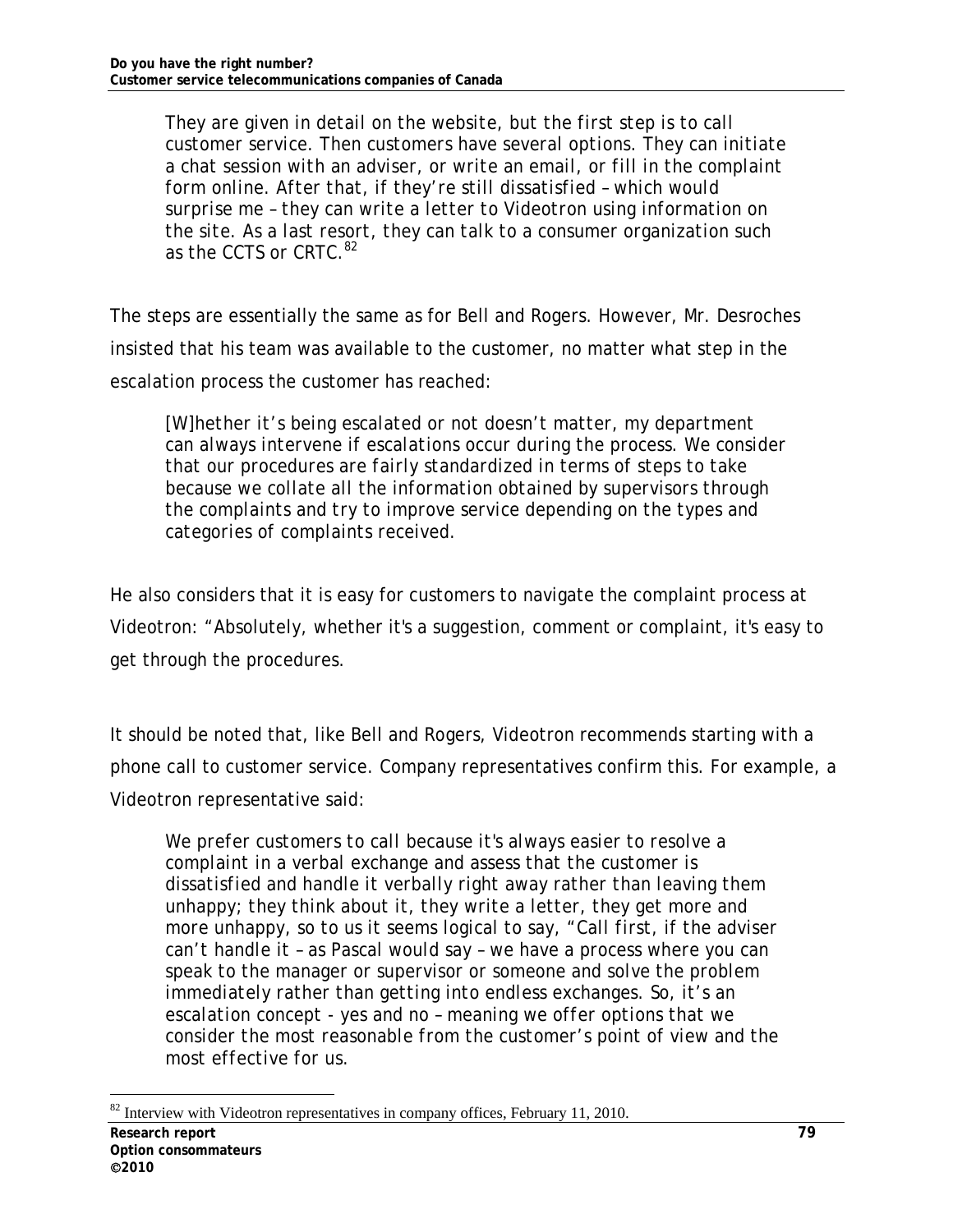When we asked whether they would prefer customers to call first in order to defuse their dissatisfaction, we were told:

*Yes, that's what happens. There are some very unhappy customers who get the right treatment from an adviser who's able to solve their problem immediately, and then it's over. Whereas when they write, it's quite a process; they write, then it takes someone on the team [of managing relationships with customers] who remember ... It's heavier and it is less immediate . We think it's more efficient to call if you have a problem.* 

We found that Bell and Rogers also promote an initial contact by telephone, as confirmed by a Bell representative:

*[You should] always try to call because, depending on the complaint, we can't really predict the resolution time, so we prefer to speak to you directly. For us, the best way is: Call and ask to speak to a supervisor. And when we say we have specialist staff, there are also supervisors who are on the phone, so there are people managing the other teams who are required to handle complaints just to make sure that in every case you get up to the level you want. The second step, we definitely ask for your name and phone number to ensure we can follow up. (...) The third step is really… well, again it's an attempt to resolve the issue, and if all this doesn't work out satisfactorily… well, you've tried but unfortunately you come up against a certain percentage in the process, due to our fault or other factors… there's always an address where you can send a complaint directly in writing, or otherwise there's the direct email address of the president of customer service, James Myers, who is there to receive complaints and read them in order to compile case histories, not just of success stories, but also to see why people go through difficult situations.* 

When we investigated companies that provide a complaints escalation program, the process is substantially the same, i.e. telephone, supervisor, office for handling complaints. The preferred approach is always the same, but is this really the best approach for the consumer? John Lawford of the Public Interest Advocacy Centre (PIAC) seems to think otherwise. He told us,  $83$  "So, when people call us after being frustrated, or email us, I say, 'Never phone the phone company, write the phone

<sup>-</sup><sup>83</sup> Telephone interview with John Lawford, January 25, 2010.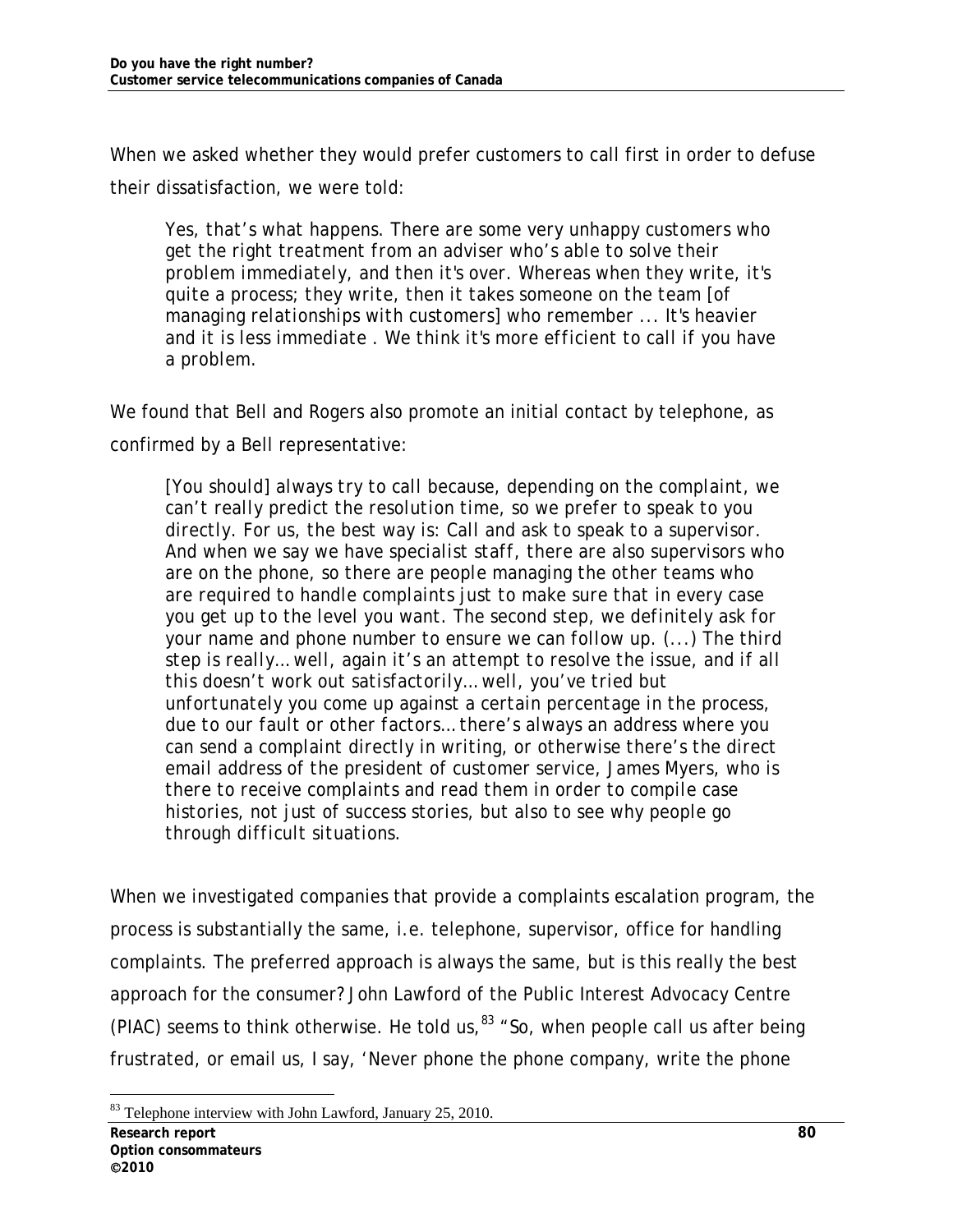company – a paper letter if you really want action! And [it has to be addressed to the] executive customer service's office [and it has to be a registered letter] and then maybe they'll listen to you.'" Clearly, Lawford believes that a phone call is not enough to get serious follow-up to a complaint. We have already discussed tracking problems in the telecommunications industry. It is therefore understandable why Lawford suggests this approach. If follow-up tends to be lacking, then by complaining in writing, at least the consumer has written proof of communication with the company. However, regardless of the solution proposed by the company for making complaints, we nevertheless question whether customers really know how to proceed and if they know whether to call or write if they want to complain to the company. In focus groups conducted by Environics Research Group<sup>84</sup> on behalf of Option consommateurs, every participant save one was unaware of how to push their complaint above the level of the service supervisor:

*When asked what they did when they felt that their issues were not being adequately addressed by the customer service person or department they had reached, participants' most common method of escalating the complaint was to ask for a manager within the department. Few reported going beyond this, and some talked about abandoning the company for other providers if satisfaction could not be achieved after dealing with a manager in a call center. Only one participant was aware of other methods of escalating a complaint within a company. He spoke of taking his complaint to the President's office at Rogers. For some, however, the available manager was as far as the complaint went and one even reported that if she didn't get what she wanted then "sometimes I let things slide as a result."* 

Although we were able to find contact information for filing complaints on most telecommunications company websites, it seems evident that the general public is unaware of how to lodge a complaint. It seems to require a huge effort to research and find the procedures for filing a complaint with appropriate contact information. In addition, complaints received by Option consommateurs seem to confirm the same problem. In general, consumers contact us when they have not gotten satisfaction from talking to a service supervisor – and sometimes even when they've only

<sup>&</sup>lt;sup>84</sup> Two groups were interviewed in English on November 11, 2009 in Toronto. Two other French-speaking focus groups were interviewed on November 17, 2009 in Montreal.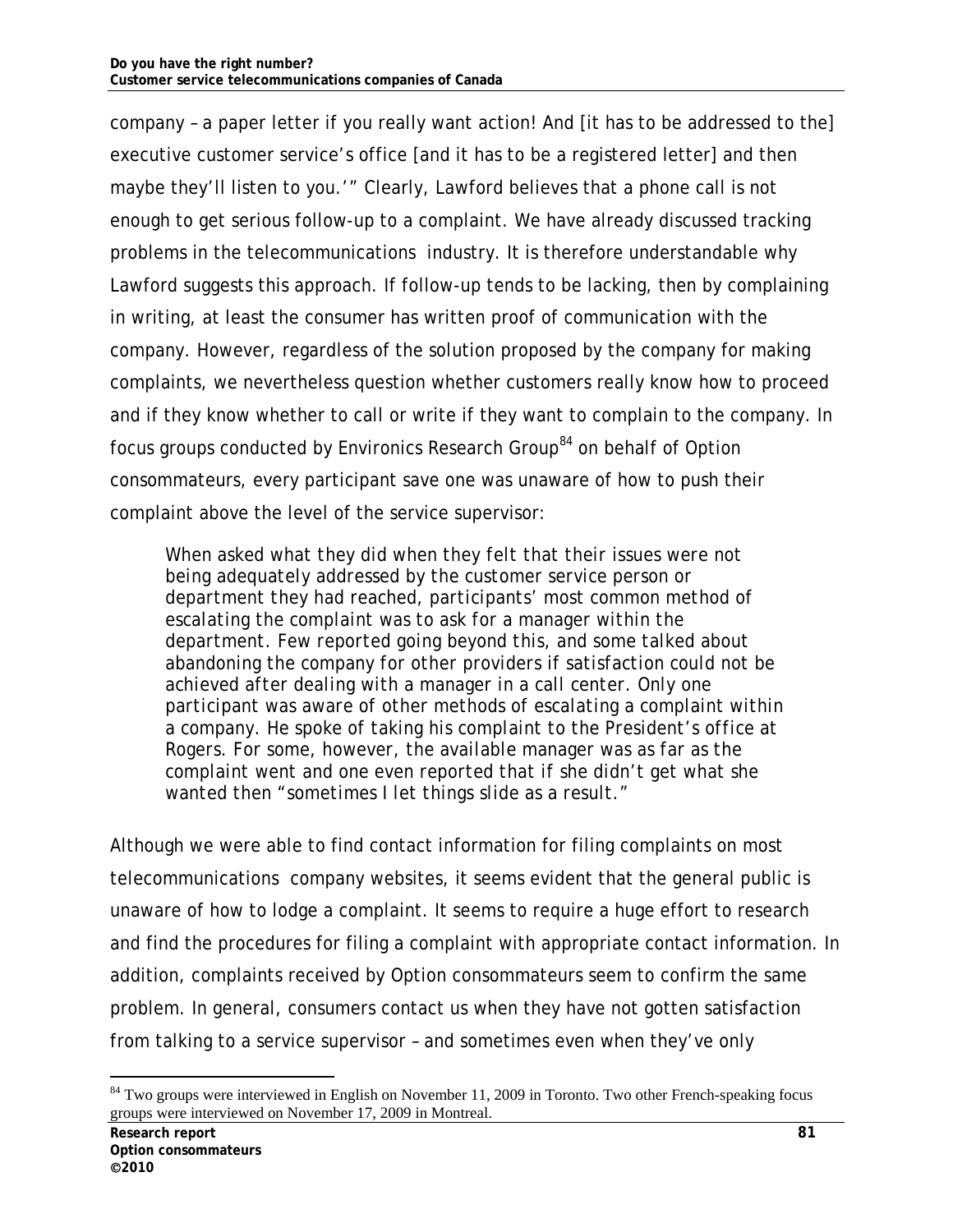contacted a frontline service rep – and they want to know how to take things further. In some rare cases, consumers have already contacted a higher level, but find they lack an effective means of getting their complaint listened to. In this regard, Mtre. Élise Thériault of Option consommateurs' legal department, stated, "Generally, people call us when they have exhausted every means they can find to get their complaint attended to. Sometimes it's after only one call, sometimes after about three tries. What these consumers have in common is that they don't know what's the next step for getting their complaint listened to and resolved."

The information is there, but consumers do not get to it. This feeling of being unable to resolve a problem can certainly create a major irritation for customers. If they think the company they are dealing with is not receptive to their expression of dissatisfaction – whether real or perceived – it's understandable that telecommunications customers are also likely to complain of other bodies such as Option consommateurs, the Office de la protection du consommateur (OPC), the Better Business Bureau (BBB) or the Commissioner for Complaints for Telecommunications Services (CCTS). It is clear that policies for handling complaints are not sufficiently advertised to customers, since most people do not know the steps to take after contacting a service supervisor. One might say that this is due to the fact that companies prefer handling complaints by telephone with the basic customer service department. Maybe this approach helps to defuse some frustration, but we question whether it is effective for addressing more fundamental or complex issues.

We also question whether policies for handling complaints are familiar to employees and encouraged by management. Representatives from Bell, Rogers and Videotron all said that such information was part of customer service training. However, in the telecommunications industry in general, we found that information on complaint escalation was not given to consumers when they wished to file a complaint.

Concerning the **objectivity** of companies in resolving complaints, it is difficult to assess the attitude of the industry. However, all representatives stated that they took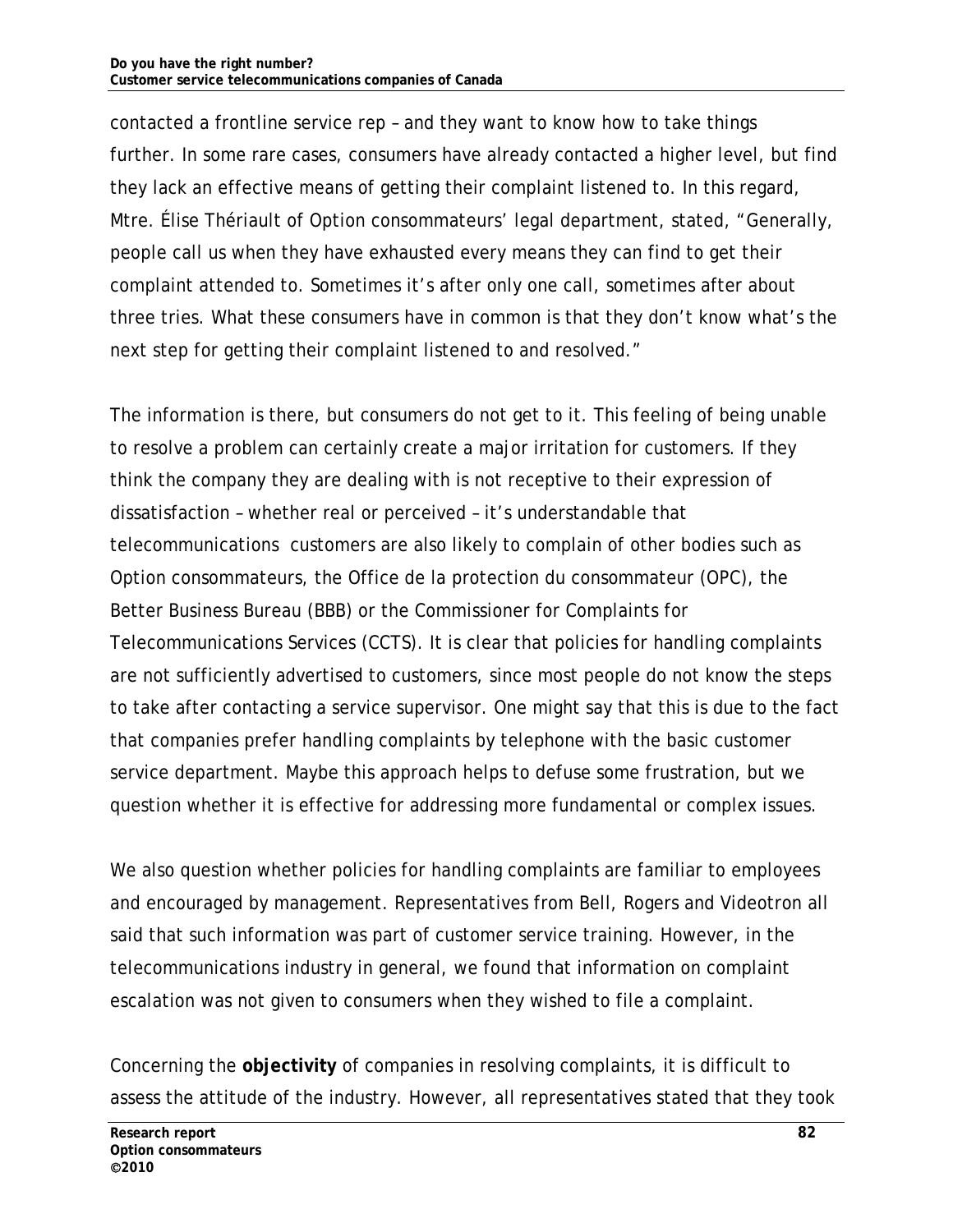complaints seriously and found them necessary for understanding issues the company needed to address.

With regard to **fees** for handling complaints, Videotron confirmed that they imposed no fee for this service. Rogers and Bell do not charge for this service either.

Regarding a **confidentiality** policy for customer information, we confirmed its existence through the privacy policies available on company websites.<sup>85</sup>

We wish here to investigate a major point of ISO 10002, its **customer-centric approach**. This underlies a number of attitudes to bear in mind when an organizations handle complaints. These include encouraging customer feedback, responsiveness to complaints, even data on complaints and the organization's commitment to resolve them. In this regard, industry representatives all confirmed how much they took complaints seriously. Speaking about timeframes for resolving complaints, Bell representatives, for example, told us that complaints resolution really was a priority for them:

*We don't need time to resolve a problem for the simple reason that we make sure to do the necessary work. The customer gets a call back right away, that's for sure, at least to properly acknowledge receipt of the complaint, to listen to their story and get the details. Normally, what we ask of our reps is that they resolve customer problems during the call. Besides, that's why a large measure of their performance is based on first call resolution. They are fully empowered to at least resolve the issue during the live call. It may be that there are cases that require follow up. Our customer assistance department takes on these "escalations." There's time scheduled every day for callbacks. They've got everything, not only to spend the time online to do the required follow-up with other organizations, but also to call customers back and at least give them a status update [on their complaints].* 

<sup>&</sup>lt;sup>85</sup> For example: Bell: http://bell.ca/support/PrsCSrvGnl\_Privacy.page Rogers: http://your.rogers.com/privacy1.asp Videotron: http://corpo.videotron.com/site/securite-confidentialite-en.jsp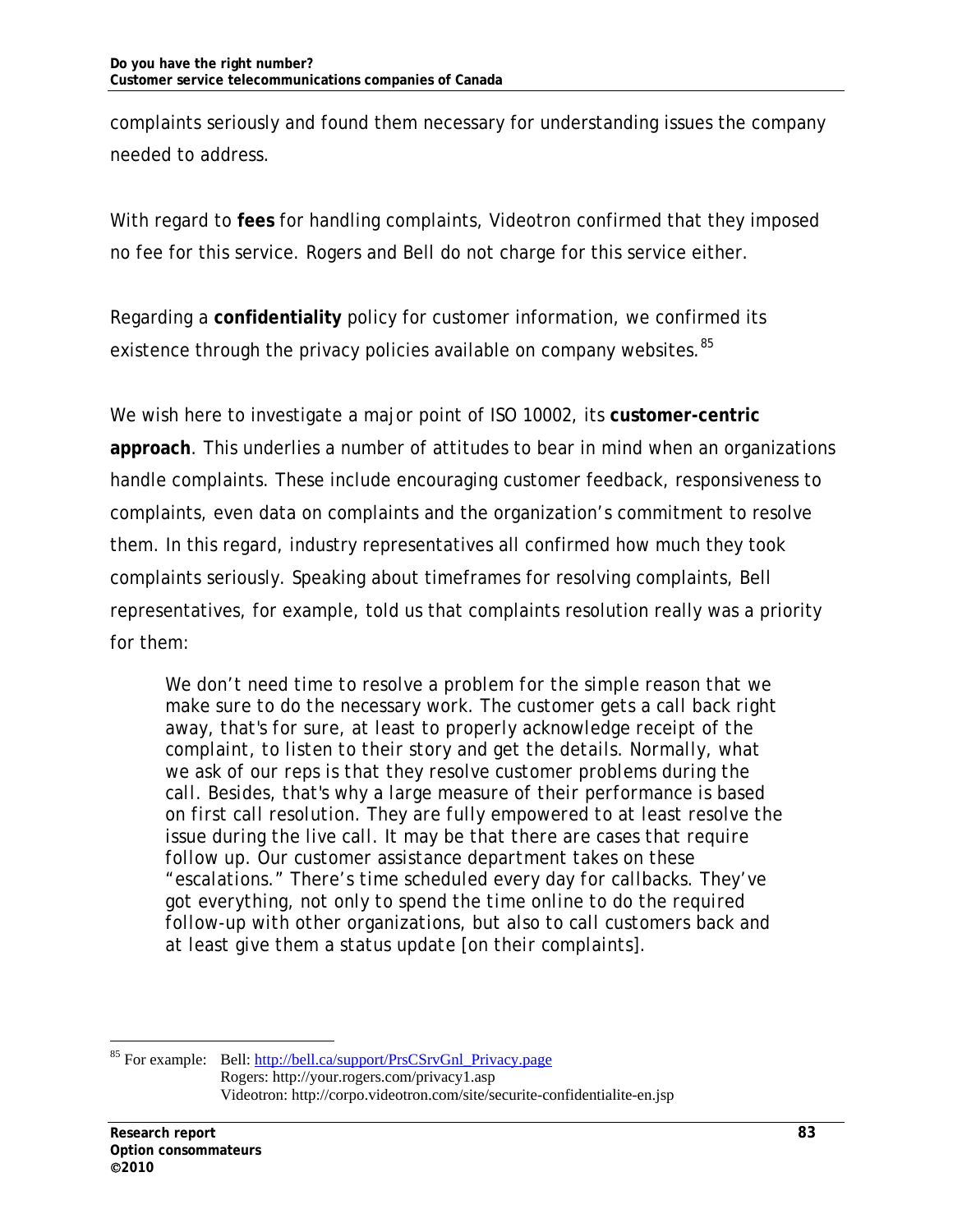Therefore, there is an initial attempt to resolve complaints at the customer service level. However, if the complaint goes any further, Bell is committed to responding promptly and following up on the complaint. In addition, Bell representatives go beyond the resolution of the problem:

We try to solve a particular problem at the customer level, because if it *happens to one customer, it can happen to other customers who didn't get a chance to speak up or who didn't want to leave a message, who didn't take the trouble to write to us and say they were unhappy.* 

So in addition to trying to resolve an individual complaint, the information is used to prevent a recurrence of the same problem. Information about the type of complaints is collected and then used to improve policies and procedures, in addition to addressing systemic issues and product quality. Bell representatives also stated that they were interested in all types of feedback in order to improve products and service:

*At that level [strategy and planning team], we have several sources of data that we depend on to assess customer experience. And surveys are one. Another one is when unfortunately the customer gets to the point where they really want to express their dissatisfaction by escalating their complaint. There's a team that works on dealing with cases immediately, whose ultimate goal is to really solve the customer's problem, but in fact we don't stop there. My team, what it does, is it'll take all these escalation cases and do an analysis of the root causes to find out what it is in our procedures, or in our systems, or in our policies that has brought the customer to that juncture, so we can really address the issue. We use it as another source of data that gives us an idea of what the customer is going through. I also can name 3 or 4 other sources we depend on to really measure the quality of our customer service, which we use not just to resolve the problem, but to prevent (...) others from having to deal with [the same situation].* 

Then we use this information for a number of initiatives:

*[It's] maybe that there's some [individual] behaviour issue – which isn't really a major cause – but when it happens, we make certain our operations address the issue by ensuring that there's some real feedback to the rep for coaching purposes. But otherwise, if there's a real gap in a procedure or system that results in customers not getting service, or when they really asked for something and we didn't respond to their*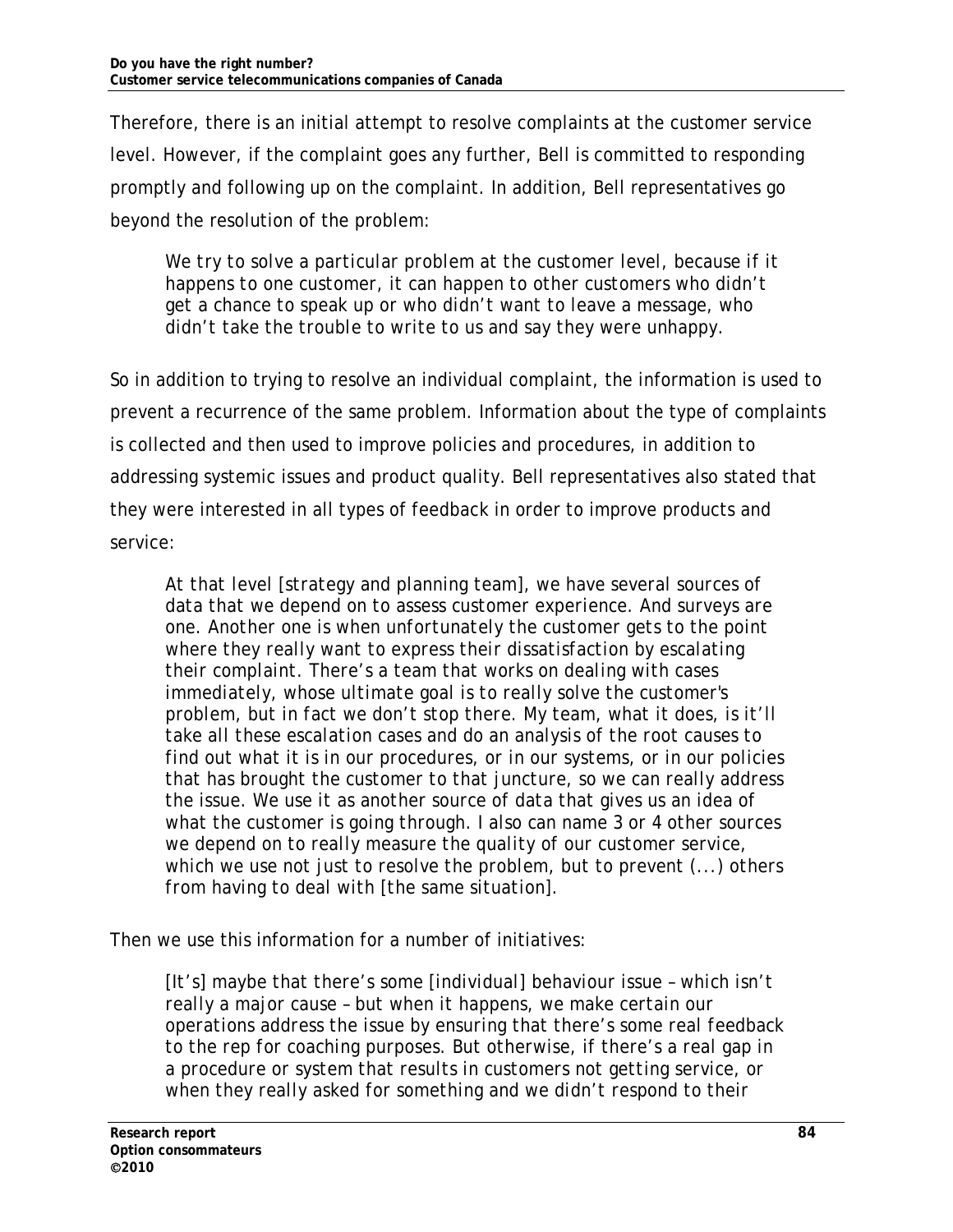*needs, [the goal of the strategic planning team] is to really get to the root of it and find the initial cause that started it all, so we can change and improve it.* 

We then asked whom these recommendations were sent to and were told:

*They go to the director of customer service when it's really an operational need, meaning when it involves coaching to ensure that the rep's knowledge is at an appropriate level. Otherwise, when it really involves making a change in a process or a product, that's where I'm going to turn for example to [the strategies and customer service projects team] which is tasked with implementing call centre initiatives. So I'll go to them, with everything I need of course, to demonstrate the need for change.* 

Bell confirms that they not only undertake to resolve the specific problems underlying complaints, but they also use information gathered from complaints, comments and surveys to address systemic problems. They then give coaching to employees experiencing difficulties, in addition to tapping into this information to improve products and services.

Rogers reported a similar situation. The company tries first to resolve complaints with the initial call, a concept they call "first call resolution," as their representative explained. "We have a measure that we call "first call resolution." It is a measure, from a customer perspective, (...) where we are actually measuring what percentage of the calls we resolve the customer's issue the first time." So, they try to have a high percentage of complaints resolved with the first call. We asked what the results were, and were told, "Our resolves are competitive with the industry. They are not where we would like them to be, which is (...) a journey, not a destination, so a lot of the actions we have taken in the last year in terms of trying to continually get that first call resolution." Therefore, Rogers tries to improve its first call resolution results. Among the initiatives identified by Rogers representatives for improving complaints resolution, the company records and monitors a certain number of calls per month to evaluate the effectiveness of customer service procedures and reduce irritants. We were also informed that post-call surveys are conducted. The Rogers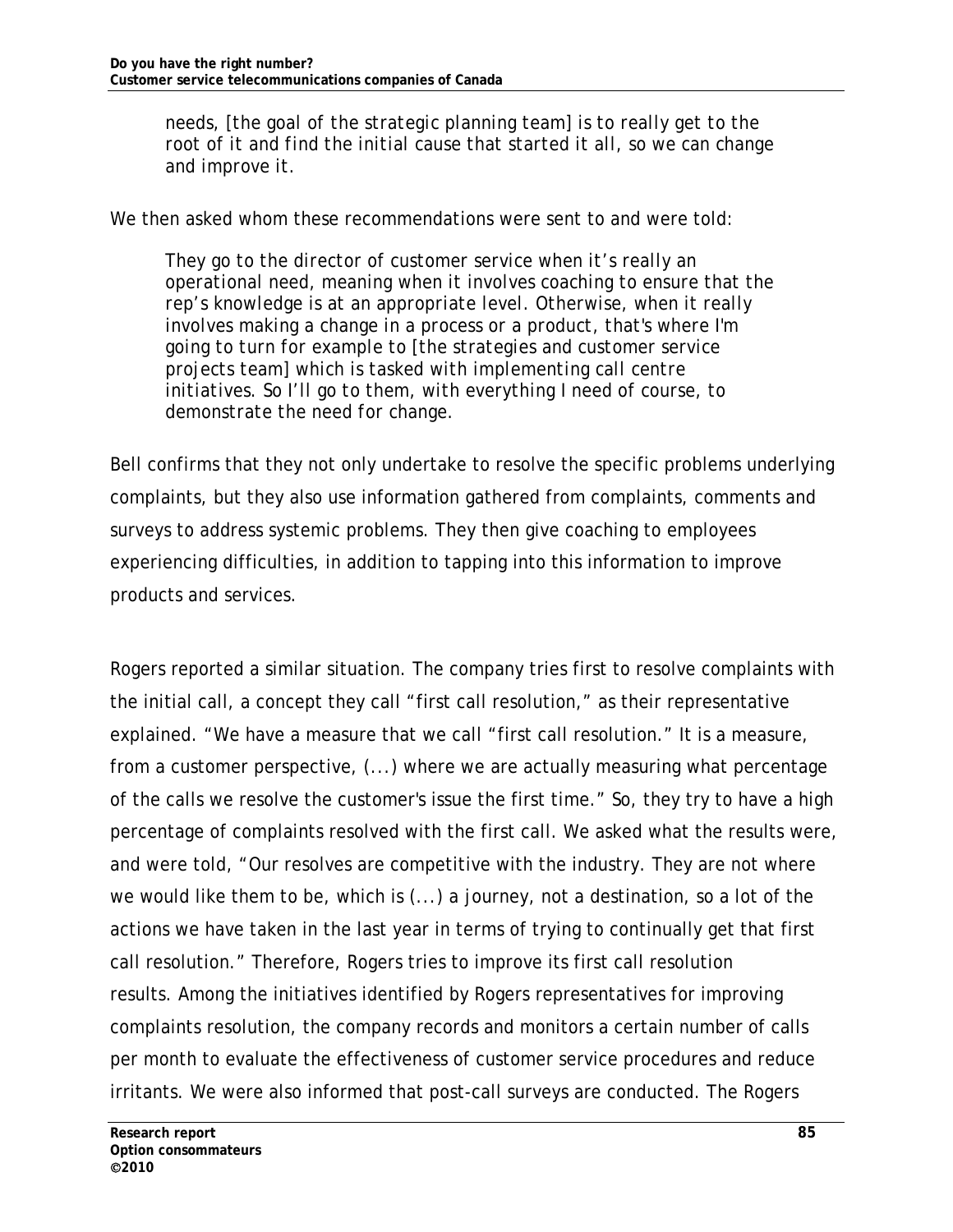Ombudsman and the office of the President of Rogers undertake to resolve complaints, and also to gather information for developing broader solutions. Mr. Moffatt, the Ombudsman, explained how his team operates:

*In addition to attempting to reach resolution of customers' issues, the other part of my role is in working through those cases, I am looking for a root cause where I can make recommendations back to the organization on where I believe there is a need to review all means and processes and procedures to make more customers [satisfied]. We have been having success in influencing change within the organization around processes involved in procedures. [Organization open to suggestions?] Yes, they have been very responsive.* 

The office of the Ombudsman makes recommendations for addressing systemic problems. Like Bell, it makes a commitment to complaint resolution and to an effort to reduce and prevent future complaints.

We also asked Pascal Desroches, customer relations manager for Videotron, if he considered that the company was open, efficient and easy to navigate for customers, and he replied, "Yes, it's very accessible I'd say. [We're open to customers' feedback] and we also encourage it." Demonstrating this openness to input about complaints, he showed us how his team handles such data. "All the information that we gather from the complaint database, whether it's in our database or in surveys, is analyzed and used if necessary to modify procedures or processes already in place. We do everything we can to change procedures to meet the needs of our customers." He also stated that complaints management was part of employee training. "Absolutely, both initial and ongoing training." In addition, Videotron records information on complaints handling (audit):

*First of all, yes, we record calls for coaching purposes, and then for all our customer service calls, we've got a mentoring system in place. Regarding complaints, well, we collect all the information in a [data] base that my team checks afterwards. If there was any non-compliance with regulations, we'll coach even the managers or [the director] of operations about a need for information in sector X. That's the spirit behind our whole team [customer relations management]. Although we're inside the company, we work like an ombudsman and we try to be impartial between the two parties, Videotron and customer, and we try*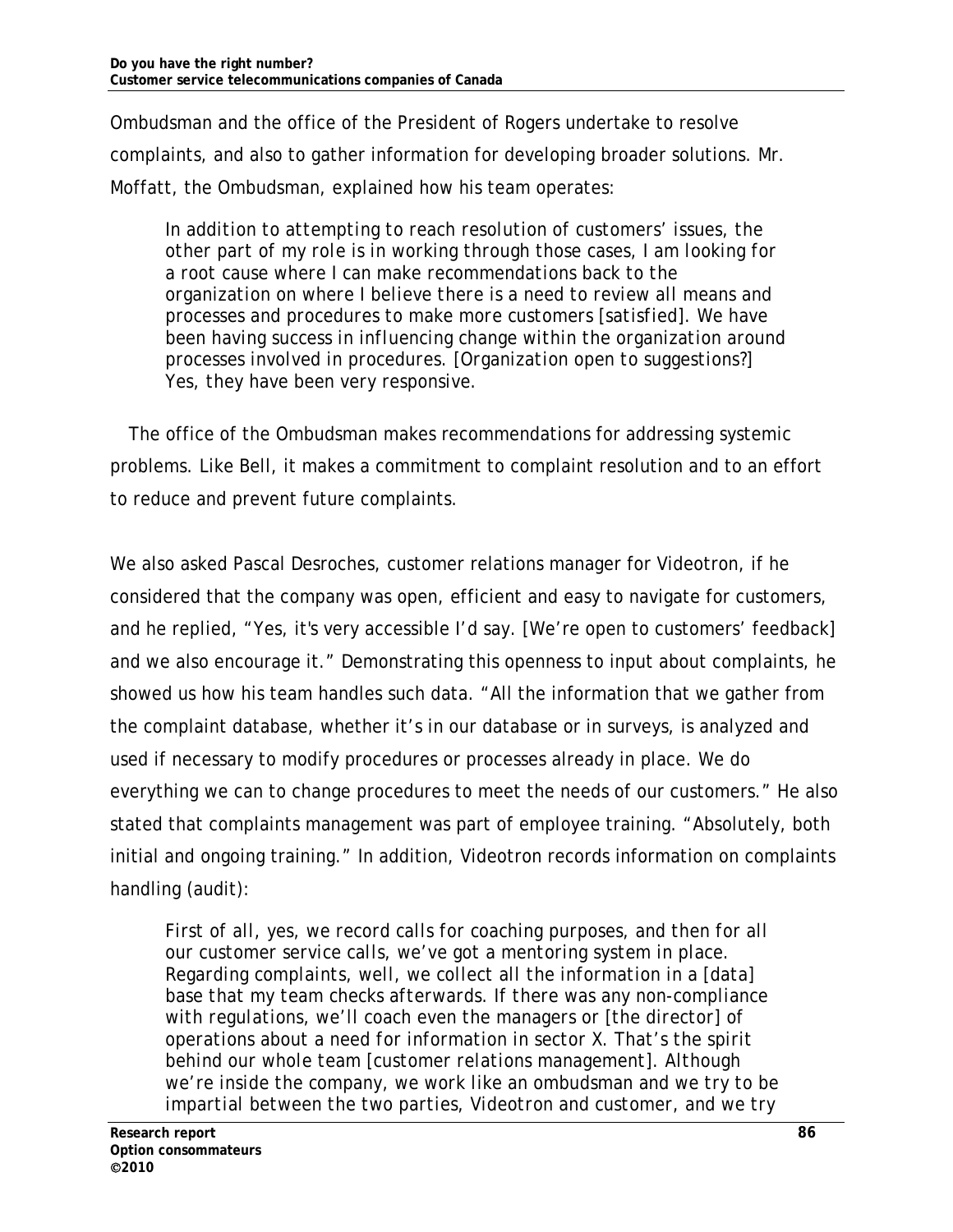*to end up in a win-win situation.* 

Another representative added, on this same subject:

*Because you have to understand that actually there are several departments that deal with complaints. Pascal's team is really the team that handles complaints from outside organizations and so on, but we also provide consistent and effective complaints management in all areas, so we keep a check overall and we provide coaching and statistics in a way that we share a vision and try to have uniform complaints management, whether it's a complaint received by engineering or by customer service.* 

At Videotron there is an effort not only to ensure customer satisfaction, but also to prevent a repetition of the same situation by reorganizing various procedures or by assisting employees to better serve customers. Videotron representatives also discussed their timeframes for handling complaints. First, there is an immediate acknowledgement of receipt of the complaint. Then, the process continues as follows:

*The corporate objective is to contact the customer within 24 hours. (...) Afterwards, there are various goals depending on the complexity of complaints. If it's a complaint about a process, or a bill, etc., we want to resolve it immediately. If it's a complaint about some technical problem, of course that takes more time - 5 to 10 days, it all depends. (...) We have different objectives depending on the complexity of the complaints and what's involved in terms of resolution.* 

Videotron was very specific about this. They really want to take responsibility for every complaint quickly and effectively. We saw earlier that Rogers also provides callback timeframes in the escalation process posted on their website. Bell representatives did not specify that they had timeframes for resolving complaints, but they do try to call back the same day the complaint is received.

In terms of **accountability**, the three companies we interviewed all described their responsibilities and delegations of responsibility respecting company actions and decisions. The principle of complaint escalation also demonstrates an intention to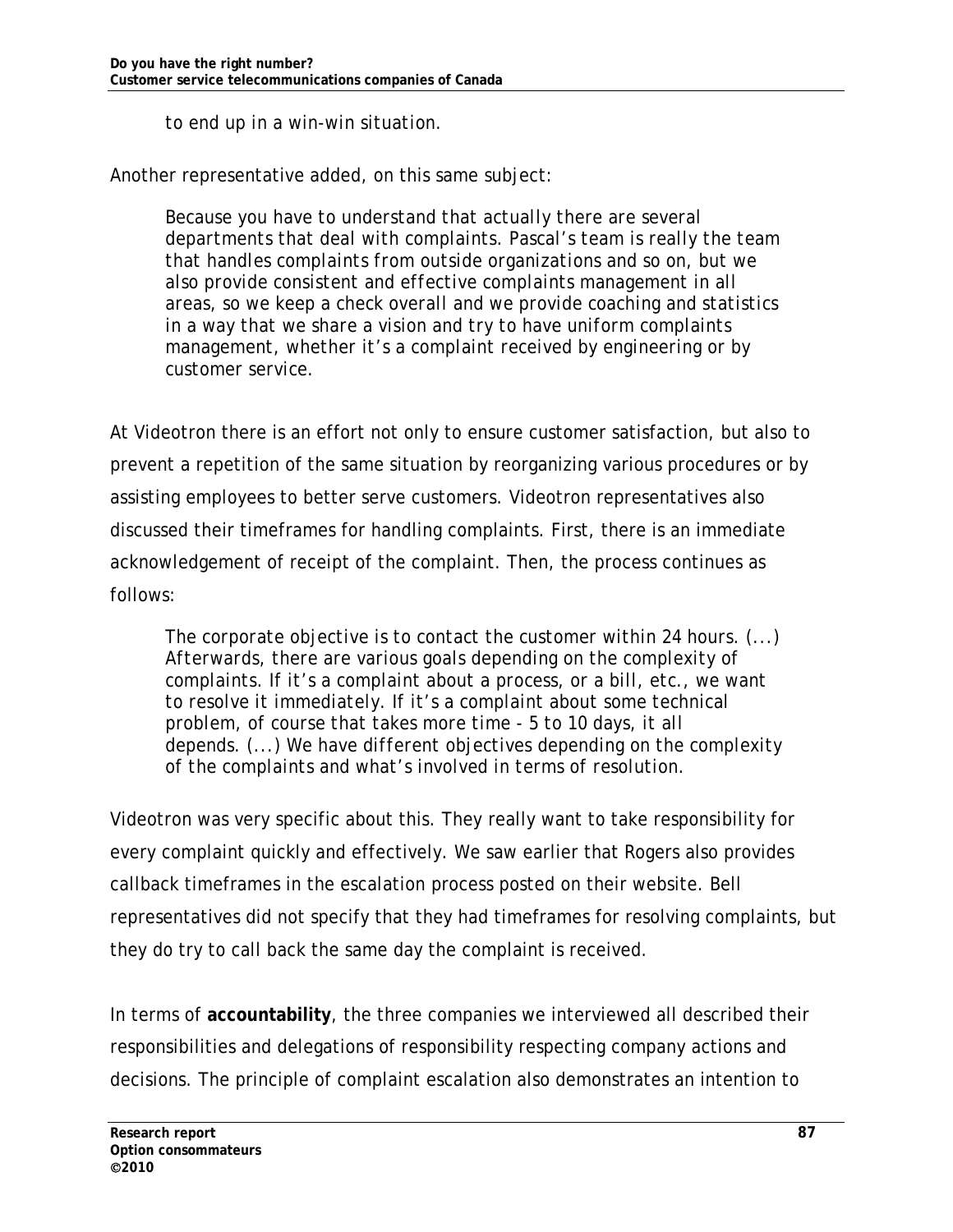distribute complaints handling tasks. In addition, Bell, Rogers and Videotron all have a **complaints handling manager**. In all three cases, this individual was present among the representatives we interviewed. They were, in accordance with the standard, responsible for maintaining effectiveness by means of employee training (frequently referred to as coaching); for organizing needed operational resources; for evaluating the process; and for establishing deadlines (sometimes only for callbacks, sometimes for the whole process).

Ultimately, the three companies we researched seem to have a **commitment** to resolving complaints and deploying various resources to fulfill this commitment. However, it seems that a number of complaints seem to "slip through the cracks." First, as we shall see in the next chapter, complaints are sometimes taken outside the company, for example, to the CCTS. It also seems that some consumers get derailed at some point in the escalation of a complaint to the extent that they contact organizations such as Option consommateurs, or the Union des consommateurs du Québec, or even the PIAC. We have discussed this issue with telecommunications analysts working within these organizations. The conclusions they draw are very similar to those we took from focus groups conducted by Environics and complaints that Option consommateurs has received on the topic.

All our focus groups participants save one $86$  told us they did not know where to take their complaint beyond the customer service supervisor. In addition, among the complaints received at Option consommateurs, a good proportion complained about a lack of follow-up of their complaint (42.3%), or ineffectiveness in resolving their problem (40.1%).

For PIAC, John Lawford outlined a typical profile of the type of complaints they receive:

*We get about 4 or 5 [complaints] a week and they're unsolicited. We* 

<sup>&</sup>lt;sup>86</sup> In all, 30 individuals participated in focus groups. Of these, only one knew a complaint could be taken higher than the customer service supervisor.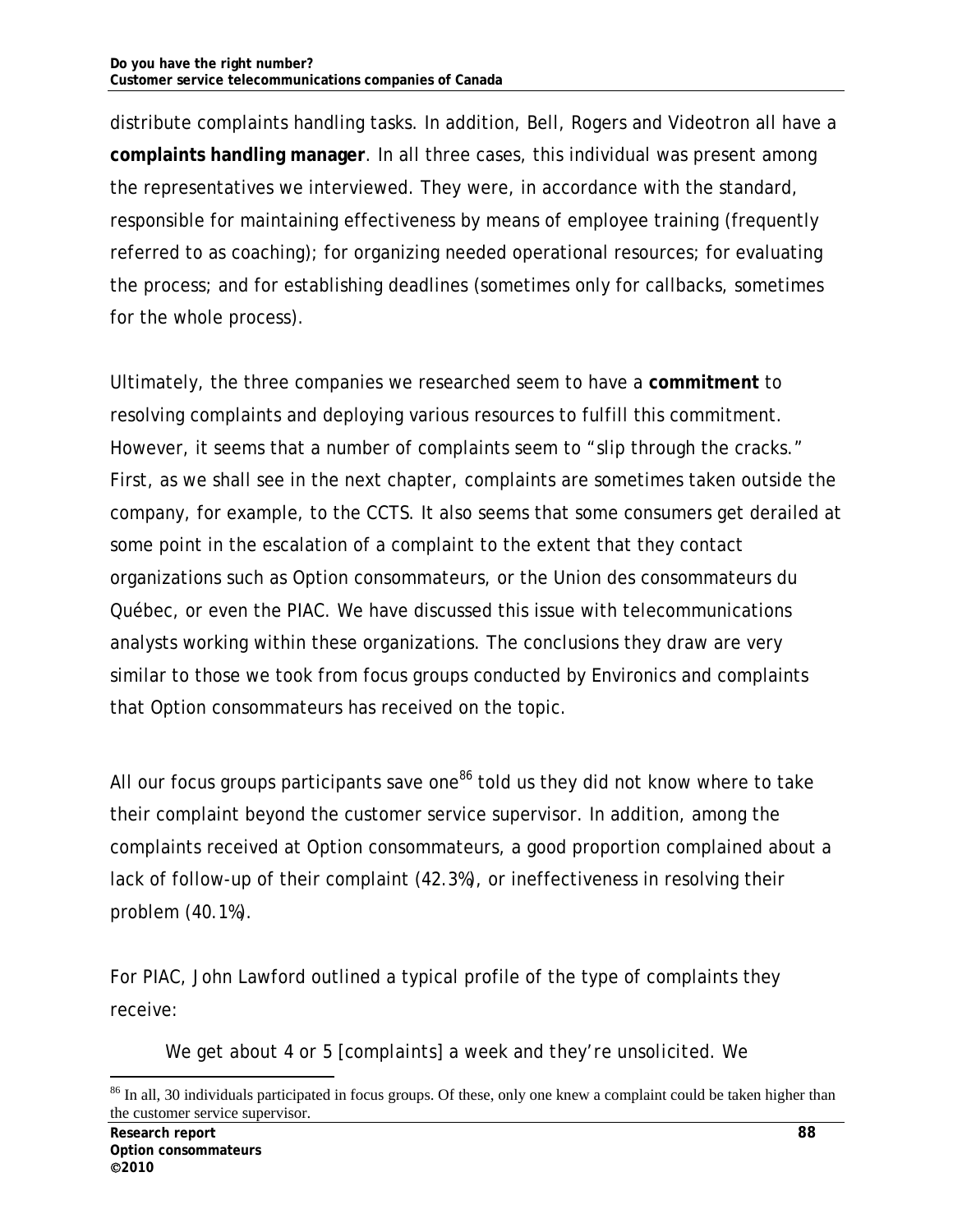*don't have anything on the webpage saying, "We're experts in telecom, we will take your complaint. Please contact us." We have a link to the CCTS saying [the complaints should be addressed to the CCTS], because we don't deal with individual complaints… [We write the consumers that we cannot take care of individual cases, but tell them:] "You'll be happy to know there's a third party designated to help you solve your problems free [of charge]… Tell me if it doesn't work." And we got a few people that called back [saying], "It didn't work." It's just really nice to have somewhere to send them.* 

It is also interesting to see the number of complaints received by the PIAC, even though it does not have a mission of resolving individual consumer problems. We also investigated the nature of these complaints. Mr. Lawford described tracking problems and inefficiencies in first-time problem resolution:

 *[W]hat it is [sometimes], is that someone's made a mistake – and we tell them it was a mistake, if they do actually call here – that they've spoken to someone on the phone and got a verbal confirmation that a certain charge will be waived or credited, and it doesn't get credited and it doesn't get waived either because the CSR didn't make a note of it and it went on to the next call, or they did make a note of it and passed it up and no-one actioned it, or they didn't have the authority to promise that and they promised it, so they lied, or else the thing just got lost in the mail, so to speak, and/or the customer imagined it wrong. In other words, they thought they made a request for credit that was never done.* 

Going back to Lawford's advice that we mentioned earlier, his way of dealing with follow-up problems is quite pragmatic but seems to provide a fairly effective way of ensuring appropriate follow-up to the complaint:

*You know, "Don't phone the phone company" is sad advice, but it's one that we do give. There's a "He said, she said" thing, where the [customer] says, "You told me you were going to credit me \$200" and [the company says, "We have no record of that," because [this promise was] oral… and then nothing happens! (…) I don't know, because I don't work in customer service, but I assume that they have a number of scripts to go through and a number of different screens and they may just get confused in what they're doing as well, or not being competent, or not properly trained, or just don't know how to do it properly either. So, they think that they've done the credit request and it's not done right.*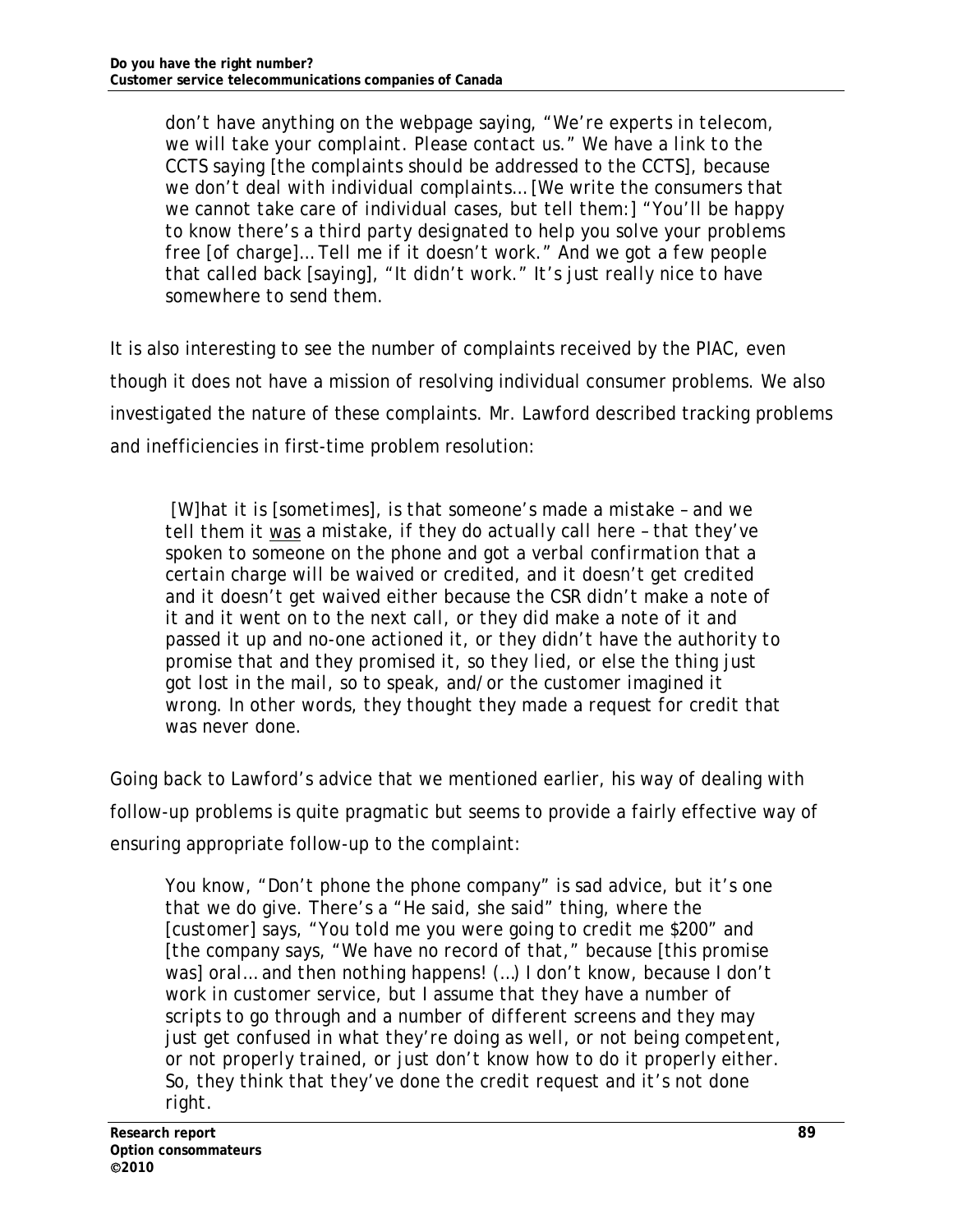Lawford believes that training or lack of equipment could also be a cause of inefficiency. He also considers that consumers do not necessarily know how to navigate the complaints process and give up:

*There are many reasons why [around 90% of disgruntled customers do not act on their dissatisfaction]. One is simply that there's no information available to them about how to complain and another one is (…) a choice of the customer [thinking], "It's just not worth my time." A lot of it is that [customers] don't know where to go, how to go about the complaints process. A lot of the time, they have a language problem and communications problems (…), but customer service can only go so far [in servicing people in their own language], but I think they can make some effort [in this regard] … If there's a really big problem with language, [the telecommunications companies] may have to either send people straight to CCTS and support CCTS if they're hiring people who speak other languages, or if it's really a large group in their business section, they should maybe start hiring people that [do speak the language].* 

In fact, this information is provided on line only in English and French, which could disadvantage those for whom English and French are a second language,  $87$  those who have limited literacy skills and those who do not know how to use the Internet. In a country like Canada, that accounts for a large proportion of the population. In fact, according to Statistics Canada, 48% of Canadians aged 16 and over do not possess a minimum level of literacy skills for functional daily living.<sup>88</sup> We must also consider those who do not use the Internet in their personal life. According to Statistics Canada again, although the percentage of users is on the rise, 27% of the population still do not use the Internet. "Almost three-quarters (73%) of Canadians aged 16 and over, or 19.2 million, used the Internet for personal reasons during the 12 months preceding the survey. This is higher than the proportion of slightly more than two-thirds (68%) recorded in 2005 when the survey was last conducted."<sup>89</sup> Asked if he thought that consumers were sufficiently equipped to make a complaint, Lawford spoke of the

 $87$  As an indication, according to the 2006 Canadian Census, around 11% of the populations speaks a language other than French or English at home. Source: http://www40.statcan.ca/l02/cst01/demo61a-fra.htm

<sup>88</sup> Statistics Canada, The Daily, International Adult Literacy and Skills Survey, (November 9, 2005)

<sup>89</sup> Statistics Canada, The Daily, Canadian Internet Use Survey (June 12, 2008)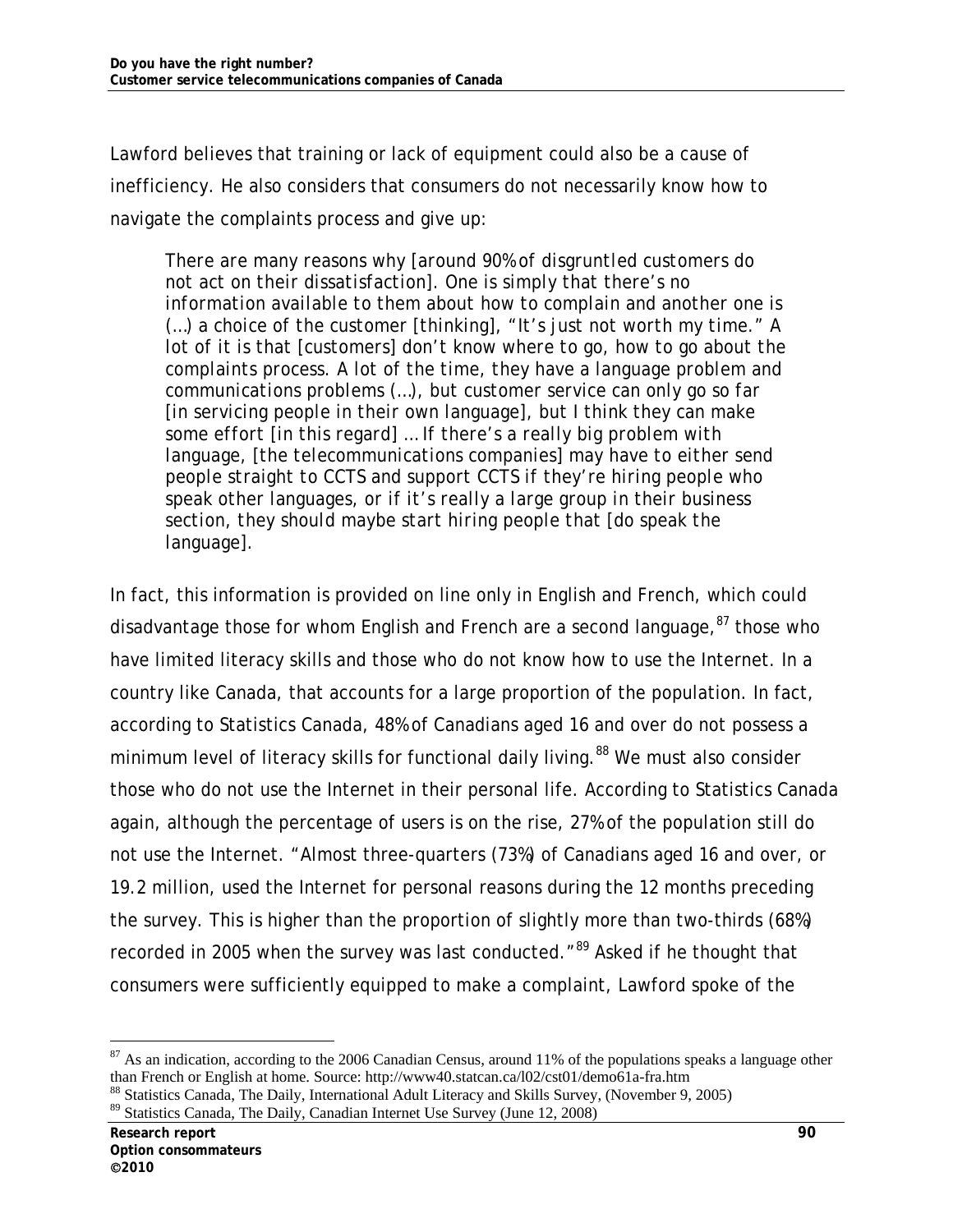helplessness that the consumer may feel when confronted with a huge industry such as telecommunications:

*I don't know, there's such gap, they know what the problem is very well because they've just lived through it, and it's obviously enough of an issue that they need to contact the company, but they have no understanding of contract law, they have no understanding of what consumer protection there is in the province, they have no idea where to go if the company didn't give them a satisfactory answer – that would be CCTS, I would hope – they have an idea of their own negotiating power or their own worth to the company, so they can't, say, [negotiate on the basis that they might leave]. The companies have a lot of scripts ready for when you are [threatening that you might leave, saying], "Oh well, certainly, but it will cost you this much" or "If you stay with us, we will give you this." [Customers] are ill equipped to fight and they don't know how to do a complaint, they phone instead of writing, but you're not leaving any kind of evidence trail. So if anybody ever says, "You didn't call," they say, " Yes, I did." They think they're going to believe them because they're telling the truth. Well, truth doesn't mean much unless you can prove it. So, it's just a very hard lesson to learn. It's very frustrating for them too, and then they get mad and think the world is against them… Until you really have been really taken to the cleaner's by these folks a couple of times, you're not going to realize that.* 

Thus, there is a real problem in following up on complaints, but more important is the fact that consumers do not have the necessary tools for filing a complaint and receiving a satisfactory answer. Although it must be admitted that literacy in business practices is definitely a problem, it must be remembered that consumers cannot easily exercise the skills for escalating a complaint and demanding results.

Anthony Hémond, telecommunications and broadcasting analyst at the Union des consommateurs, is in complete agreement.<sup>90</sup> We asked him what kind of complaints he received and he responded as follows:

*The ACEF [Associations coopératives d'économie familiale] refer cases to me, and sometimes, from what I see, it's hard to get to talk to someone who's authorized for customer service, I mean someone who can actually deal with the problem. Often, you've got to call non-stop, with call times that are sometimes incredible, like you can be on the phone for an* 

<sup>-</sup> $90$  Telephone interview with Anthony Hémond of the Union des consommateurs, January 11, 2010.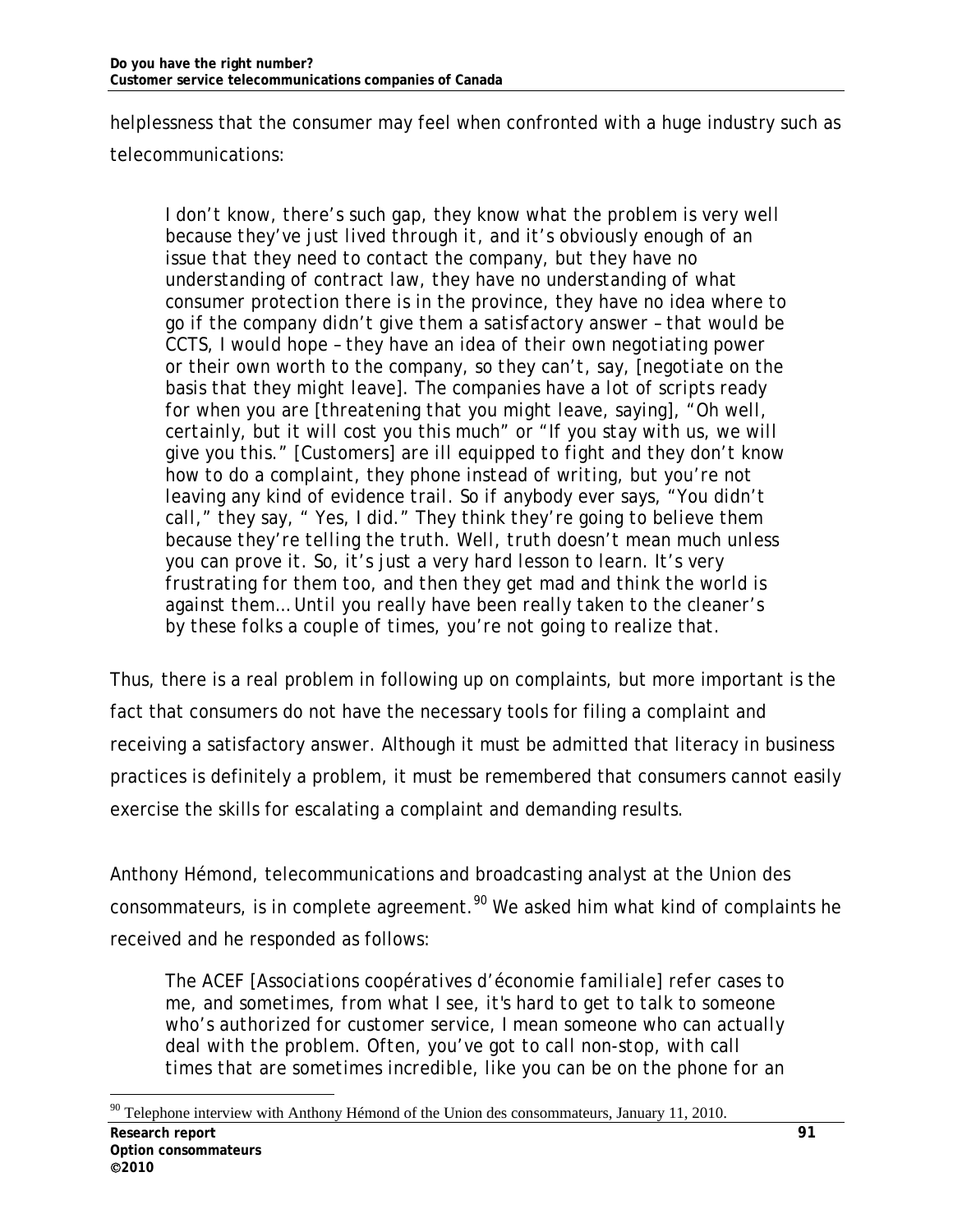*hour at a time (...) waiting for someone and explaining [the problem], but then you have to call back again because you've gotten nowhere and you have to [explain the whole story] again to someone new. So, really, there's a malfunction in customer service because consumers can't find someone to talk to who's competent. Then, even when the consumer's right [to complain about the product or customer service] and it's the company that's in the wrong, it's hard to argue with the company. It's a big machine with lots of resources and in any billing dispute they have no hesitation in jeopardizing your credit rating by threatening [to send the file to] a collection agency. So the consumer gets scared and pays up, when they might have been totally in the right.* 

Therefore, the complaints received are consistent with those sent to Option consommateurs, namely tracking problems, inefficiencies, transfer, etc. When we asked whether consumers were properly equipped to navigate the complaints process, he replied:

*It's very difficult (...) It makes a difference if the person has access to the Internet or (does not), and it depends on their age as well. Often, seniors will be assisted by relatives, the family, because unfortunately they'll be less capable of finding the information. Those who've got Internet will also be able to find information more easily and learn about their rights and insist on them. So, not everybody's equal when it comes to getting information and asserting their rights, that's obvious.* 

Hémond is therefore in agreement with this study regarding literacy and reading skills. He continues:

*Some information is quite accessible if you have access to the Internet. [For example, contracts are available on the Internet, otherwise the company is supposed to send a duplicate. Much information is available in contracts.] In the blue pages of directories, you can find the consumer rights guaranteed by the CRTC and inside you've got all the available information to enforce your rights in accordance with current legislation but (...) it's only valid for your residential land line (...) Then, for all other services such as cell phone and the Internet, it's [the CCTS] that's in charge of these if you have a complaint. But, you know, getting the information, it's not that easy, so the best solution for the consumer is (...) associations that may assist at that point. ACEF [get] numerous telecom complaints and they help consumers who've got a problem [to resolve it]. It's really not easy or straightforward when you've got a problem with these large telecommunications companies to get help from people who know how*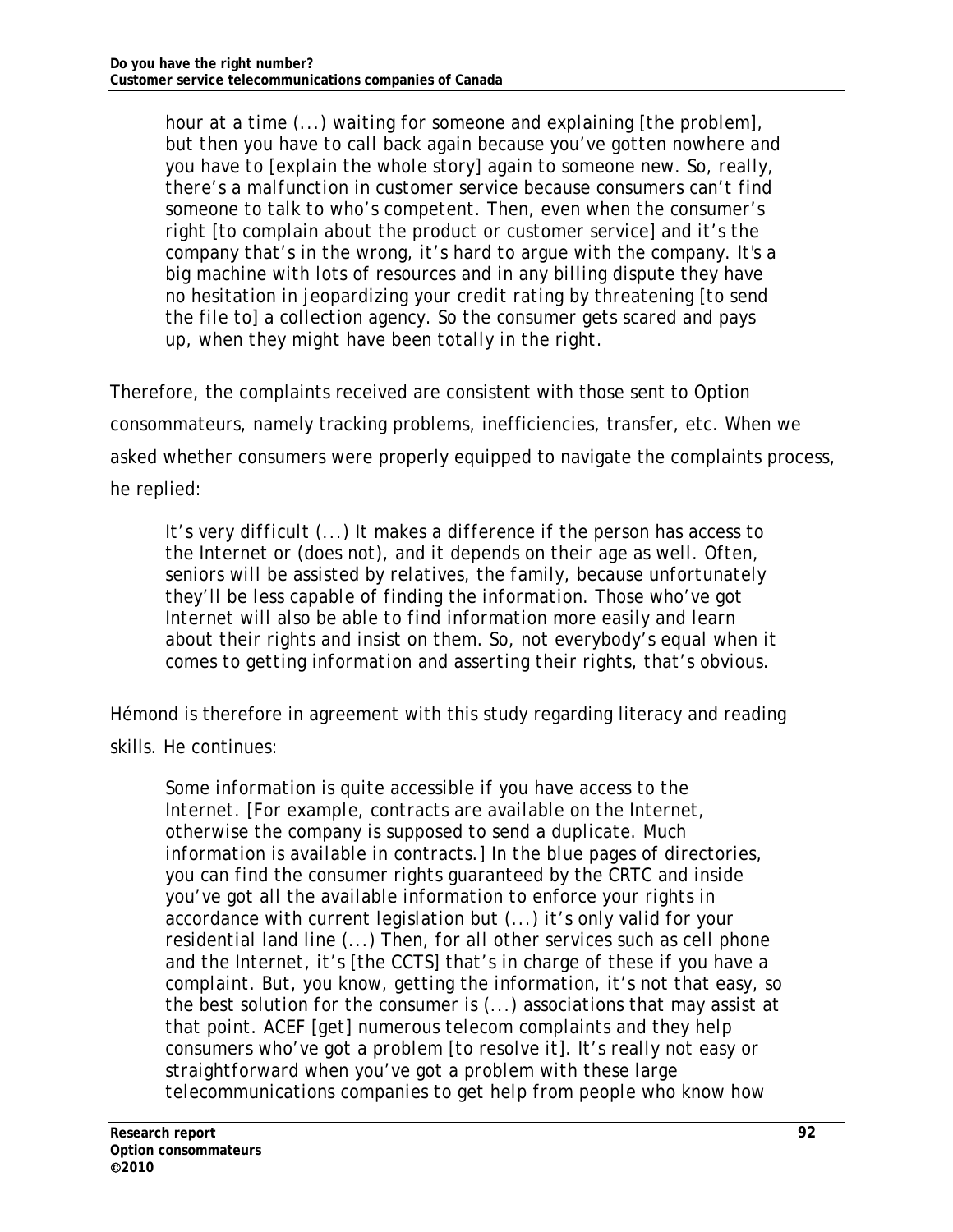### *the system works and what the rights of consumers are.*

Therefore, the tools for filing complaints are inadequate for average consumers to assert their rights. In the current situation and in the context of the issues raised by this chapter, what can be done?

## **Table 2 - Problems identified in complaints handling**

- Clarity: convoluted language like "concerns" or "comments"
- Access to information needed to effectively navigate the complaint process

Follow-up

# **2.3 Solutions?**

First, regarding language, telecommunications companies should use simple, direct language when describing how to make a complaint. The fact that they equate "comments" with "complaints" is confusing and can give consumers the impression that there is no recourse for complaint, which may give the feeling that the company is not open to complaints.

Regarding openness to complaints, the fact that complaint procedures are difficult or impossible to access also gives the impression that the company is not committed to resolving complaints. It seems absolutely essential that the process be easily accessible to all consumers. So, being confined to information posted on a website puts many consumers at a disadvantage. We therefore recommend that the CRTC require that complaints escalation procedures and relevant contact information be printed in an insert on the utility bill each month. In addition, all telecommunications companies should publish a complaints escalation process that is clear and easy to navigate. Furthermore, we consider that a link to "How to make a complaint" should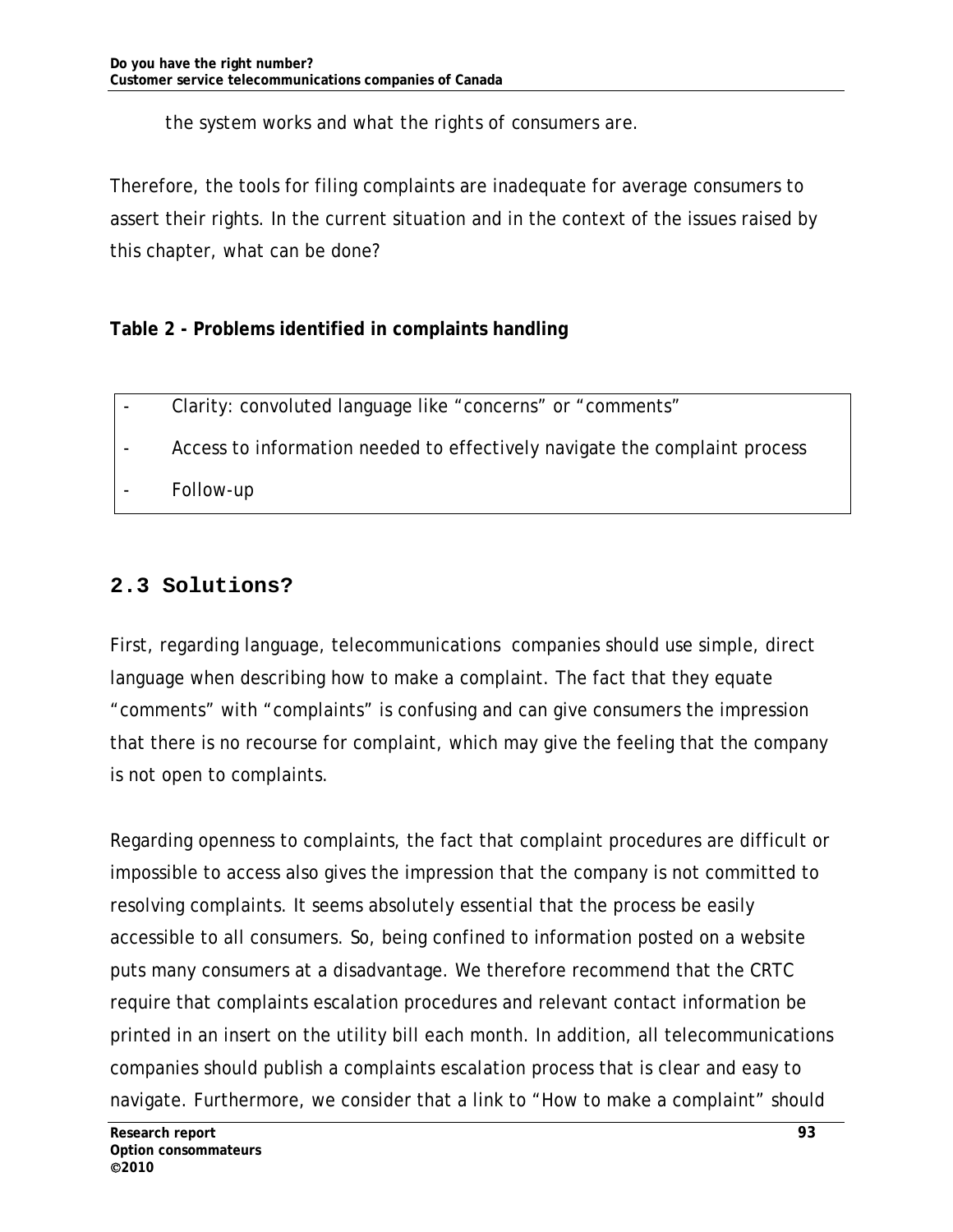be available on the company site in the appropriate place, that is to say, under

"Support" or "Contact us."

With regard to tracking issues, we repeat our recommendation of the previous chapter.

Regarding follow-up of active files, it would be desirable to establish a more thorough tracking system. Lawford suggested a simple and effective solution for this problem:

*[When we were addressing the problem with telemarketers' lists], this whole issue came up in spades… So the idea was – and the commission decided – you have to give [the customer] a tracking number… [The industry complained a lot about the costs and the logistics that this modus operandi would entail]… But, that is one of the solutions that I think, if they were serious about their customer service within their organizations, they would have [implemented this system]… I just can't believe that big organizations like that can't give an incident number… That is one of the types of solutions that I think cost some money, maybe that aren't the end of the world, but that show to me that they don't care. If they did care, they would know that you have to have a system of tracking to solve things quickly. But I believe, although I don't know for sure, that it's cheaper to just bother people, let the ones who have real issues and can find the CCTS complaint [system] and you pick off complaints one at a time, it's much cheaper that way…* 

The companies we interviewed spoke about their efforts to strengthen tracking and call history. We consider it essential that these monitoring systems be required.

# **Chapter 3 - ISO 10003 - Guidelines for external conflict resolution**

# **3.1 ISO 10003 as an analytical grid**

This third chapter is devoted to the third and final standard on customer service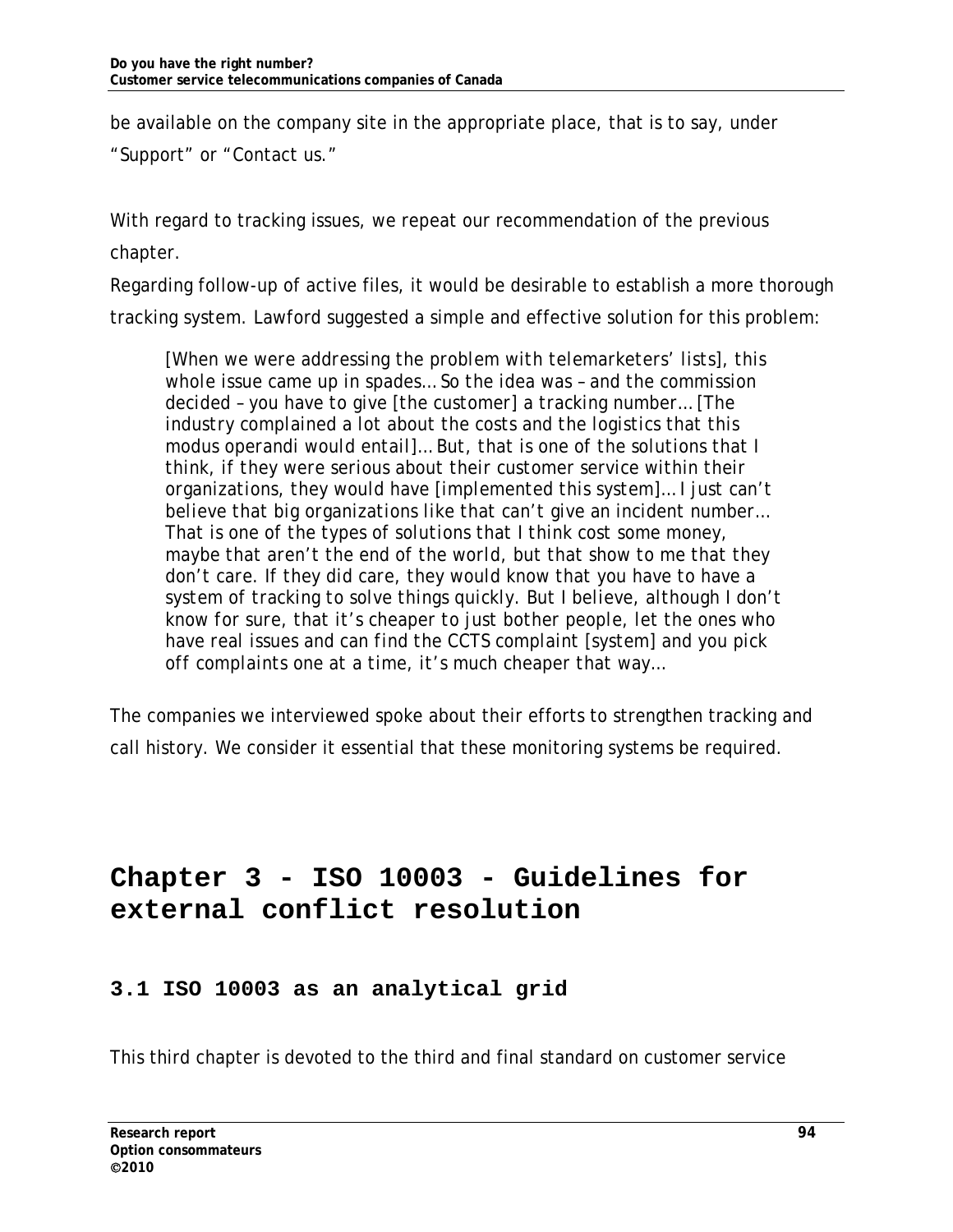developed by the International Organization of Standardization, ISO 10003.<sup>91</sup> This standard was developed jointly with ISO 10001 on codes of conduct regarding customer service and is devoted more specifically to external conflict resolution. It essentially tries to ensure that there is an objective last resort in cases where conflicts cannot be solved internally. The scope of the standard is defined as follows:

*This International Standard provides organizations with guidelines for the planning, design, development, operation, maintenance and improvement of effective and efficient external conflict resolution of product complaints. Conflict resolution is a means to finding remedies when organizations are unable to arrive at an internal resolution of the complaint. Most complaints can be resolved satisfactorily within the organization without having to engage in lengthier and more serious procedures. (...)*

*This International Standard may be used: a) to develop a conflict resolution process and determine when conflict resolution should be offered to the complainants; and b) to select a conflict resolution provider (...) capable of meeting the specific needs and expectations of an organization. (...)*

*Although the International Standard is intended for organizations, the guidelines provided are also useful for service providers. Providers can implement the guidelines in their own conflict resolution process. (Ibid., p. VI* [Our translation])

In this chapter, we will explore the standard's guidelines in order to evaluate external conflict resolution procedures in the telecommunications industry.

### **3.2 The Commissioner for Complaints for Telecommunications Services (CCTS)**

Before we begin, some specifics about the telecommunications industry are in order. First, carriers have no choice of service provider in resolving external conflicts,

<sup>91</sup> *National Standard of Canada, CAN/CSA-ISO 10003-08 (ISO 10003-2007), Quality Management - Customer Satisfaction- Guidelines for Dispute Resolution External to Organizations*, Canadian Standards Association 2007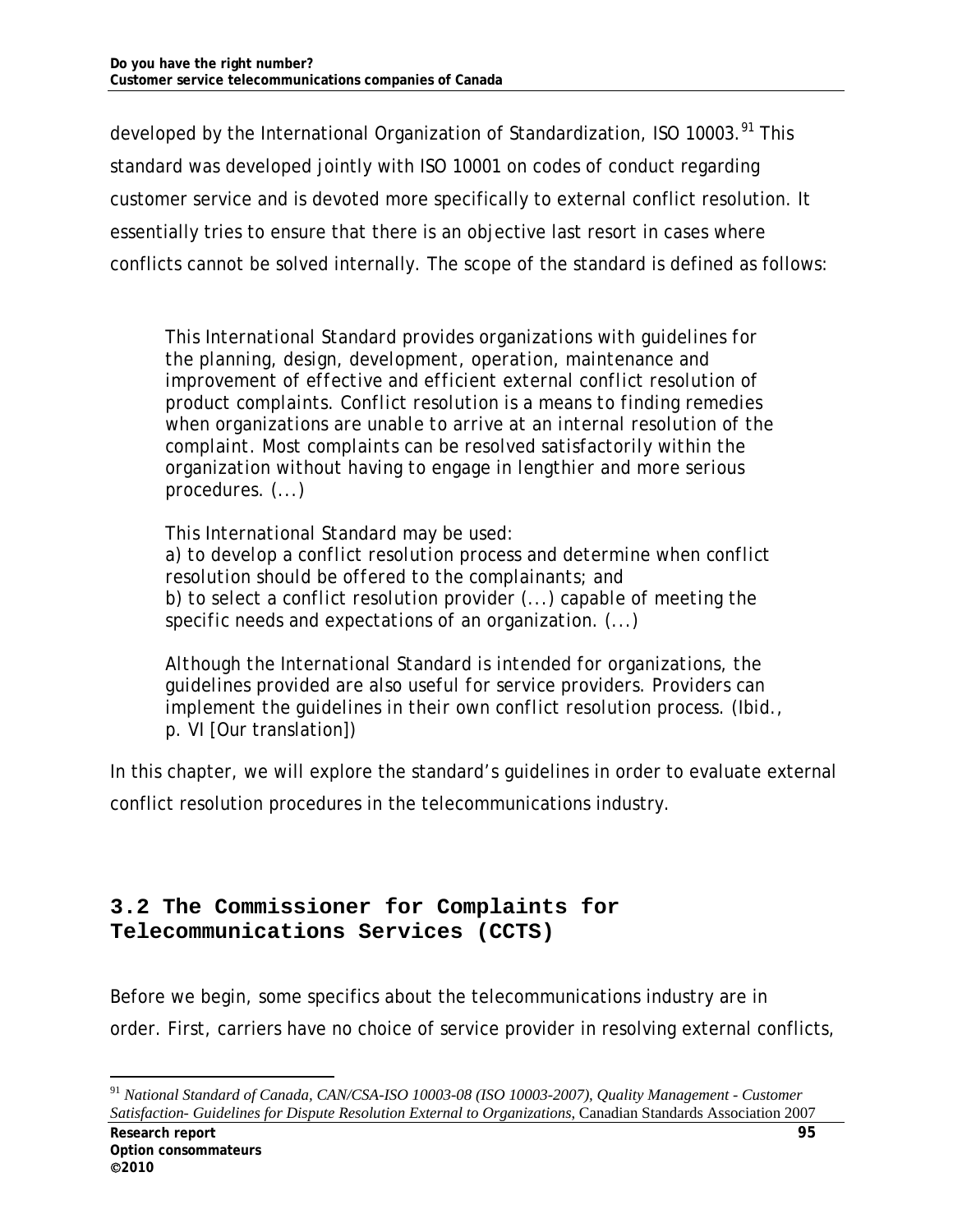as the appointment will already have been made by the federal government, namely the Commissioner for Complaints for Telecommunications Services (CCTS),  $92$  and in some cases the Canadian Radio-television and Telecommunications Commission (CRTC).<sup>93</sup> However, since CCTS was instituted, all complaints about the telecommunications industry are directed to the commissioner and not to the CRTC, which now plays more of a regulatory and supervisory role in telecommunications, as seen in this description of the Commission:

*The Canadian Radio-television and Telecommunications Commission (CRTC) is an independent public organization that regulates and supervises the Canadian broadcasting and telecommunications systems.* 

*The CRTC does not regulate newspapers, magazines, cell phone rates, the quality of service and business practices of cell phone companies, or the quality and content of TV and radio programs.* 

*As an independent organization, the CRTC works to serve the needs and interests of citizens, industries, interest groups and the government.<sup>94</sup>*

Therefore, the provider for resolving external disputes in Canada is CCTS, which prevents us from dealing with certain aspects of ISO 10003 standard such as the section on selecting the right provider. Telecommunications companies cannot choose a provider, as the position is filled by the government. However, we will examine company attitudes towards external conflict resolution and attempt to evaluate the quality of the service provider.

In interview, we nevertheless asked company representatives if they had other means of external conflict resolution, apart from CCTS. At Bell,<sup>95</sup> we were told that there was no external conflict resolution because everything is taken care of internally, and that there were clear, direct policies for speaking to a director within the office

<sup>92</sup> http://www.ccts-cprst.ca

<sup>93</sup> http://www.crtc.gc.ca/

<sup>94</sup> http://www.crtc.gc.ca/eng/backgrnd/brochures/b29903.htm

<sup>&</sup>lt;sup>95</sup> Telephone nterview with Bell representatives, February 8, 2010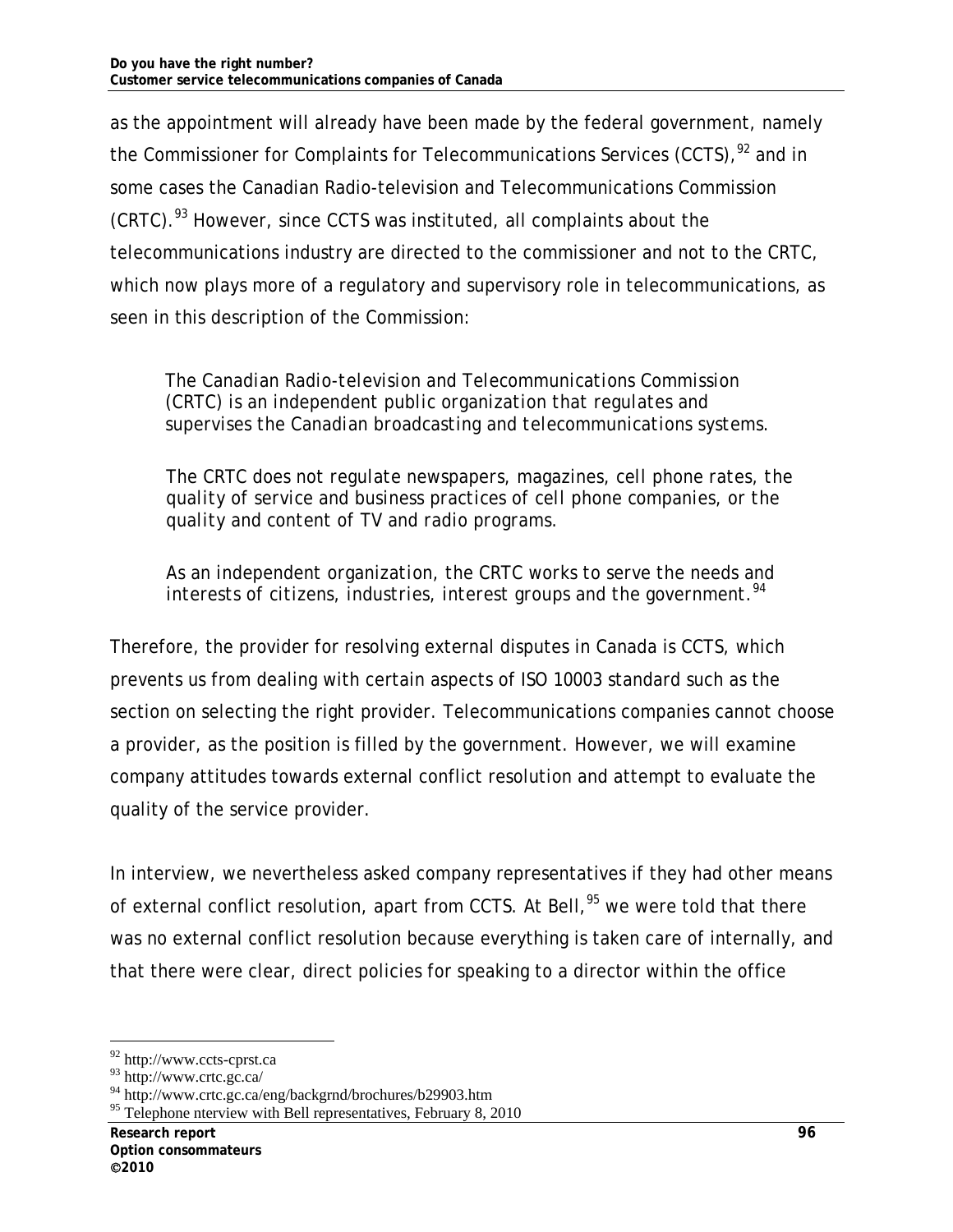of Vice President or President. Videotron<sup>96</sup> confirmed that the resolution of external conflicts was referred to CCTS:

*In telecommunications we have an organization called CCTS - Commissioner for Complaints for Telecommunications Services - that acts as an external ombudsman for telecommunications. So, if a complaint is not resolved at the first, second or third level, the final step is CCTS, which has powers of decision and recommendation.* 

We rely therefore on CCTS as the conflict resolution provider. Of the companies interviewed, Rogers is the only one to establish an internal ombudsman. His name is Don Moffatt and we spoke with him in the interview with Rogers representatives.<sup>97</sup> During this interview, a company representative briefly explained the role of Mr. Moffatt and his team: "It is our fourth step in the escalation [process], so if things don't get resolved through our office of the president, (...) then they have the choice to go through our office of the ombudsman." Therefore, we consider the Ombudsman's office as the fourth stage in the escalation of a complaint. Mr. Moffat then explained the responsibilities of his office:

*We have set it out to be as objective as possible. What that means is that I don't report to any of the operating lines in the company. I report into the top of the organization. I do not have access to any of the company systems, the billing systems. If a customer's issue gets referred to me, then I have, first of all, have to gain the consent of the customer to go and request the details of their records from the organization. And then, I would look in an impartial way at the assessment of the details that Rogers provides and the details that the customer provides, and then, basically, I use principles of natural justice to review those and make recommendations. My recommendations are not binding, on either the customer or the company, but we have had good success in those recommendations being accepted and those recommendations being acceptable to the customer in terms of resolution.* 

The office of the ombudsman at Rogers follows a number of guidelines laid down by ISO 10003, such as the organization's willingness to participate in external conflict resolution and the provider's competence<sup>98</sup> and capacity for making appropriate

 $96$  Interview with Videotron representatives in company offices, February 11, 2010

 $97$  Telephone interview with Rogers representatives, January 27, 2010

<sup>&</sup>lt;sup>98</sup> Don Moffatt's biography on the Rogers website indicates that he has the expertise to find solutions in customer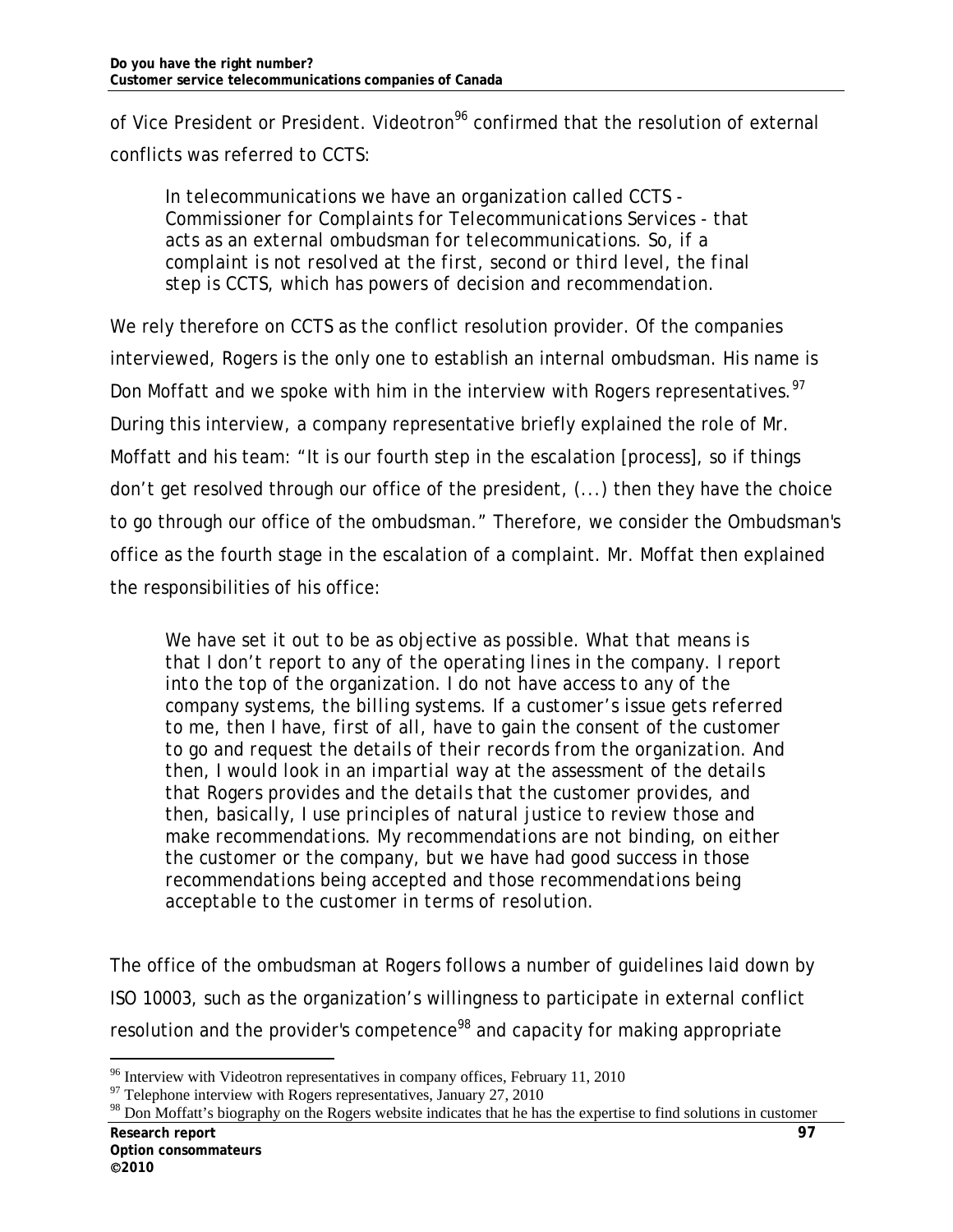recommendations, as explained by a Rogers's representative:

*One of the things we did when we decided to introduce the ombudsman's office was, we did a lot of research in terms of best practices, what would be the role of the office of the ombudsman. We actually looked to our peers in financial services who are mandated to have an office of the ombudsman, unlike our sector, and spent some time with these offices to understand how they operate and how they work and how they would interact with an office of the president. We feel that we did a very thorough job in terms of architecting it in a way that would best meet the needs of our customers.* 

There was certainly an effort by Rogers to establish an ombudsman's office in accordance with guidelines. We recognize that Rogers has made efforts to limit external conflict resolutions by establishing a fourth step in their complaints escalation process. As we have seen, Mr. Moffatt considers that his role is as objective as possible under the circumstances, and that he arrives at a resolution acceptable to both parties in the majority of complaints he receives. Naturally, Rogers customers can contact CCTS to resolve a dispute with the company if the solution proposed is not satisfactory. Therefore, our evaluation of external conflict resolution will concentrate on CCTS, since it is the objective authority appointed by the federal government to resolve complaints in the telecommunications field.

### **3.2.1 The code**

The CCTS code is available on their website.<sup>99</sup> Furthermore, it is written in clear, **accessible** language. The code is supported by procedures and objectives for each function and each role that are part of the process. In itself, the CCTS Procedural Code meets the guidelines of ISO 10003.

service conflict resolution. Biography posted at http://your.rogers.com/contact/complaint.asp <sup>99</sup> http://www.ccts-cprst.ca/documents/procedural-code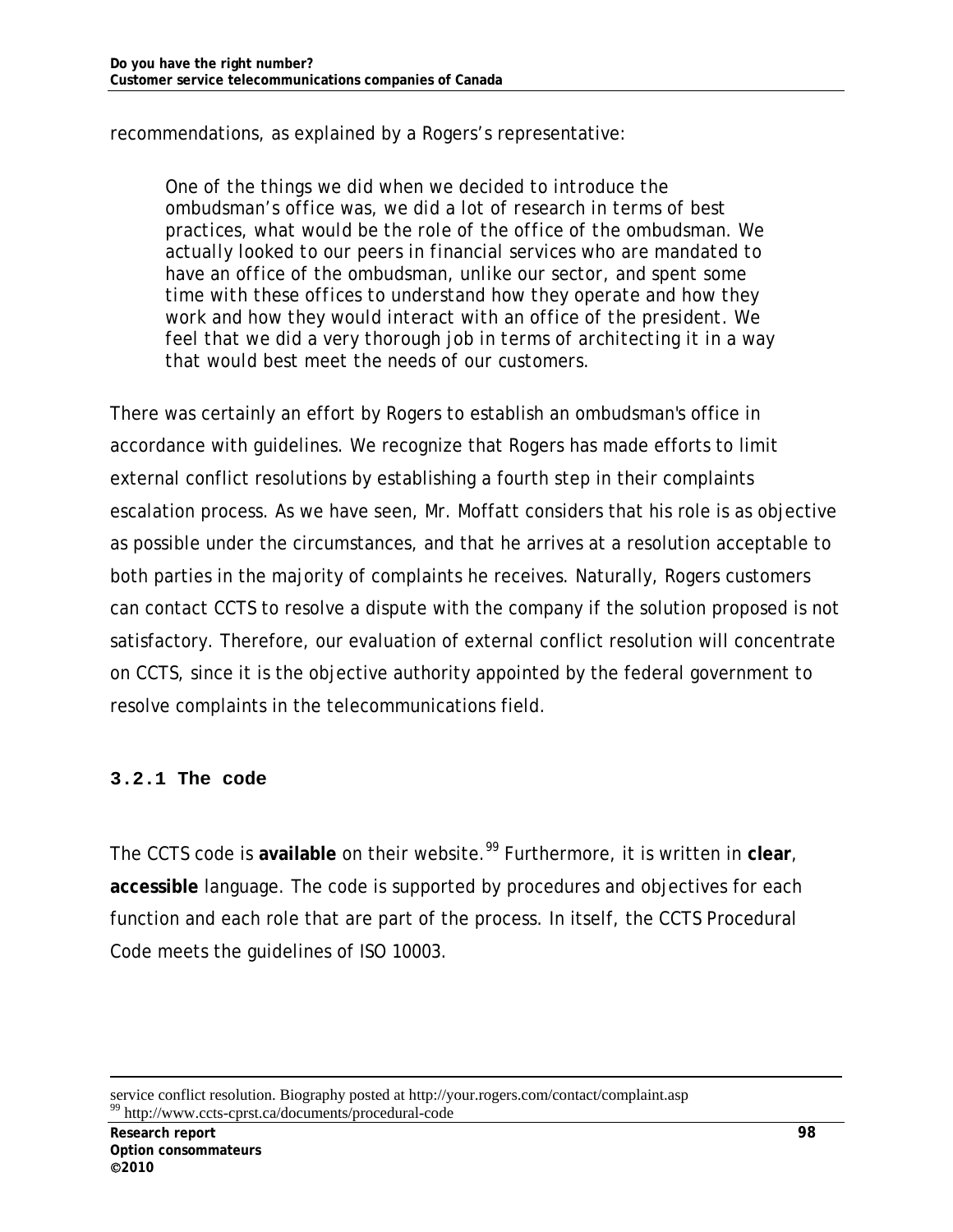#### **3.2.2 Guidelines**

Let us first consider the mission of CCTS. Their website describes the Commissioner's Office as follows:

**OUR MISSION:** To provide outstanding dispute resolution service to Canadian consumers and telecommunications providers, and always to adhere to our core values and performance standards

**OUR VISION:** We are a dynamic organization that adheres to the best principles of customer service in resolving disputes independently, fairly, effectively and efficiently

**OUR VALUES:**

**We are:** 

Effective*: using appropriate processes for the dispute in question, we deliver fair resolutions in a reasonable time frame;* 

Rigorous: *we carefully analyze disputes, ensure that we fully understand the positions of the parties, and explain our outcomes clearly and logically;* Competent: *we understand technology issues, act professionally, and show good judgment;*

Unbiased: *in keeping with our role as a completely independent arbiter of disputes, we take no side in any dispute;* 

Fair: *we assess the scale and scope of disputes, apply fair process appropriate to the nature of the dispute, and deliver balanced and reasonable outcomes when required to do so;* 

Responsive: *we understand the needs of the disputing parties, and work to resolve disputes in a manner that reflects and respects those needs; and*  Accessible: *All consumers, including those with disabilities, can reach us easily and make use of our processes.* 

We note here that most guiding principles of ISO 10003 are enunciated in CCTS values. In fact, of the guidelines of interest here, CCTS fulfills most of the major criteria. This is confirmed by the CCTS initiative of using ISO 10003 to upgrade their code, as stated in their latest annual report:

*The Board noted that the timely and effective resolution of complaints would require changes to existing code procedures and launched a review of the latter to identify opportunities to simplify the process for handling complaints. The proposed code amendments were developed and they are at the stage of consultation with stakeholders. In addition, the board adopted, and posted on its website, a series of performance*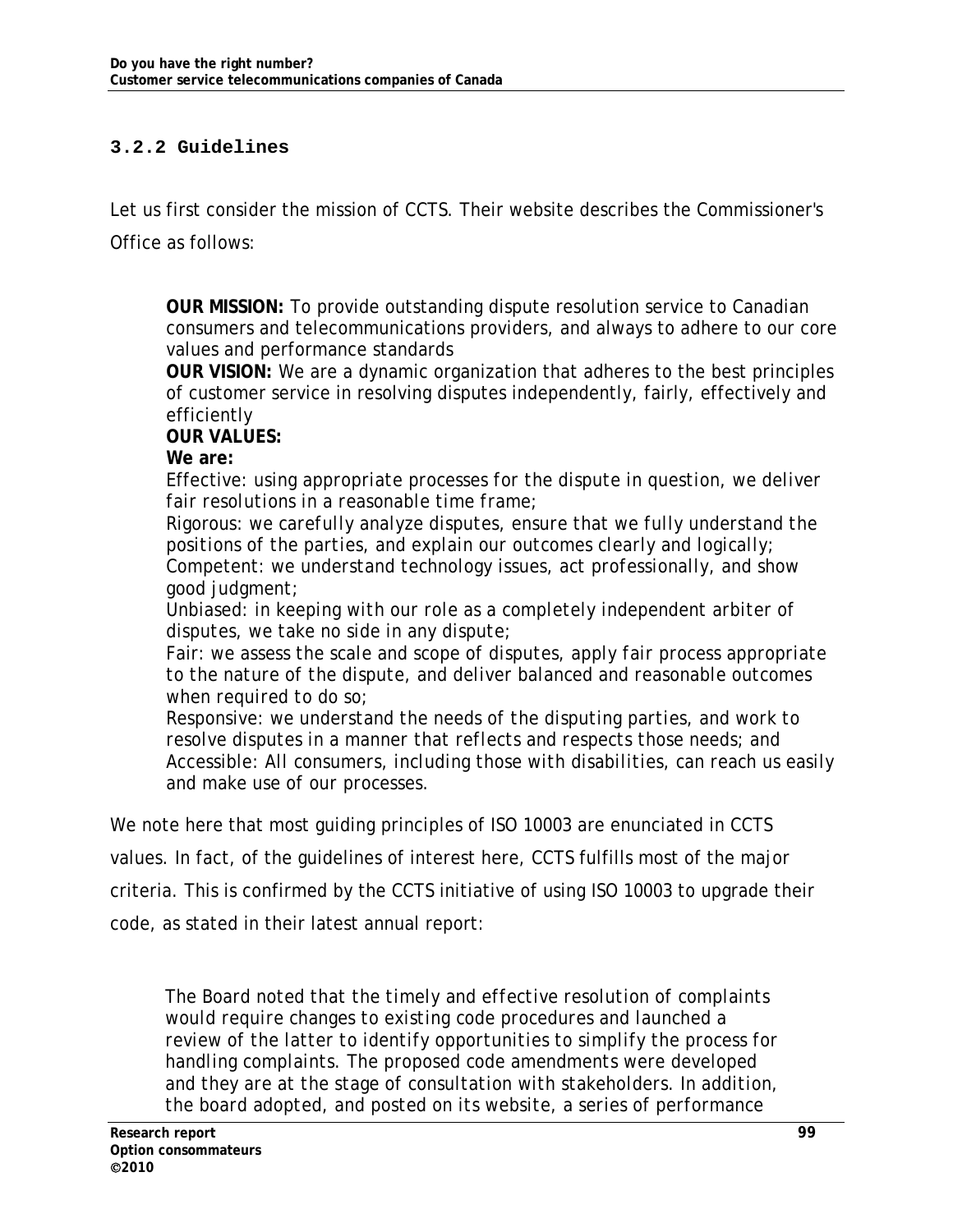*standards modelled according to the guidelines of the International Organization for Standardization (ISO 10003).<sup>100</sup>*

In terms of **applicability**, we consider that the method of conflict resolution is likely applicable to most conflicts in the telecommunications field. The recent CCTS annual report identifies the organization's mandate as follows:

 *We are able to handle complaints about:* 

- *Home telephone: deregulated local exchange services and VoIP services*
- *Long distance telephone services (including prepaid calling cards)*
- *Wireless phone services*
- *Wired and wireless Internet access services*
- *White page directories, Directory assistance and Operator services*

 *We can assist with most types of problems that can arise between a customer and a TSP, including:* 

- *Compliance with contract terms and commitments*
- *Billing disputes*
- *Service delivery, including installations, repairs, and disconnections*
- *Credit management*
- *Unauthorized transfer of service ("slamming")*

 *(Annual Report 2008-2009, p. 6)*

They handle the conflicts most frequently encountered by telecommunications customers for the majority of services provided by these companies. However, CCTS names certain exclusions:

*These services include television and radio broadcasting services, complaints relating to yellow page directories, security services such as alarm monitoring, internet content and software-based applications, and services that CRTC has not forborne for social or economic reasons (for example, payphones, 900/976 premium services, and accessibility services such as teletypewriter).* 

*Examples of matters which we will be unable to assist you with are complaints about telemarketing or unsolicited messages, claims of false or misleading advertising, the pricing of services, privacy and* 

<sup>&</sup>lt;sup>100</sup> Available at http://ccts-cprst.ca/wp-content/uploads/2010/01/CCTS-Annual-Report-2008-2009.pdf. Passage taken from page 6 of report.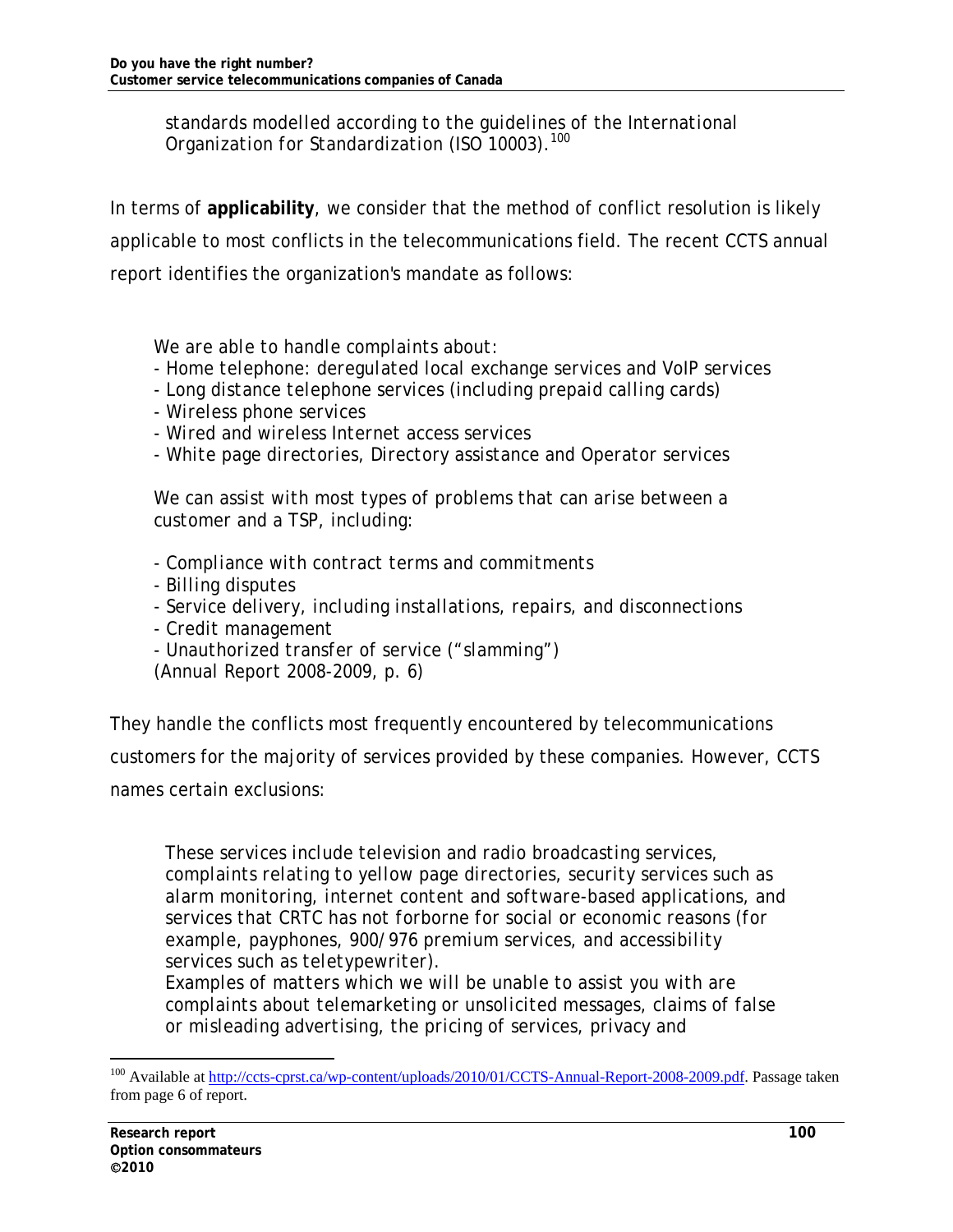*confidentiality violations, contract terms or terms on service agreements and related documents (other than compliance with your provider's contract or service terms), and complaints that have been, currently are, or should be before another organisation or tribunal that has the authority to compensate a customer for losses arising from the occurrence at issue.101*

 We note here that CCTS does not handle complaints about customer service as such. Obviously, most complaints about customer service have to do with the lack of a resolution to a problem that lies within the mandate of CCTS. For example, a repair that is not made, a billing error that has not been adjusted, a feeling that the contract agreed to is not being respected or is too restrictive, and so on. We understand that, for example, a complaint about the lack of tracking as such by a telecommunications company is difficult to resolve without saying that the whole company lacks organization - which relates more to regulation rather than recommendation, and therefore a task that is more appropriate to the mandate of the CRTC. However, for cases excluded by CCTS, there are alternative resources.<sup>102</sup> We suggest contacting the CRTC and Industry Canada for regulatory issues or problems arising with telecommunications companies that do not lie within the mandate of CCTS.

In addition, CCTS is clearly in a position to resolve conflicts arising with telecommunications companies, since the expertise of their staff, as evidenced by their biographies, is fully relevant.<sup>103</sup> Moreover, the fact that the organization has taken the initiative to comply with ISO 10003 indicates their desire to make the resolution process as efficient as possible.

Regarding **fairness**, one can only hope that a government-appointed organization is fair and unbiased. In fact, CCTS is funded by the telecommunications industry, which raises some doubts about the organization's objectivity. However, we have no way to

<sup>&</sup>lt;sup>101</sup> http://www.ccts-cprst.ca/complaints/mandate<br><sup>102</sup> http://www.ccts-cprst.ca/complaints/other-resources  $\frac{^{103} }{^{103} }$  http://www.ccts-cprst.ca/about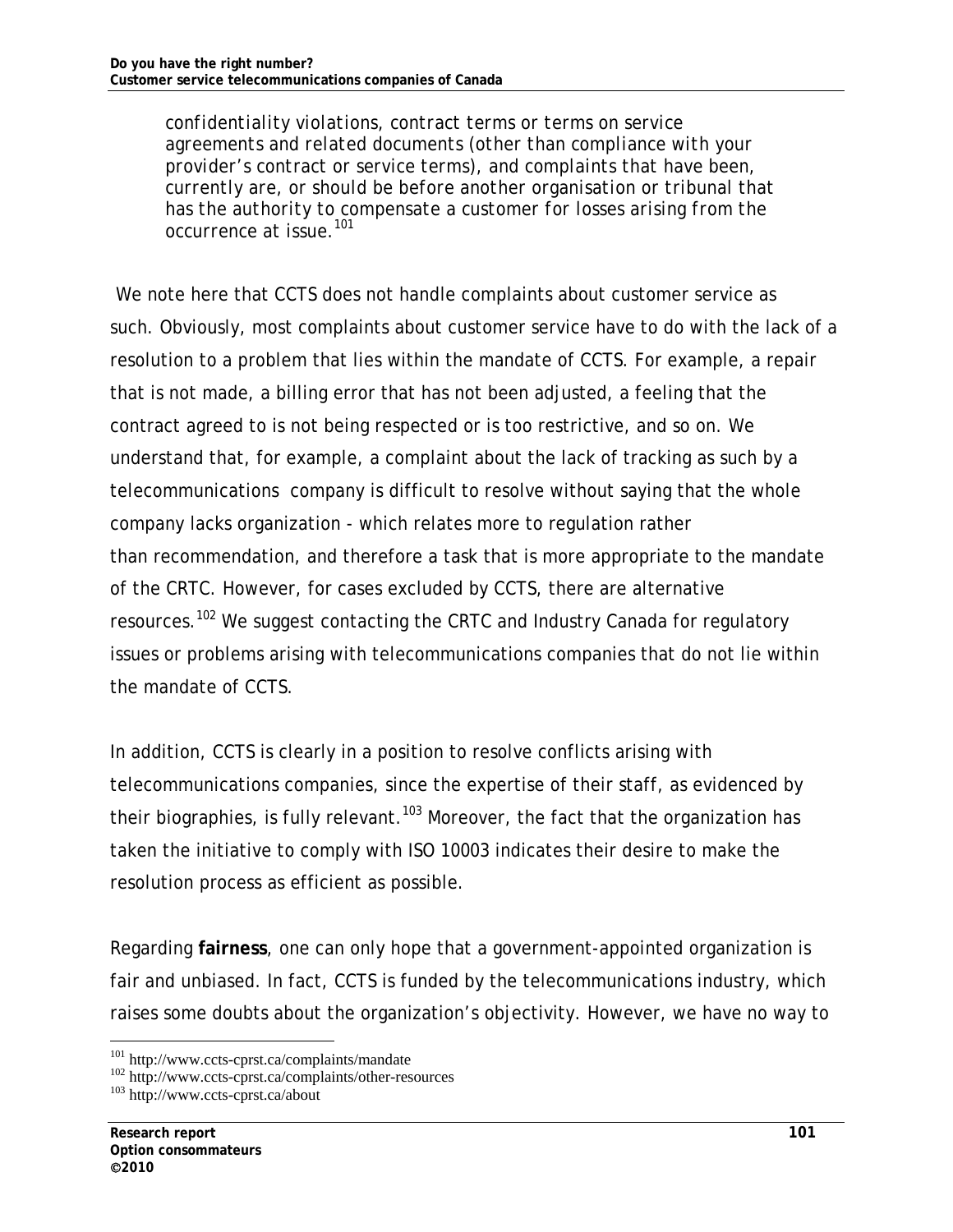confirm or deny their objectivity. The structure of the board seems to balance power between industry and consumers, as this passage from the most recent financial report shows:

*Our Board is structured to provide for participation of all stakeholders, on the one hand, and, independence from the telecommunications industry, on the other. The Board consists of eight Directors, seven of whom are voting Directors:* 

- *Four Independent Directors, two of whom are nominees of consumer groups;*
- *Three Industry Directors, one each to represent the ILEC1 Members, the Cable Company Members, and the Other TSP Members; and*
- *The Commissioner, who is an ex-officio non-voting Director, and is independent of the telecommunications industry. (Annual Report 2008-2009, p. 31)*

We can say, therefore, that there is at least an effort to enable the two interested parties, industry and consumer, to have a voice in decisions concerning the Commission and its organization.

Regarding **privacy** of consumers' personal information, CCTS clearly must have access to a certain amount of personal data, but still provides a more than acceptable level of confidentiality, in accordance with the law.<sup>104</sup> For more information, one may consult the privacy policy of the organization (available in English only) on their site.<sup>105</sup> Speaking of information sharing, the organization also demonstrates **transparency,** as well as requiring transparency from the complainant and company involved. Thus, each of CCTS member companies undertakes to provide the necessary information to CCTS to study a case and, if necessary, to investigate, recommend, or render a decision. It is also the responsibility of the complainant to disclose any information that may be needed to process the complaint.

<sup>&</sup>lt;sup>104</sup> Personal Information Protection and Electronic Documents Act, S.C. 2000, c. 5 Available at http://laws.justice.gc.ca/en/showdoc/cs/P-8.6/bo-ga:s\_1::bo-ga:l\_1/20090818/fr?page=1 http://www.ccts-cprst.ca/en/privacy-policy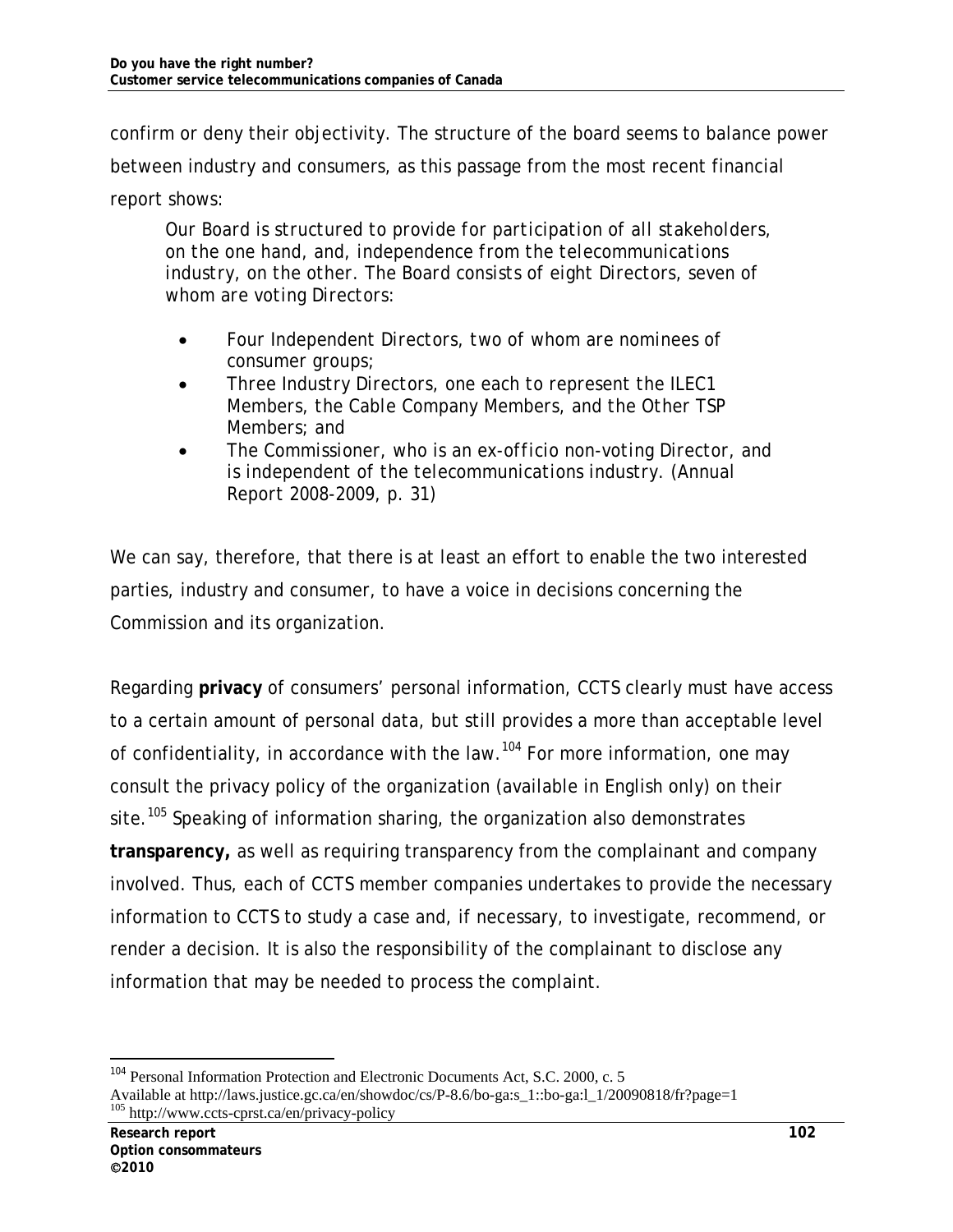In terms of **speed** and **efficiency** of conflict resolution, the annual report again sheds light on this. CCTS provides a summary of activities that reveals much on how complaints are handled. In terms of speed, it posts the following performance standards:

| <b>Performance Standard</b>                                                                                                                                                                                                                               | <b>CCTS Results*</b>                                                                                                                  |
|-----------------------------------------------------------------------------------------------------------------------------------------------------------------------------------------------------------------------------------------------------------|---------------------------------------------------------------------------------------------------------------------------------------|
| All telephone calls answered in person                                                                                                                                                                                                                    | 89% of calls answered in person                                                                                                       |
| All voice messages returned within 1<br>business day                                                                                                                                                                                                      | 100% of calls returned within 1 business<br>day                                                                                       |
| All written communications analyzed,<br>assessed and responded to within 1-2<br>business days                                                                                                                                                             | 100% analyzed, assessed and responded<br>to within 1-2 business days (average<br>response time to written complaints is 0.34<br>days) |
| All eligible complaints will be forwarded to<br>the service provider within 1-2 business<br>days                                                                                                                                                          | 95%** of eligible complaints forwarded to<br>providers within 2 business days                                                         |
| Once the service provider responds<br>regarding the status of the complaint, If<br>unresolved, we will assess the response,<br>notify the complainant and the service<br>provider, and prepare the file for<br>investigation, within 2 to 5 business days | 95%** of notifications made within 5<br>business days                                                                                 |

**Table 3 - Results Performance on the handling of complaints by CCTS**

(Annual Report 2008-2009, p. 9)

To the above, is added:

Our team of Complaints Resolution Officers and Investigators employ the most efficient and effective processes available to us in order to handle complaints in a timely manner. The actual time required to investigate a complaint will vary based on a number of factors, including: the complexity of the case, the number of issues to be resolved (particularly if we need to consult with outside experts), the degree of cooperation we receive from the customer and the service provider, any delays resulting from unsuccessful efforts at resolution during the course of the investigation, and the current volume of complaints (Ibid.).

Therefore, the organization's performance seems more than reasonable. Of course, depending on the complexity of conflict, the actual resolution as such can be speedy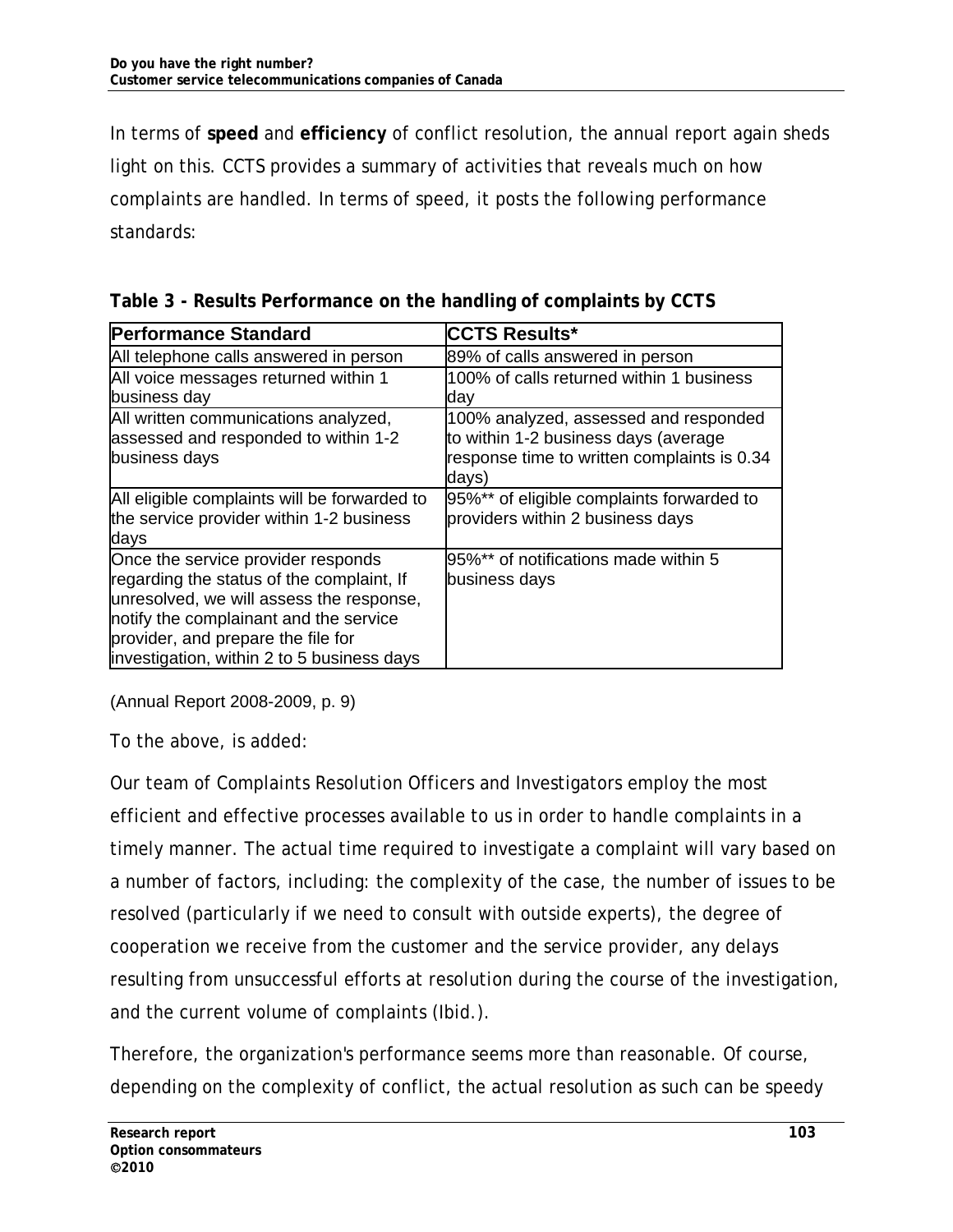or delayed. However, contact and tracking schedules ensure that the complainant is kept up to date with the handling and investigation of their file. It is difficult to assess efficiency in resolving conflicts. However, we see that a fairly large proportion of cases are settled eventually, as shown in the following table from the annual report:

| 2008-2009                                                      |        |
|----------------------------------------------------------------|--------|
| Number of New Contacts                                         | 17,407 |
| Number of Complaints Opened                                    | 3,214  |
| <b>Pre-Investigation Dispositions</b>                          |        |
| Number of Complaints resolved between<br>the TSP & complainant | 1,968  |
| Number of Complaints closed before<br>investigation level      | 239    |
| Investigations                                                 |        |
| Number of Complaints sent for investigation 1,004              |        |
| Number of Complaints resolved at                               | 427    |
| Investigation                                                  |        |
| Number of Complaints closed at                                 | 321    |
| Investigation                                                  |        |
| <b>Recommendations</b>                                         |        |
| Number of Recommendations issued                               | 48     |
| Number of Recommendations accepted                             | 31     |
| Number of Recommendations rejected                             | 6      |
| <b>Decisions</b>                                               |        |
| Number of Decisions rendered                                   | 6      |
| Number of Decisions accepted                                   | 5      |
| Number of Decisions rejected                                   |        |
| $(\Lambda_{\rm Pl})$ Depart 2009 2000 $\mu$ 15)                |        |

**Table 4 – Status of complaints made to CCTS in 2008-2009** 

(Annual Report 2008-2009, p. 15)

We can conclude that a willingness to resolve conflicts is evident from the above figures.

We have reviewed all the guidelines of the ISO standard that seem adequately fulfilled by the industry, conflict resolution provider and complainant. However, there are still some areas that need to be examined more closely.

First, we shall consider our most problematic guideline in this instance: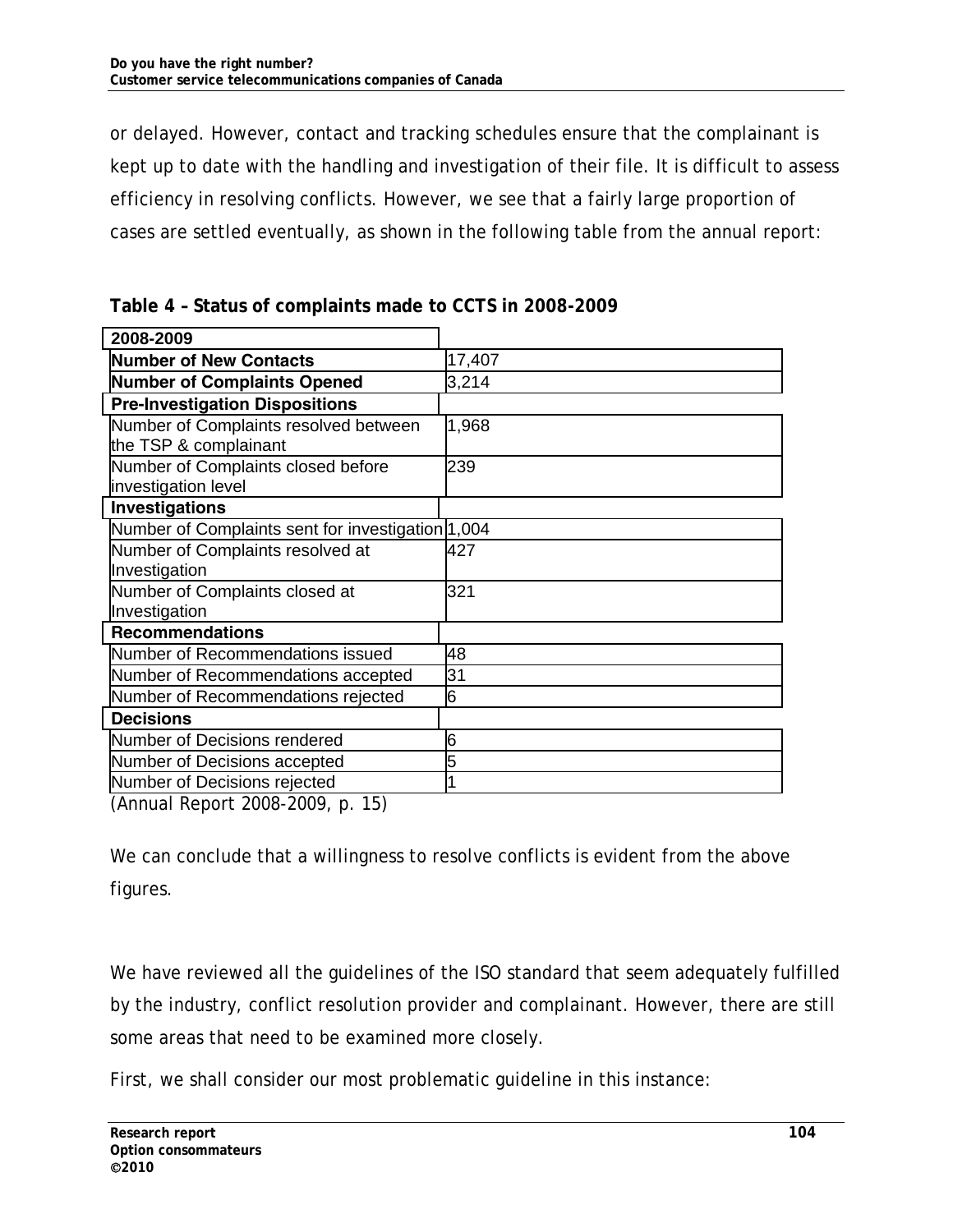**accessibility**. In the previous chapter we found that although most of the time companies gave information on filing and escalating complaints, consumers do not seem to know to whom they should turn in order to escalate their complaint beyond the customer service supervisor. It is therefore not surprising that consumers are not aware of CCTS. In fact, the report of Environics Research Group shows that only one single participant was aware of CCTS:

*There was little or no awareness that there was any way of appealing to anybody outside of the company they were dealing with. Some guessed that there might be an ombudsman or the CRTC, but no one knew for certain. Only one participant claimed to have heard of the Commissioner for Complaints for Telecommunications Services and she seemed quite unclear as to what the actual mandate was. It was interesting that when CCTS was discussed many participants seemed very interested and had further questions about the mandate and where they could find more information. Quite a few made a point of taking the time to write down and save the name. Participants were certainly interested in knowing where they could potentially take such issues.* 

It is clear that the only participant who seemed to know of CCTS was not even clear on its mandate. Consumers seem not to know where to turn for conflict resolution beyond the company with which they are dealing. This is often why consumers contact the offices of Option consommateurs, Public Interest Advocacy Centre (PIAC), <sup>106</sup> the Union des consommateurs, the Better Business Bureau (BBB),<sup>107</sup> the Office de la protection du consommateurs (OPC)<sup>108</sup> or any other organization claiming to protect consumers' rights.

John Lawford,<sup>109</sup> of PIAC, also identified CCTS's lack of visibility as a major obstacle for consumers wishing to make a complaint. As he stated:

*I don't know how the backlog is at CCTS. I was actually supposed to see Howard [Maker] this week, I was going to ask him how they were doing…* 

<sup>-</sup>

<sup>&</sup>lt;sup>106</sup> http://www.piac.ca/<br><sup>107</sup> http://www.bbb.org/<br><sup>108</sup> http://www.opc.gouv.qc.ca/

<sup>&</sup>lt;sup>109</sup> Telephone interview with John Lawford of PIAC, January 25, 2010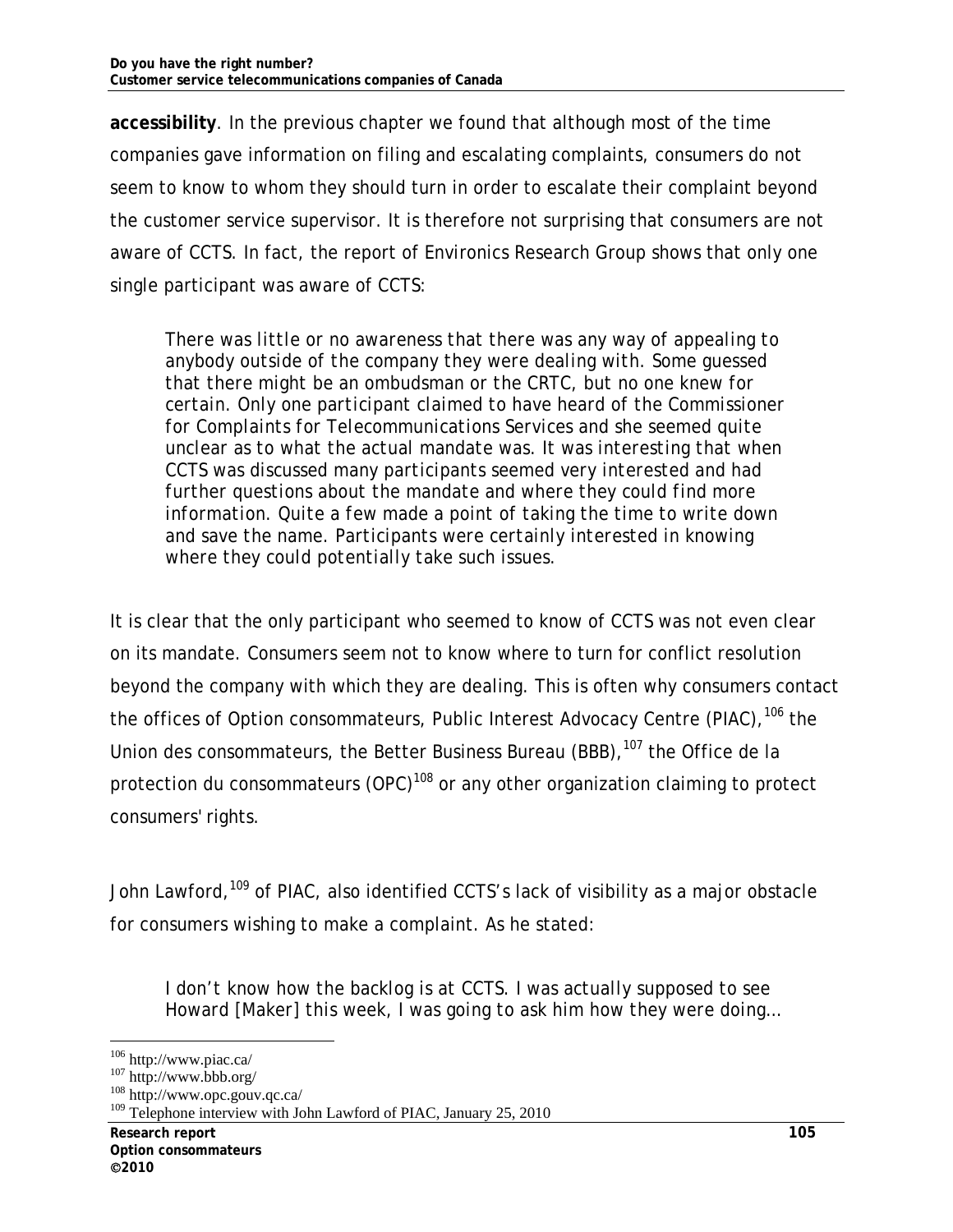*Well, the communications plan, I'm going to bug him about because it was due 18 months ago and there's no excuse, really, for that. And something as simple as requiring their members to put a link that is prominent on their webpage, it wouldn't hurt: One mailing, even one answer would increase their visibility… But that's out of our hands! Nothing we can do. If the Commissioner would have ordered [members to put a link on their website, the visibility of CCTS] would have been a lot better. [It is] an issue: the visibility of a supposed complaints body...* 

It would, in fact, be very useful to make the CCTS link more obvious on the telecommunications companies' websites. Anthony Hémond<sup>110</sup> of the Union des consommateurs agrees:

*There is now a telecommunications services ombudsman, the Commissioner for Complaints for Telecommunications Services, which has full authority and whose mandate applies to various specific areas, but consumers are still often unaware of the existence of the office. (...) It's a real problem because [CCTS] can intervene and help consumers, so really, consumers have to be aware of their existence if they're going to defend consumer rights. These large companies, they always stand their ground, sometimes wrongly, sometimes justifiably, (...) these are the main problems we face.* 

We then asked him whether CCTS needs more visibility:

*They will have to be [more visible] because guidelines have been put in place that the existence of [CCTS] has to be mentioned on customers' bills. There must be an insert mentioning the existence of [CCTS], also in the blue pages of the telephone directory. There will soon be a publicity campaign to spread the word that [CCTS] exists. [CCTS] is still a little new, and it was very difficult to set up because the companies kept throwing obstacles in its path. Now it has to hit its stride. It was necessary to hire staff. There have been many changes within the organization, so in the coming years we'll see how it works. (...) We'll see how it all falls into place and how fast.* 

We have already seen how difficult it can be to access information needed to escalate a complaint. It should be noted that CCTS is always the last step in the escalation of a complaint, so it's just as difficult to find as the procedures for a so-called "internal" complaint. Therefore, it is evident that a link on the website is not enough to ensure

<sup>&</sup>lt;sup>110</sup> Telephone interview with Anthony Hémond of the Union des consommateurs, January 11, 2010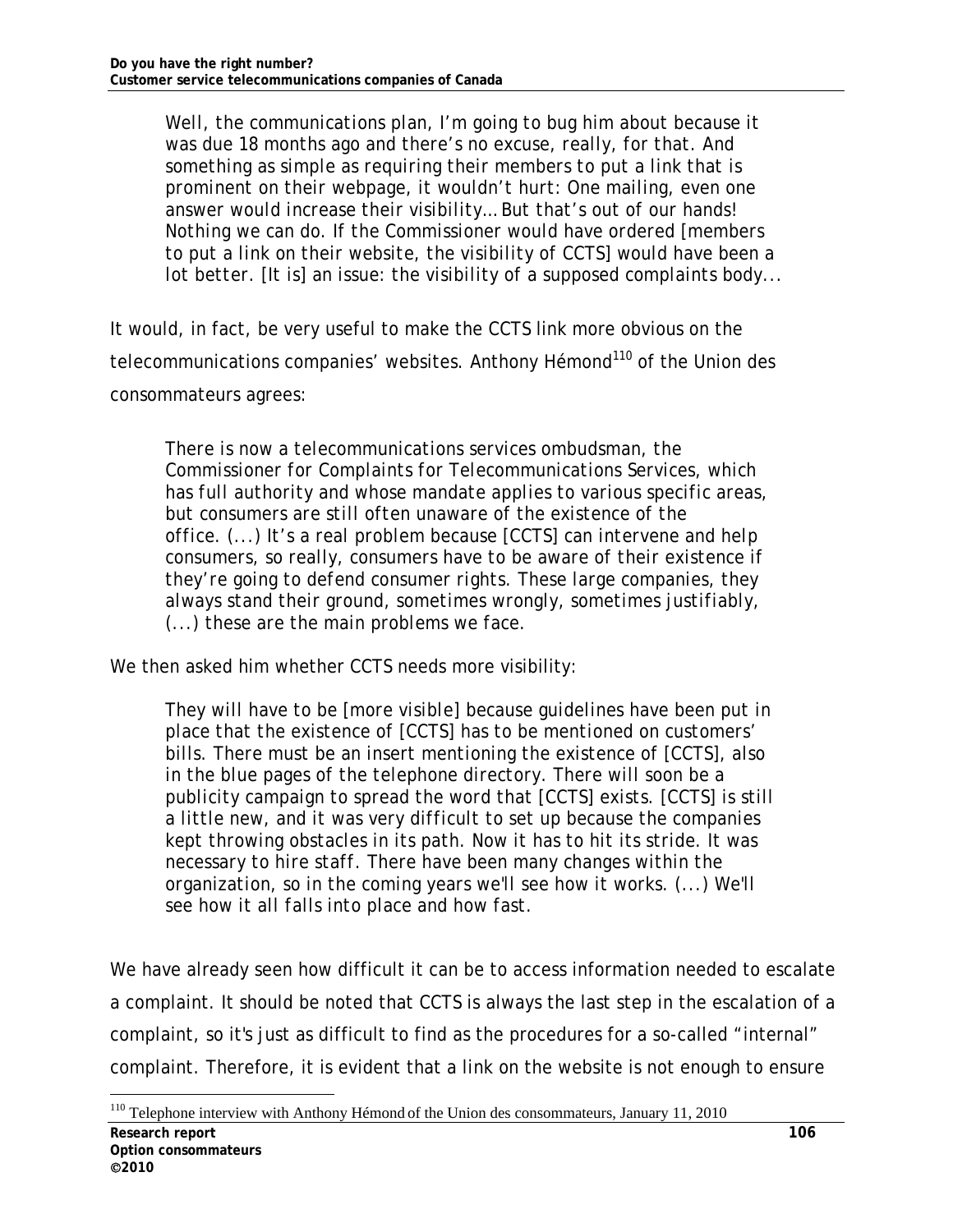all consumers have access to CCTS. CCTS is not publicized in the mass media, and there is still no permanent reference on the invoice - which is the first and sometimes only way consumers know how to contact their carrier.

However, we stress that once the consumer knows where to go, CCTS provides all the necessary information on conflict resolution procedures. The information is in plain and simple language on the website and the actual process is easy to navigate for the average consumer, whether via telephone, website, email, or post.

In terms of **competence** and **capability**, they are unevenly distributed. ISO 10003 requires that company, complainant and provider possess the appropriate resources, know-how, training and experience needed to adequately fulfill their responsibilities. Although we can confirm that companies have the resources, expertise and experience to negotiate a conflict resolution, $111$  and that CCTS has investigators, providers and managers trained and experienced in the field, we question to what extent the consumer is equipped to participate in conflict resolution. Although CCTS can help consumers navigate the process, it may be that from the outset consumers do not even know that CCTS is there for them. In focus groups, we noticed that when we mentioned CCTS, the majority of people believed that it only dealt with major cases, not their own minor billing problems or repairs. CCTS's "official" nature seemed to intimidate them, or at least create the impression they were not included in its mandate. Thus, in addition to suffering from a lack of visibility, CCTS does not seem to know how exactly to make its mandate known to the public.

The third problem area is **continuous improvement**. Although CCTS can be congratulated on initiatives based on its decision to upgrade procedures – specifically by adopting ISO 10003 and trying to improve its visibility – it seems that the industry at large considers CCTS an outside entity for conflict resolution purposes, and not usually

<sup>&</sup>lt;sup>111</sup> All companies interviewed had complaints offices, as well as conflict resolution managers such as Pascal Desroches at Videotron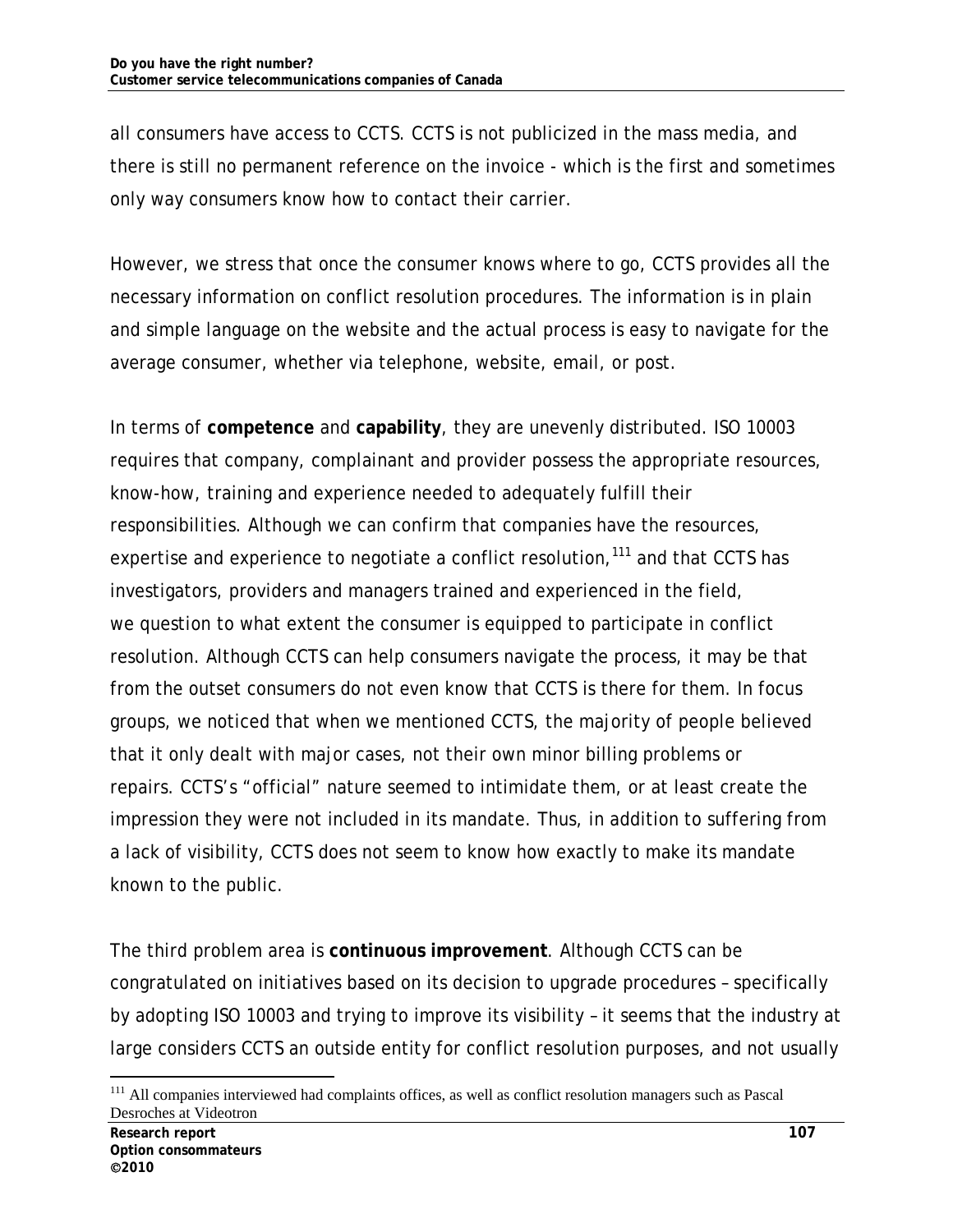as a source of information to help improve their products and services. In fact, since CCTS's mandate is conflict resolution rather than general recommendations to address systemic problems, we question whether external conflict resolution is sufficient to ensure continuous improvement in industry-client relations in the telecommunications field. John Lawford explained this problem quite clearly during our interview:

*[T]here is a lot of pressure that's being put on individuals to resolve their own problems and the solution, I guess, at the time, was to create this commissioner for complaints for telecommunications services, which does exist… The problem, from my point of view, is that you again are trying to pick off complaints on a one-off basis and you put a lot of pressure on the individuals to solve their problems and it's unfair to consumers to do all the work because they're already outgunned in terms of contracting written by the telecommunications companies and not being modifiable, and then problems naturally do arise and some of them are systemic, and they could be solved at the other end by regulations-enforcing, but that is not the style these days. So that is, in a large macro sense, what the problem is at the moment.* 

By adopting a "case-by-case" approach to resolution, rather than taking a broader view of the problem, there is an avoidance of regulation that would resolve certain systemic problems outright. Although CCTS can solve individual problems as an external conflict resolution provider, it cannot prevent the recurrence of systemic problems, since it has no power to regulate.

Company representatives that we interviewed testified that they used feedback gathered from complaints to improve their products, services, processes and systems. In focus groups, many participants believed that the quality of customer service in telecommunications was improved or unchanged:

*In general, despite the many frustrations experienced, participants felt that the telecommunications industry was improving and making some amount of effort to, at the very least, give "the impression of customer service improved in the eyes of consumers." Furthermore, participants were generally happy with the quality of product received from the telecommunications providers and felt that this was improving as well. It was noted that the telecommunications industry was no worse than any other industry sector when it came to customer service. In fact,*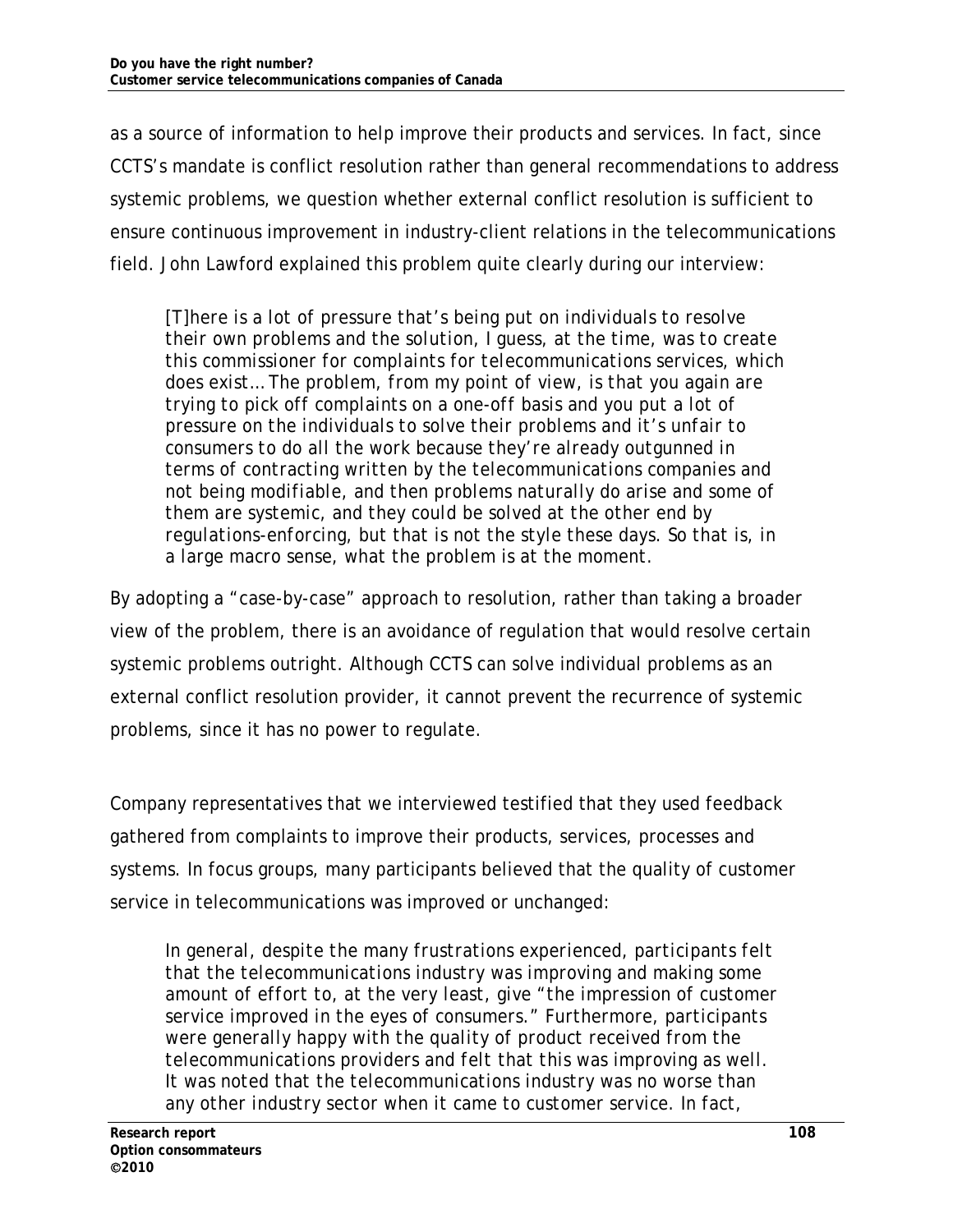*several participants felt the telecommunications industry compared favourably for its customer service in contrast with utilities such as Hydro-Quebec and government departments or banks or credit card companies or airlines. It was generally felt that customer service improvements in the industry were also occurring despite the fact that customer service reps deal with increasingly complex technology and issues. However, once again this was an area with a diversity of views, as some felt that "it's always been the same with the big companies." None of the participants felt that there was any decline in customer service levels.* 

However, although many participants mentioned a number of dissatisfactions, they did not seem to believe that the fact of complaining would make a difference. Lawford has his opinions on such consumer resignation. As regards the escalation of a complaint, Lawford believes that at some point in the escalation, the consumer will eventually drop their case, either because the procedures are too complex or because they think that their claim is not substantial enough. In the following specific example, Lawford discusses a consumer who had to go to small claims court:

*So, when people call us, after being frustrated or email us, I say: "Never phone the phone company, write the phone company a paper letter if you really want actions. And [it has to be addressed to the] executive customer service's office [and it has to be a registered letter] and then maybe they'll listen to you." Because, then, it's very hard for them to say – when you show up in a small claims court, if you have to go that far – that they never caught it. But most people kind of stop at that point, saying: "You know, it's not that important" or they say, "Well, I've called 14 times" and the only thing we can say to them is, "Did you keep a log?" Again, for most of the minor amounts involved, they're not going to end up in small claims testifying against [a certain telecommunications company]. They are just going to eat it.*

Anthony Hémond, of the Union des consommateurs, also talks about consumer fatigue and the industry's lack of initiative to improve:

*There are way too many complaints and people are really upset having to contact people, and explain the problem and endlessly call back. People are fed up and tired of contacting them. Some efforts have been made and we've seen improvement in some companies, but there are others that do absolutely nothing to improve the situation. (...) This is exactly what we are facing, and it's unfortunate.*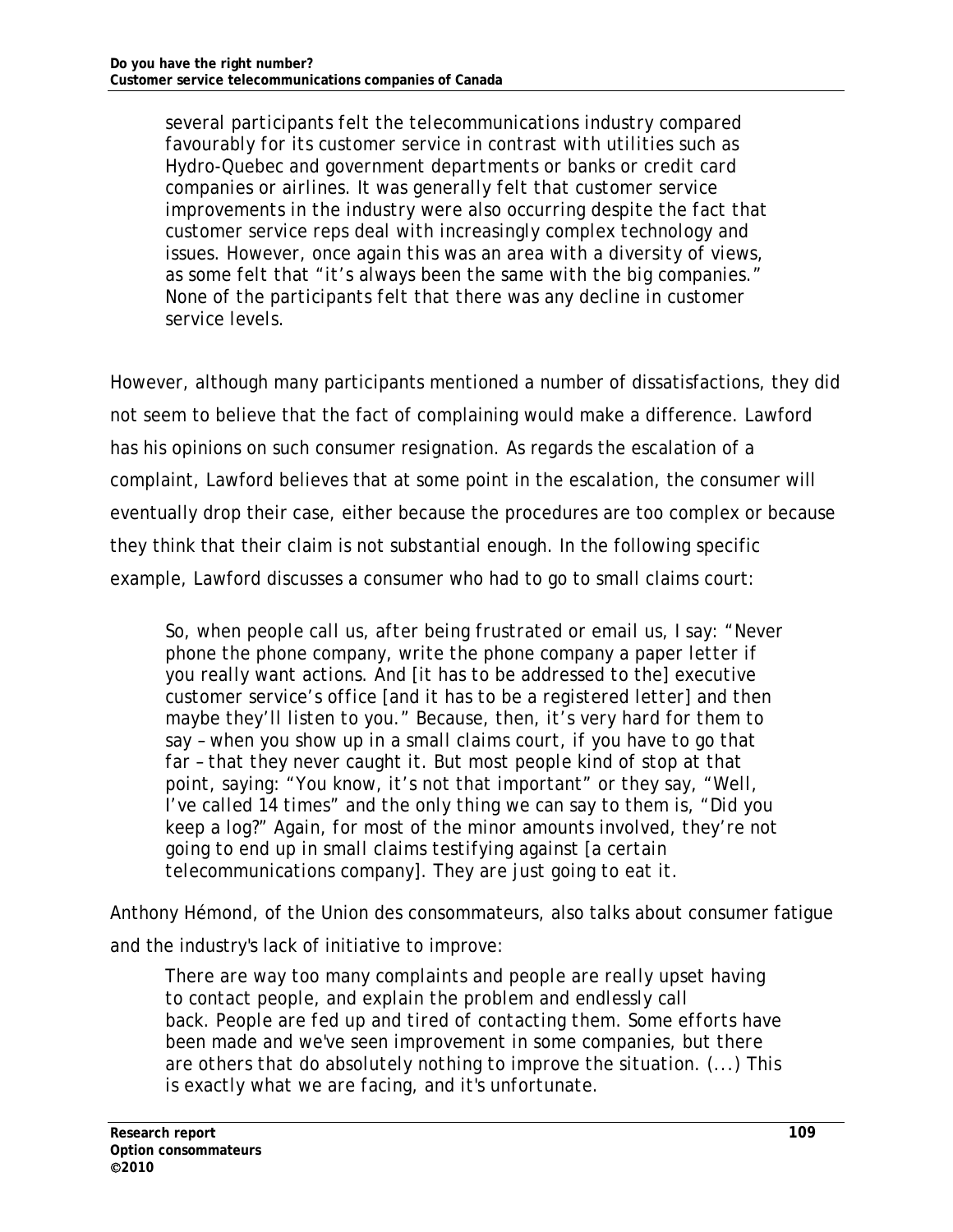Therefore, it appears that consumers are wearying themselves complaining. In reality, the fact that the whole approach to external conflict resolution is on a case-by-case basis prevents the resolution of systemic problems. Data on complaints reported to CCTS are given to the CRTC in the Commissioner's annual report. However, the CRTC does not seem to compile this information or use it to regulate the industry. Some regulations have been introduced by the CRTC, but these only apply to landline telecommunication services. Lawford illustrates his opinion of the CRTC on this issue:

*I would say the largest issue is simply retreat from regulations by the regulator (CRTC)… The government has issued what we could call a policy direction, which the documents say "Don't regulate telecommunications companies unless you have to and let the market do its work." Our experience [indicates] that it doesn't, usually, largely because the number of telecommunications providers in Canada is still pretty small, and […] now they're trying to open that up, it's a little better, but not that much, and Internet [providers are] becoming more like wireless… That's new in the last 4-5 years.* 

Therefore, at present, it is preferred that market forces do the job, which Lawford finds insufficient because there is not enough competition in Canada to allow a real change in practices. Hémond feels the same way:

*We talk a lot in all these campaigns about a code of ethics. Maybe it's time to have a code of ethics for customer service in phone companies. (...) There's nothing binding. It's a real problem. And we've seen it with the code of conduct for wireless carriers. Most of the main provisions focus on contract information, which is already addressed in legislation and the Civil Code, so you could (say it's that) or nothing, it's all the same.* 

He adds, about codes of ethics: "[There should also be] binding measures. How can we know that the sales rep of such-and-such company has informed customers about everything stated in the code of conduct? I sincerely believe that this is incorrect. There's no one explaining things, that's the problem."

According to ISO 10003, conflict resolution should serve to gather useful information to resolve problems. The procedure is simple: diagnose, evaluate, update and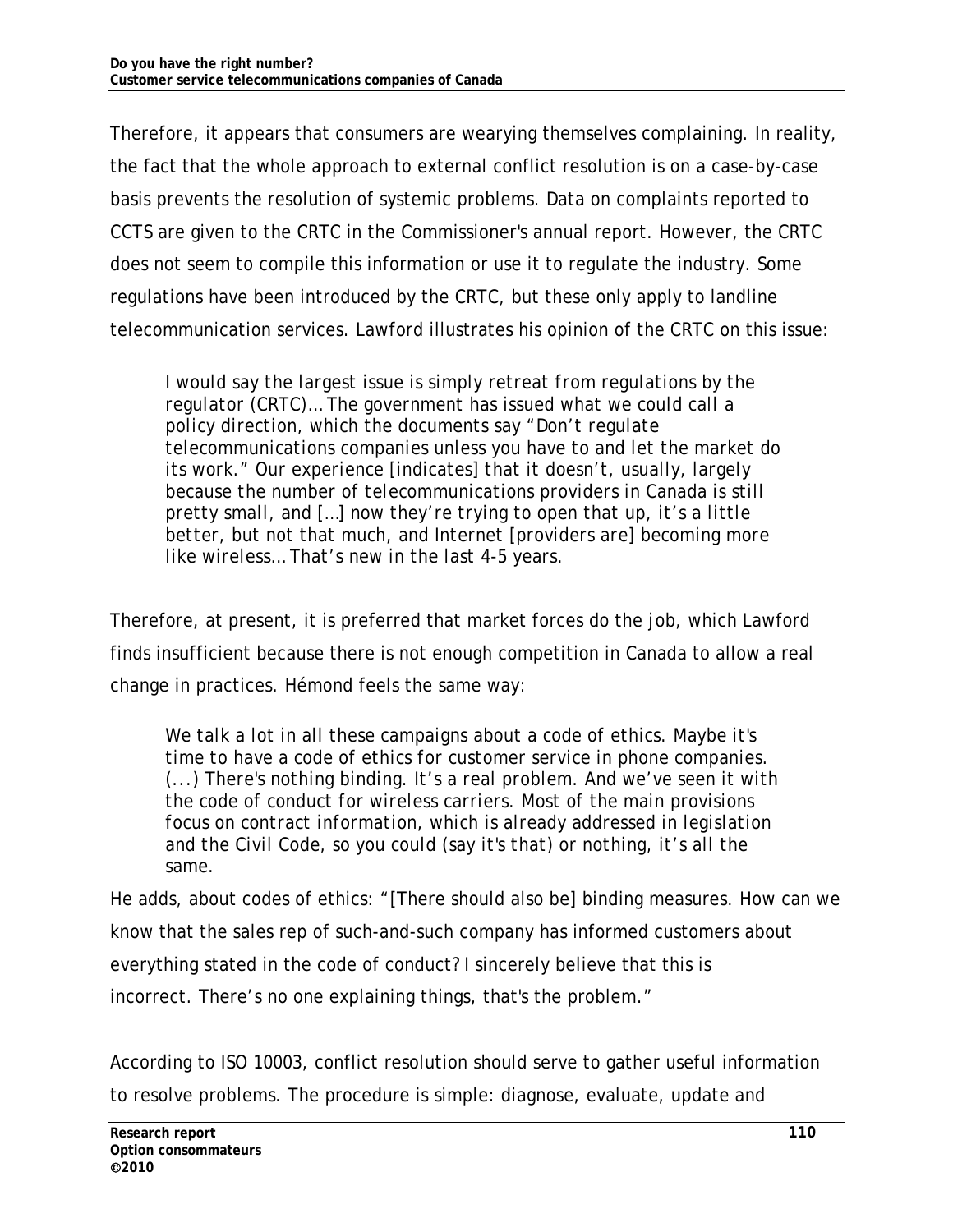improve. Diagnosis of conflict resolution leads us to believe that CCTS solves problems quite well, but lacks visibility and accessibility. The provider's performance evaluation seems satisfactory enough. On the other hand, updating and improving involves the analysis of conflict resolution data to identify individual and systemic problems and trends in products and companies. Clearly, this is the aim of the present study and our findings will help us draw up certain recommendations. However, this is also the job of the industry and those authorities empowered to enact recommendations and regulations so that problems are eventually resolved.

### **Table 5 - Problems identified in external conflict resolution**

| - Accessibility and visibility; |
|---------------------------------|
|---------------------------------|

- Continuous improvement.

# **3.3 Solutions?**

On July 21, 2009, CCTS approved an "outreach program"<sup>112</sup> to raise consumer awareness of the Commissioner's office. Although the suggestions in this program seem inherently laudable, some points ought to be somewhat strengthened. In this study, we have suggested that CCTS contact information appear prominently on all bills. However, the "outreach program" offers only this:

*The TSPs will provide a message referencing CCTS on customer bills (whether paper or electronic), or optionally by way of a bill insert:* 

- *The message will appear at least semi-annually, and each TSP must have issued its first notice within six months of the date upon which CCTS Board of Directors approves this Plan. The TSPs will inform CCTS of the anticipated date of their initial bill notice or insert.*
- *Placement of CCTS notice on customer bills will be left to the discretion of the Member, provided that the notice is reasonably*

-

<sup>&</sup>lt;sup>112</sup> http://www.ccts-cprst.ca/documents/public-awareness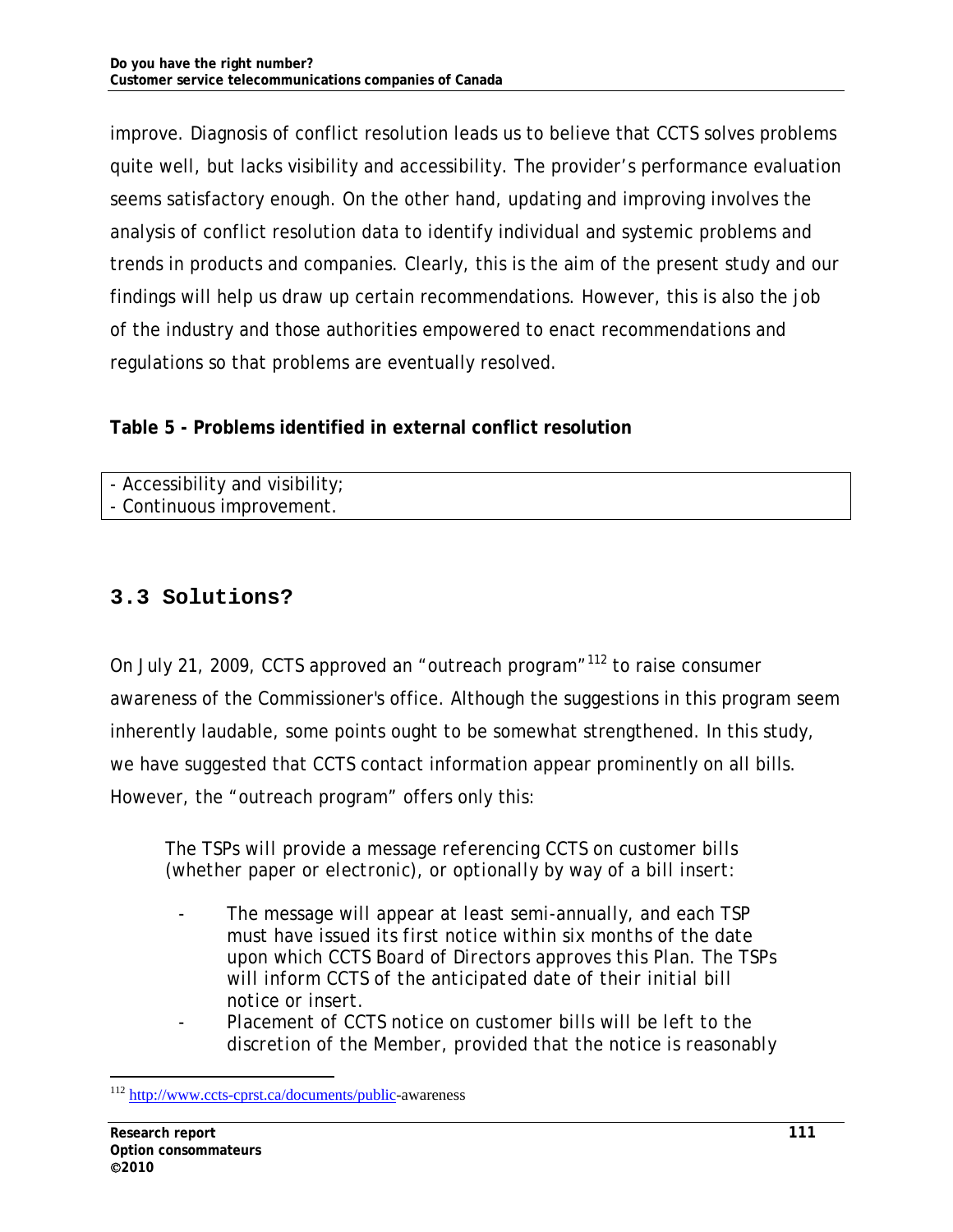*prominent relative to other notices of a similar nature. It is anticipated that many Members would place the notice at the bottom of the last page of an invoice.* 

- *The billing notice will read as follows: Do you have a complaint regarding your telecommunications service that we haven't been able to resolve? The Commissioner for Complaints for Telecommunications Services (CCTS) may be able to assist you: www.ccts-cprst.ca or 1-888-221-1687.*
- *An optional third sentence for the notice will be available for use at the TSPs' discretion. This third sentence would indicate that CCTS does not address complaints relating to broadcasting services or regulated telecommunications services (Ibid.).*

Therefore, CCTS will require that their contact information appear on bills only twice a year. This means consumers will not have access to the information each month of the year, except for those who keep old bills or remember seeing the insert. We also question why, in the digital age, electronic invoices should not also contain such details.

In addition, this program requires telecommunications companies that publish white pages directories to publish information on CCTS, which we welcome. The "outreach program" also requires that carriers publish relevant information about CCTS on their websites. The provision reads as follows:

*FSTs shall make reference to CCTS on websites and shall include a link to the CCTS website.* 

- *Most TSPs have indicated an intention to locate the link on web pages reached by "Legal" links (generally in the footer) or "Customer Care" links (generally fairly prominent in the header or in the body of the home page). Wherever the TSP decides to place it, the link must be easy to find, of reasonable size, and readily accessible to any site visitor.*
- *Where the TSP's individual website permits, the CCTS link may also be searchable using logical search terms, such as "complaints" or "CCTS."*
- The notice will be in the same terms as the white pages directory *notice (Ibid.).*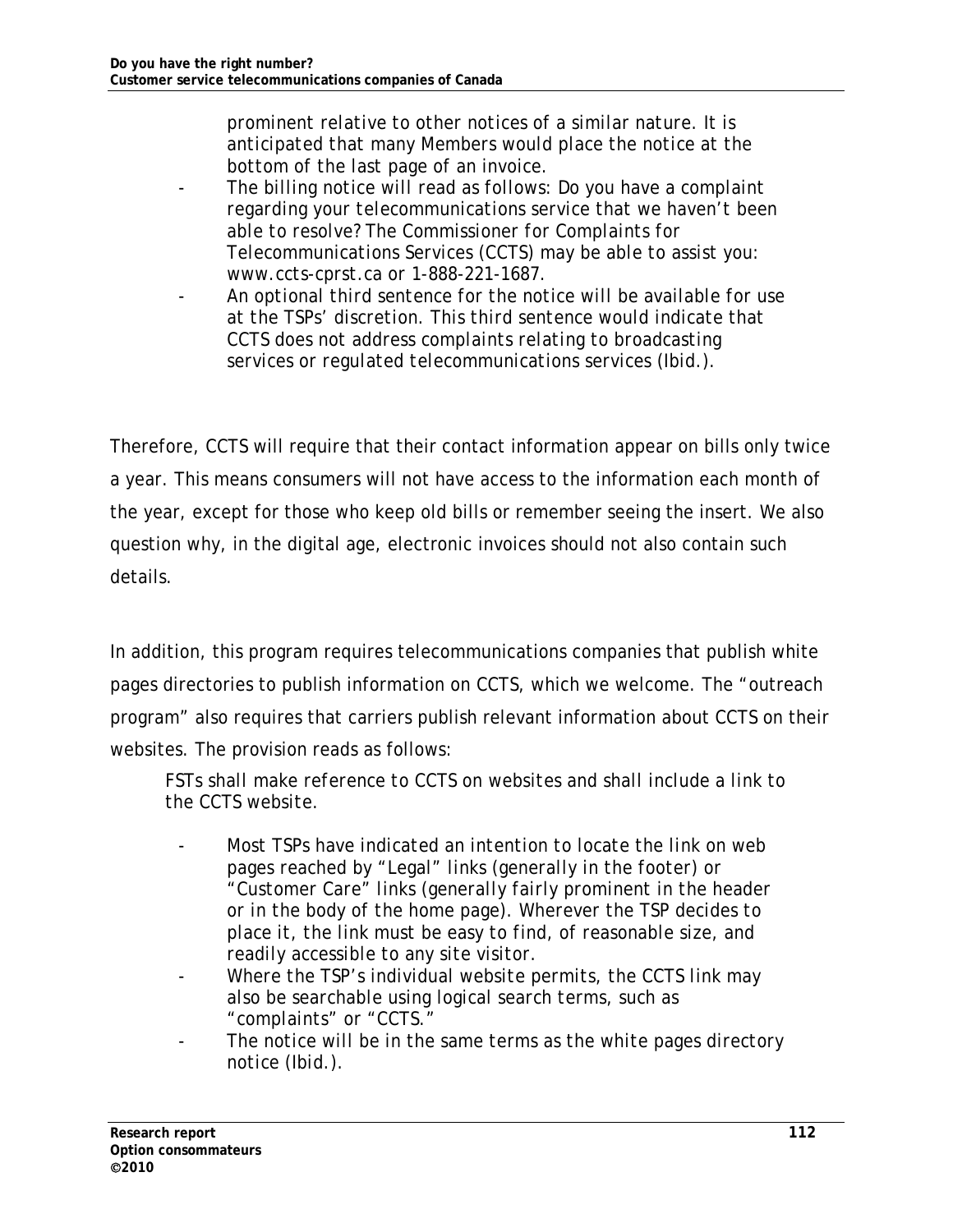Although it is logical for companies to provide information through "Customer Service" links, we are dubious about the accessibility of the information if it is placed in "Legal" links. We also welcome the initiative to make information available through a search for words such as "complaints" or "CCTS." However, it should be noted that this is required only "where the TSP website permits."

One section of the "outreach program" seems rather strange:

*In dealing with customers who have come to the TSP with a customer service issue or complaint, the TSPs will ensure that their staffs inform the customer of the recourse offered by CCTS in the event of an unresolved complaint.* 

- *TSPs' personnel will refer customers to CCTS after a complaint has been escalated to the final complaint-handling level within the Member's organization. Front line complaints-handling representatives will not be required to make a customer aware of CCTS in order to facilitate resolution of the dispute directly between the TSP and the customer, and in order to prevent the premature referral of complaints to CCTS (Ibid.).* 

Although we understand that CCTS wishes "to prevent premature referral of complaints to CCTS," we consider that if a customer asks which entity to contact to take their complaint outside the company, they should at least be provided with contact information, even if only through a willingness to raise awareness of CCTS when a situation arises where the consumer will actually need it. This requirement seems counterproductive.

CCTS is also implementing an awareness campaign. We do not consider it adequate. In fact, the target audiences are government agencies and elected officials. It seems to us that the target group is rather narrow, especially given the number of consumer complaints that arise. At the very least, a mass media advertising campaign should be considered.

Regarding continuous improvement, our recommendation seems self-evident: the entity responsible for regulating (CRTC) should regulate. It may be a truism, but we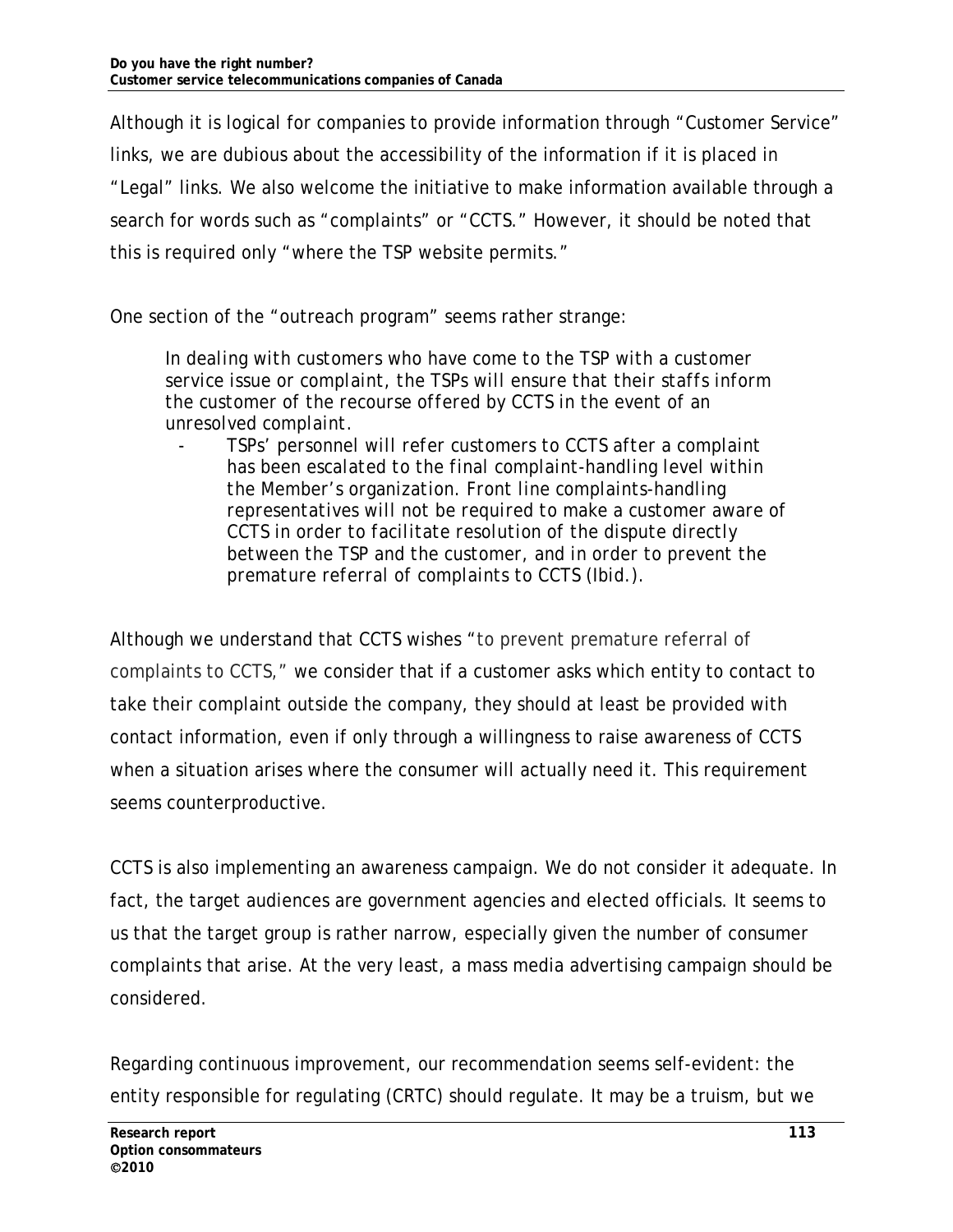note that although CCTS submits its annual report to the CRTC every year, regulations addressing systemic issues tend to be lacking. If need be, we consider that CCTS should have the power to go beyond rendering decisions in individual cases and possibly have a general prescriptive authority to address systemic problems identified by an evaluation of data collected by the organization.

# **4. Conclusion - The current state of the industry and recommendations of Option consommateurs**

To complete the study, we here present our conclusions and recommendations.

From the outset, we would like to state that although the CRTC tries to ensure that competition in the marketplace guarantees quality of service in telecommunications companies, we consider it inadequate at this time. At the time of writing, Industry Canada has opened the market to foreign companies and has auctioned off cellular spectrums. It remains to be seen whether these initiatives will impact customer service at telecoms. Anthony Hémond stated his desire for greater competition:

*In the market itself, if there were more competition, it would force companies to be more competitive and improve their customer service. (...) Now, I don't want to be mean, but changing certain top executives at some companies wouldn't be a bad idea either. Or maybe they'll just consult us. In the consultations we had with the OPC, we were up against a brick wall. If we could just dialogue and tell them what their problems are… they're perfectly aware of the problems they've got, it would be easy to improve it all. But they have their market logic of dividends and earning money for the shareholders for the next half-year, which doesn't fit in with improving customer relations.* 

At this point, we shall review the conclusions of each of the chapters.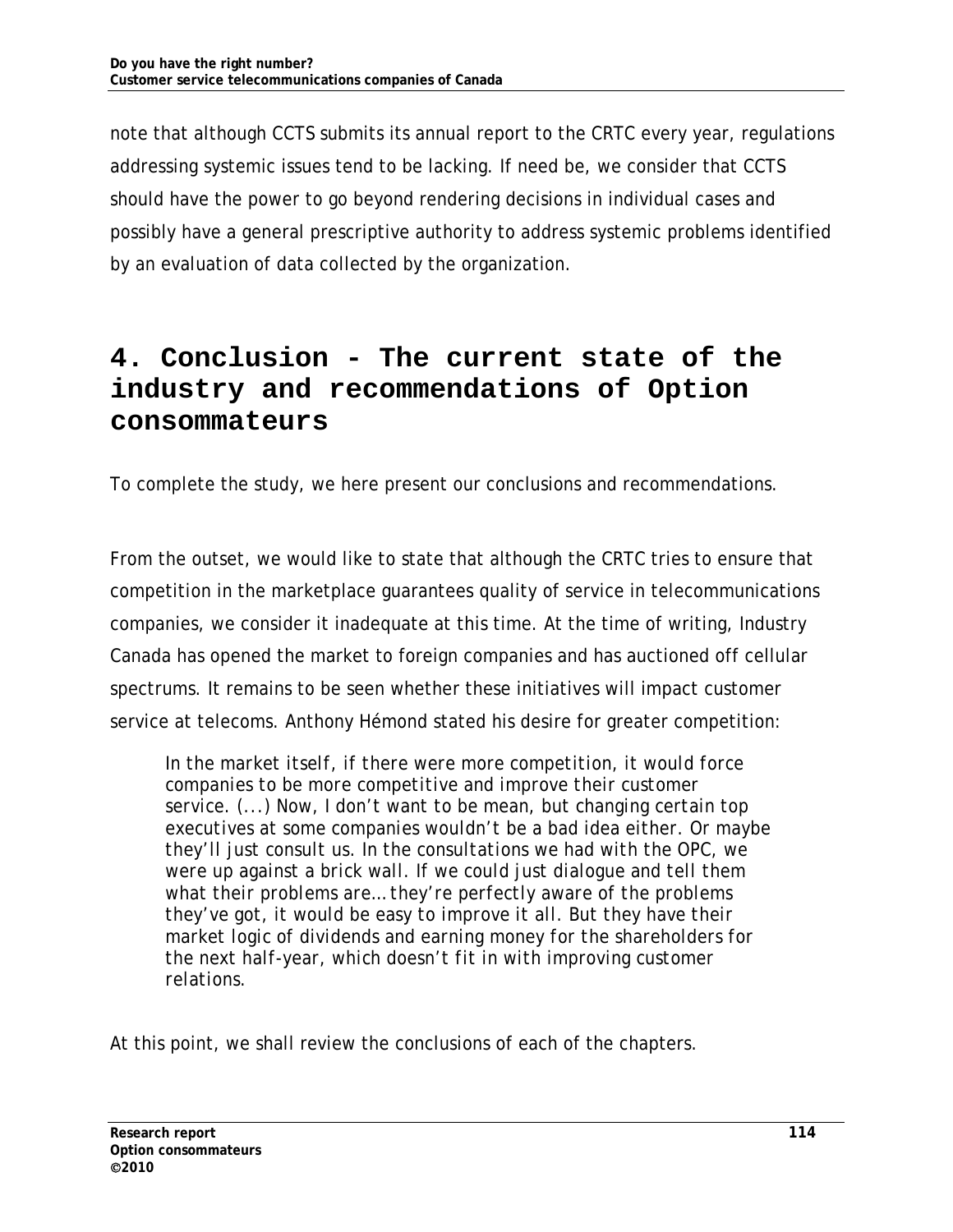### **4.1 Problems in customer service**

- Hard-to-navigate automated systems
- Too many call transfers
- Ineffective resolution
- Tracking issues
- Inappropriate language level
- Lack of tolerance and flexibility
- Combining sales pitch with customer service
- Lack of transparency
- Accountability

#### **4.1.1 Solutions proposed by Option consommateurs**

- 1. In the case of automated systems, it seems that the best alternative to hard-tonavigate automated services is not to develop new technology, but to go back to the old one that seemed to satisfy everyone – a human-operated reception and call-routing service. Agents answering consumers can make sure that they understand the reasons for complaints before redirecting the call, rather than making consumers "guess" exactly which option is the one that fits their needs.
- 2. A simpler, less expensive solution is also possible: to simplify menus and provide access to a list of menus on the website or in the directory so that consumers can view the navigation path.
- 3. We recommend training customer service agents for the entire range of services provided by the company. Companies providing one-stop service seem the ones most likely to limit repeated transfers and the fact that consumers get lost in the automated system maze. In addition, this would allow agents to access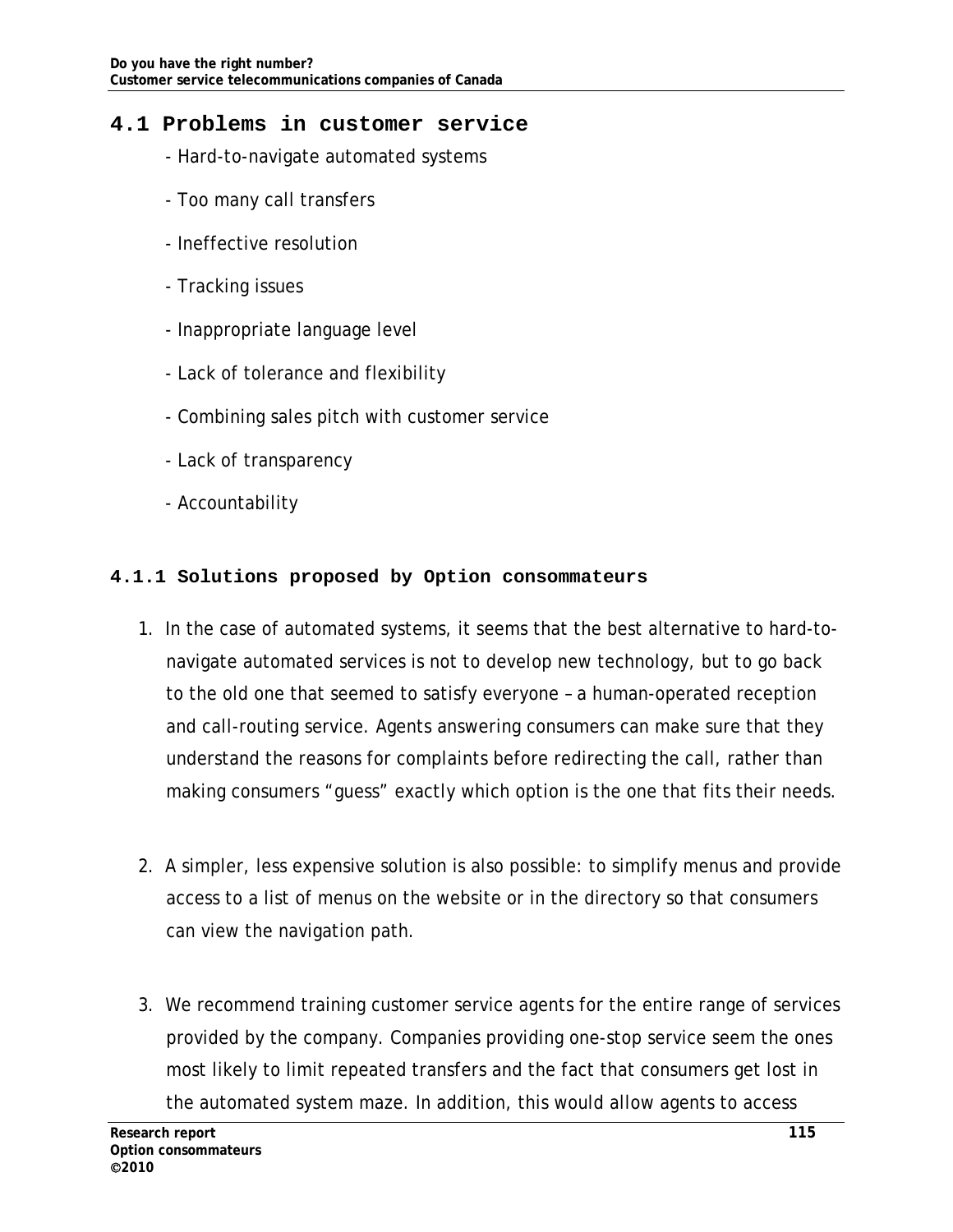consumer information regarding all services, enabling comprehensive tracking of customer records.

- 4. Regarding training, we consider it necessary for agents to learn to explain complex topics in everyday language, such as technical support staff installing programs and customer service agents explaining bills or contracts. Some customers fail to resolve problems because customer service agents cannot adequately explain complicated concepts.
- 5. Regarding transparency and accessibility, we recommend that contracts and invoices be in plain, accessible language to minimize misunderstandings.
- 6. Regarding consumer displeasure at combining customer service and sales service, the solution is simple: do not mix these two services. Customer service should just be intended to meet customers' demands and ensure their satisfaction, thereby guaranteeing their retention.
- 7. It would also be desirable to prohibit this practice. This is a simple initiative that would be easy to monitor and sanction.
- 8. We consider that the CRTC should extend its regulation of landline services<sup>113</sup> by imposing an obligation to achieve results in terms of problem resolution and repairs within a standard timeframe.
- 9. Regarding file tracking, we consider it essential that customer file tracking systems be mandatory; for example, a reference number that consumers can quote if they do not obtain satisfaction.

<sup>-</sup><sup>113</sup> It includes deadlines for wireline service repairs, billing disputes and invoice corrections.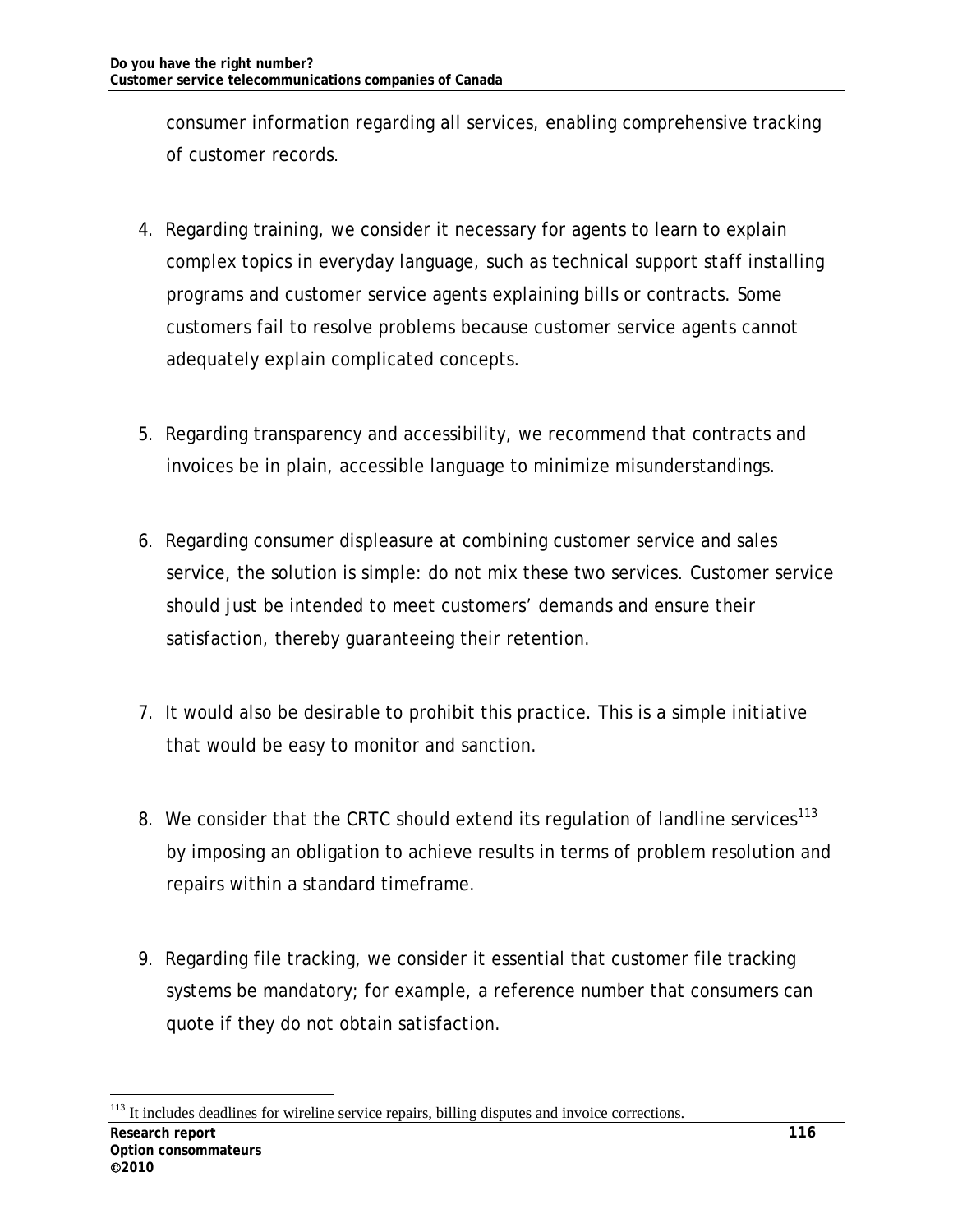- 10.Telecommunications service contracts should contain some real commitment to customer service.
- 11.Regarding lack of flexibility, if we consider that a contract is an agreement between the company and consumer for obtaining a particular service and that such agreements must be respected, it would be at least desirable if companies showed more flexibility in extreme cases such as loss of employment, or insignificant changes such as changing the name on the contract. A little more flexibility by companies would also provide some compensation for unilateral contract modifications that are frequent in the telecom field.
- 12. Regarding a lack of information and the language level of contracts, it seems essential to simplify the language used in contracts for telecommunications service, as is done in other common contracts such as leases.
- 13.Regarding clarity and transparency, codes of conduct for telecommunications companies should be available for inspection by the general public, so that consumers who shop around or who want to express some dissatisfaction can at least know what a company's customer service commitments actually consist of.
- 14. In short, we consider it would be helpful if, in addition to CCTS, there were a government body to inform and guide telecommunications consumers, much like the Financial Consumer Agency of Canada (FCAC) does in the financial arena.

# **4.2 Problems in complaints handling**

- Clarity: misleading language like "Concerns" or "Comments"
- Access to information necessary to effectively navigate the complaints process;
- Tracking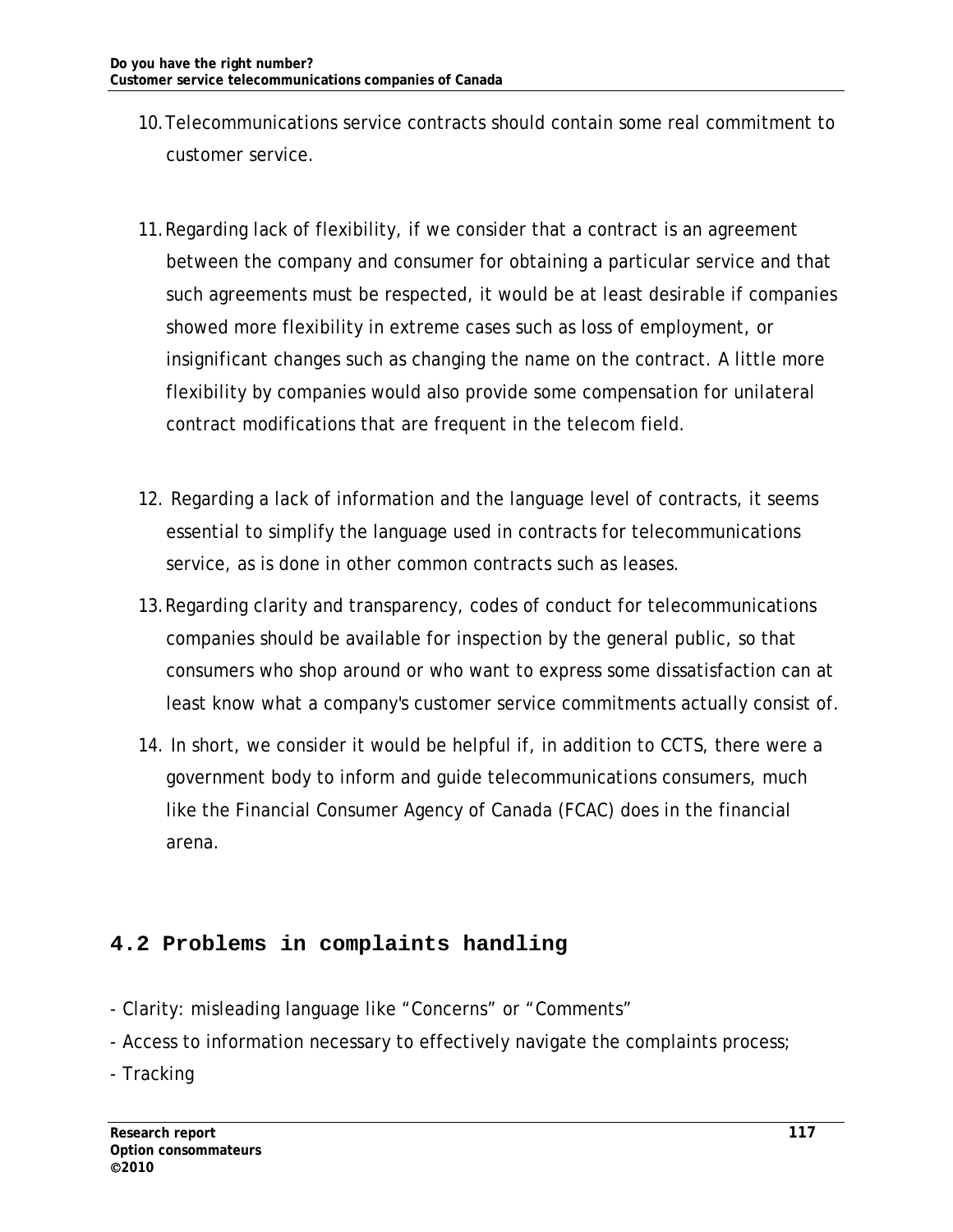#### **4.2.1 Solutions proposed by Option consommateurs**

- 1. Regarding language and terminology used, it should be required that companies use simple, direct language when describing how to file a complaint. To equate the two terms "comments" and "complaints" is confusing and may give consumers the impression that there is no recourse for complaint, which may in turn give the impression that the company is not open to complaints.
- 2. We also consider it absolutely essential that the procedures for filing a complaint be easily accessible to all consumers. The fact that information is only posted on the Internet puts most consumers at a disadvantage. We therefore recommend that the CRTC require that procedures for escalating complaints and relevant contact information be available in an insert with the utility bill each month.
- 3. In addition, all telecommunications companies should post a complaints escalation process that is clear and easy to navigate. We also consider that a link to "How to make a complaint" should be available on the company website in an appropriate place, namely "Support" or "Contact us."
- 4. Regarding tracking problems, we reiterate our recommendation in the chapter on customer service. In terms of tracking files, we consider it is essential that mandatory tracking systems be required for customer files; for example, a reference number that consumers can quote if they do not obtain satisfaction.

## **4.3 Problems in external conflict resolution**

- Accessibility and visibility
- Continuous improvement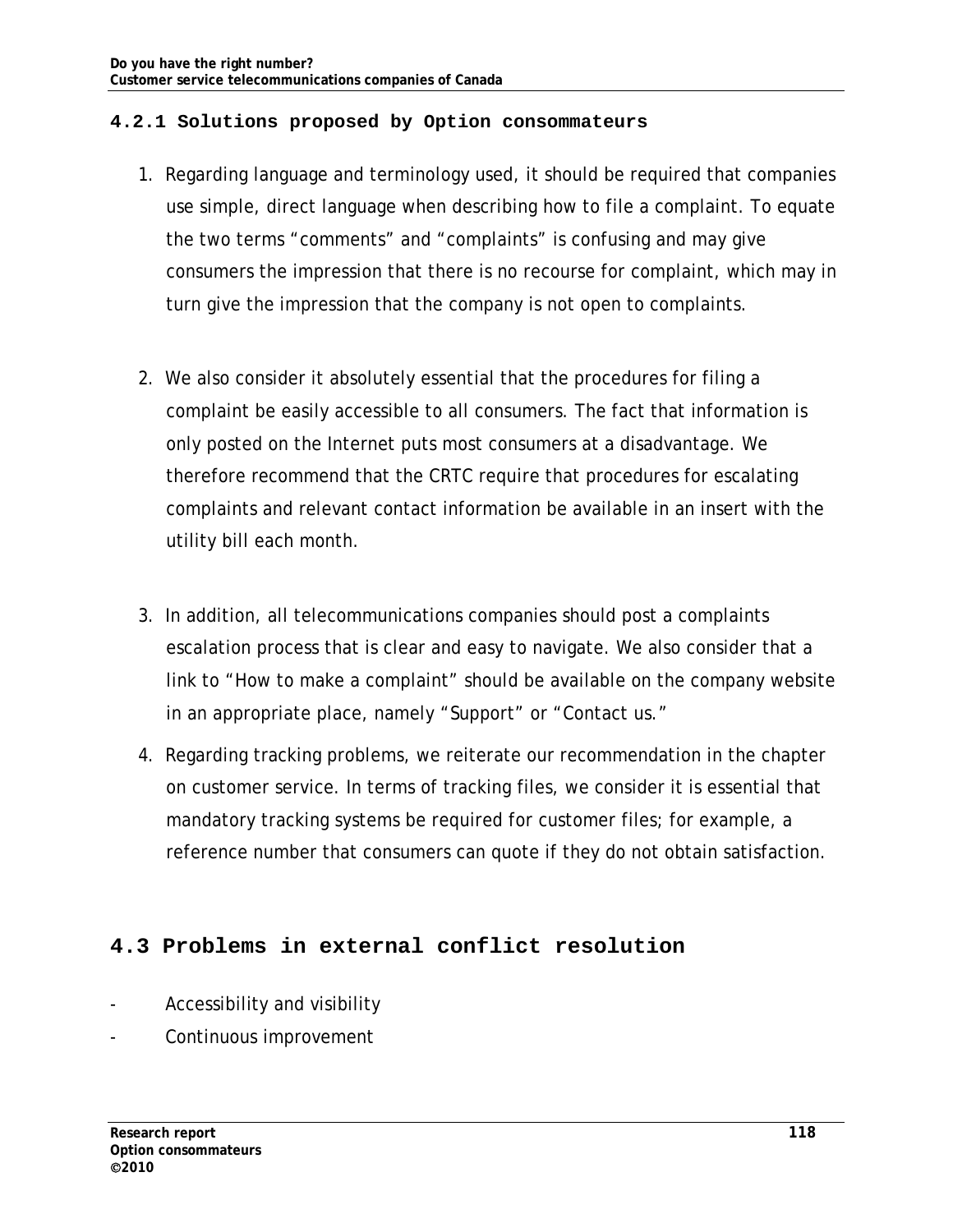#### **4.3.1 Solutions proposed by Option consommateurs**

- 1. We recommend that CCTS contact information appear prominently on all telecommunications company invoices each month.
- 2. Regarding visibility and accessibility again, it is desirable that companies post CCTS information in "Customer service" links. We question the accessibility of the information if it is put in a "Legal" link. We also suggest making the information available through a word-search for terms like "Complaints" or "CCTS."
- 3. Although we understand that the CCTS wishes "to prevent premature forwarding of complaints to CCTS," we consider that if customer enquire which organization to contact in order to take a complaint outside the company, they should at least be provided with contact information, if only out of a commitment to promote awareness of CCTS should a situation arise where there is a real need.<
- 4. CCTS has also set up a certain visibility campaign. We do not believe it is adequate. Basically, the target audience consists of government agencies and elected officials. The target population seems very narrow. There should be a mass media advertising campaign.
- 5. Regarding continuous improvement, the regulatory body (CRTC) should regulate. To repeat a truism, we note that although CCTS presents its annual report to the CRTC each year, regulations addressing certain systemic issues tend to be lacking. If need be, we feel that CCTS should be able to go beyond the provisions in individual cases and possibly have general prescriptive powers to resolve systemic problems identified by analyzing data collected by the organization.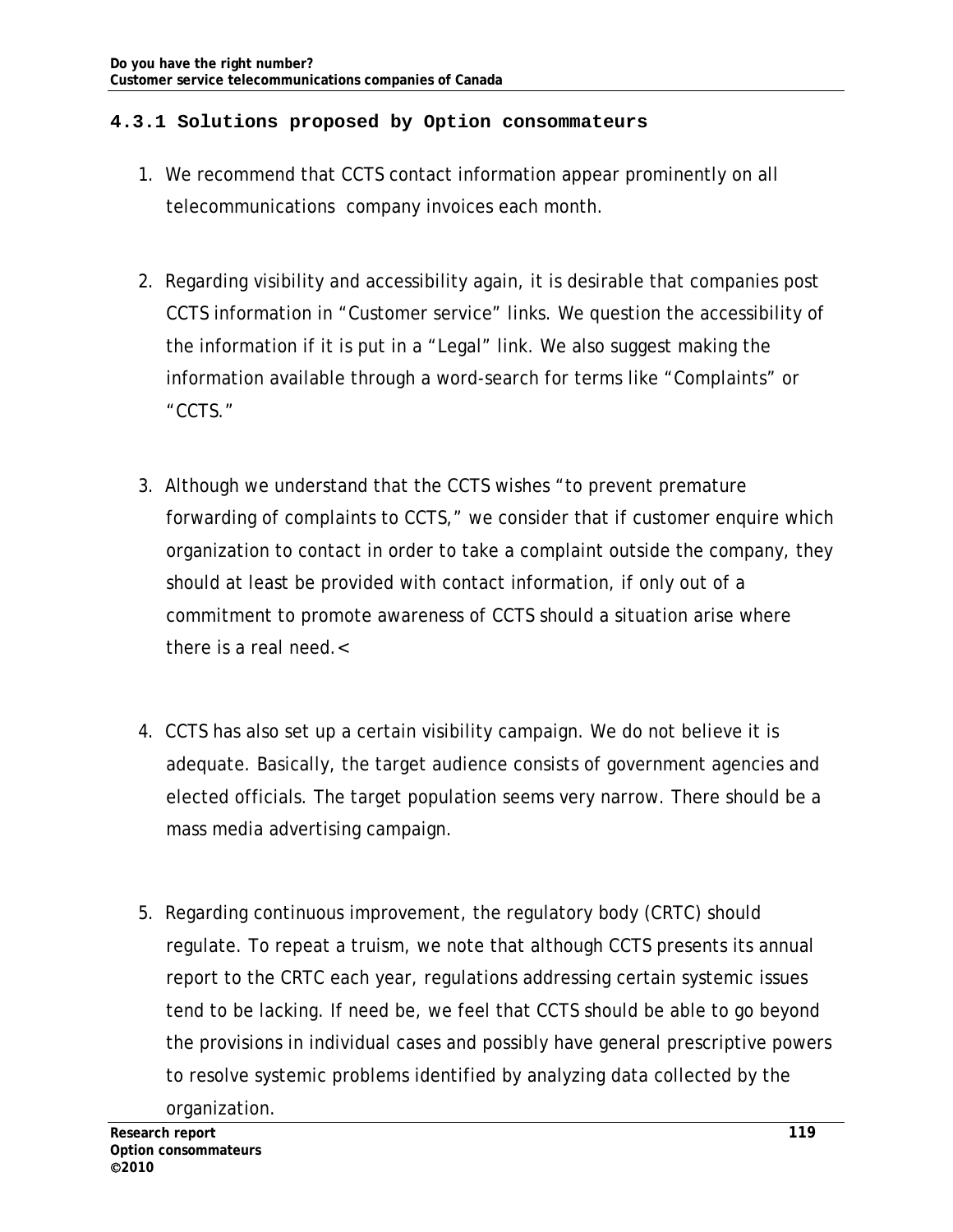# **4.4 In general**

In light of these observations, we make two general recommendations: one for the industry and one for CCTS.

#### **4.4.1 General recommendations for companies**

Companies must change their perspective vis-à-vis loyal customers. On the issue of improving customer service and retaining existing customers, certain findings emerge. Customer service must be tailored to individual requirements and be responsive to needs.

This means that customer service should provide a prompt, personal response and effective resolution of problems. In this regard, a contractual promise to resolve problems within a standard timeframe is essential.

Good customer service is also defined by its availability and openness, meaning easyto-find contact information, an easy-to-navigate telephone service and diligent tracking of complaints and customer files.

Accessibility is also partly determined by the language that a company uses. Accordingly, simple, everyday language should be used for contracts and technical support. Invoices should also be straightforward, so that customers can understand at a glance what they are paying for each month.

Companies should also demonstrate transparency, for example, by publishing clear contact information for complaints, making their complaints handling process available and drafting clear and concise contracts.

### **General recommendations made to the Commissioner for Complaints for Telecommunications Services (CCTS)**

We consider it essential that the CCTS mandate be expanded to include consumer information and education about customer service issues in the telecommunications field. It is also essential that CRTC intervenes towards the industry in order to prevent once and for all the occurence of systemic problems, either CCTS take on a more coercive role and be empowered to implement a comprehensive system of sanctions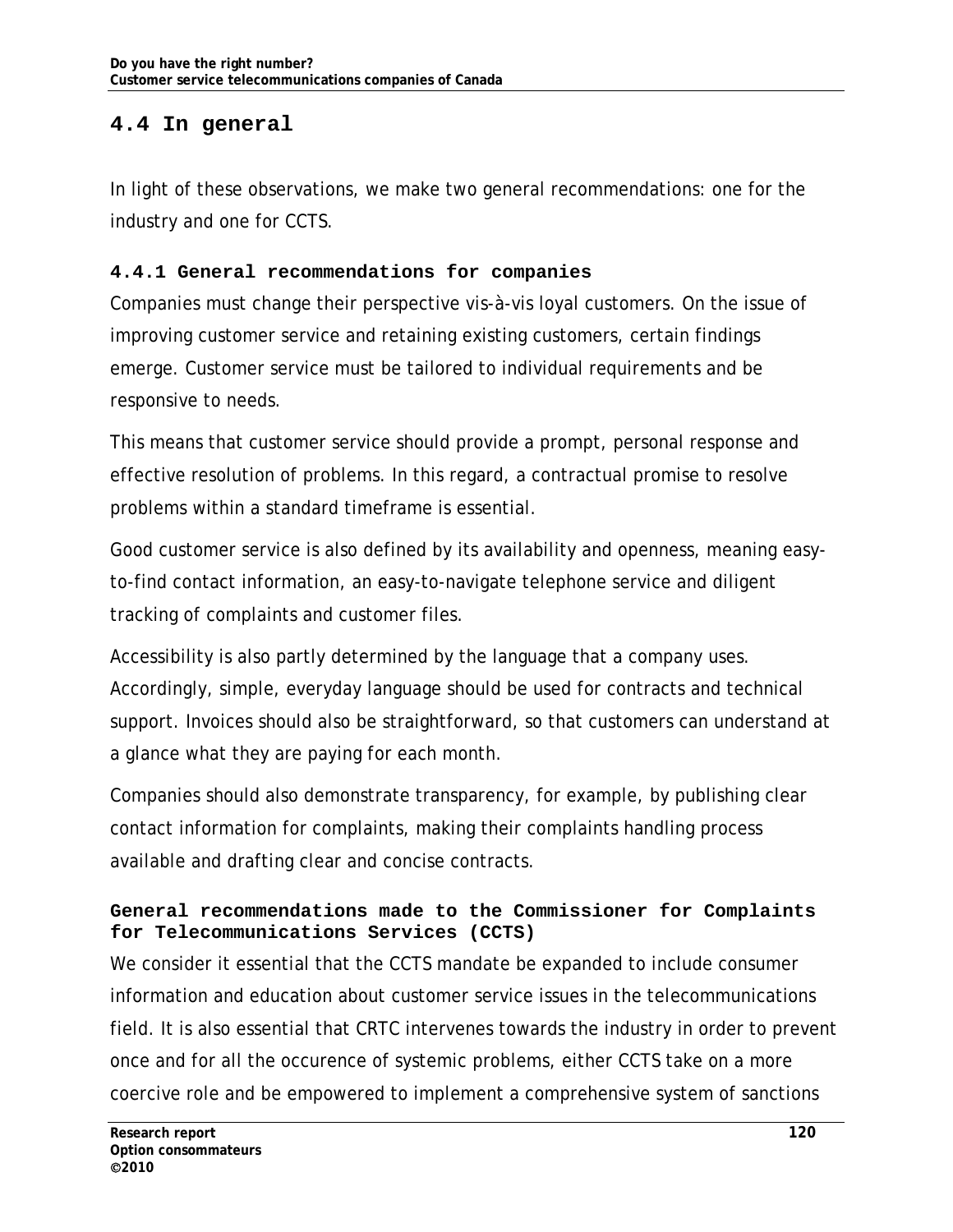against telecommunications companies and introduce regulations for ensuring a certain quality of customer service. In the present context, CCTS only settles disputes on a "case-by-case" basis. By broadening its mandate, CCTS could prevent many of these disputes by ensuring that the same problems do not recur repeatedly.

In addition, CCTS should be more accessible. For example, contact information should appear on all bills that customers receive from service providers and be easily accessible on their websites.

Regarding visibility, CCTS should enhance its presence in the mass media to ensure that Canadian consumers are familiar with its mandate and how to get in touch.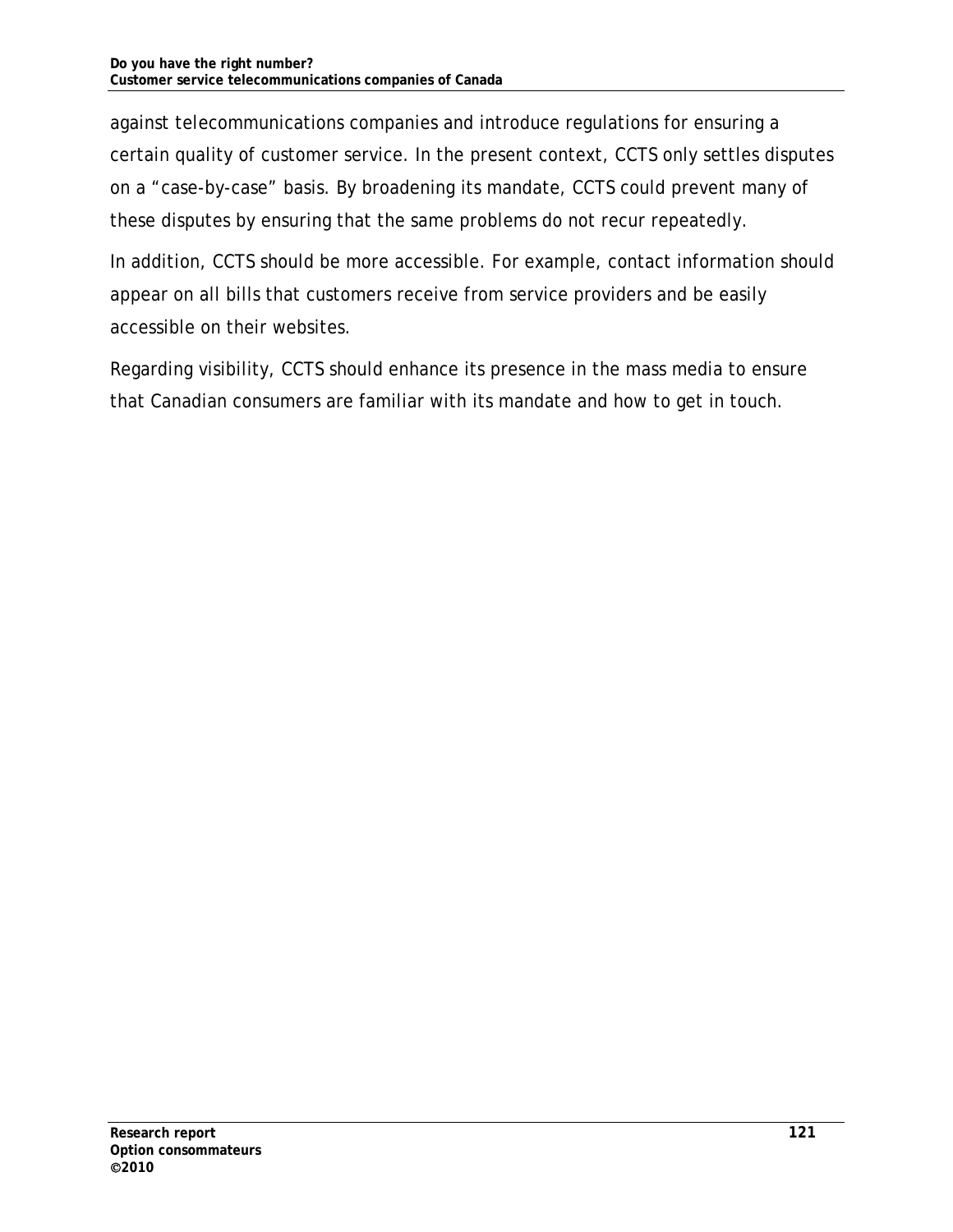# **Appendix 1**

#### FINAL REPORT

Focus Group Report: Public Attitudes toward Telecommunications Customer Service

Prepared for: Option Consommateurs

November 2009

pn 6565

33 Bloor Street East, Suite 900 Toronto, ON M4W 3H1

### PURPOSE AND METHODOLOGY

Environics Research is pleased to present this focus group report to Option Consommateurs. This report provides an overview of attitudes that Canadians hold towards the customer service they receive from their telecommunications providers. In particular, methods of contact, experience with customer service, attitudes towards customer service and knowledge of where to turn if dissatisfied were explored.

Four focus groups were conducted in November of 2009. Two were held in English in Toronto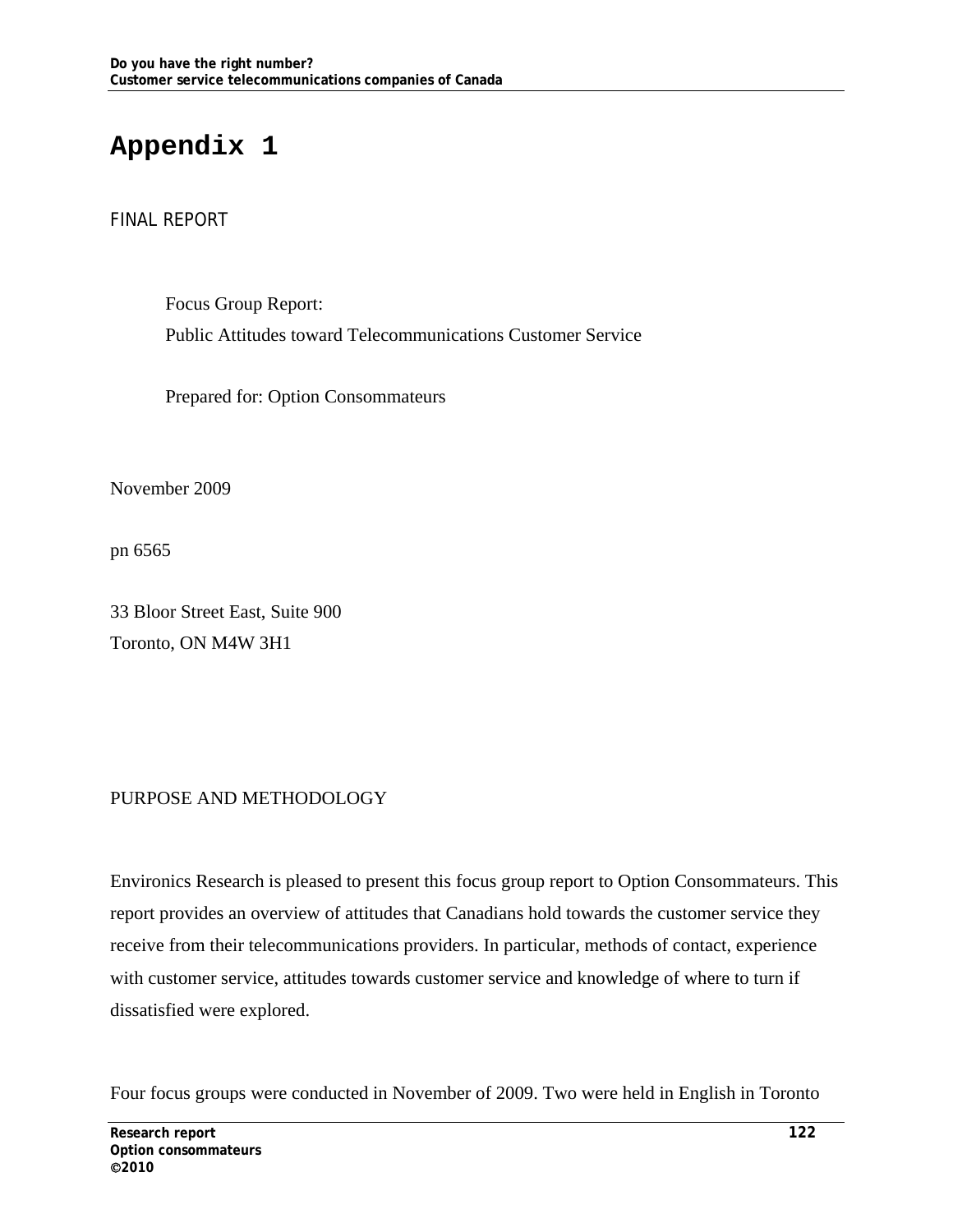(November 11th) and two in French in Montreal (November 17th). The participants in these focus groups had all contacted customer service for their telecommunications provider for some reason in the past year. In each city one session was composed of people between the ages of 45 and 70 and one session was composed of participants between the ages of 20 and 44.

Derek Leebosh, Senior Associate at Environics Research was the Project Director and focus group moderator.

The discussion guide used in the groups can be found in the Appendix at the conclusion of this report.

### DETAILED FOCUS GROUP FINDINGS

### CONTACTING TELECOMMUNICATIONS CUSTOMER SERVICE

#### 1. How to make contact

The focus group participants were asked if they had contacted a telecommunications provider (including phone companies - cellular or landline, internet service providers and/or cable or satellite TV companies) in recent years. All participants had contacted at least one service provider and many had also contacted multiple providers.

Companies contacted included Rogers, Bell, Videotron, Fido, Virgin and Telus. There were relatively few mentions of smaller telecommunications companies in the sessions.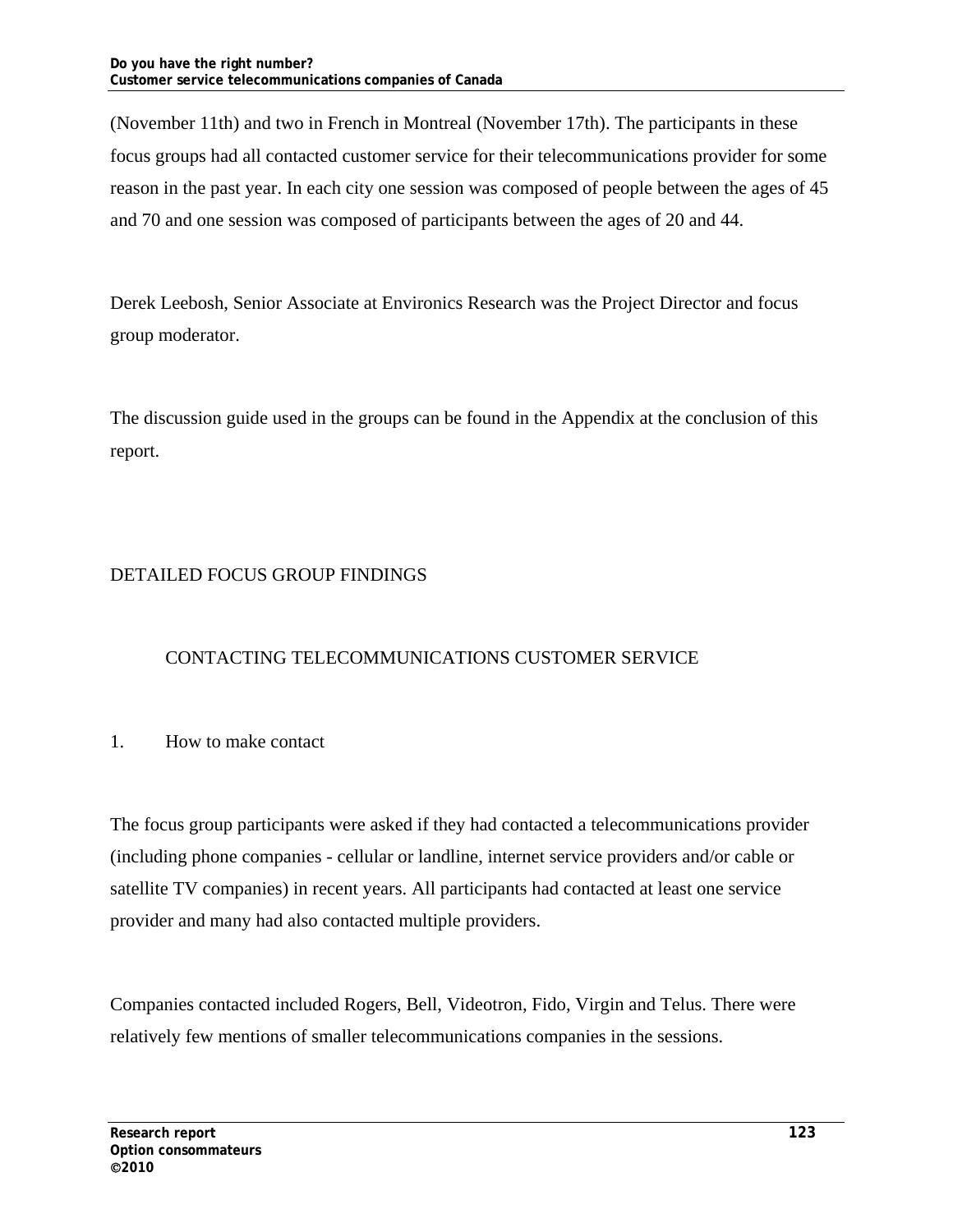Knowing how to contact customer service at telecommunications providers was not an issue. Virtually all participants felt it was easy to figure out what number to call. Many participants simply found the number to call on their bill. In addition, others found the appropriate contact information on the website of the company they wanted to reach where it could easily be found under the tab "contact us." To the extent that there were any complaints about knowing who to contact for customer service, it had less to do with finding a central number to call than with having to go through too many "menus" find the appropriate person to talk to. However, participants generally felt that if they needed to contact their provider the information was available.

Virtually all participants spoke about using the telephone as their primary means of contacting telecommunications providers. Some also visited retail locations – usually when the issue involved purchasing new hardware or having a device that needed to be repaired or exchanged. Only a small minority used online means such as email or online live chat functions offered by some company websites as well.

#### 2. Reasons for contacting customer service

The most common reasons for contacting customer service tended to be billing questions or issues, as well as installation or starting up of service. In addition, participants also mentioned issues with online account access, needing to change usage plans and various technical support issues, including service interruptions.

Some participants were quite forthcoming that the reasons for calling included such matters as losing or damaging a cell phone, selecting a wrong or inappropriate plan or needing to reduce their plan because of difficult financial circumstances.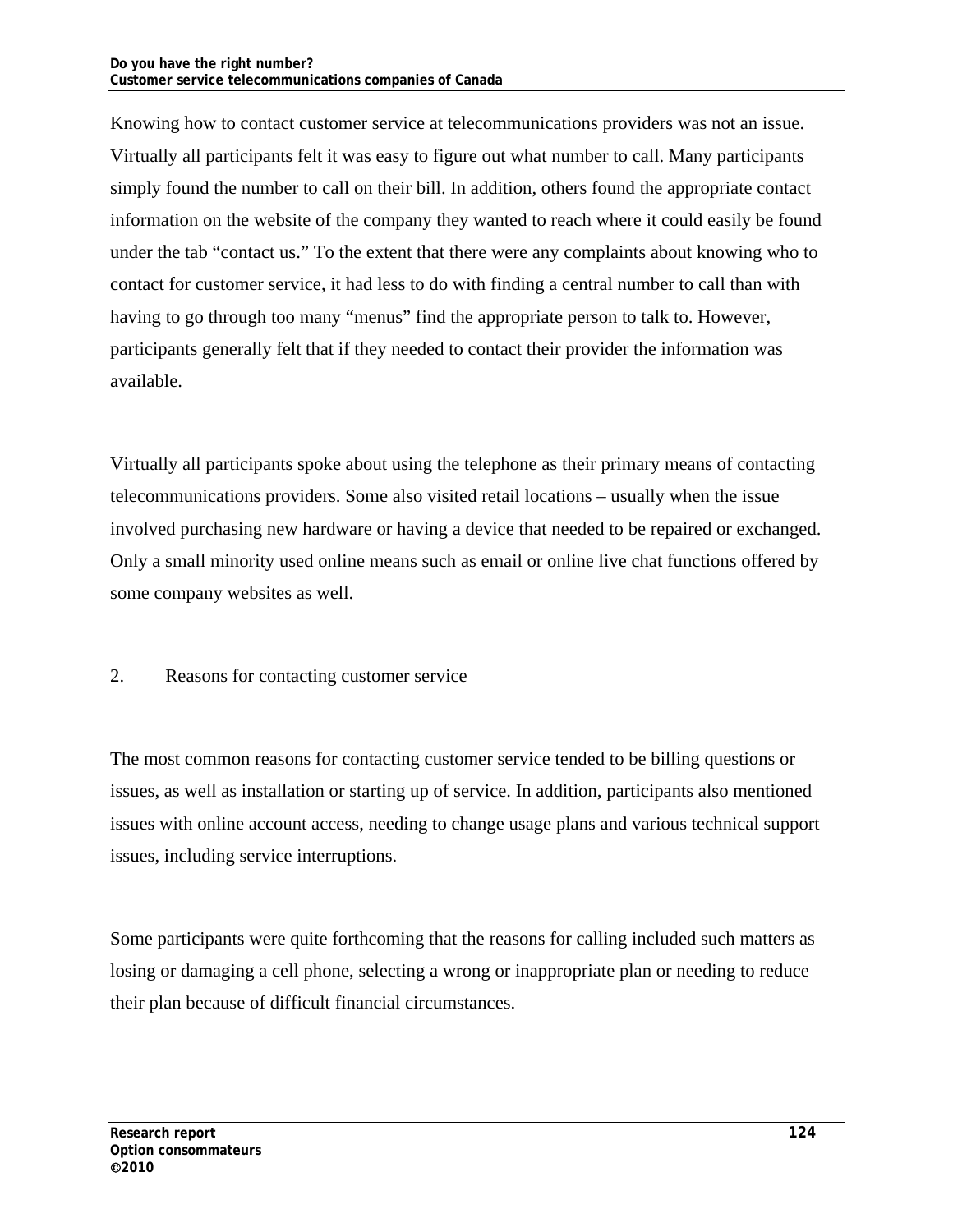#### EXPERIENCES WITH CUSTOMER SERVICE

Participants were eager to talk about their experiences with customer service. They reported a wide variety of issues, frustrations, successes and failures in dealing with customer service with various companies. It should be noted that, while many participants had some frustrations in dealing with customer service, most reported having had positive experiences. The general feeling was that the actual people working in customers service that one deals with were almost always very courteous and were trying to be helpful.

#### 1. Waiting time for service

 There were a number of issues around customer service that tended to be raised by the participants. One common issue revolved around the length of time it could take to be served. Most people reported that they tended to be serviced quite quickly once they actually got past all the endless menus and voice-recognition options and were on hold for a customer service rep.

Only a couple of people reported being on hold for inappropriately long periods of time. Some expressed frustration while some were more resigned to the long waits. Others seemed eager to discuss their favourite strategies for reducing or dealing with wait times such as immediately pressing 0, calling at certain times of day and doing other things while the phone was on speakerphone. Most people did appreciate it when a recording would tell them how long they might be on hold before their call was answered.

#### 2. Voice recognition systems

Many of the participants disliked voice recognition systems such as "Emily" at Bell Canada. They complained that frequently they did not seem to work correctly, could not interpret frustration in a person's voice and often did not result in reaching the correct person or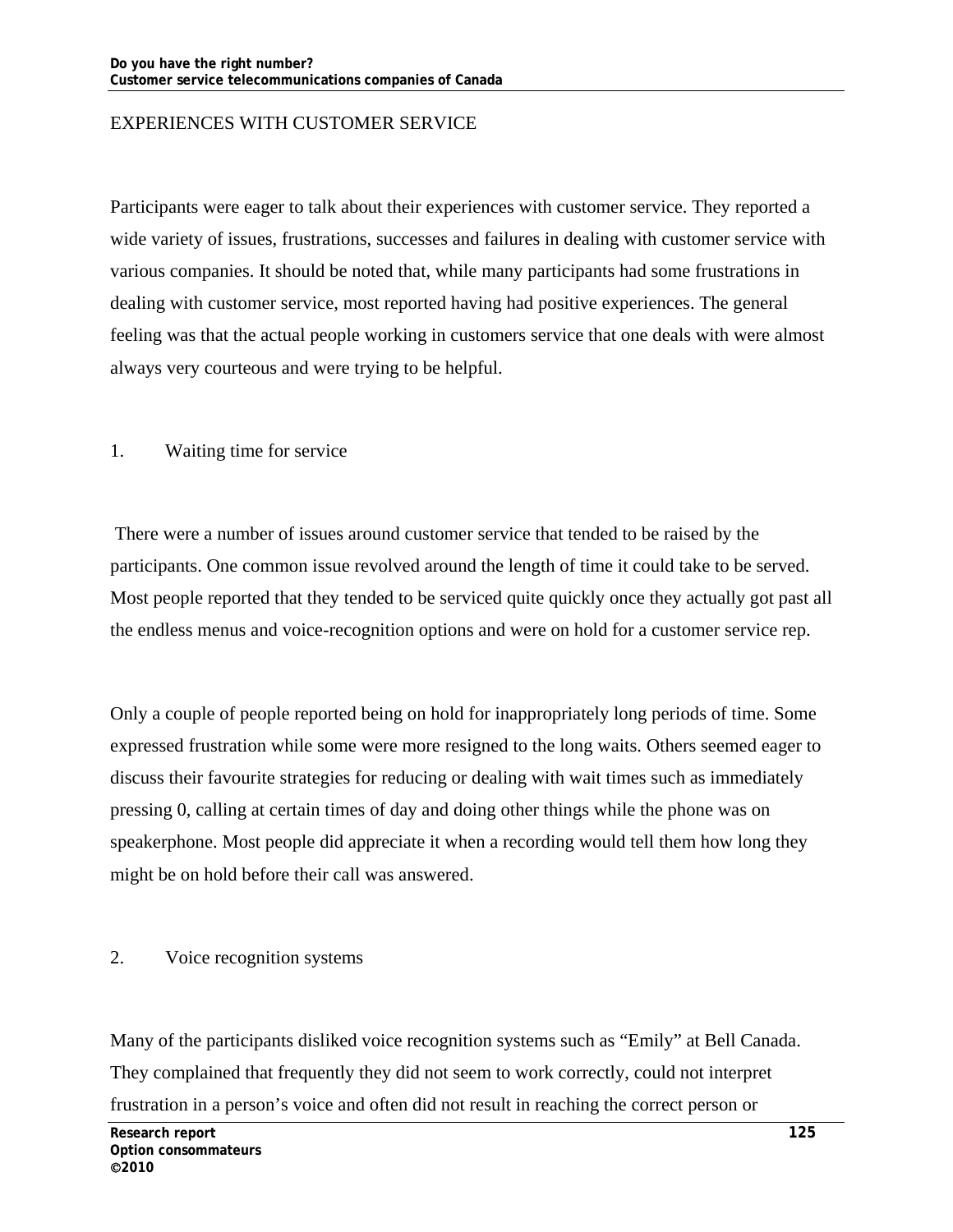department. Furthermore, some participants complained about the level of detail contained in menus. Specifically they often found that either there were too many choices or the issues they were calling about were not contained in any of the options.

In Montreal in particular, several participants spoke of their strategies for "getting past Emily." Participants reported that when they encountered such frustrations they often hit # or 0 in hopes of reaching a live operator. One woman even spoke of selecting whichever option was for new customers since she was convinced that this generally was the quickest path to a live operator who could then direct her to the appropriate person.

3. Getting in touch with the right person

Once the participants had successfully navigated the phone systems and reached a live person, the next frustration was that they would not contact the person who was best able to help them, or as one put it "you never get to the right person the first time." In these cases they reported that they would typically be transferred. In this case it seems that the transfers themselves were not so much an issue as the way in which they occurred. Specifically, participants reported frustration with giving out their information and telling their story complete with all the relevant details and then being transferred only to have to begin once again at the beginning with their basic information.

Because participants were already impatient after holding and then navigating the phone system to this point this was felt to be even more frustrating. Even worse, if the first service person did not adequately understand the issue this could result in a further transfer. Finally, a minority of participants spoke of having to call back for their issue. In this case they were frustrated not only by having to give their information over again, but also by having to wade through the opening hold queue again and often not being able to speak to the same person or people they spoke to before.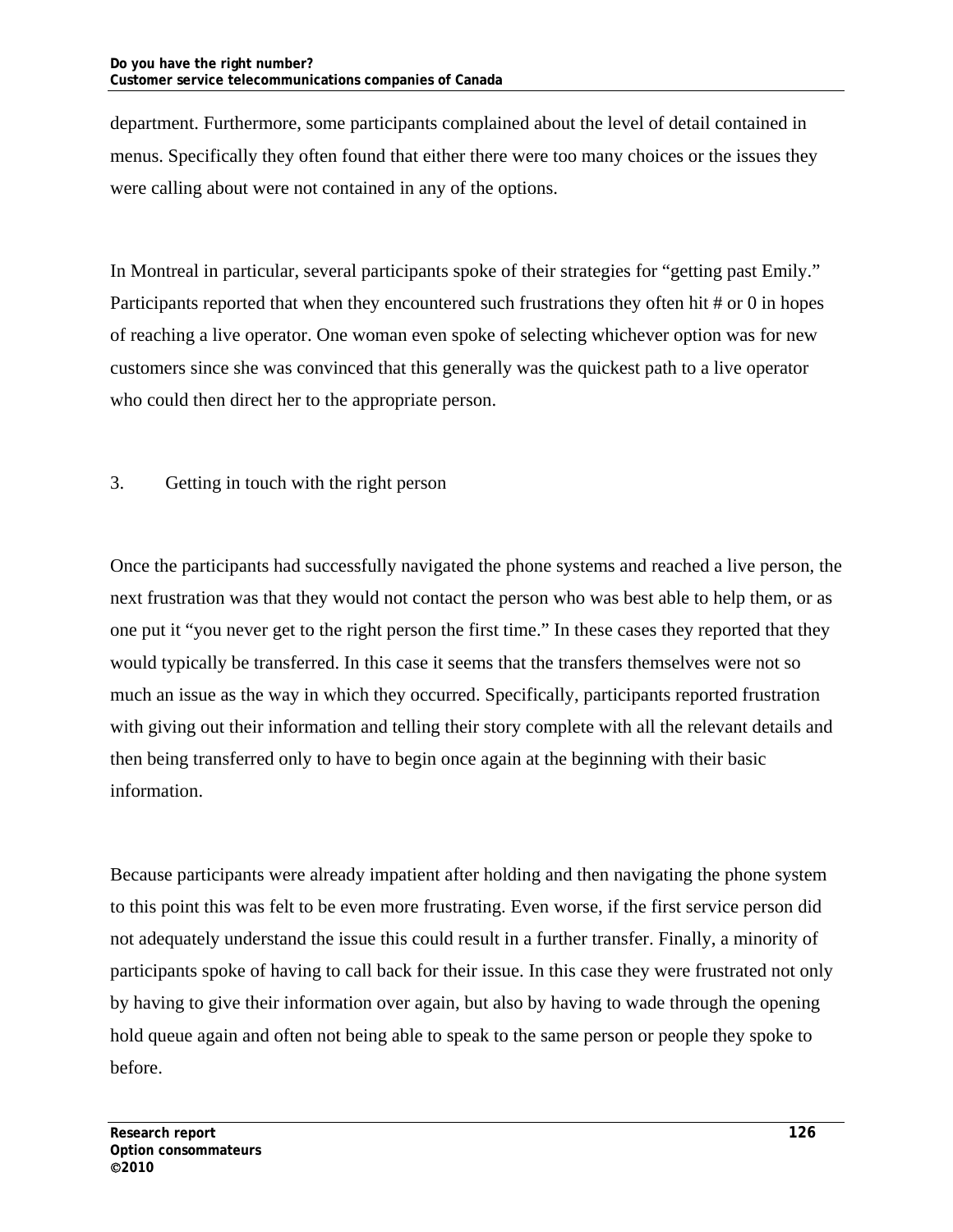People with relatively simple and straightforward reasons for having to call customer service usually found that they could get their problem resolved by dealing with one rep. However, some people who had more complex and more adversarial issues to resolve reported having to talk to as many as 5 different people before getting any resolution.

In person customer service in boutiques is usually quite prompt, though it was noted that more and more boutiques are actually franchises and are only able to deal with a limited range of issues.

4. Attitude of customer service representatives

Once participants got through to a live customer service person they generally seemed pleased with the quality of the people they spoke to. However, this area was not without its frustrations as it was often pointed out that the quality of service one received from the person reached could vary dramatically and that it often seemed to be a matter of the "Luck of the draw – if you're lucky you get a good customer rep…if not…." Some reported that if they ever found themselves dealing with a rep was who was not helpful enough, they would hang up and call again in the hopes of getting a better customer service rep. Participants spoke of occasional frustrations with those who seemed to display little empathy and little concern for resolving the issue at hand. While it was acknowledged that not all issues could be solved by all service reps, it seemed that a willingness to understand and empathize were, at least at some times, even more important than finding a successful solution.

Nonetheless, it should be stressed that almost all the participants reported that they found the reps they dealt with to be very polite and professional and that in some cases when they had a negative experience dealing with customer service, it was more due to company policies than the attitude of the rep.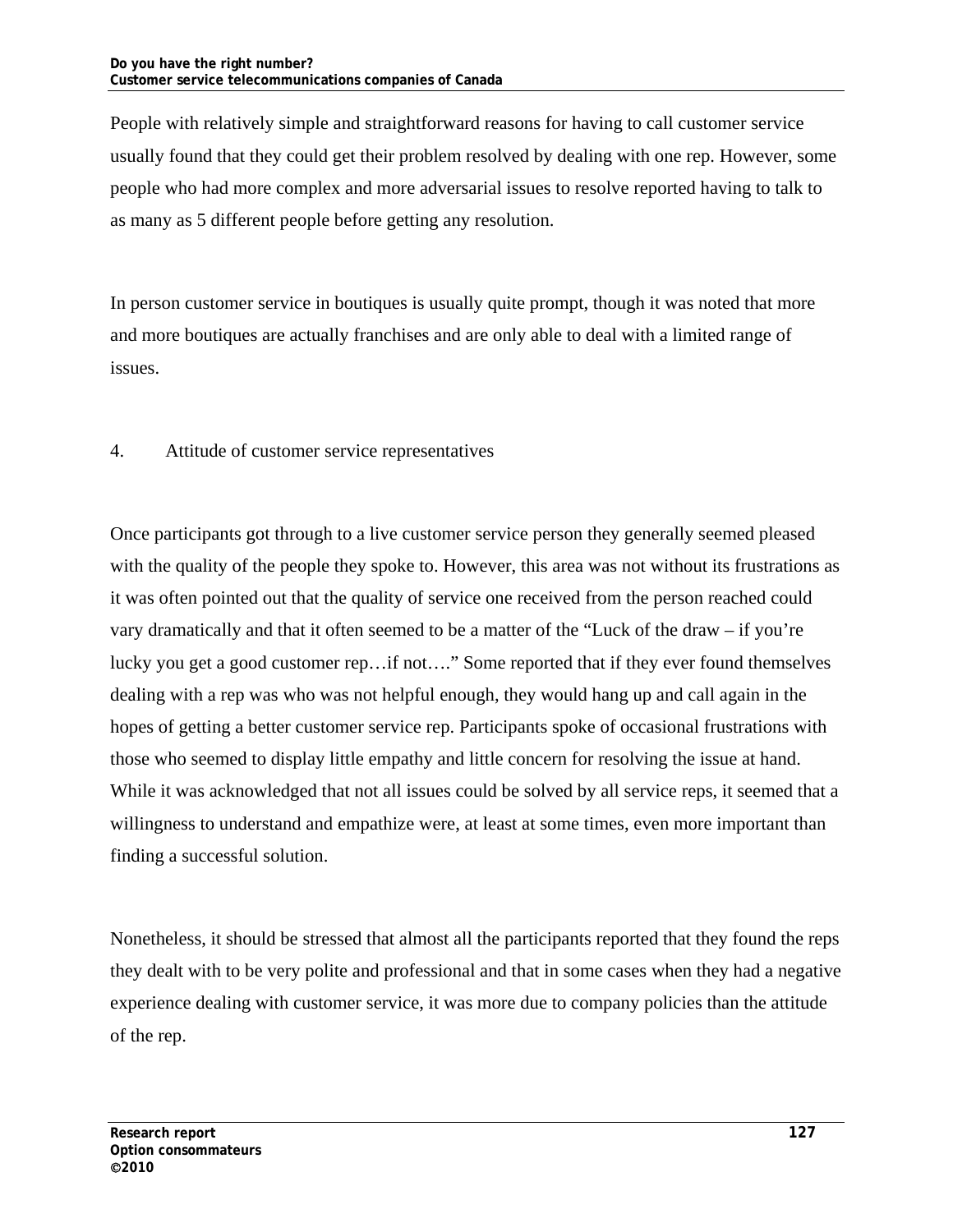While there was also some frustration with some customer service representatives, it was also felt that these were certainly a minority and that most representatives were honestly trying to help. While they may have been hampered by company policies or a lack of training their efforts were generally acknowledged and appreciated by the participants. As one pointed out "they don't have a reason to be nasty."

Feelings towards technical support were also quite positive. One participant spoke of how the tech support person she dealt with even described the colour of the particular wires and sockets and could specifically direct her through the setup of her hardware using this information. Needless to say she was quite pleased.

Another issue that some participants reported was that when they would call about a technical support or billing issue, the rep would often try to sell them a new service or upgrade. They felt that customer service reps should not be sales reps.

Another issue that came up a few times in Toronto in particular was that of offshore call centers. While most participants had the experience of dealing with service centres located in foreign countries, particularly for technical support for their personal computers, few seemed to have experienced this with respect to telecoms. Some were frustrated by poor language or communications skills on the part of those they were dealing with. Some also disliked the principle of a Canadian telecommunications company using staff in countries such as India or Panama. Others cited a perceived lack of responsibility to Canadian laws on the part of call center employees or an orientation towards "filling out call reports" rather than actually helping the customer or solving the problem. For many it seemed that the problem was related to the fact that they called a specific company and reached someone who was relatively disconnected from that company.

#### 5. Problem resolution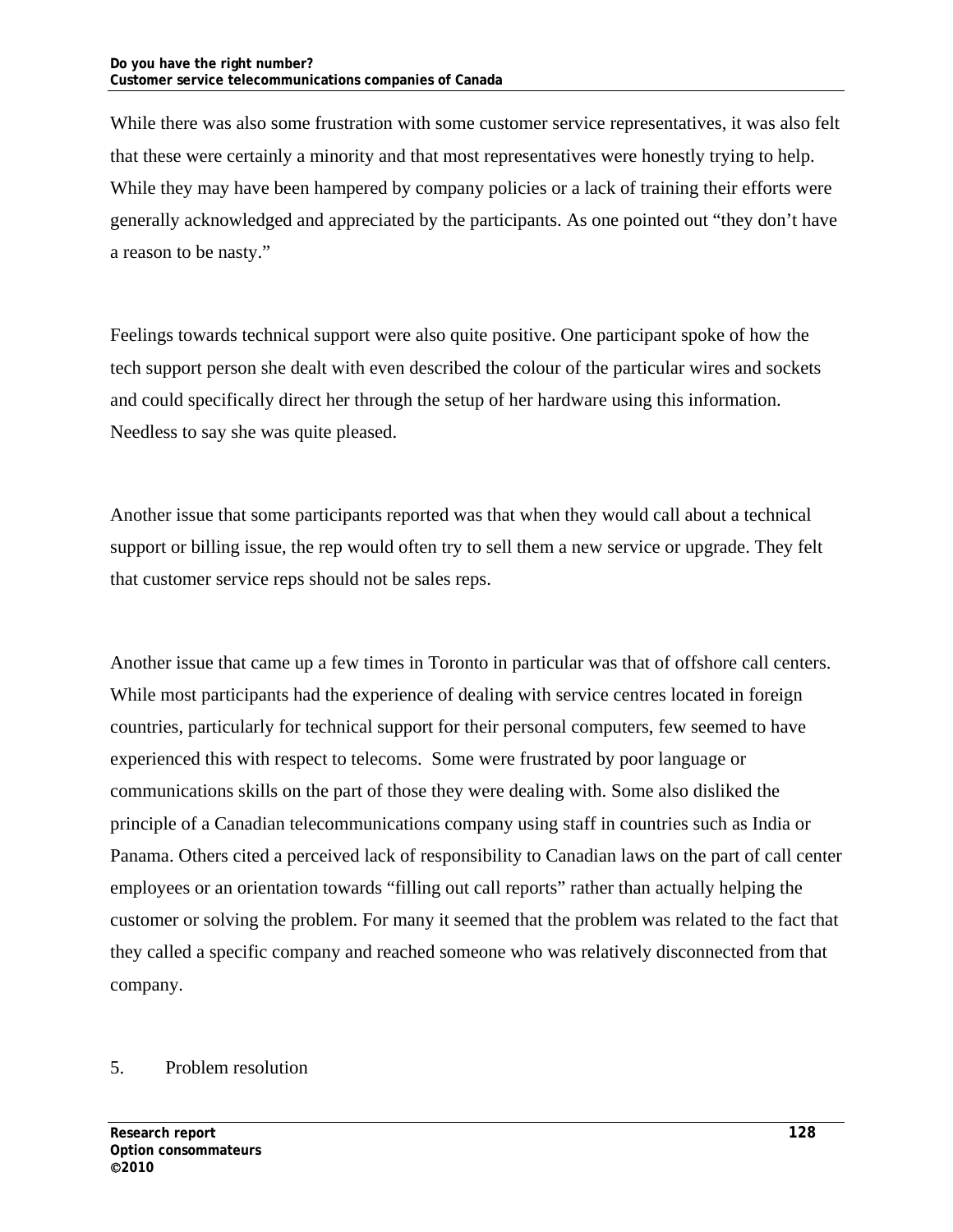Once the customer reaches the right person for their problem it seems that they may achieve varying levels of success. Most spoke of typically being satisfied with the response, others less so. Specific concerns here included delays in making changes to bills, with some customers reporting frustration that they would be told that changes to their billing would be made only to receive bills dated after the apparent resolution and then being told that they should wait one more month for the changes to be made. One exasperated participant exclaimed "I always get what I want until the bill comes...they'll help you out, and then the bill comes - it's still there -'Oh no, you have to wait one more month'!" Some also complained of instances where they were assured that changes had been made and/or a solution had been reached only to call back and discover that apparently nothing had been done and no one seemed aware of the agreement reached.

Plans, contracts, bundles and unnecessarily complex policies were cited as a source of frustration. While most participants seemed to be comfortable with the necessity of such plans they reported being annoyed by plans that were rigidly enforced and being prevented from making changes in extenuating circumstances. One participant described a situation where she had attempted to change to upgrade to a more expensive plan only to be told that she could not make changes until her current plan had expired. Another described losing his job and needing to contact his cable provider in order reduce his cable bill. In these circumstances participants reported feeling frustration when confronted with an apparently lack of flexibility, but also reported being very appreciative when companies were able to compromise or make exceptions for their special circumstances despite policies or even the participants' own contracts or choices.

# ORIENTATIONS TOWARD TELECOMMUNICATIONS INDUSTRY CUSTOMER SERVICE

It was generally felt that the original issues for which the telecoms were contacted were dealt with to the participants' satisfaction. Even though the timelines involved and process may have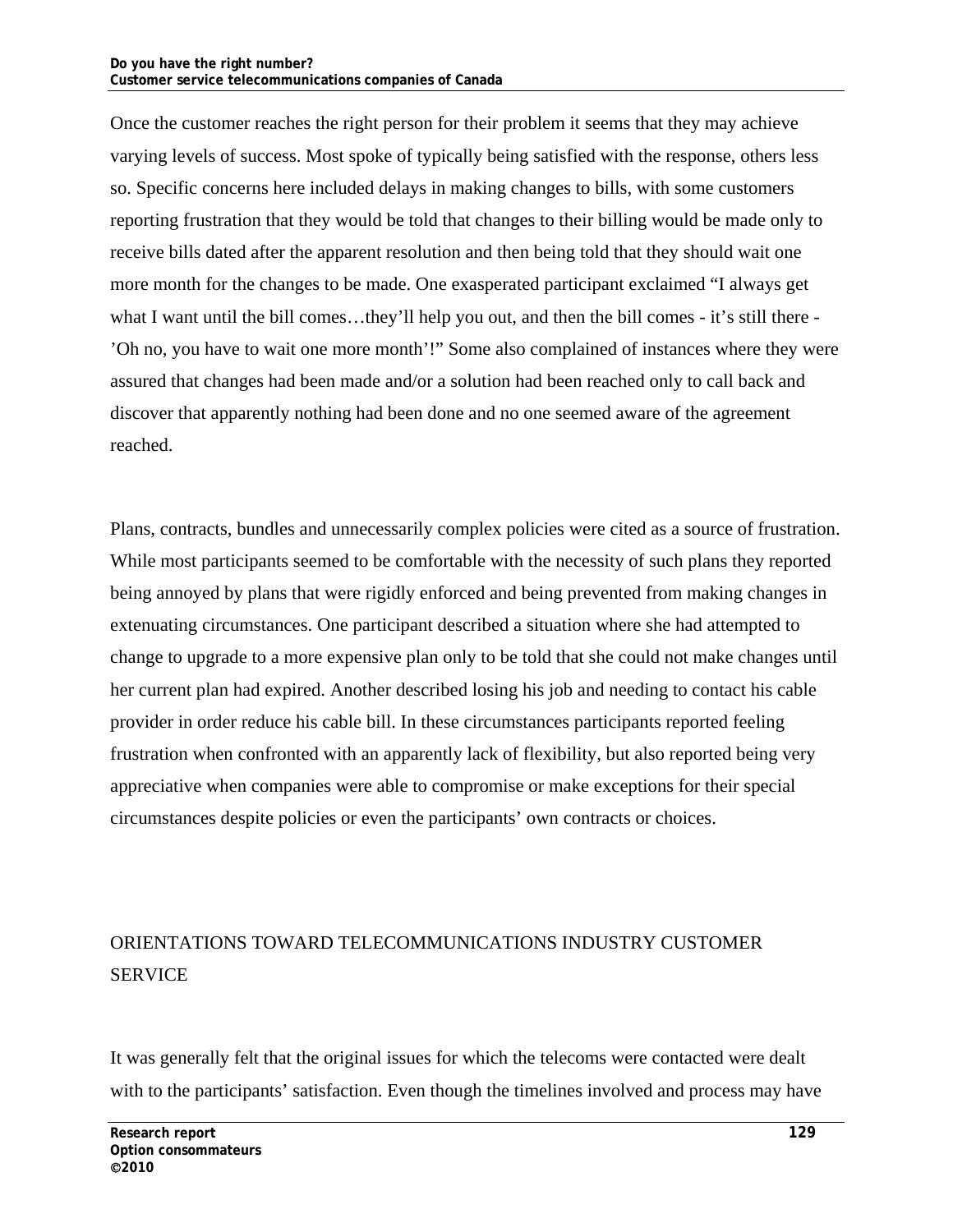been at times frustrating the majority of complaints seem to have been dealt with and the participants seemed to be typically happy with the resolution reached.

While overseas call centers were a source of some frustration, there were certainly some who made a point of mentioning that they have at times received excellent service from overseas call centers. In particular, the younger group seemed to have less of a problem with this type of service.

Participants also seemed willing to endure some level of challenge in dealing with telecoms. One participant pointed you "must be willing to wait" while another added "it's just the number of people trying to call in." In general, they seemed relatively willing to accept these difficulties and seemed to sympathize somewhat with their providers – particularly when the issues they contacted the providers about were resolved to their satisfaction in the end.

#### 1. Customer service improvements

In general, despite the many frustrations experienced, participants felt that the telecommunications industry was improving and making some amount of effort to, at the very least, give "the impression of customer service improved in the eyes of consumers." Furthermore, participants were generally happy with the quality of product received from the telecommunications providers and felt that this was improving as well. It was noted that the telecommunications industry was no worse than any other industry sector when it came to customer service. In fact several participants felt the telecommunications industry compared favourably for its customer service in contrast with utilities such as Hydro-Quebec and government departments or banks or credit card companies or airlines. It was generally felt that customer service improvements in the industry were also occurring despite the fact that customer service reps deal with increasingly complex technology and issues. However, once again this was an area with a diversity of views as some felt that "it's always been the same with the big companies." None of the participants felt that there was any decline in customer service levels.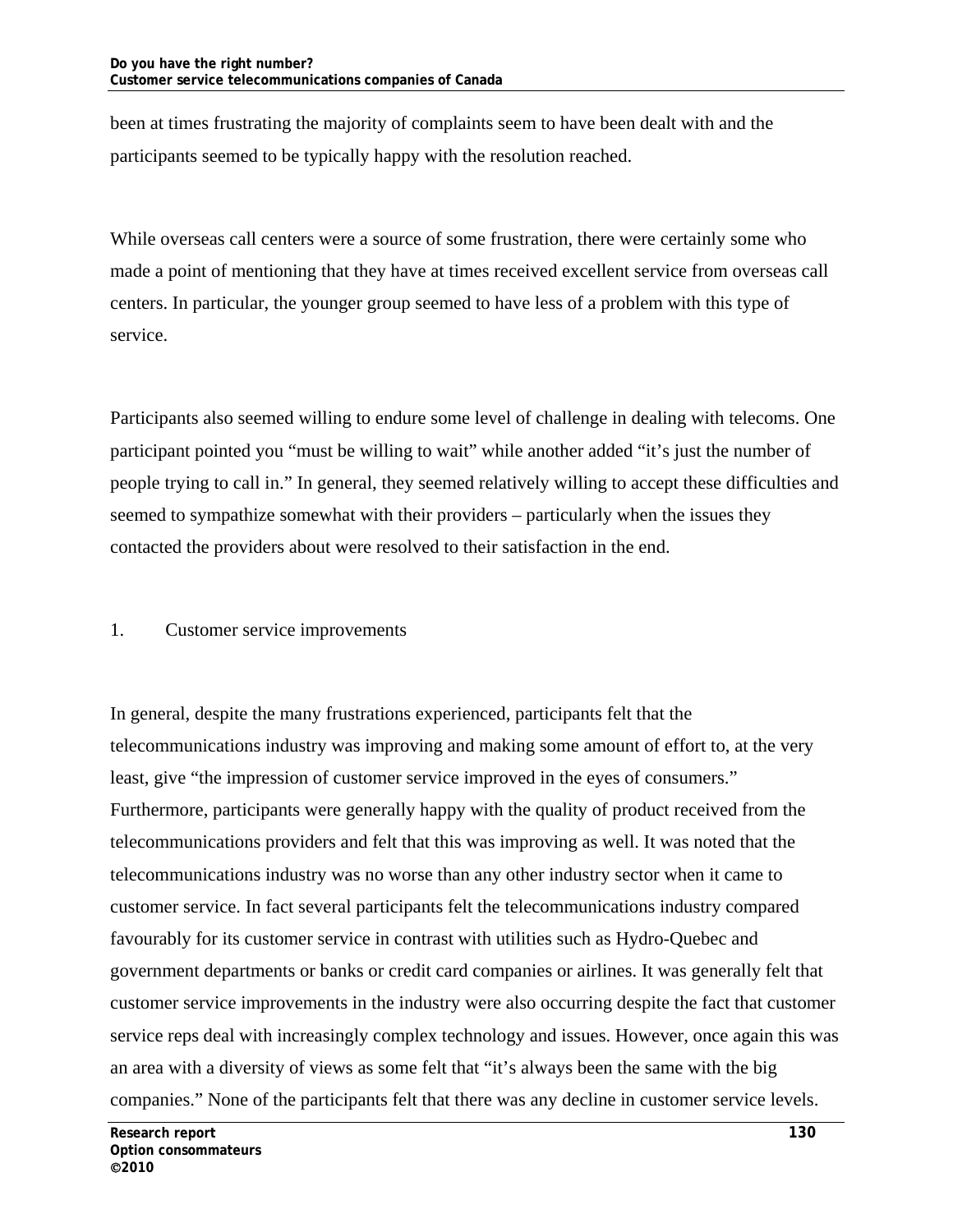#### 2. Reasons for choosing a telecommunications service provider

When it came to purchasing or signing up for telecommunications service, participants generally felt that the quality of the customer service department was not a key issue. It was felt that it is simply too difficult to judge and compare customer service before purchasing. The decision was commonly made based on issues such as price, quality of product and friends' recommendations. As one person stated, "I don't care about the customer service until I have a problem…you can't have one month of free of customer service." However, it was generally acknowledged that customer service could – and in some cases was reported to – lead to switching to another telecom. As another participant stated, "the reason you choose the company is not customer service but the reason why you abandon the company may be customer service."

Interestingly, there appears to be a wide range of thresholds at which participants would consider switching telecoms. This threshold was impacted by both contracts and convenience of switching. While contracts were an issue during the period that they were in effect, many seemed to enjoy having the opportunity to renegotiate them once they expired since it seemed to upset the balance of power in their favour. But even when contracts were not in effect the challenge of having to change providers for many bundled services and then even to have to return hardware for internet, phone and cable was simply too much hassle for some. After experiencing some issues with service, once participant recalled, "my solution was just cancelling the whole services and then going back to it when I couldn't find anything else. I figured there's a phone, cable internet and I had to return everything – it was just too much work."

There was some difference of opinion on whether one could expect better service from larger telecommunications companies. Some felt that the larger companies would have the resources, personnel and policies to better serve them while others felt that it was more likely that smaller companies would be more motivated to serve customers in an effort to grow their businesses. Participants had varied opinions as to whether any one company had a reputation for having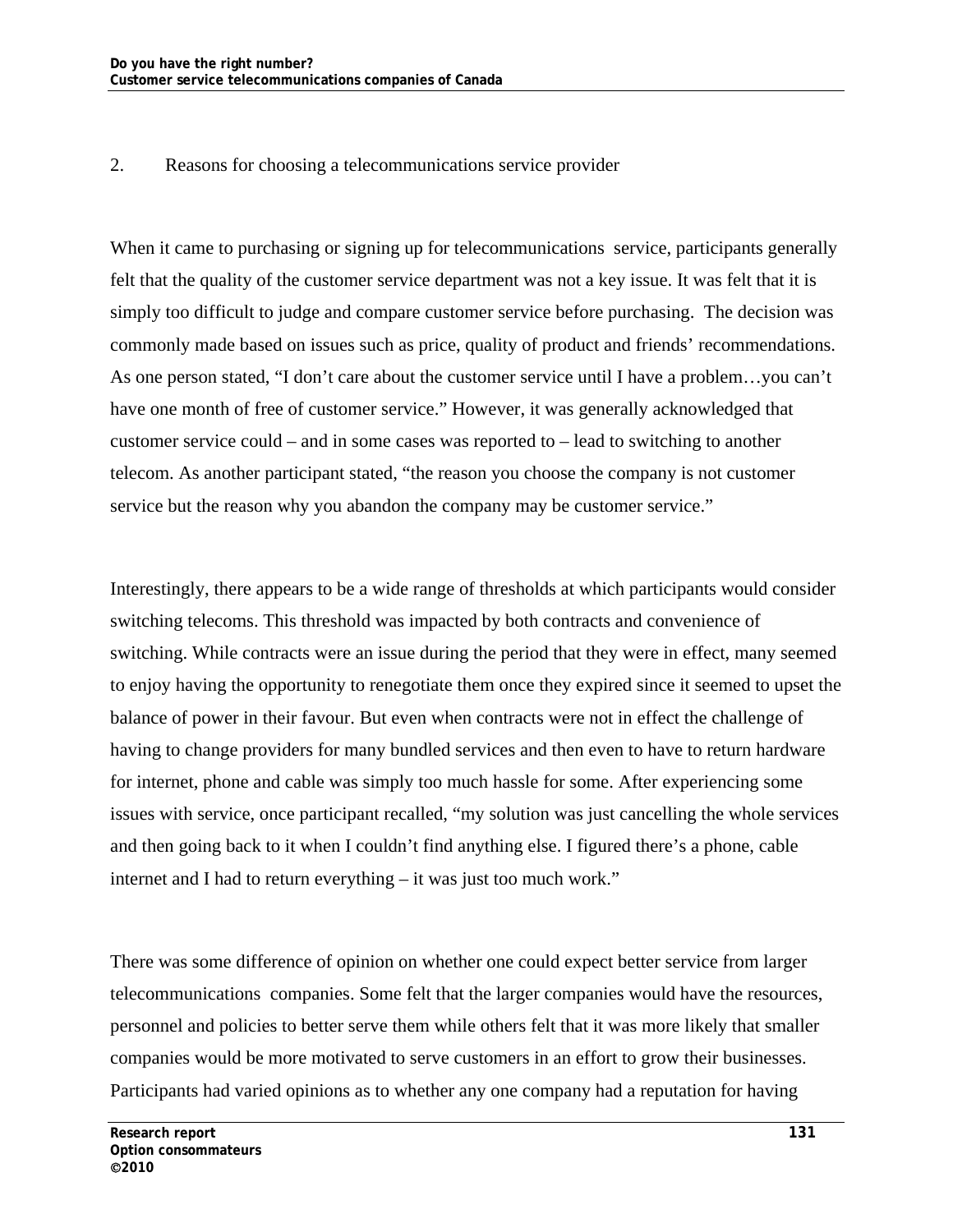better customer service than others. Some were convinced that Bell Canada was better while others were convinced that Rogers or Videotron was better in this regard. It was noted in Montreal that Bell used to have a very poor reputation for customer service and now seemed to be trying to improve.

#### 4. Definition of good customer service

Participants were asked to describe some of the things they felt an ideal customer service experience in dealing with a telecommunications should include. Key issues here included better and faster phone service, as well as the courtesy and helpful of the human being you deal with. While some wait time was expected it was generally felt that if this could be reduced as much as possible this would be a tremendous benefit.

While some felt that little or no wait time was acceptable, most felt that about two to three minutes should be the maximum they are expected with a wait before talking to a live person. They certainly felt that 20 minutes was too long. It was also felt by many that if they were to be put on hold; it would be nice to have an accurate estimate of how long the hold would be.

#### 5. Suggested improvements in customer service

Adequate training of customer service representatives was also seen as key to a positive experience. Participants felt that training in basic people skills such as showing empathy and listening skills was critical since it made an enormous difference when service reps showed concern and genuine interest in helping. They also felt that basic etiquette and politeness were also important skills for representatives to constantly refine. They should be there to serve and not to sell.

Some participants also wished that customer service representatives, particularly those who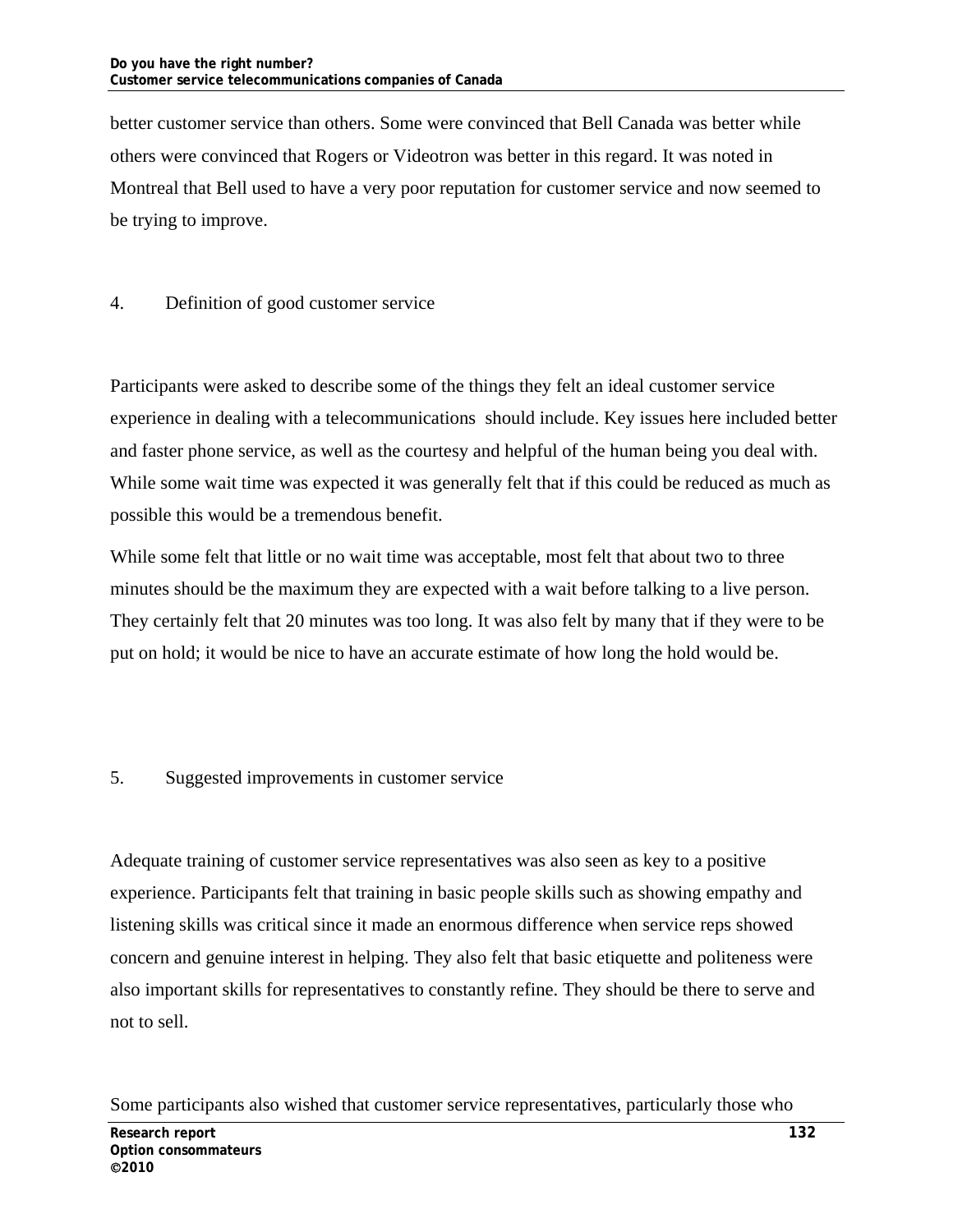answer initial calls, be trained in more areas of their company in order to reduce the need to transfer callers. It was considered important that the representatives understand and receive adequate training on their companies' computer systems. Finally, one participant pointed out that even training in basic company issues such as how invoices are created and interpreted would be helpful. As one participant stated "It's not like they need to know technical or really in-depth specifics, but if I don't understand what my bill says - they should know how to read a bill."

While participants considered it important for service reps to have a good understanding of their computer systems it was also considered important that the information contained in these systems be accurate and up to date. When changes were made to an account, participants felt that these changes should be implemented and available to the organization immediately. They expected that their next bill reflect the changes and that if they called back the next person they talked to would have access to the changes as well.

It was also considered important that policies and procedures empower the representatives to solve customer problems effectively. For some, it was felt that their issues and suggested solutions were reasonably dealt with and that the CSR would help them if allowed, but that they were hampered by systems or policies. Needless to say they found this situation frustrating.

In the end it was generally agreed, that the best service calls were those in which the issue was resolved quickly, efficiently and finally.

The most common single suggestion was to have a person answer the phone initially who could quickly determine who the caller needed to talk to and could then transfer the caller to  $-$  as opposed to dealing with "Emily." Some also suggested that it would be good to be able to have a printable "key" of the menus and voice commands so that if you do have to call customer service you can quickly punch in the right numbers or say the right words without having to listen to every menu being recited.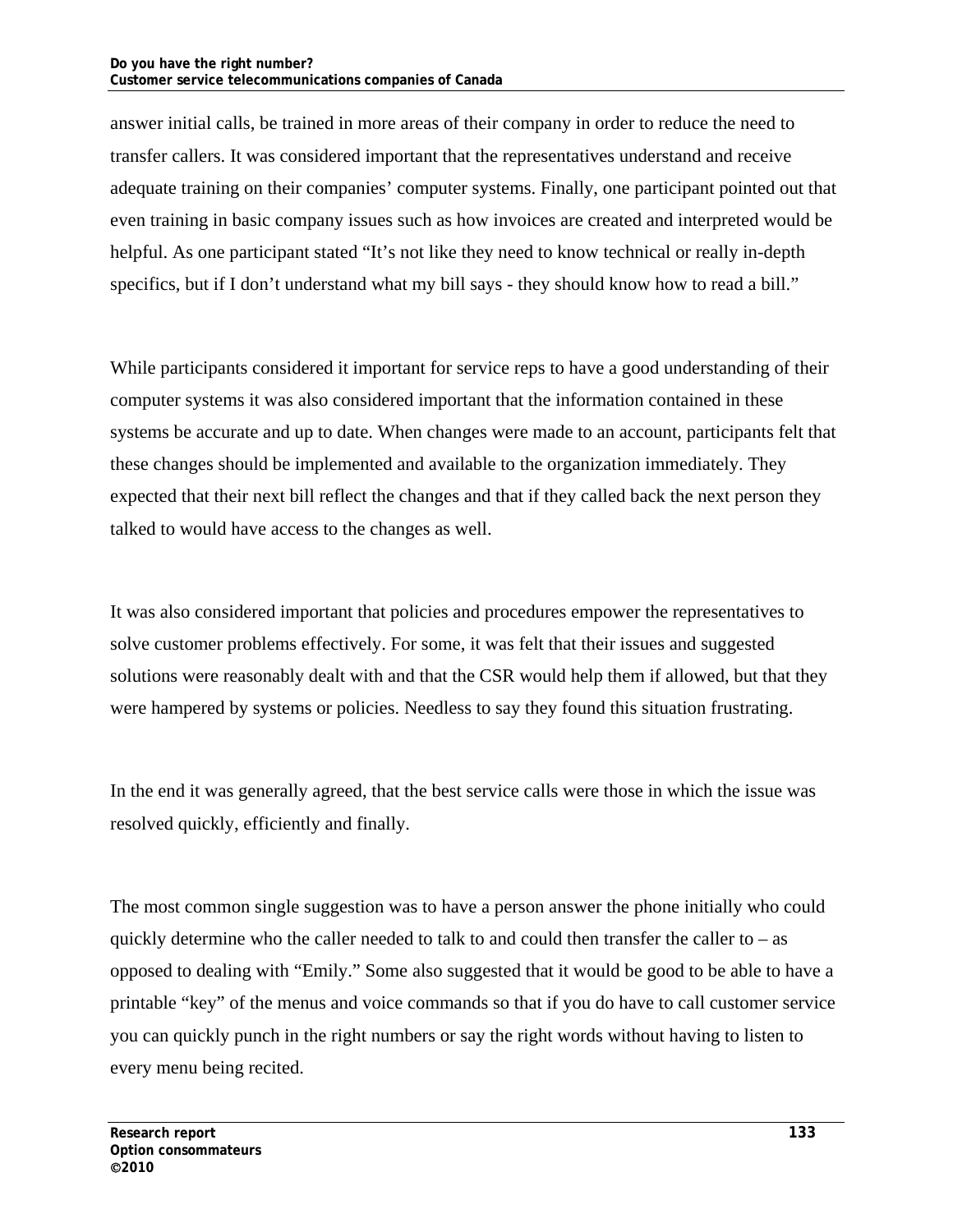#### 6. Appealing unresolved issues and disputes

When asked what they did when they felt that their issues were not being adequately addressed by the customer service person or department they had reached participants most common method of escalating the complaint was to ask for a manager within the department. Few reported going beyond this, and some talked about abandoning the company for other providers if satisfaction could not be achieved after dealing with a manager in a call center. Only one participant was aware of other methods of escalating a complaint within a company. He spoke of taking his complaint to the President's office at Rogers. For some, however, the available manager was as far as the complaint went and one even reported that if she didn't get what she wanted then "sometimes I let things slide as a result."

There was little or no awareness that there was any way of appealing to anybody outside of the company they were dealing with. Some guessed that there might be an ombudsman or the CRTC, but no one knew for certain. Only one participant claimed to have heard of the Commissioner for Complaints for Telecommunications Services and she seemed quite unclear as to what the actual mandate was. It was interesting that when the CCTS was discussed many participants seemed very interested and had further questions about the mandate and where they could find more information. Quite a few made a point of taking the time to write down and save the name. Participants were certainly interested in knowing where they could potentially take such issues.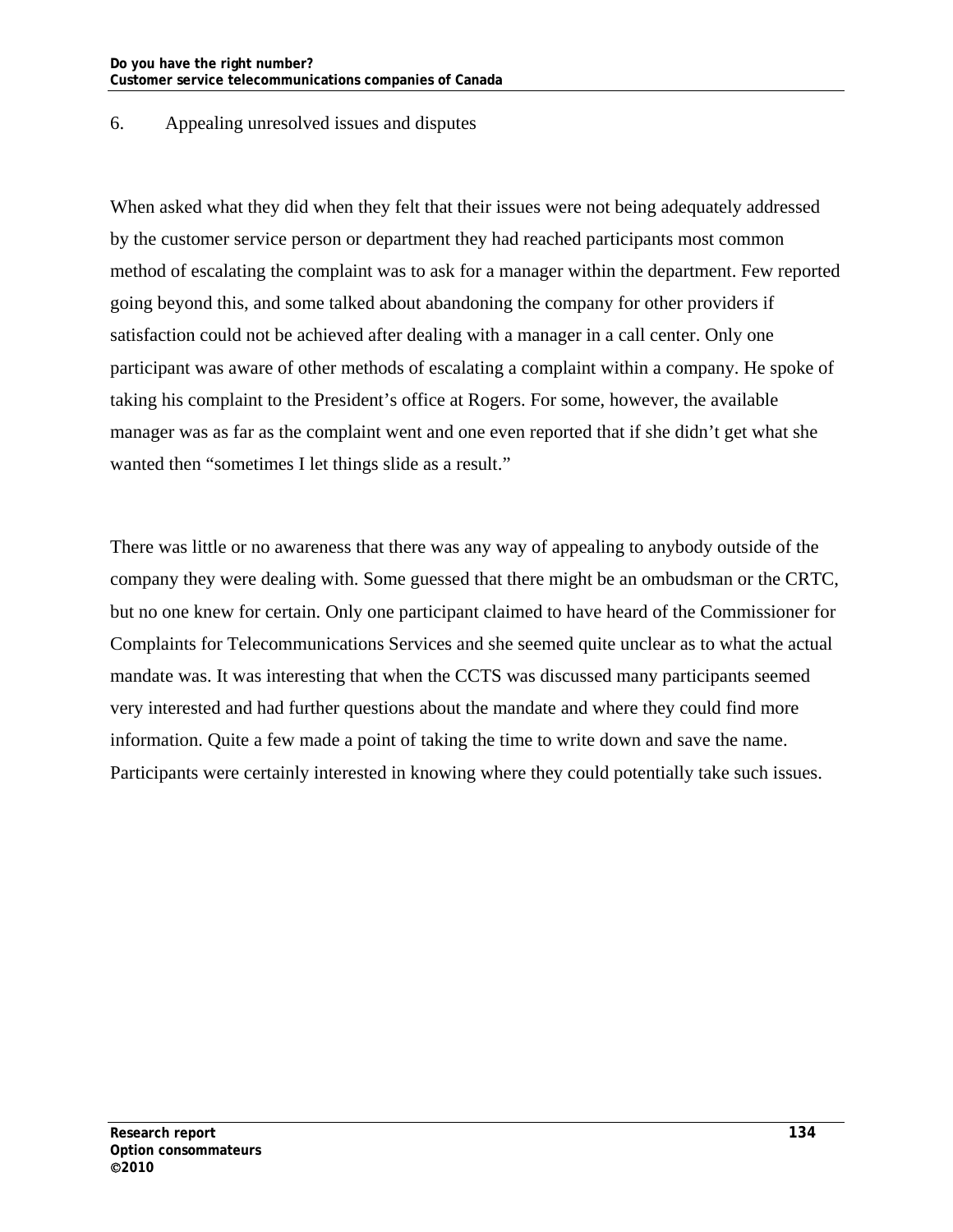#### **APPENDICES**

November 10, 2009

Environics Research

Attitudes towards Telecommunications Customer Service

Discussion Guide

PN6565

Option Consommateurs

1.0 Introduction to Procedures (10 minutes)

Welcome to the group. We want to hear your opinions. Not what you think other people think – but what you think!

Feel free to agree or disagree. Even if you are just one person among ten that takes a certain point of view, you could represent millions of Canadians who feel the same way as you do.

You don't have to direct all your comments to me; you can exchange ideas and arguments with each other too.

You are being taped and observed to help me write my report.

I may take some notes during the group to remind myself of things also.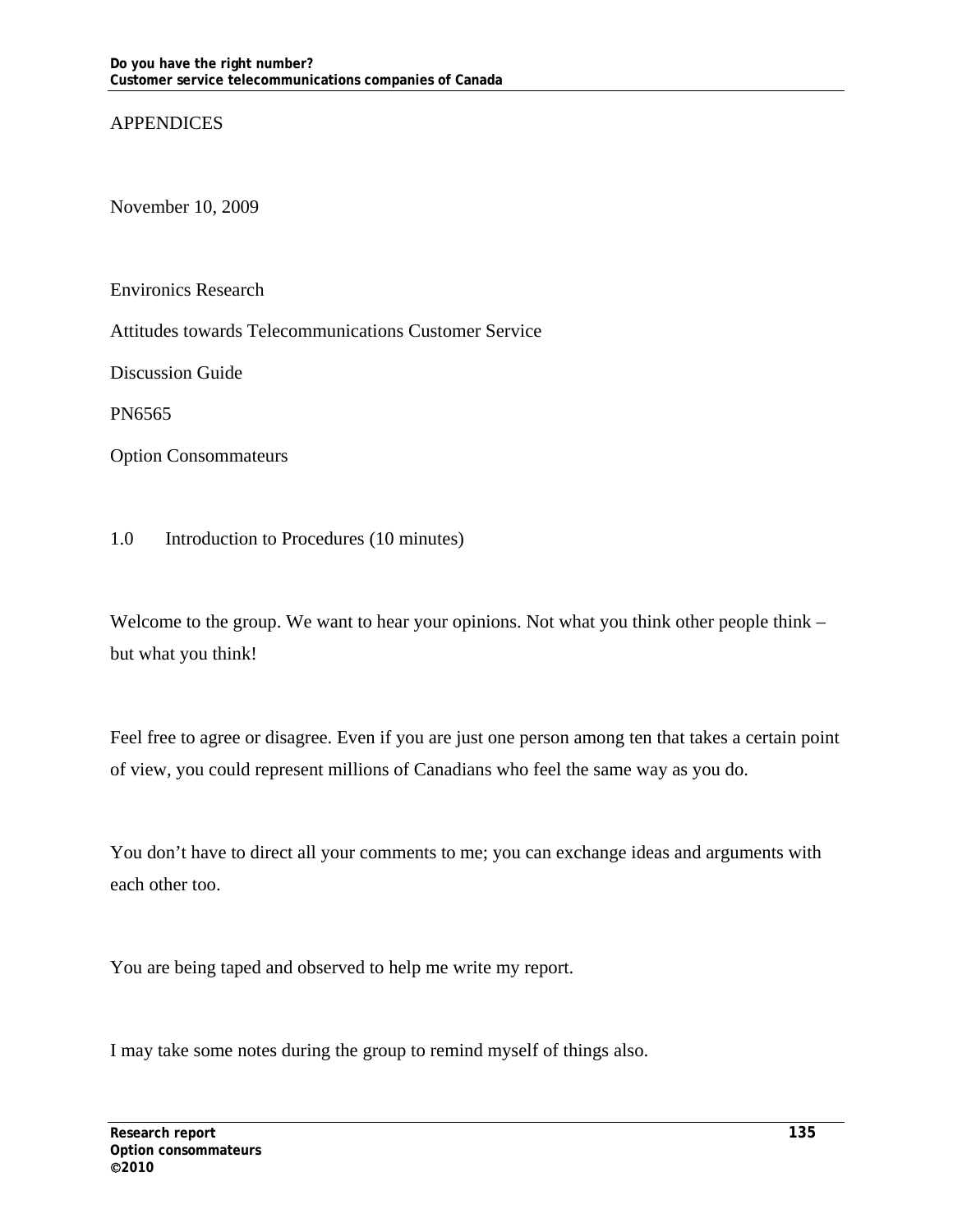The host/hostess will pay you your incentives at the end of the session.

Let's go around the table so that each of you can tell us your name and a little bit about yourself, such as what kind of work you do if you work outside the home and who lives with you in your house.

2.0 Contacting telecommunications customer service (10 minutes)

Tonight we are going to be discussing your experiences with customer service in dealing with telecommunications companies. When I say telecommunications companies I mean phone companies – cellular or land-line, Internet Service Providers (ISPs) and also cable or satellite TV companies. Your dealings could be by phone, in person or online as well.

How many of you (show of hands) have called your ISP in the last couple of years? What about your cell phone provider? What about your cable company? What about your phone company?

In general, do you feel you know or can easily find out how to contact customer service at any of your telecommunications providers?

IF YES, How do you know? PROBE: On the bill, the website, phone book, other?

Would you say that the information about how to contact customer service is easy to access? Was it clearly explained?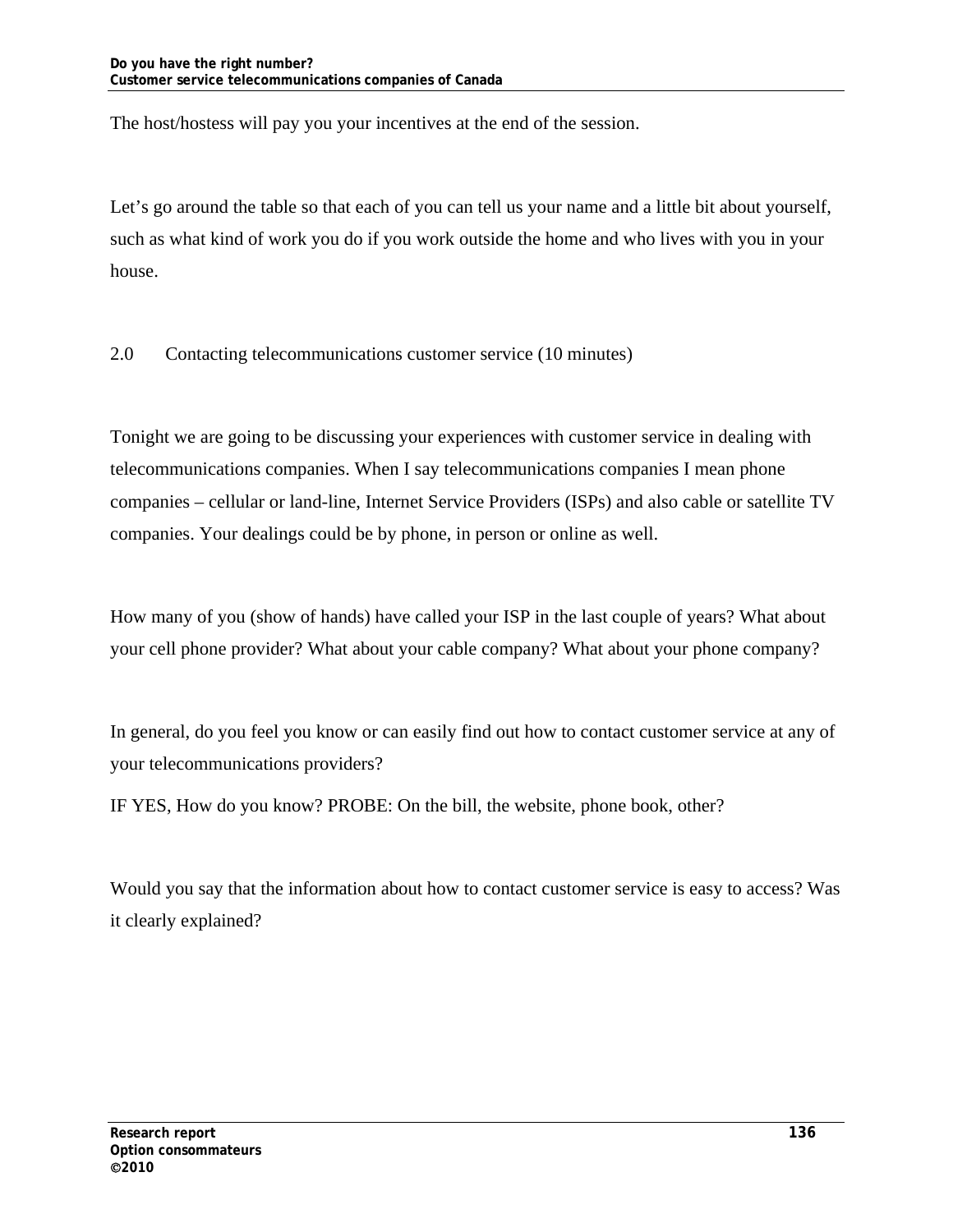#### 2.0 Experiences with telecommunications customer service (30 minutes)

I would like you to each take a pen and paper and jot down the last two or three times where you have had to deal with customer service at one of these companies for any reason and just make note of what kind of company you called (i.e. phone, cable, internet etc…), what it was about (NB: we are interested any of the reasons why you might have dealt with customer service – technical support, billing issues, complaints, questions about the service etc…) and what you remember about the experience.

Let's now hear about your experiences. I'd like to go around the table and have you each tell us which companies you called and what the nature of the call was.

PROBE: Was it to make changes to the service package you had with the company? To change your address? To make a complaint? Other?

How many of you would say that you called the company to complain about something? IF YES: What were you complaining about? Technical support? Billing issues? Other?

What medium did you use to contact customer service? Was it by phone? In person in a shop? Online?

Would you say that you were dealt with quickly or were you kept waiting a lot?

About how long did it take you get serviced?

Did you think this was satisfactory?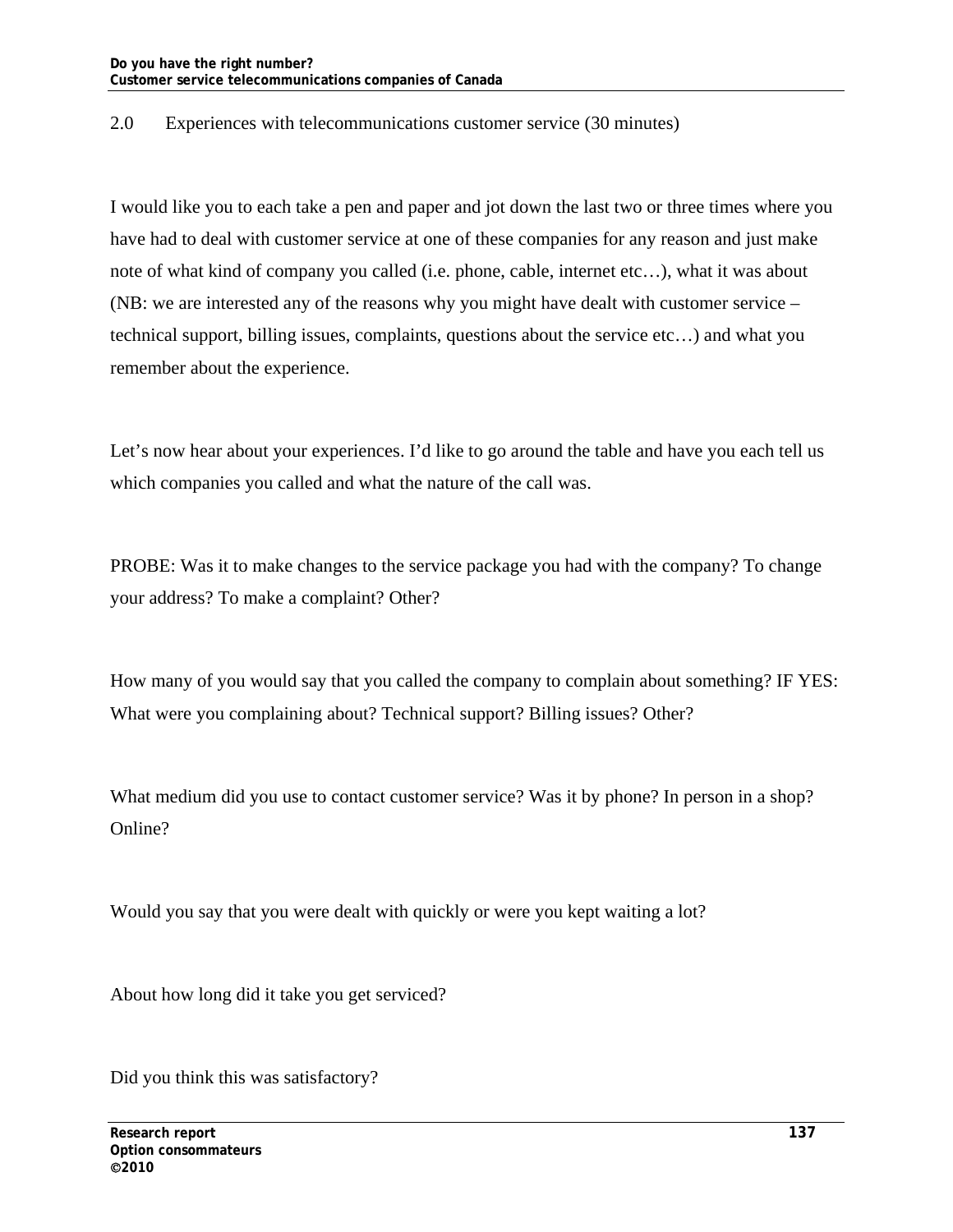Did you get what you wanted the first time you contacted the company or did you have to go back to them more than once over the same issue?

How many times did you have to contact them?

In the end was the issue that caused you to contact customer service resolved one way or the other? Were you satisfied with how it was resolved?

IF NOT, did you take any further steps? What?

When you contacted customer service, did you deal with one customer service representative or with several?

What did you think of the way you were treated by the customer service rep? Did they give you useful answers? Relevant answers? Were they easy to understand?

4.0 Overall attitudes towards customer service (20 min.)

When you choose which telecommunications company to use, to what extent is the quality of customer service a factor?

Do you think that telecommunications companies differ at all when it comes to customer service? Are some better than others?

What about corporate policies on customer service? Have any of you chosen to use one company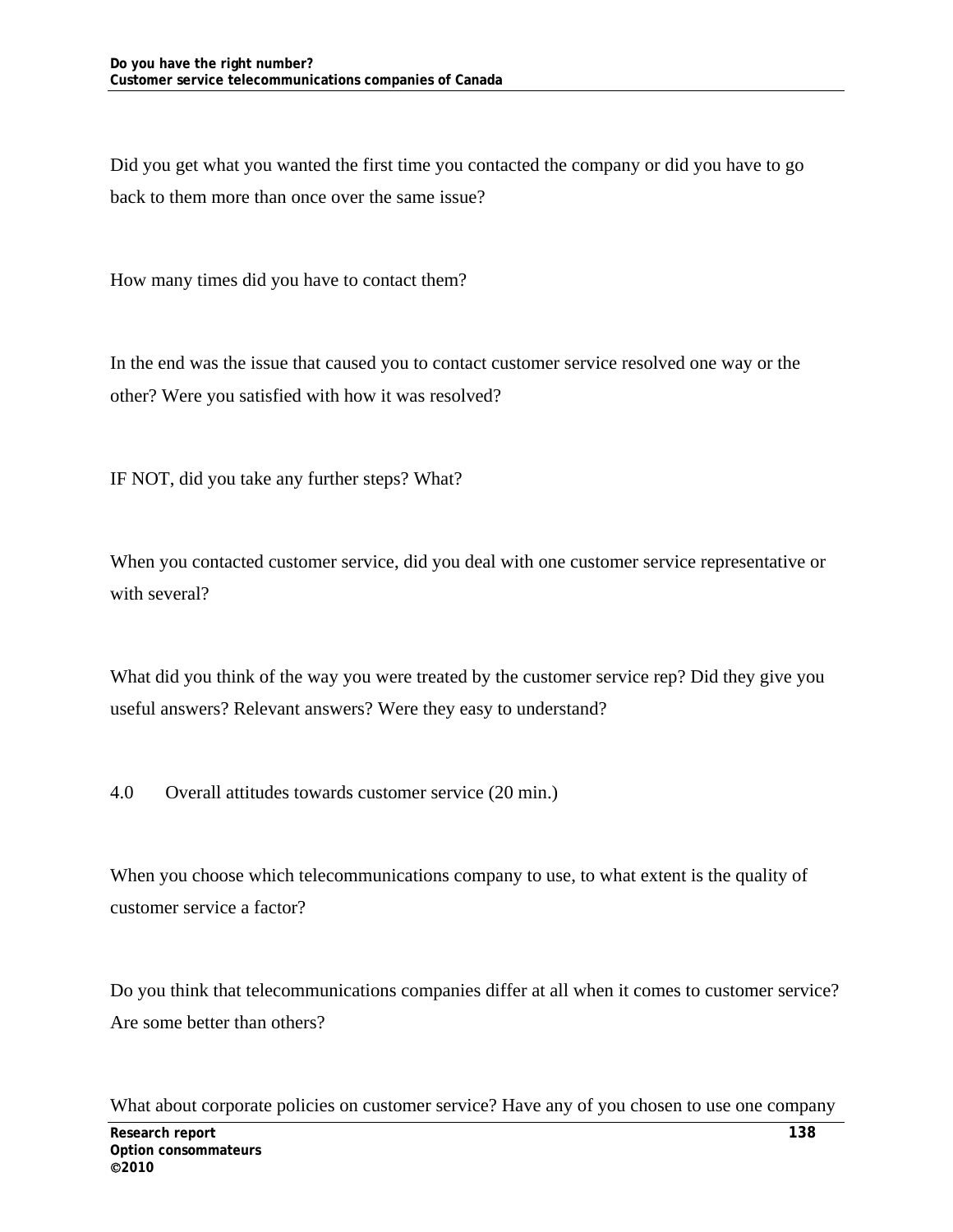over another because they had a customer service policy that attracted you?

Did you choose your telecommunications provider because of its reputation for customer service and how it is reputed to treat its customers?

Are there other reasons why you choose one telecommunications company over another?

In your opinion, what are the main criteria or elements that constitute good customer service?

In your opinion, what is poor customer service? What are the factors that can make customer service poor?

In general are you satisfied with the customer service at the telecom company you deal with? Why? Why not?

Over the last couple of years do you think their customer service has improved or deteriorated or stayed about the same?

In what way do you think customer service can be improved? What can telecommunications companies do differently?

5.0 Where to turn if dissatisfied (10 min.)

If you are dissatisfied with how you have been treated by customer service, what recourse do you have? Is there anywhere you can turn?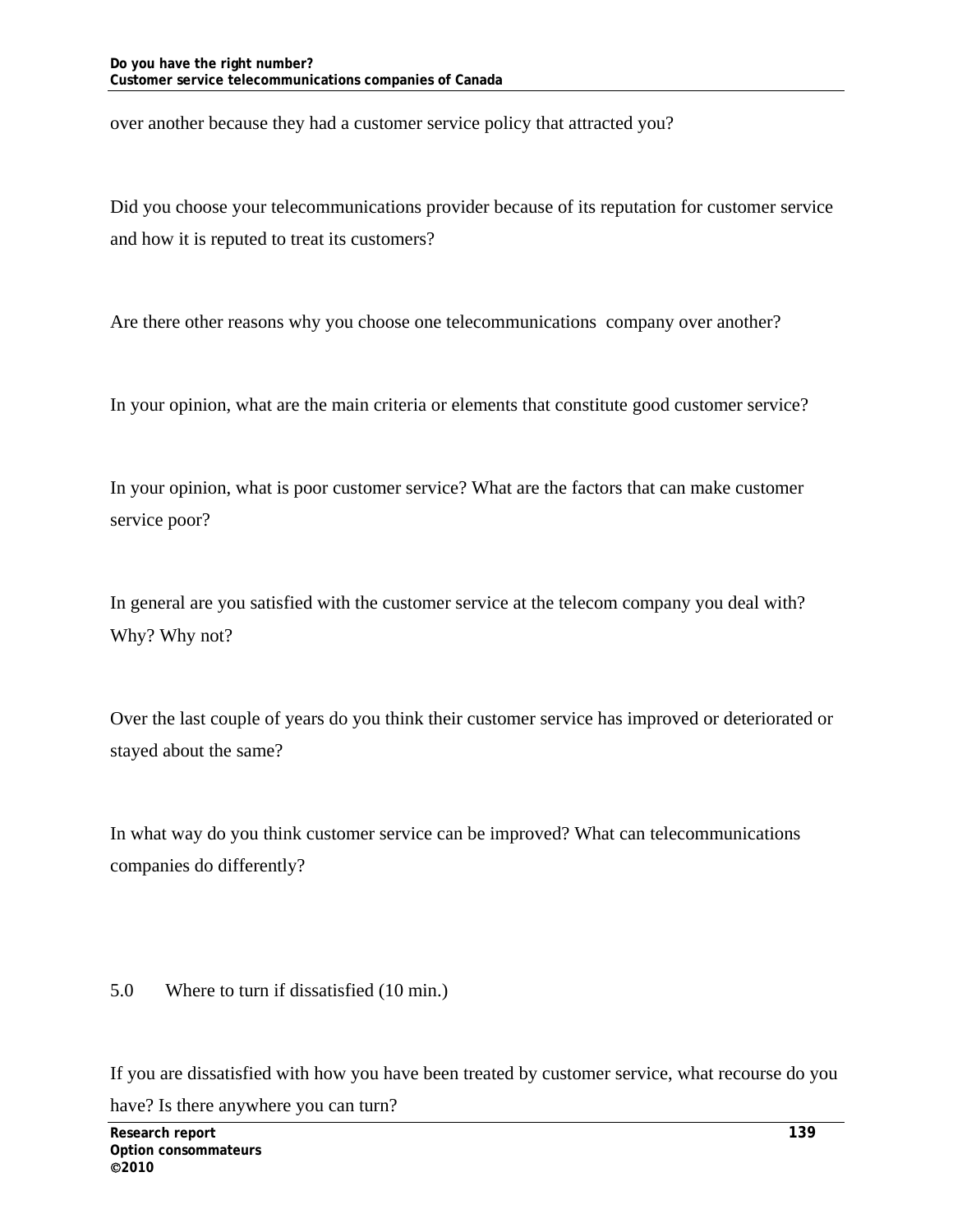Are there any other agencies you can turn to? Which ones?

Have any of you ever heard of the Commissioner for Complaints for Telecommunications Services? Do you know what it is and what its mandate is?

Have any of you ever had any contact with it?

Do you have any last comments on this whole topic?

Thanks for your participation!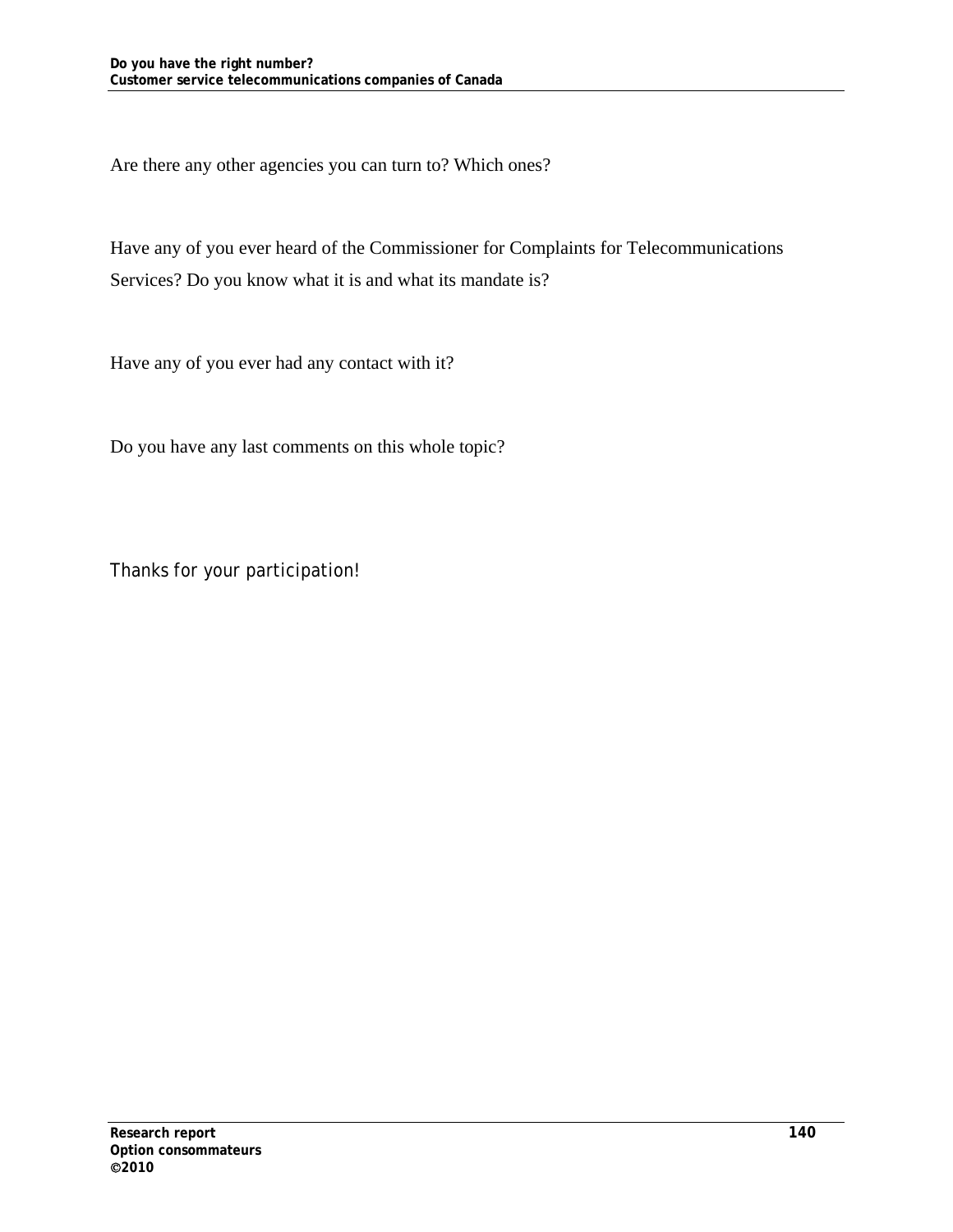# **Bibliography**

## **Monographs and articles**

- Bergeron, Ulysse. *Commerce*, "La chute d'une marque," September 2008, p. 16.
- Collins, James C. *Good to Great: Why Some Companies Make the Leap and Others Don't*, Harper Business, New York, 2001, 300 pages.
- Dansereau, Suzanne. *Les affaires*, "Le mauvais service à la clientèle déplaît plus à la clientèle que des prix trop élevés," January 17 to 23 2009, p. 27.
- Doyle, John. *The Globe and Mail*, "Ten Things I Hate about Cable Companies," June 2, 2009, p. R3.
- Léger Marketing. *L'entreprise infidèle; les clients veulent être loyaux, mais les entreprises les font fuir*, Les Éditions Transcontinental, Fondation de l'entrepreneurship éditions, Québec, 2009, 210 pages.

### **Reports and press releases**

- Canadian Wireless Telecommunications Association (CWTA). CWTA's *Code of conduct for wireless service providers*, August 13, 2009. Available at http://www.cwta.ca/CWTASite/english/codeofconduct.html
- CCTS Annual Report 2008-2009: http://ccts-cprst.ca/wpcontent/uploads/2010/01/CCTS-Annual-Report-2008-2009.pdf.
- GENESYS. *The Cost of Poor Customer Service*, October 2009, 8 pages.
- *National Standard of Canada, CAN/CSA-ISO 10001-08 (ISO 10001:2007), Quality Management - Customer Satisfaction- Guidelines for Complaints Handling in Organizations*, Canadian Standards Association, 2007.
- - *National Standard of Canada, CAN/CSA-ISO 10002-04 (ISO 10002-2004), Quality Management - Customer Satisfaction- Guidelines for Complaints Handling in Organizations*, Canadian Standards Association, 2007.
- *National Standard of Canada, CAN/CSA-ISO 10003:08 (ISO 10003 :2007), Quality Management - Customer Satisfaction- Guidelines for Dispute Resolution External to Organizations*, Canadian Standards Association, 2007.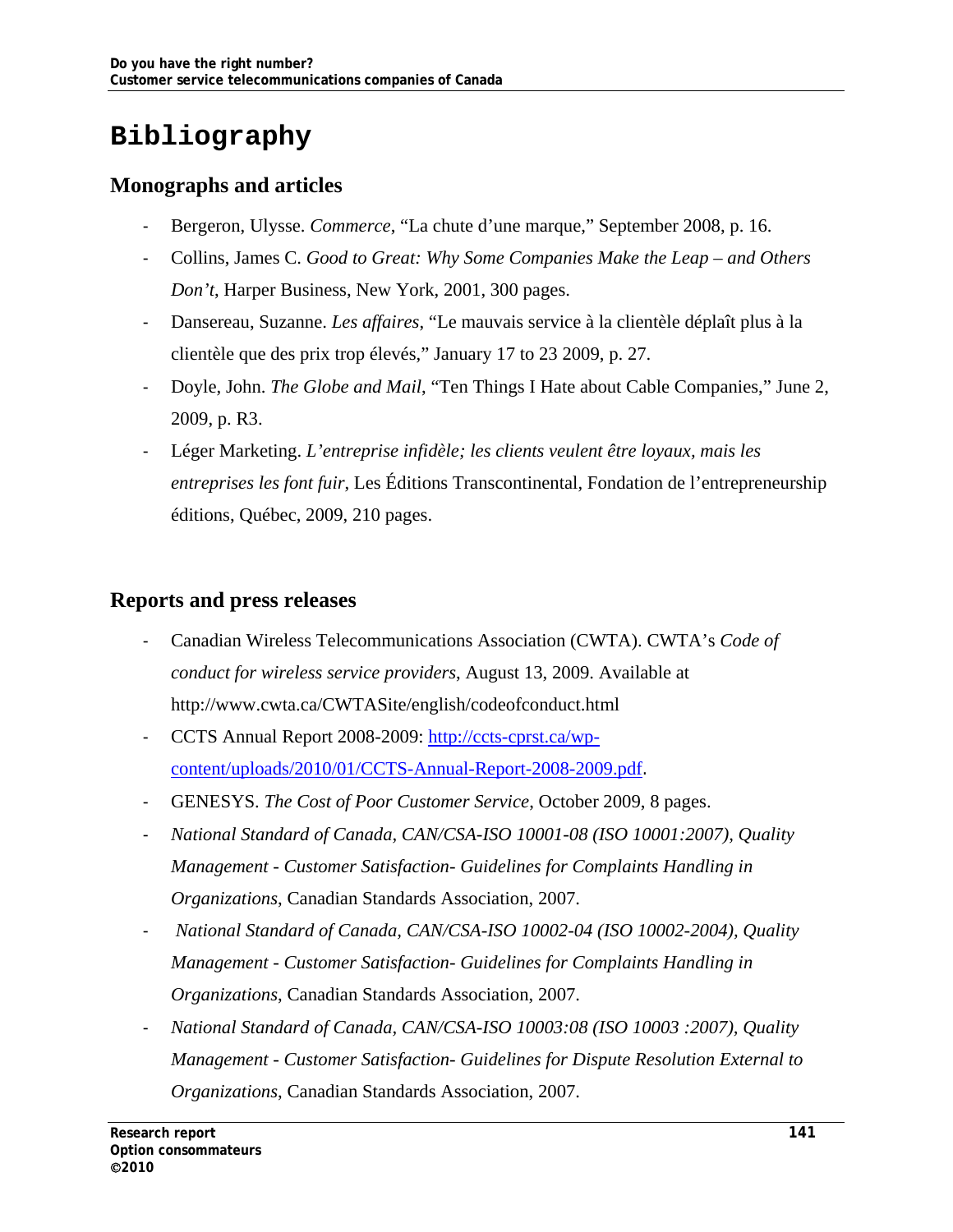- Option consommateurs. *Entreprises de télécommunication; Une facture unique et incompréhensible?* 2009, 157 pages.
- Option consommateurs. *L'assurance habitation; Plaidoyer pour la lisibilité des contrats: pour être lu et compris par les consommateurs*, 2006, 58 pages.
- Option consommateurs. *Code de conduite de l'ACTS de la poudre aux yeux, selon Option consommateurs,* September 1, 2009, available at http://www.optionconsommateurs.org/salle\_presse/communiques/239/
- Statistics Canada, The Daily, Canadian Internet Use Survey (June 12, 2008)
- Statistics Canada, The Daily, International Adult Literacy and Skills Survey, (November 9, 2005)

# **Interviews**

- Telephone interview with Rogers representatives, January 27, 2010.
- Interview with Videotron representatives in company offices, February 11, 2010
- Conference phone interview with Bell representatives, February 8, 2010.
- Telephone interview with Anthony Hémond of the Union des consommateurs, January 11, 2010.
- Telephone interview with John Lawford of PIAC, January 25, 2010.

# **Radio reports**

- *La facture*, Radio-Canada, October 13, 2009, available in program archives at www.radio-canada.ca/lafacture

# **Websites mentioned**

- Bell: http://www.bell.ca/home/
- Bell Aliant: http://promo.bellaliant.net/PromoPage.jsp
- Bell Canada Enterprises: http://www.bce.ca/en/
- Better Business Bureau: http://www.bbb.org
- Canadian Radio-television and Telecommunications Commission (CRTC):

http://www.crtc.gc.ca/eng/home-accueil.htm